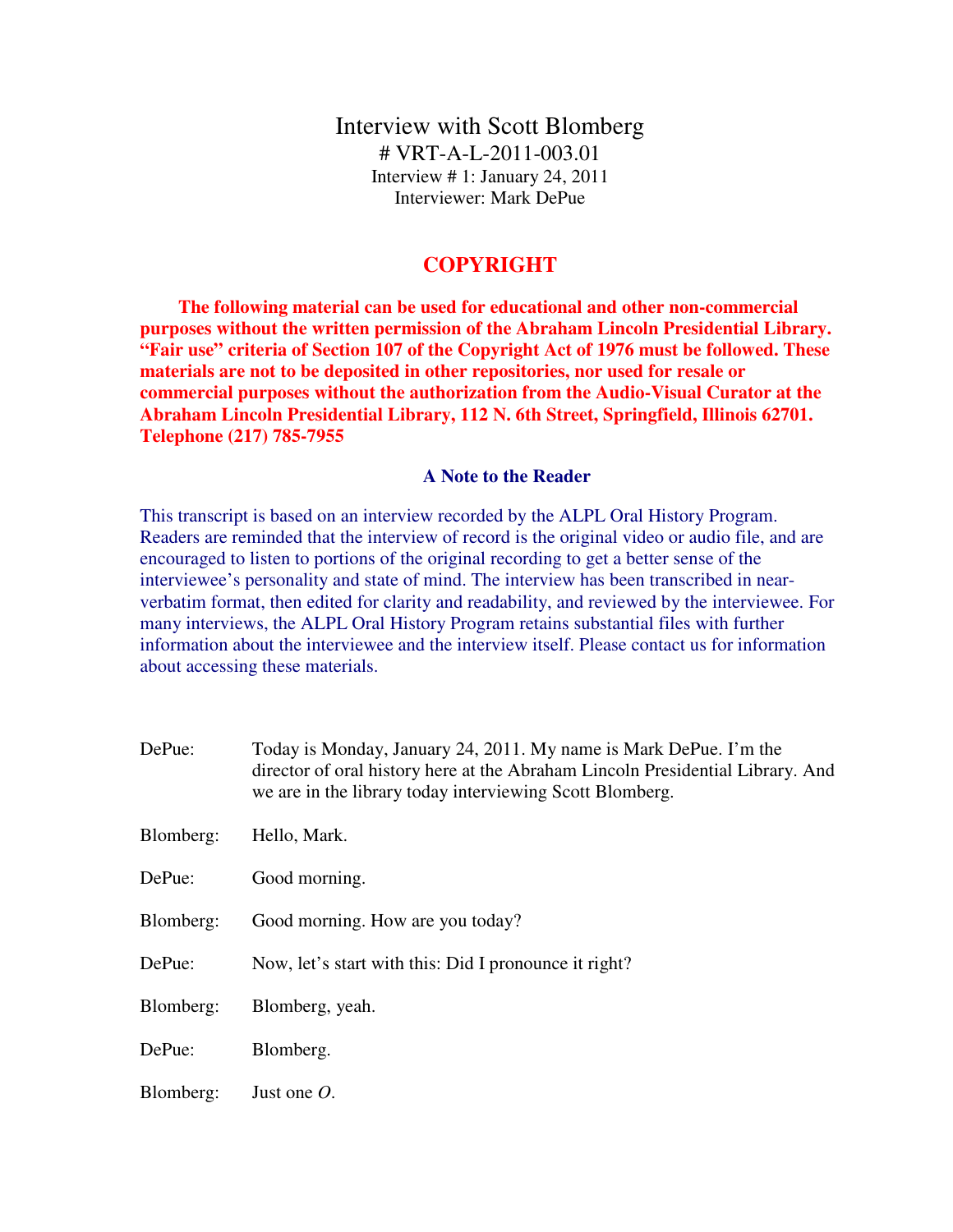DePue: Okay. I'm sure that people are tempted to say Bloomberg all the time.

Blomberg: Very often, yeah.

DePue: Okay. Let's start off with when and where you were born?

- Blomberg: I'm from Minnesota. I was born in 1974—June 22, 1974—in the city of Edina, Minnesota, and I grew up in a suburb of Minneapolis, just south of Minneapolis, called Burnsville, and lived there for my first eighteen years, which is where my family, my parents, still live.
- DePue: We should have mentioned here to begin with that I'm interviewing you today because of your experience in the military, and you're a veteran both of Kosovo, which most people know very little about, and the Iraq war in 2003– 2004. So that's why you're a little bit younger veteran than I normally am used to interviewing.
- Blomberg: That's true, yeah.
- DePue: That's good. Tell me a little bit more about your parents and what your parents did.
- Blomberg: My father is Donald Ralph Blomberg, and he's a retired plumber now. He worked for the University of Minnesota. He was there for about thirty years, actually, at the same position, so we had a pretty stable family—didn't move and didn't change jobs much. Prior to his work at the university he did work some different jobs in plumbing as he worked his way up to get to that position. And he actually had a little military history himself. He was told when he was around twenty or so that he was going to be drafted for Vietnam, and so based on some recommendations, he joined the Air National Guard during the Vietnam War, somewhat out of self-preservation, I think, and yet at the same time I think he enjoyed that time, too. So that was my father. Then my mother is Kathleen Marie Wala was her maiden name. She was raised in Milwaukee, Wisconsin. Stayed home with us, watched other kids as well; [that] was kind of her job when we were young, and then she became a legal secretary, which she did for many years. They both retired about a year or two ago.
- DePue: How many other siblings do you have?
- Blomberg: I have one older brother, David, and he's an engineer now. He lives in Minnesota.
- DePue: So, you grew up in the late seventies and eighties. What was it like growing up in Burnsville, Minnesota at that time? What was your life like?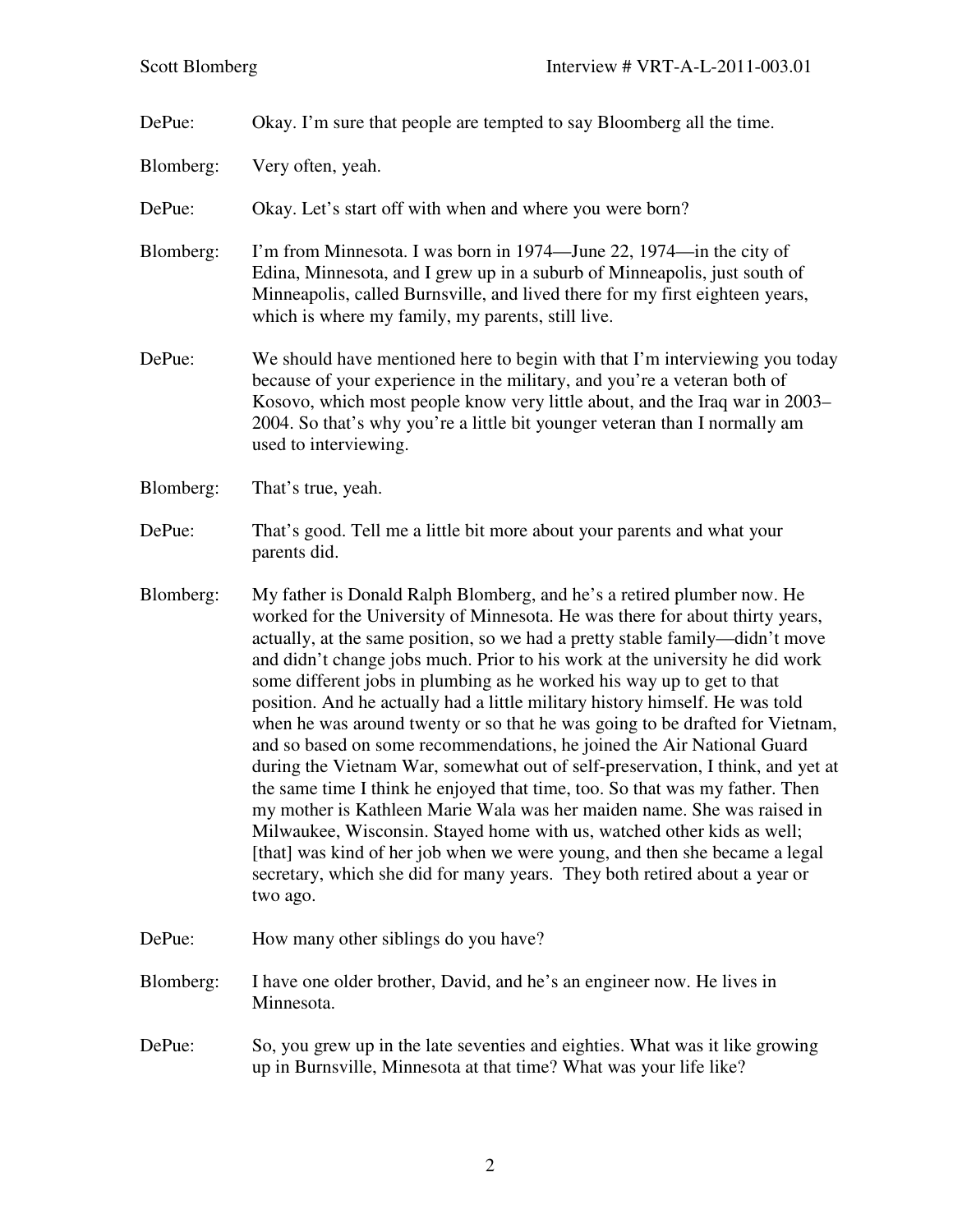- Blomberg: You know, at the time I didn't realize how good I had it, I think. From a standpoint of my growing up. If I could duplicate that for my family, I think it'd be great for my kids. We were in a neighborhood that my parents moved into when the neighborhood was being built up. We were on a circle, and all the other neighbors, same type of thing, where they moved in within a matter of a year of each other, for the most part. They all had young kids, so we grew up knowing all the kids, the same ages, playing in the yards. It seemed like none of the families moved, (laughs) so I still know most of those families. When we go back home, I know most of the surrounding neighbors and their kids and then now their grandkids. So it was wonderful. And we were real involved in our church growing up, so we had that - that made a lot of good friends there, too.
- DePue: What was the denomination of the church?
- Blomberg: Assembly of God is my parents' denomination. We're—my wife, which we'll get to, was Lutheran. Assembly of God, if you're familiar, is fairly evangelical, meaning very…boisterous with their worship, and my wife was raised Lutheran, and we found a happy medium with a Baptist church, (laughter) which is what we attend now.
- DePue: Yeah, Lutherans aren't necessarily known for being boisterous in their services.
- Blomberg: Right, right, (laughs) not so much. So anyway, it was wonderful. And you know what? I have a very independent spirit, and it's something to me, because growing up. I knew, I could have a deal with going to the University of Minnesota, which is a great school, and my dad being a plumber there. It would have been a really good setup to go to school there, but I pretty much only looked at schools that were far enough away for college that I would be on my own. And so.
- DePue: Let's not get you quite to that point yet. Tell me a little bit about high school. Did you go to Burnsville High School?
- Blomberg: Burnsville Senior High School, yep, yep.
- DePue: What activities did you get involved with?
- Blomberg: You know, I worked quite a bit during my senior—well, during senior high school. I was very involved in the band—marching band, jazz band, concert band. I played trumpet. And that was really my main outside activities besides school. Then I worked on a farm from probably about the age twelve or thirteen, which my brother had started working at. It was a produce farm, so we harvested corn, cabbage, tomatoes, basically—not feed corn but sweet corn—and so it was all vegetables and fruit—well, vegetables—that you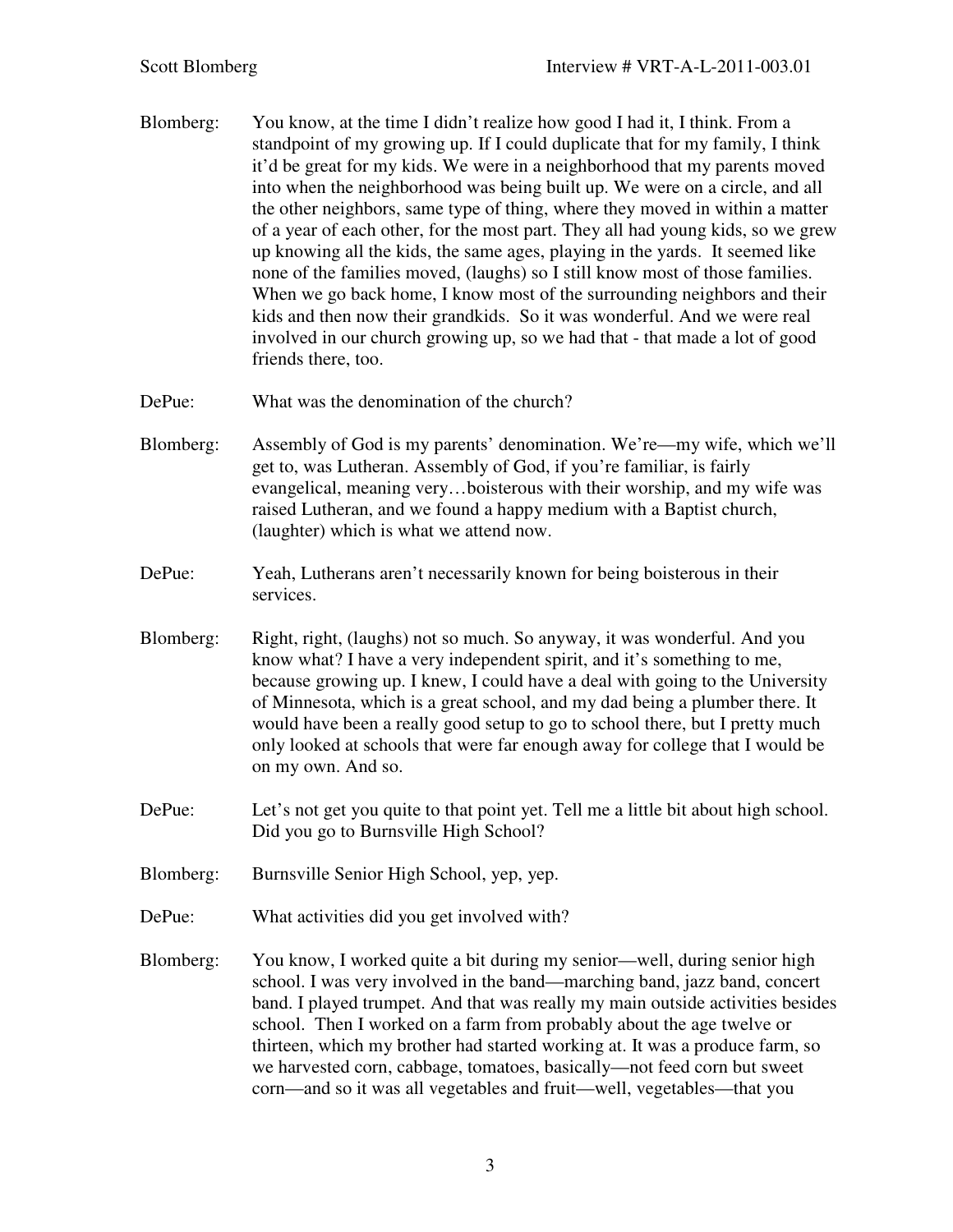would bring to market. It was fairly labor-intensive. We did that during the summer, and then during the school year, I worked at a produce section at Cub Foods.

DePue: That's an interesting mixture you had.

Blomberg: Yeah, so I saw the harvesting of it, the delivery of it, and then the receiving of it. In fact, when I worked at Cub Foods, we often would receive shipments from the people I worked with at the farm, too.

- DePue: Was Burnsville a suburb of Minneapolis, or was that more in the rural area?
- Blomberg: It's a suburb. It's fairly well populated.
- DePue: I would imagine not many of your buddies have the experience of working on the farm in the summer.
- Blomberg: No, no. And it was hard work, too, but yeah, it was… But I made some good friends there. My brother got the job first, and he worked there for I think a year or two before I did. He's older than me. So he and I did almost everything together. He started at Cub Foods also prior to me, although at a different store. So in a lot of ways I followed in his footsteps; he and I were very close. We did almost everything growing up. We even went on some trips together to Boundary Waters [Minnesota] that he and I would put together. He was the main organizer for it, and we went up there probably about seven times, taking different friends with us, which, now when I look back, for a sixteen-year-old and a fourteen-year-old to up and take their friends on a trip to a remote area is remarkable. But we were pretty responsible, I think.
- DePue: What was your brother's name, again?
- Blomberg: David.
- DePue: Okay. As you got close to graduating from high school, then, what were your intentions with your life? Did you know?
- Blomberg: I did not. No. I knew I was going to go to college. I took my studies fairly seriously; it wasn't even an option or a consideration to do anything except go to college.
- DePue: In whose mind, your parents or you, or both?
- Blomberg: Probably both. And it was never something I would have even thought or debated. I think maybe working on the farm and working a labor job, maybe there was something within me that I knew, I never was going to want to do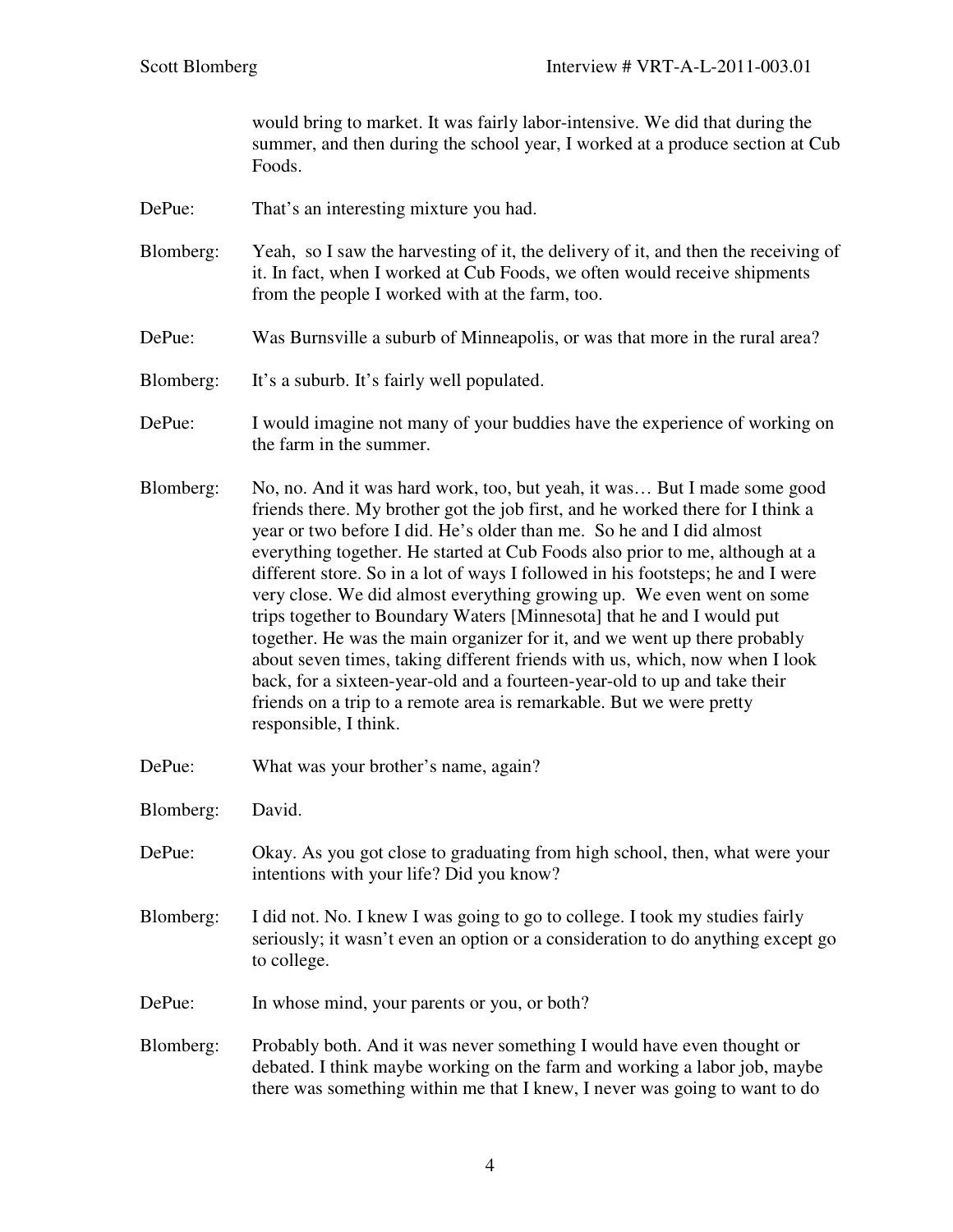that the rest of my life. I could have stayed there and stayed as a laborer or at Cub Foods and just worked my way up in the managerial track at Cub Foods, and it would have been something to do, but I knew that was never long-term. So anyway, I did not know what I was going to do, I just knew I was going to go to college. And similar to I guess looking back, some of the other things, my brother was going into engineering, and that was my declared major when I started college, because he and I were fairly similar in a lot of things, and so that was my initial thought. But it was not very well solidified at that point.

- DePue: Tell me about picking a college to go to, then.
- Blomberg: So I picked Bradley University, which is in Peoria, Illinois. And that was based on—well, one of the primary things was, I was [a] National Merit Scholar from my test performances, I guess, in high school, and they offered me a full ride scholarship, which was really attractive.
- DePue: Didn't other places offer that as well?
- Blomberg: There were a couple. That was the most attractive one to me, I thought.
- DePue: Because…?
- Blomberg: Well, the location was just about right. I had kind of in my mind a circumference of how far away I wanted to be from my family—
- DePue: You mean at least that far away?
- Blomberg: Within maybe like a donut area, where I didn't want to be too close, and not too far, and that fit within that scheme. The size of the school was very attractive. One of the schools I had looked at—Case Western was a very good engineering school and about the right size and location, but the ratio of males to females was a problem. (laughter) So there were several factors I looked at, I guess. I'm that type of person—I even would write down the pros and cons of each thing and, you know, kind of weigh it all out in writing. I'm very much visual on those things. So I remember going through that whole debate. I did apply to MIT. And that one, it's really interesting. I may have gone, but my guidance counselor, who had to write one of the recommendations for it, it just stayed on her desk and it didn't make it. It was a really frustrating thing to me at that point. But then, looking back, life would have gone much differently, because I met my wife at Bradley, and I didn't end up going to engineering anyway, and that was probably MIT's main forte at that point. Anyway, it is remarkable sometimes the pathways that life takes you on and how little things can change, have a reverberating effect throughout later on. But that's one thing I definitely remember.

DePue: Can you walk us through the progression from engineering to something else?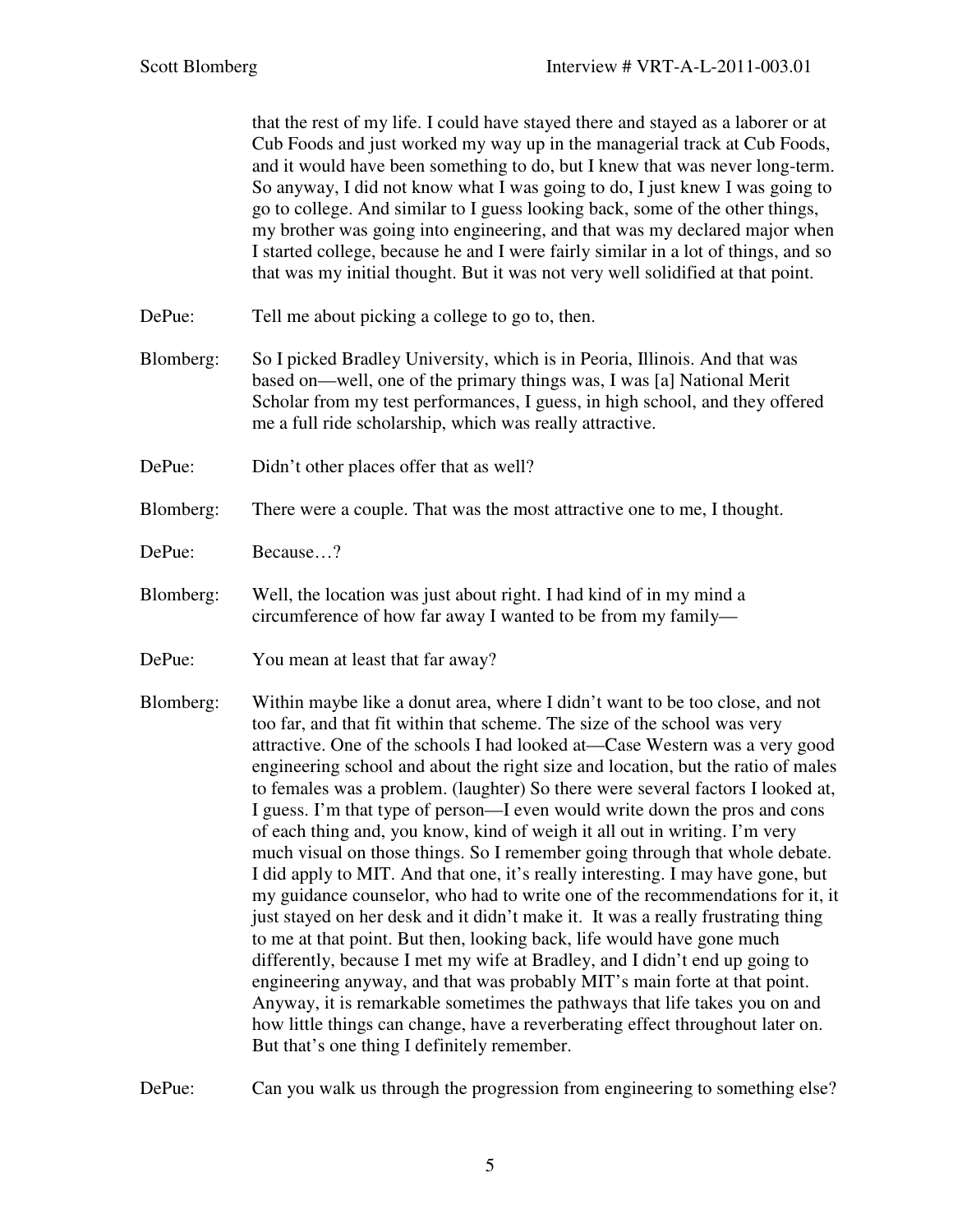- Blomberg: Sure. I was only in engineering as a major for one semester. So I did the first semester of classes with the declared engineering majors, mechanical engineering. And I did fine. I got A's in the classes. Math is definitely something I do fine at, but once I got into actual projects where you design something, like one of them was an egg launcher that would launch an egg over the wall, and it had to get over the wall, self-propelled. You'd use rubber bands or whatever to make it move. Everything had to be self-propelled. And when it would hit the wall, it had to get the egg over the wall and land without breaking the egg. We accomplished what we had to do. After going through that whole semester, I didn't want to do that my whole life, of just—
- DePue: Making egg launchers?
- Blomberg: (laughs) Well. You know, my brother is much more inclined to taking things apart and knowing how the mechanics of it all worked. So from that aspect, he and I are much different. I don't get as much of a kick out of those things as… Well, anyway, so I just really started to look inside, and what was the most interesting thing to me was the human body and how it came together and how it all works and all the parts of it. So I just chose biochemistry as my major. I still didn't know what I was going to do with it, but I just knew that if I'm going to study something, it's going to be something I really find interesting. So that's what I went into at that point, was biochemistry.
- DePue: When did you make that change?
- Blomberg: At the midpoint of my first year.
- DePue: Okay. So early enough that you didn't waste too much of your academic time.
- Blomberg: Yeah, it didn't really slow me down. I still graduated on time, and it was fine. So yeah. Although, to the engineering professor that was kind of my counselor at that point, it was a big deal, but really, looking back, it was not.
- DePue: Mm-hmm. The scholarship you received, did that pay both room and board and tuition?
- Blomberg: I think it was just tuition. I believe I paid room and board. Yeah, yeah, it was just tuition. I paid for books, so it was just a purely tuition scholarship.
- DePue: Did you continue to work when you were in college?
- Blomberg: I did, yeah. I'm a working maniac, I guess. (laughter) That first summer after my freshman year, I went back and worked again at the farm, and I don't know if I worked at Cub Foods then or not; I can't remember. Then I got a job in my sophomore year at U.S. Department of Agriculture, which is right across from Bradley University, so location is perfect. I worked with a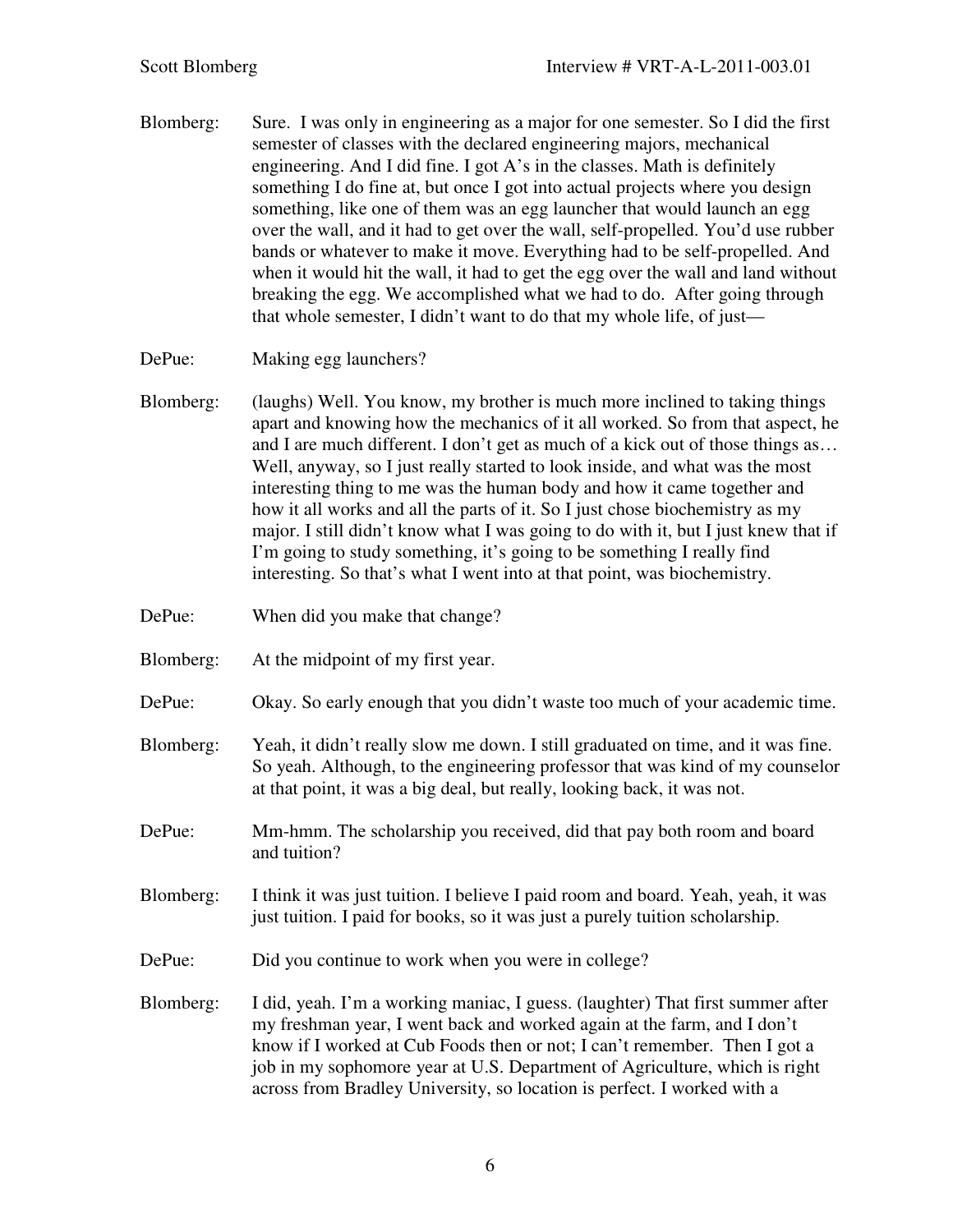chemist named Gary Knoethe. I was pretty much his lab chemical worker. He was studying selenium. They did a lot of research in that building on different uses for soy and how you could break down the chemicals in farm products from that area and turn it into useful things. It's actually pretty interesting, the things that they were coming up with, although my main jobs were usually mixing, stirring, and running the chemicals through separating units, different machines that would separate out the ingredients of what came out. So mine was more just kind of do<sup>[ing]</sup> what he told me to do in the lab. But I enjoyed it, actually. It was fine.

- DePue: Was this an internship for you?
- Blomberg: No, it was a job, just a job. No credit or anything like that, but pay.
- DePue: But it wasn't too far away from your major, it doesn't seem.
- Blomberg: No, it was a good fit from what I was studying.
- DePue: Is that what you were looking for? You were looking specifically for something that was a better fit for you?
- Blomberg: I had enough energy and time to get a job, so I was looking for a job, (laughter) and it was a good fit. So I think it might have been posted as a job opportunity at the chemistry building. That's probably how I found it. Yeah, yeah. And again, research, it became clear to me, even though I was a biochemistry major, it became pretty clear from working that job that I wasn't going to go into research. So now I'm studying biochemistry, and if you go to grad school you're probably going to be either a teacher or a researcher or both, or you take that undergraduate major and then go on to some form of medical school would be the kind of most common tracks you were looking at.
- DePue: What other things did you get involved in, in college? Or that's enough already.
- Blomberg: No, there's a ministry called Campus Crusade for Christ, and it's a student organization, fairly challenging organization in that it's not just a club. They're very focused on—outward-focused on sharing your faith with others. In fact, my wife and I first met through this group, and she was not real involved in church growing up in the Lutheran church, but when she first got involved, her mom thought it might be a cult because it was, you know, very much more about living your faith outwardly and not being ashamed and making sure that those in your family and friends that may or may not be followers of Jesus understand how important it is to you. While I did go to church growing up and I had no doubt about my faith, in that organization, it became a no doubt about it to me, that this is more important to me than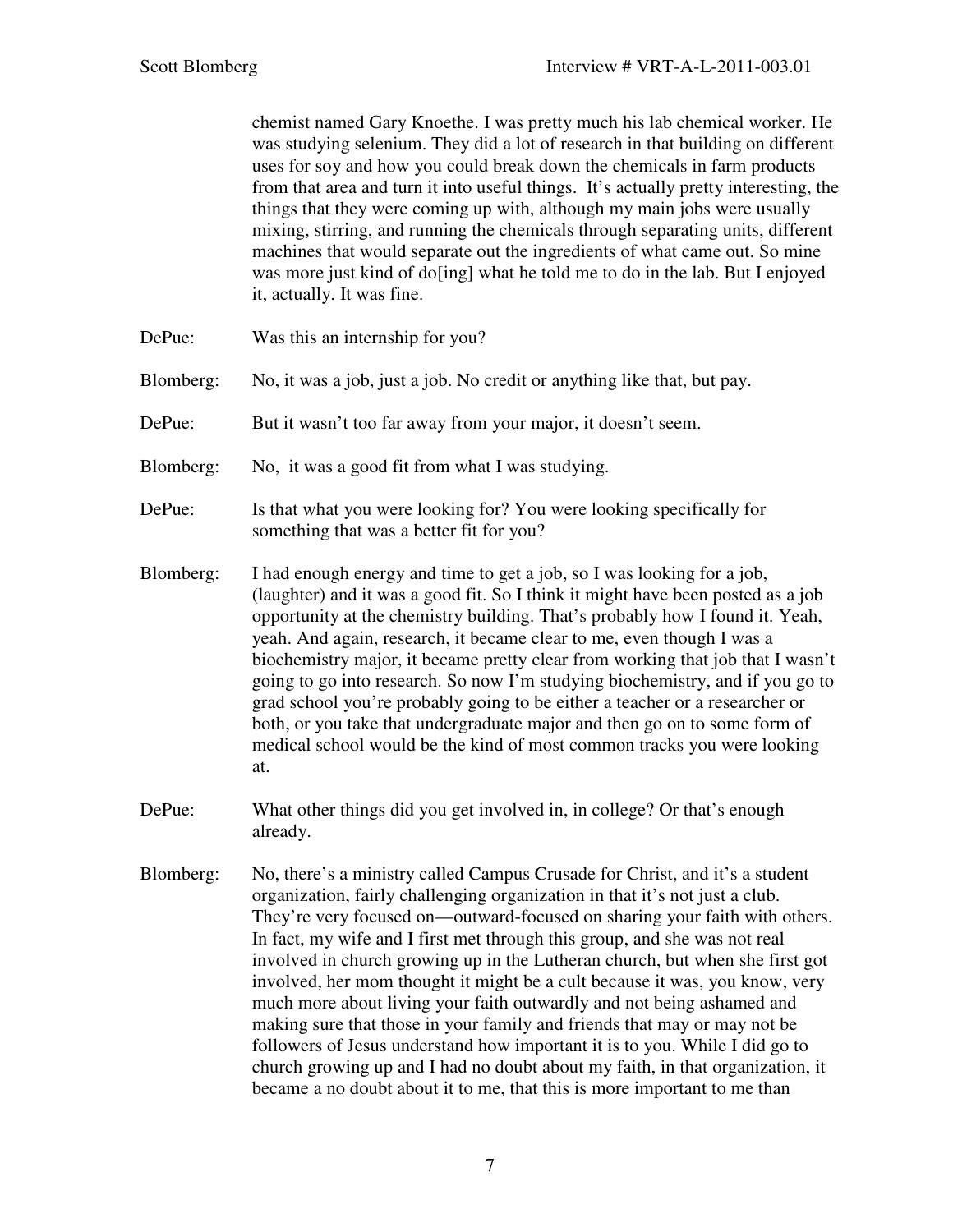anything else as far as what I do for a living or where I live, those type of things.

- DePue: Did you find an Assembly of God church in Peoria to attend?
- Blomberg: No. I looked. I did not. I did not. So actually I did go to a Baptist church there too. Their faiths are very similar. Baptists are maybe a little bit more tame, which is (DePue laughs) probably more like my own personality anyway. So there aren't major conflicts between those two faiths. And, you know you can't help but sometimes wonder, Why are there so many different divisions among…? But there are some differences in how they worship and those things, but I wouldn't have any issue going between them. But I was in a Baptist church.
- DePue: You've already alluded to this a couple times. Tell me how you met your future wife.
- Blomberg: That's my wife. We've been married almost fifteen years now. We met at the end of our sophomore year, so it was between sophomore year and junior year, and that's—
- DePue: Her name?
- Blomberg: Kimberly Ann Schoby would be her maiden name. She was a nursing major at Bradley, same year as me. One of her roommates had invited her to one of these summer Bible studies. There was a small contingent of students that were in Campus Crusade for Christ, the bigger organization, who stuck around and worked during the summer, which I did. I just stayed there in Peoria the second summer. So she came to one of these, and I noticed her. (laughter) And we hit it off. I've become a lot more outgoing later on as I've gotten older. I was pretty quiet and shy, so to me, to talk to a girl and call her—you know, I had a couple girlfriends in high school that were really brief. But I remained pretty shy. But with her, it was always really natural. It seemed like we could talk for hours. So we kind of struck up a friendship, and it grew. So that summer, she was going to go to Chicago and do a nursing training up there in Chicago. I can't remember exactly what they were going to train on, but we had talked about, oh, that'd be neat to go to the Brookfield Zoo. We were going to go with a group. She would go up to Chicago with this group, we would meet her after the end of their training and go to Brookfield Zoo. We weren't dating at the time, so it was going to be a group thing to do. Anyway, it all fell apart, where their training, the schedule didn't work or something, so she was real disappointed, and I was disappointed because I was looking forward to spending that time with her. And so completely contrary to my normal, conservative point of view, I just said, "How about you and I just go ourselves?" And she said sure. We weren't dating, we didn't know each other more than a few weeks, and we went to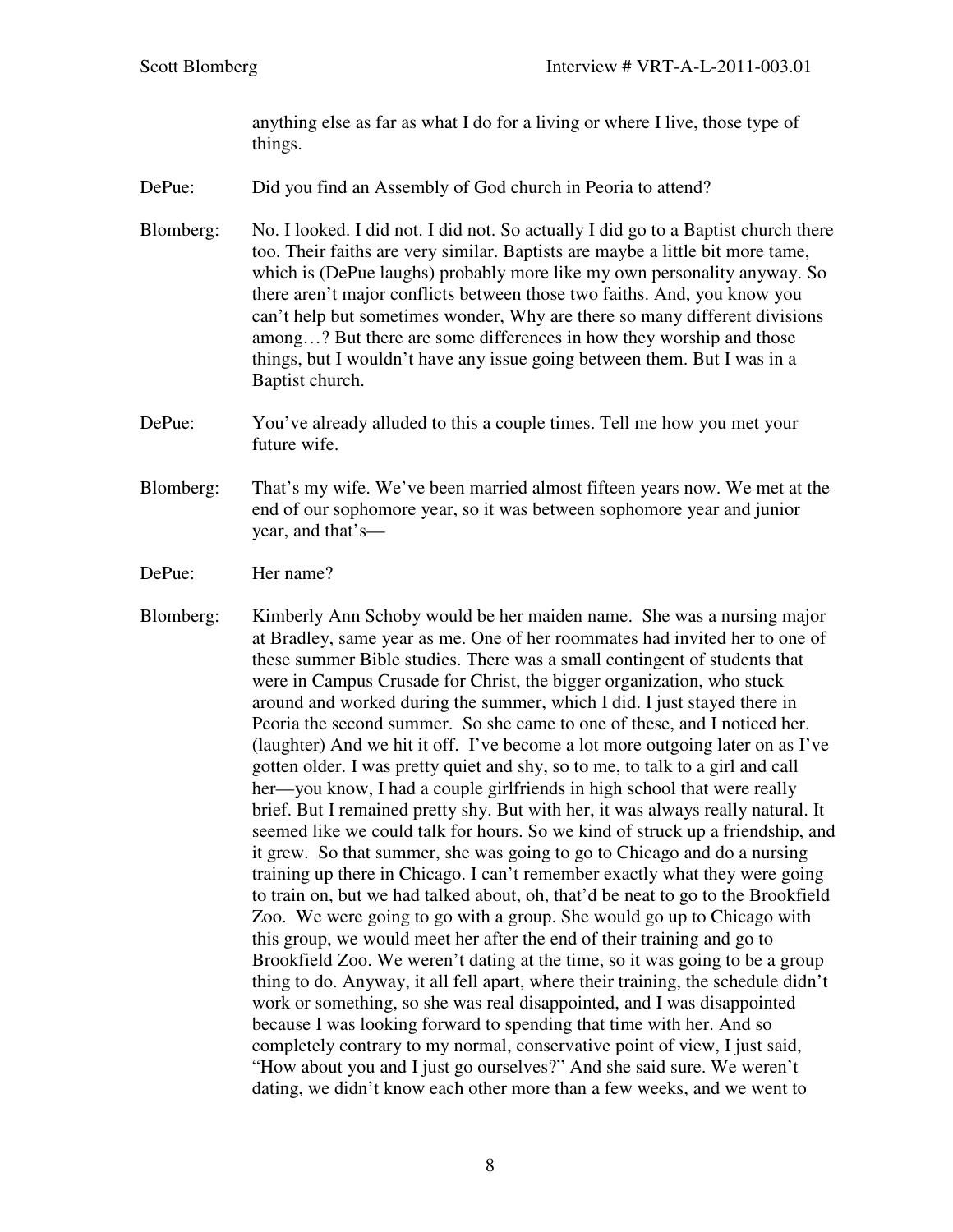Chicago. (laughs) But, you know, it was fine. While we were eating, I asked if she wanted to start dating, and we did. And so here we are (laughs) years later.

- DePue: Was that one of those things where you look back and say, Well, I think that whole trip was supposed to come apart?
- Blomberg: Yeah, I do. And looking back, I don't know if I would be real comfortable with my daughter going with some guy she met to Chicago, you know, (DePue laughs) on a road trip, but—
- DePue: Or to the Boundary Waters.
- Blomberg: How it all came together. Yeah. (laughs) So yeah. And we dated throughout the next two years of college, and the week we graduated, we got married.
- DePue: Well, let's get towards that last year in college. What did you think you wanted to do with your life, other than get married, at the time?
- Blomberg: I had decided to go to medical school at that point, while we were dating, and I was studying for the MCAT and all of that and didn't realize that my wife the nursing major was not okay with me going to medical school and even said that "I wouldn't marry a doctor because they're too much on call and their family life is all screwed up." I think she had maybe a skewed image from seeing the residents and their situations, but so it kind of put the brakes on it. We talked a lot about it because I knew I wanted to do something on that line. It came out that dental, that optometry, those fields were not quite so bothersome to her. I was fine with any of those and just kind of researched them and picked optometry. Again, it was one of those weigh the pros and cons and looked at the whole—
- DePue: Does that mean you had a chart with veterinary school—
- Blomberg: Almost, yeah. I may have. You know, I sound like a nerd when it comes to some of these things, but I may have. I definitely did a lot of research on it, and I think I made the right choice. I really like what I do now. But that's how I came to that decision.
- DePue: Do you recall any of the specifics of what pulled you more towards optometry?
- Blomberg: Yeah, it really came down to optometry or dental, and I think I probably would have been okay with either one. I don't know if I can think of anything particular between those. I think I'd be good doing either one of those. It wouldn't bother me. I do remember—there's one of those studies—I'm sure people have heard these before—that dentists have high suicide rates, (DePue laughs) so that's something that gives you pause, like, Why are they not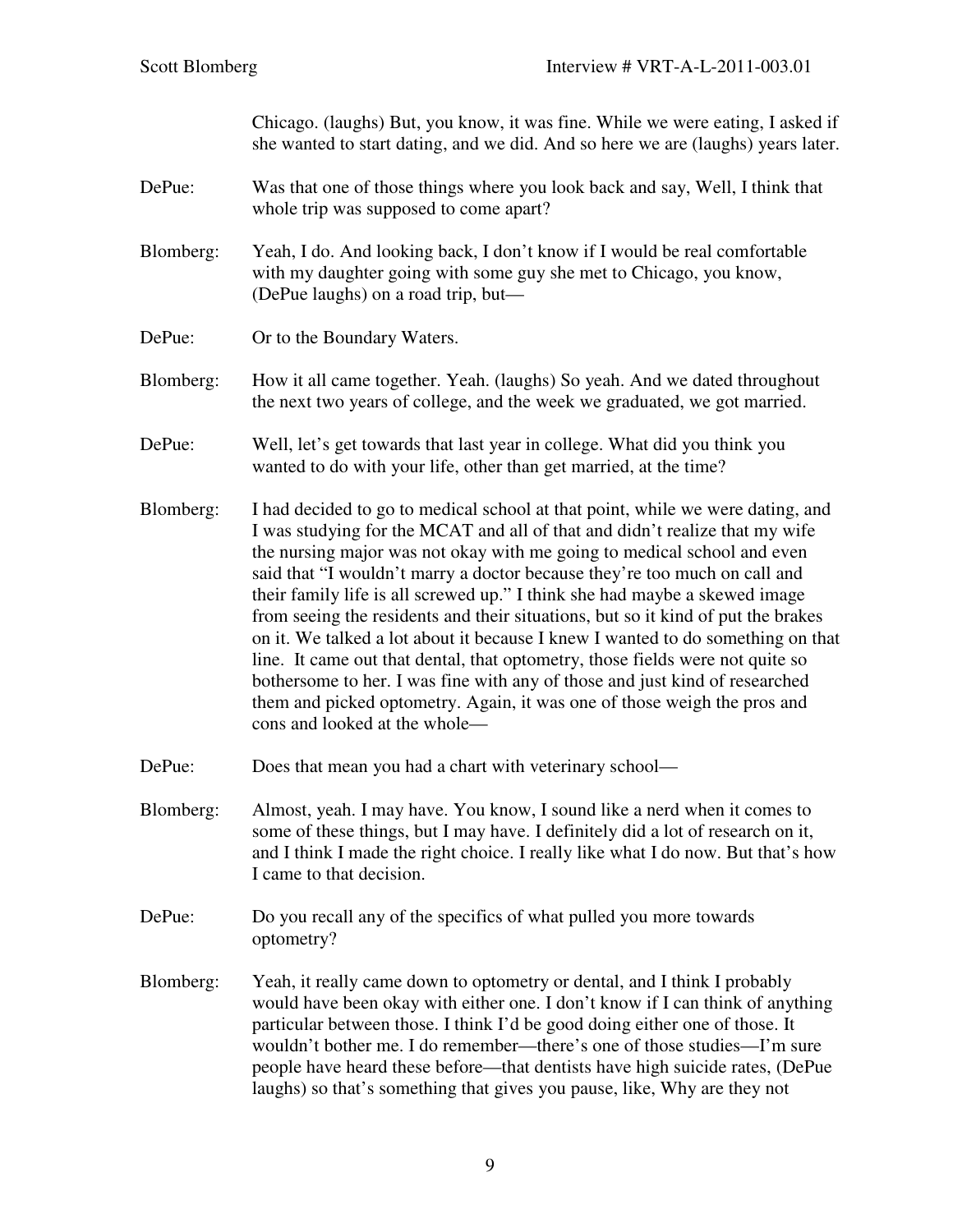happy, but I don't know if that was any kind of a big sway. I really don't know anything more about how I came to that final conclusion.

- DePue: Well, there's one other sticking point in here, Scott. You got to go to medical school, and that gets to be expensive.
- Blomberg: Yes, it sure does. So I picked—optometry schools, they're fairly limited in the numbers. At the time there were twelve schools in the country.
- DePue: This would have been—what year did you graduate from Bradley?
- Blomberg: Ninety-six.
- DePue: Okay, and got married when?
- Blomberg: Ninety-six. So I graduated around May twentieth, and we got married May twenty-fifth that same week. In between the graduation and the wedding we moved our belongings to where we were going to [go], which was Columbus, Ohio. I ended up going to optometry school at Ohio State. So, you know, came back and got married.
- DePue: Where'd you get married?
- Blomberg: In Decatur. My wife is from Decatur, Illinois. At the Lutheran Church there, St. Paul's Lutheran. So yeah, when we were picking the schools—they really are pricey, you're right about that. And there's a school in Chicago, ICO or Illinois College of Optometry. There's one in St. Louis, UMSL or University of Missouri–St. Louis, is an optometry school.
- DePue: What'd you call it?
- Blomberg: UMSL, U-M-S-L, is one of them. ICO is one in Chicago. There's one in Indiana, Memphis, and Ohio State. And those would really be the main ones that would be within driving distance of here.
- DePue: Were you a resident of Illinois at the time?
- Blomberg: No, I was a Minnesota resident still, and she was an Illinois resident. So Ohio State, if you're married, considers you an in-state resident from the first day, which cuts your tuition into about a third, if your wife has a job. So she had to quick, get a job before school started, which she did. But she didn't have her nursing boards, all the results from that, so she ended up working as a temp just to get a job. She did temp work for a little while so we could get residency. Then she ended up working while we were in Columbus at the Red Cross and then a county health department in that area, which she really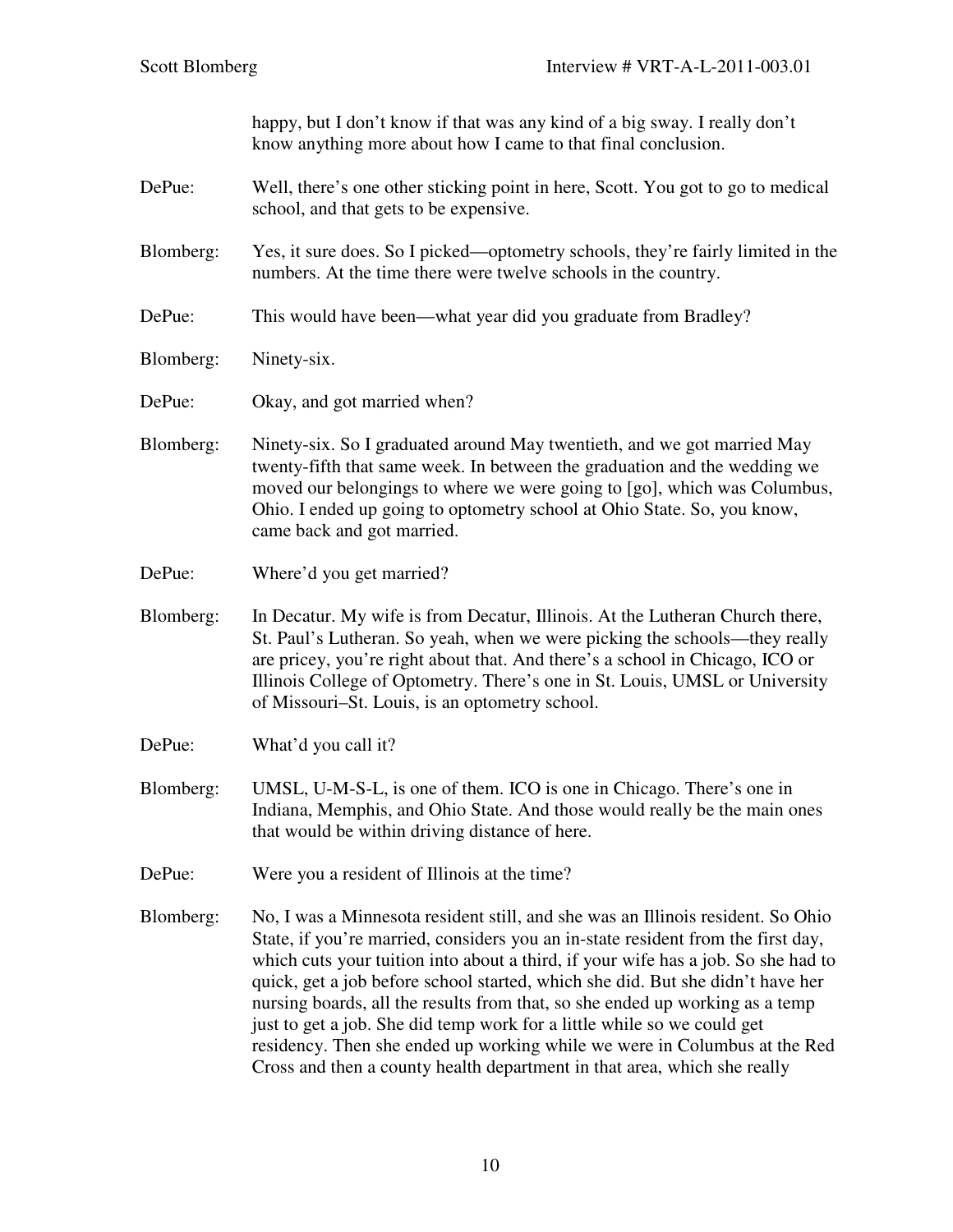enjoyed. And I went to optometry school. That's a four-year school, so it was from '96 to 2000 at Ohio State. Go Bucks. (DePue laughs)

- DePue: And again, it's an expensive proposition, so how did you [manage]? [Did you] continue to work or [did you] build up some debts, or [was] your wife working?
- Blomberg: Yes. I worked at Battelle that summer. And this is really remarkable to me, looking back. Battelle, they're kind of a contractor to the military. Battelle, west of Columbus, Ohio, does chemical warfare treatment and devices, so they developed or helped develop the gas mask, for example. One of my jobs that summer, having no military background at all, they gave me a gas mask, the complete, put-together gas mask, and they said, "We would like you to take this apart down to every individual piece and put it back together and do that enough times to where you can do it comfortably, and then write directions on how to do it so anyone can understand." Which I did, having no idea that I would ever go into the military or wear those in combat. But mainly my job that summer was—they had units of nerve gas and mustard gas and all the blister agents and all that, and you worked with those, so you had the butyl gloves and you're all donned with your protective equipment in the lab. You would basically see, Is this material penetrated by the different types of agents? You know, the whole area is protected by military people on the compound, and you have to go through security clearances. So it was kind of my first experience with the military, but for me it was just a job, it was something to do during the summer, going into optometry school.
- DePue: Any question in your mind about working with a nerve agent, working in chemical warfare, versus your religious background?
- Blomberg: Well, this is all protective, so it was never—at least what I was involved in was never developing agents. I don't know if they did there or not. It was not in my security level, I guess, to find that out. But it was all in the protective. I had to study and understand it, but it was always with the mindset of, We're coming up with ways to protect our soldiers. So definitely no problem with that at all.
- DePue: Okay. Tell me a little bit about the Ohio State University and going to the optometry school there, then.
- Blomberg: Yeah. It's a great school. I loved it. The class size was about sixty, so even though Ohio State would be one of the maybe five biggest schools in the country, it felt like a real small school to me because we knew everybody in my class. We did all those classes those four years together, the sixty of us, except for when you got into labs or clinic. It was pretty much together. We did a couple of classes with the medical school, like the anatomy and physiology type classes and pharmacology, but otherwise it was the sixty of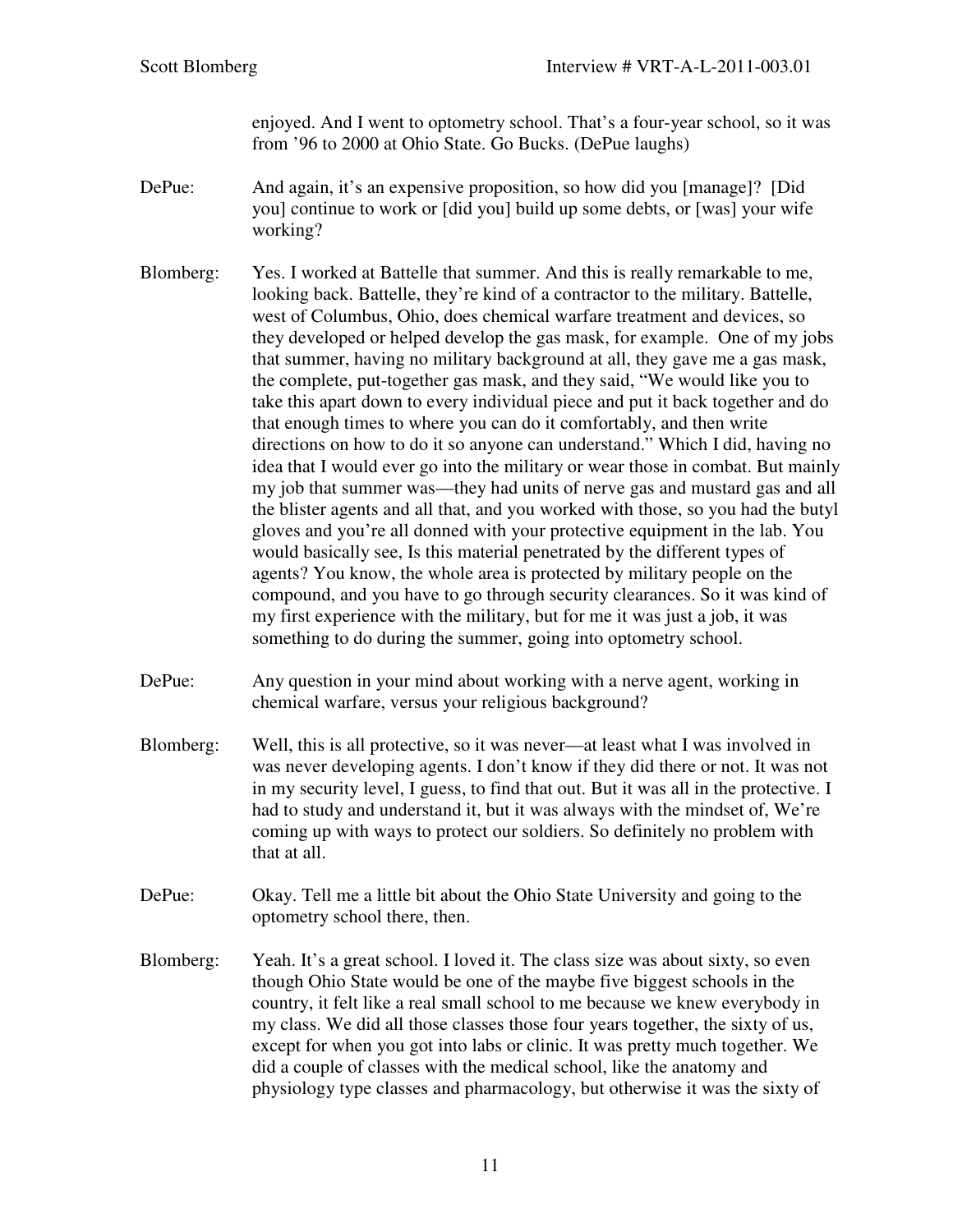us. So we got to know each other pretty well, and so it had that small school feel within a big school. And of course I like sports, so we had season tickets to the football games, and being married you get two season tickets to the football games, which is great. So—

- DePue: Was Ohio State winning at that time or Michigan?
- Blomberg: (laughs) It was the John Cooper years. We had really good teams, and we could not beat Michigan to save our life. (laughs) You'd get to the game, and you'd be number one or number two in the country and you'd lose to Michigan (laughs) pretty consistently there. Frustrating. He was a great coach, he put together good teams, but I don't know, they just couldn't seem to beat Michigan, even when Michigan had a bad year. So (laughs) it was frustrating but…
- DePue: Which, it says quite a bit. You remember that pretty well, it sounds like.
- Blomberg: Ever since I've left, they've had really good years at beating Michigan, too, so we enjoy watching that. I didn't have any—if anything I was probably a Gophers fan, you know, growing up in Minnesota and my dad being the University of Minnesota. But that all switched pretty much right away at Ohio State. It's totally different with them, and it's at a different level with their sports and fans and all that from anywhere I'd ever been. You walk into the Horseshoe, which is their stadium. The first time you step through where the crowd is, you step through from the rotunda or whatever and into the stadium itself, it's an emotional thing you never forget. (laughter)
- DePue: You can't be of mixed loyalties once you get there, huh?
- Blomberg: No, not really.
- DePue: Okay. How about the academics? You talked about that a little bit.
- Blomberg: Ohio State, that was probably one of the main draws. Their optometry school, theirs and Berkeley, would be the two most competitive to get into, and their optometrists that graduate from there I think are top quality. It's fairly rigorous. It's a lot of intense studying. So once school started, I did not have the opportunity to work that first year at all. And you don't have summers off, so you go into school quite a bit, and a lot of studying. I did end up in my second year working as a technician at Ohio State's ophthalmology department, which is their eye surgeon [department]. I did that through the next two and a half years, until I graduated. That was a really good experience, but that would be somewhat related to what I was going to go into, too, which was wonderful.
- DePue: At what point did you commit to optometry versus ophthalmology?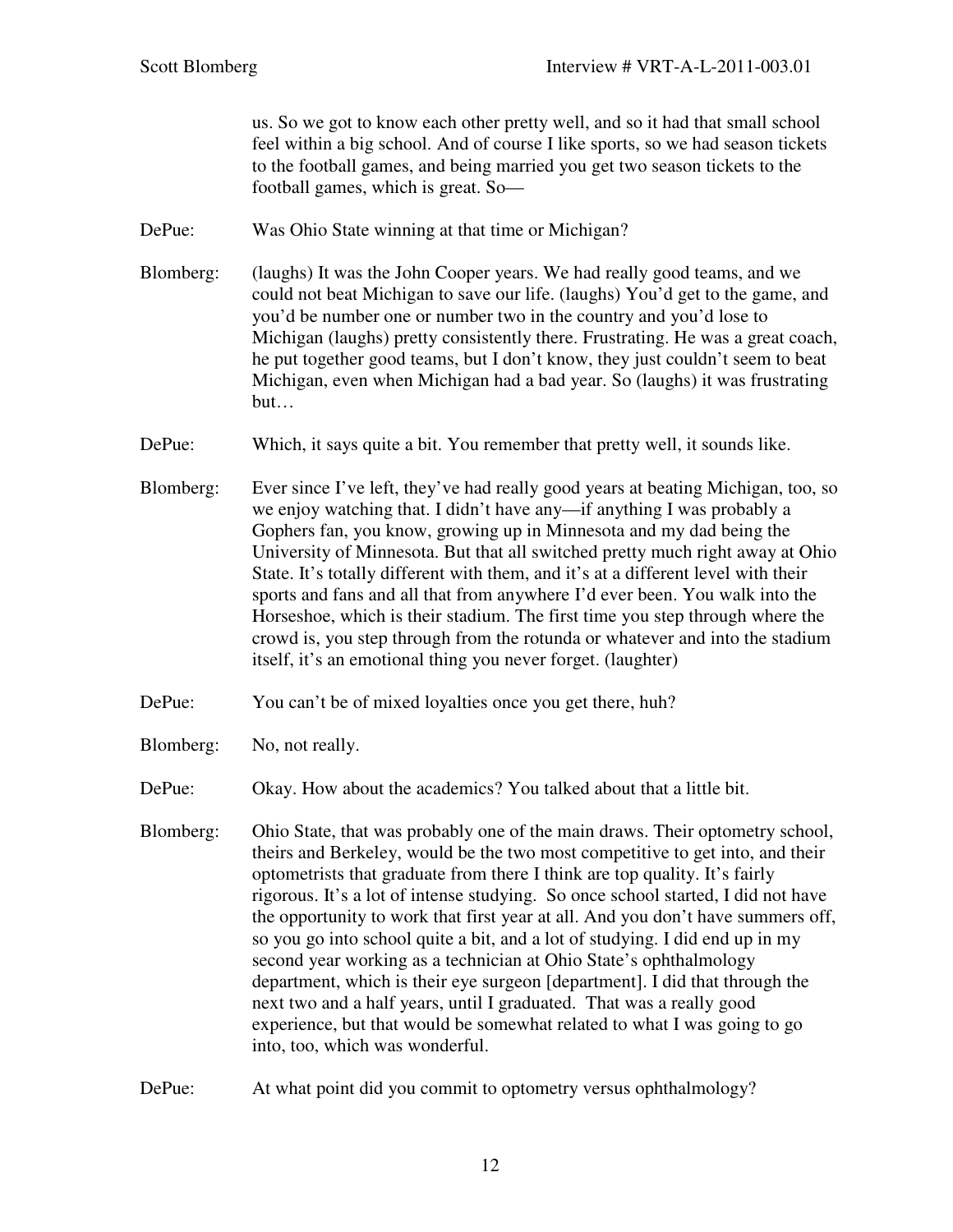- Blomberg: Yeah, those are two completely different tracks. To go into optometry school, at that point you're committed to optometry. Ophthalmology is one of the medical specialties for medical doctors. So it's kind of like dental school. Optometry school is four years of specific focus on optometry as your job, and when you're done, you will be an optometrist, assuming you pass the board exams. Medical school is the same four years with an open-ended (specialty choice)—you could be an OB, you could be a radiologist, you could be a dermatologist, or you could be an ophthalmologist. Medical doctors that go into ophthalmology started in medical school and then did a surgical residency in ophthalmology, where theirs would be eight years, whereas optometry would be four, after college. But yeah, actually going through optometry school, there were times in my life where I was feeling like there's two parallel ladders, and I wonder if I was on that other ladder, the medical school versus—I'm on this ladder that's going to optometry, and there's really no getting off that track. So I had moments—I think we all do—where the career you're in, once it's set in stone, and once you go to optometry school, it's pretty set in stone that you're going to be an optometrist. I hadn't really had that in my life before where I knew pretty much what I was going to do for the rest of my life or for many years to come. So you have those second thoughts. And especially working with the ophthalmologist, I really loved the disease part of it. And it turns out optometry has evolved into more and more disease treatment, so it's great now. But if you just did contact lenses and glasses, I think I'd probably be bored to tears. But my job, for example, I specialize in low vision, in treating glaucoma and macular degeneration. So there were times I didn't really know if this was the right thing for me, but it has gone really well.
- DePue: Is there any part of the body that is more complex than the human eye?
- Blomberg: (laughs) Well, it's all pretty—the brain probably would top it. But yeah, the eye is really amazing, how it works. Like I said, I don't regret ever studying the body, and I probably could never lose that fascination with how it all comes together.
- DePue: But we still haven't talked about how you're managing to pay for all of this.
- Blomberg: Right, you kept alluding to that. So it is expensive. I was taking out loans. So that first year I took out about twenty thousand or so in loans. Even though I was in-state, you still had books, tuition. It's expensive. And most of the students starting optometry school are already in debt from their undergraduate years, which I wasn't, although my wife had some from college. So we were taking out loans, we were living on my wife's income also, which was fairly limited but enough. We had little in and little out. (laughter) And we lived in what we called the slums of Westerville. Westerville is a suburb of Columbus. The apartment, including heat, water,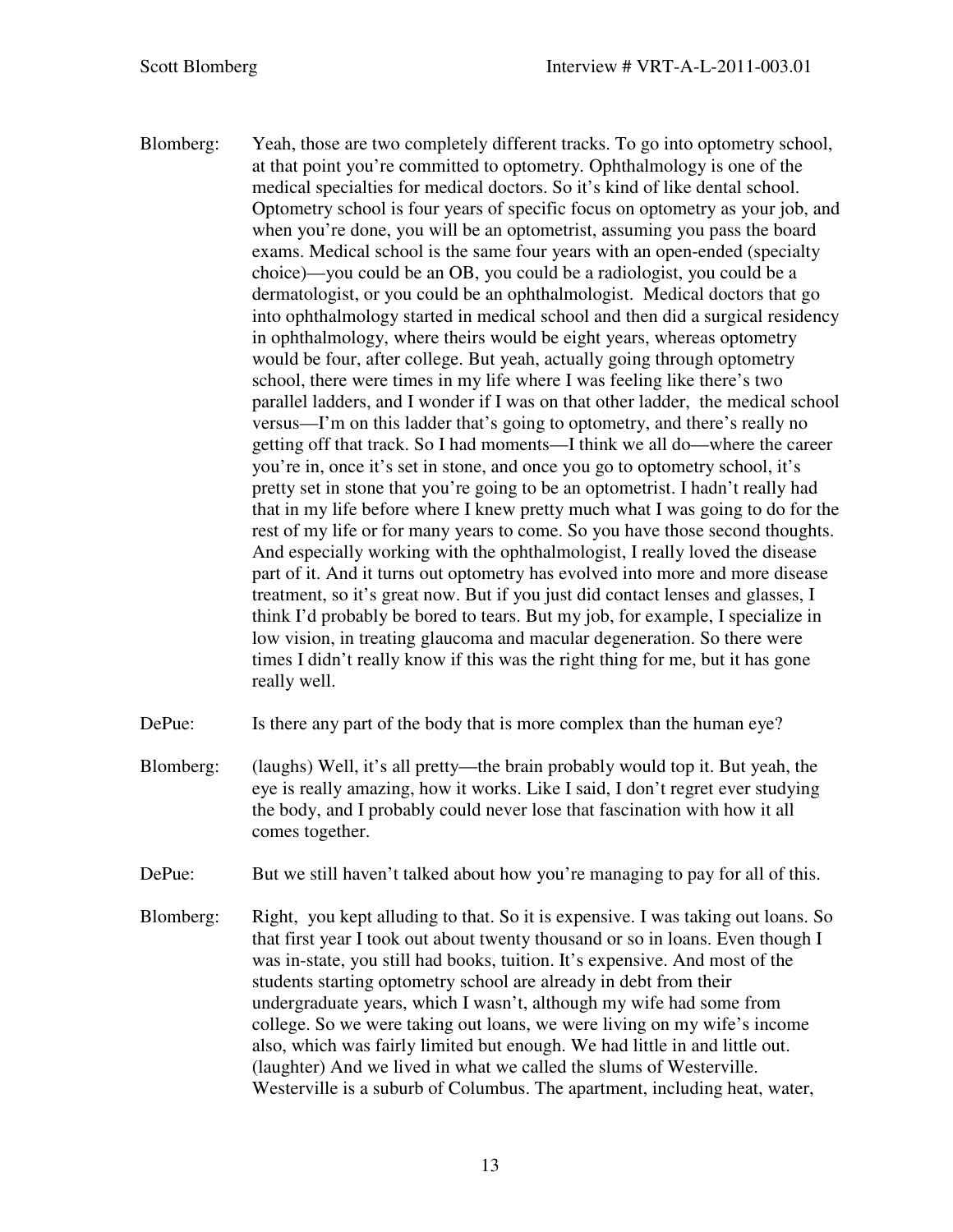utilities, was four hundred a month. And it was a one-bedroom apartment. It wasn't anything… Looking back, it's remarkable we lived there for four years. We stayed there the whole time. so anyway, we were starting to accumulate some debt, and from my upbringing, working hard, always trying to stay out of debt - that was definitely a problem. I didn't want to go much into debt. We were on pace for probably being eighty to a hundred thousand in debt when I got out of school, which that's a lot. So yeah. This is when the military did come into play, and that was probably my main motivation. So the military is hungry for doctors, and they set up a program called Health Professions Scholarship Program, HPSP are the initials—everything is initialed in the military. It's for doctors, vets, optometrists, dental—the health professions. The deal is that they will pay for you being in school, they'll pay for your tuition, books, living expenses, monthly stipend, completely, and you'll pay back [an] equal number of active duty years. So it'd be either two years—and it had to be a minimum of three active-duty years, so if you did two years of school, you'd owe back three years; if you did three years of school paid, you'd owe back three years; and if you did four years of school paid, you'd owe them four years of active duty. Well, I wasn't aware of the program till I got to school, and midway through my first year got real interested in it and applied. I applied for the Navy [scholarship program]; [the] Air Force was not needing any optometrists at that point, so I applied for the Navy one and the Army one, and I was accepted for the Army one. It's fairly competitive, at least the Navy one was, and I didn't make that. You're competing against other optometry students who are very good students and all that. And some had prior military history, too. The Navy would have been really nice, looking back. (DePue laughs) Their locations are probably a little better. But I made the Army one and accepted. There was another classmate of mine, Aaron Betts that also was in the same boat as me, that did the Army scholarship. Neither one of us had any military draw other than the finances, for the most part, but both of us were patriotic and neither one of us had any problem with serving, either.

- DePue: So you weren't the kid growing up who played Army with your buddies?
- Blomberg: I did some of that, but certainly once I got into high school, college, it was never a thought of, I think I want to go into the military.
- DePue: We haven't mentioned your parents for a while. What did your parents think about your career path and then your decision to have the Army help pay for it?
- Blomberg: My parents are really great as far as letting my brother and I, from a very young age, make our own choices, both right and wrong, and they didn't meddle much in almost anything that we did. They're still like that, which is wonderful. There probably are times that I feel like, I wish they'd give me some advice, you know, but probably most people, if anything, would say their parents are too much on the meddling side than not enough, and if I was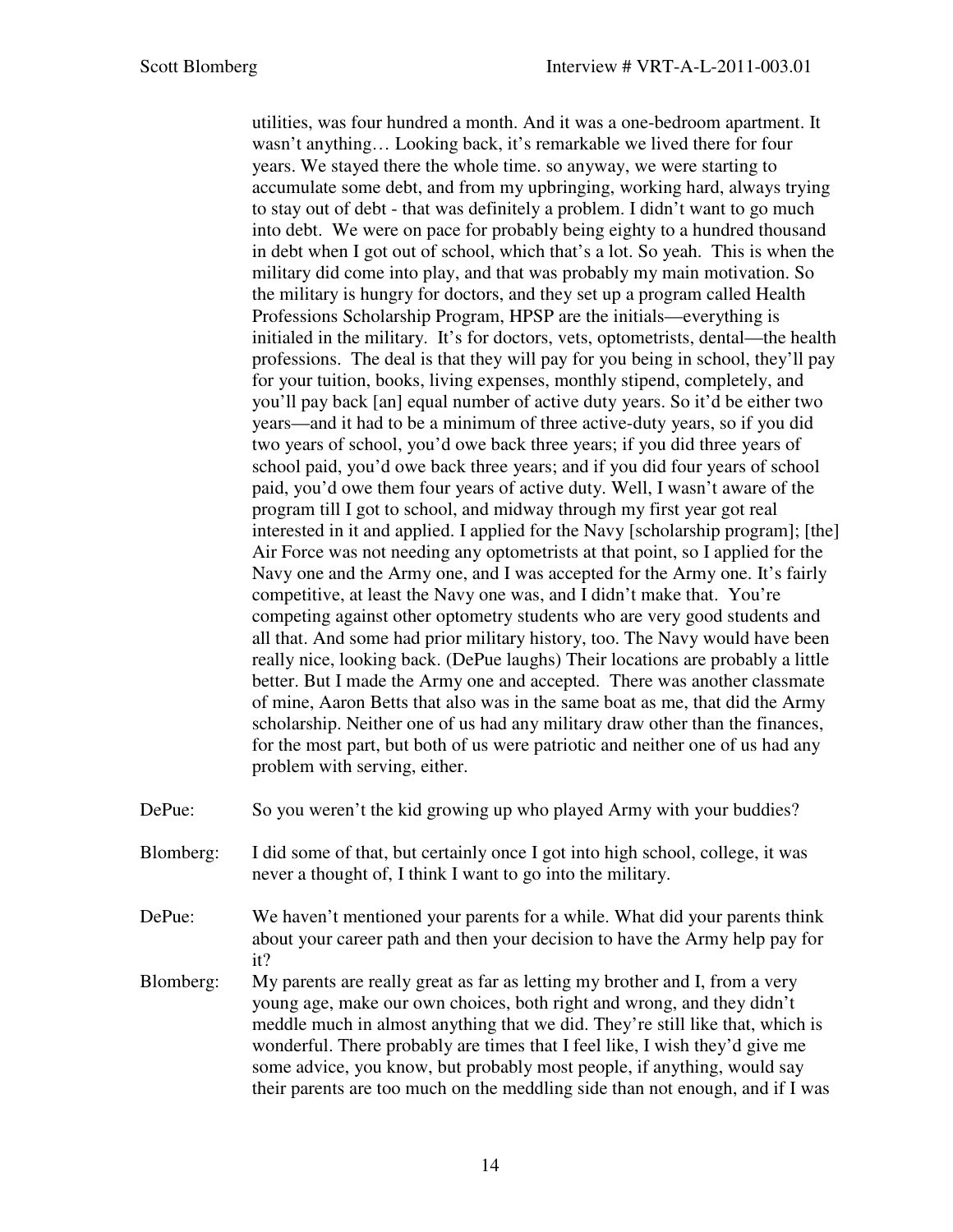to take one, my parents are great about that, where they don't get too involved in commenting except for usually support. But I've never heard them say anything like, that's a dumb thing to do, or, I wouldn't do that if I were you type of stuff. So I did not get anything other than, Good for you, I hope it goes well type of comments from them.

DePue: How about Kimberly? Did she have an opinion about it?

- Blomberg: (laughs) Yes, she did. Well, the recruiter, of course, said that being an optometrist, you're going to treat soldiers and their families and retirees, which the bulk of those are stateside. If you go overseas, it would be to somewhere like Germany or Italy or Hawaii, and throwing out all these exciting places in the world, and that's where the bulk—
- DePue: He didn't mention Korea?
- Blomberg: No, that didn't come up. You go where the bulk of soldiers are. So, you know, we asked about, Well, what about deployments? What he said made perfect sense. Why would they need an optometrist in the middle of the fighting? They need you back in the back, back home, treating them when they get home and those things. Oh, yeah, yeah, it made sense.
- DePue: This was what year now we're talking about?
- Blomberg: Well, this would have been '97.
- DePue: Mid-'97 sometime?
- Blomberg: Yeah, I think so. I think towards the end of '97, I believe.
- DePue: And putting it into some kind of a context, then, this is a peacetime army, essentially. There are occasional deployments. There had been a deployment for Desert Shield/Desert Storm back in '90–'91, and that's quite a few years beyond it.
- Blomberg: He even did some research for me, you know, me being the book person, and found out that the last deployment of an optometrist was during Desert Shield, I guess it would have been? Which was true, that was accurate, I believe, at least. Clinton was in office at the time. We were in Bosnia, and that was pretty much it for what the military was really doing actively beyond just their routine training and exercises and all that. It had been a long time since the military really had done much significant, you know, what we would consider war. So, yeah, Clinton's in office. So we're thinking three years. I've got a guaranteed job; I know what I'll do. I have a lot of people I'll see. And you're busy. The optometrists are very busy in the military, and you're seeing healthy soldiers and healthy families, but you're also seeing VA retirees and all that.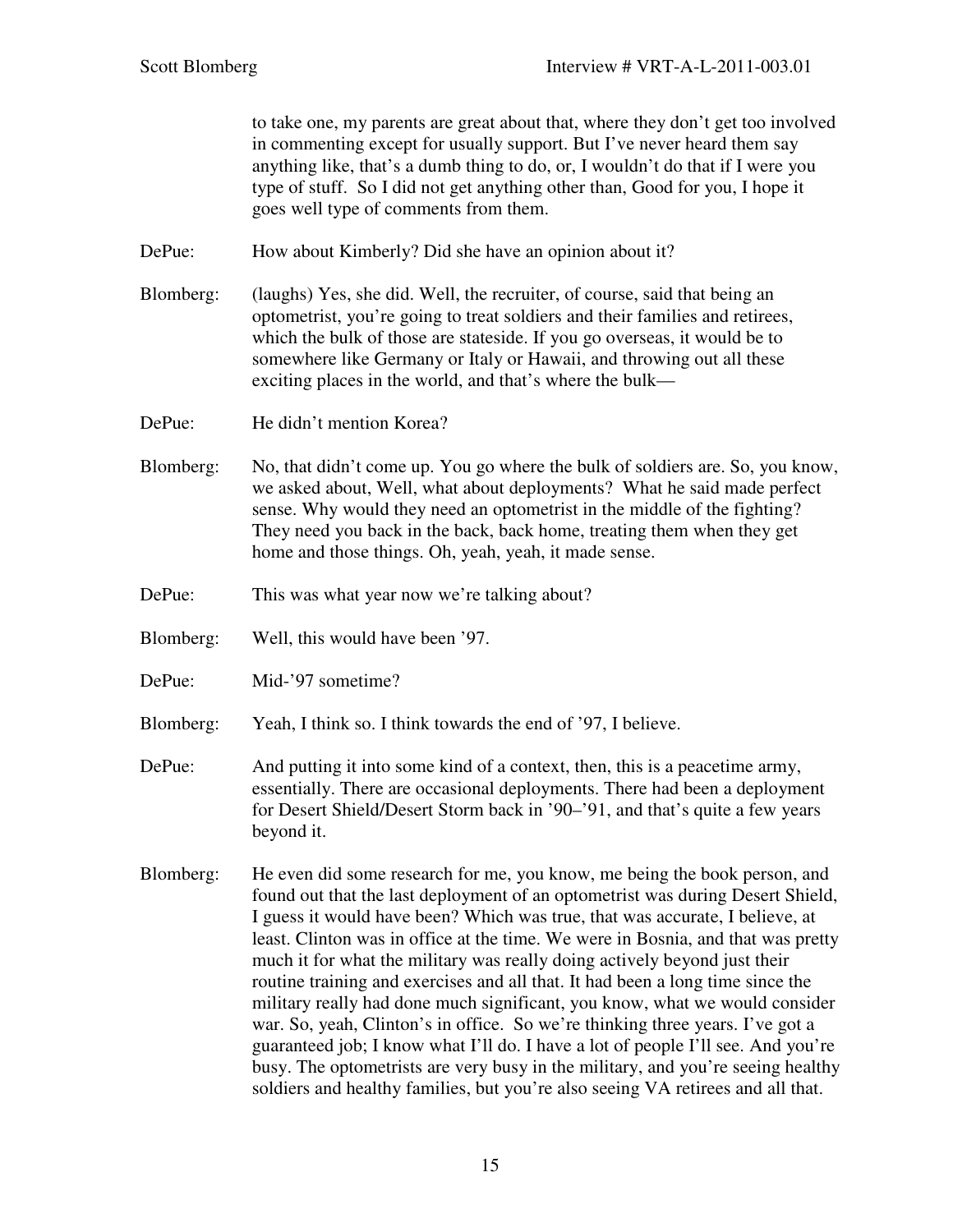So they're busy and it's an interesting job, and it's a good start to a career, but something that paying for the school—if you count the sixty thousand or so that I would get as a start up for paying for the school on top of those three years of being paid as a captain, the pay isn't bad. And I do have a strong draw to being debt-free, which we're still working on, but pretty close. So that helped a lot with that. That was probably the main thing, was that that deal was maybe too good to pass up.

 And so anyway, you were asking about Kimberly. She was on board with it. I remember celebrating with her. She might think it was my idea. (laughs) No, maybe it was more my idea than hers, but she was supportive, and she's always been very supportive of the things I would have our family do, I guess, and she's there.

- DePue: Well, essentially, then, what you received was a sixty-thousand-dollar scholarship?
- Blomberg: Essentially, yes. Yeah, that's about right.
- DePue: Tuition and room and board and books and lab fees?
- Blomberg: Yes. So the room and board is in the form of a check, and I think it's about a nine hundred and fifty per month check, so how you do your room and board is up to you.
- DePue: Did you move from that little apartment?
- Blomberg: No. I think Aaron did. I think Aaron Betts moved to a little bit nicer place. (laughter) No, we stayed there. We were fairly content. We'd shop at Aldi and eat beans and rice, and it was okay with us.
- DePue: What kind of military training, then, did you receive while you were still in medical school?
- Blomberg: None. I was considered an inactive Reserve. I did a commissioning. So this would have been as I started my second year of optometry school. I did a commissioning, and so I raised my right hand and took an oath, but I did not have a uniform, had not fired a weapon, did not know how to salute, but I was considered a second lieutenant. After a year I got a letter saying, "You just got promoted to first lieutenant."
- DePue: Congratulations.
- Blomberg: Right, and not even knowing the whole structure of—I knew I was an officer, but not even really knowing what that looked like on the uniform or anything, so I was very unfamiliar with the fact that I was moving up in rank and how that all… Anyway, then I'd get to the graduation from optometry school in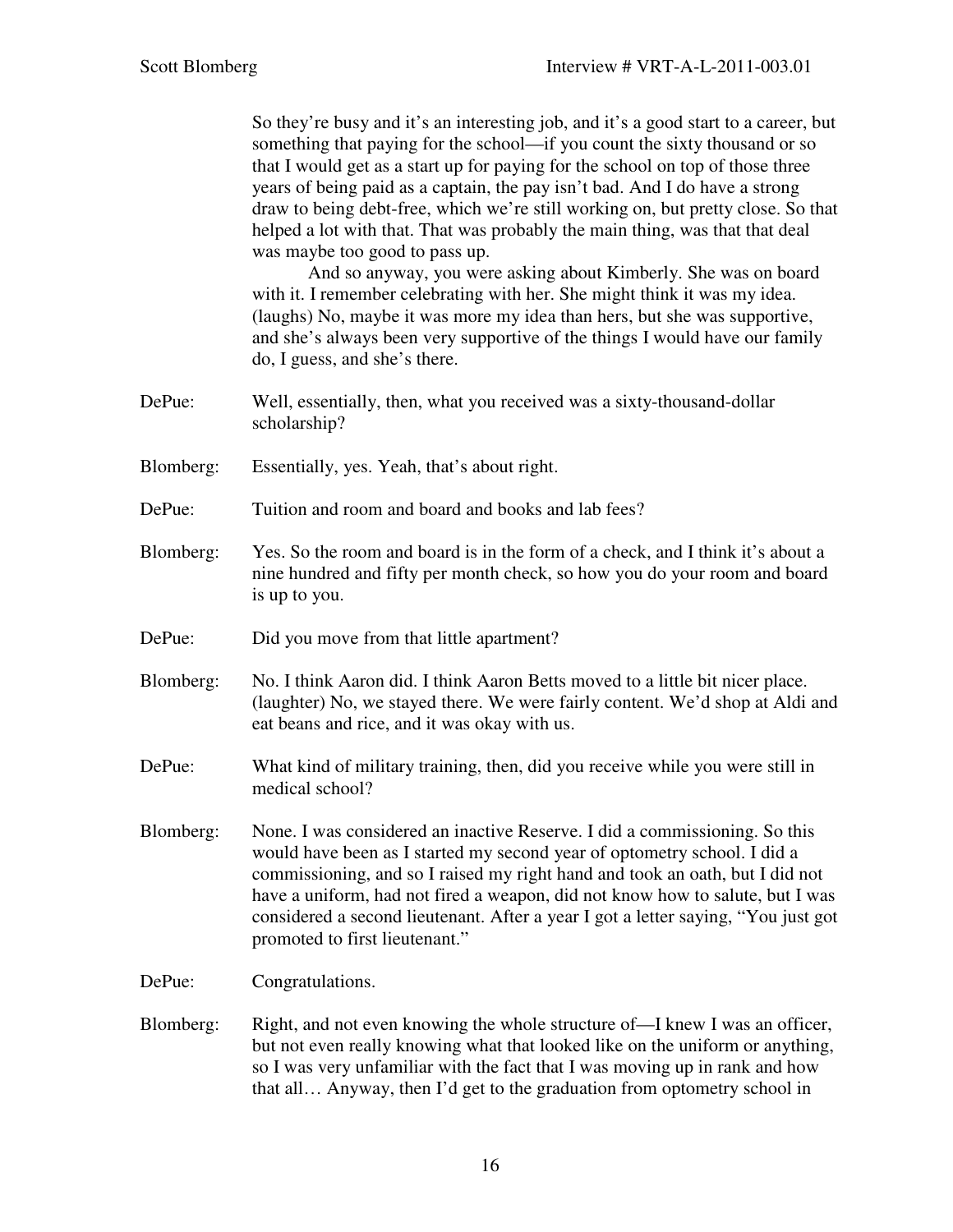2000, and now you're a captain, which now, looking back, that's an honor to have, but at the time it didn't mean much to me except that that kind of set your pay. At that point, [that] was probably the most important thing to me. So no, I did not do weekend duty. I didn't collect—it wasn't anything more than a scholarship to me, but I knew then that I was on the hook when I graduated.

DePue: Is your timeline that by the summer of 2003 your obligation is over?

- Blomberg: Yeah, well, it's an eight-year total commitment, regardless of your active duty years, and the eight years could not be counted while you were in school. So the time starts ticking at June, and actually they said July sixth, because that was the start of the Officer Basic Course. And we'll get to that, I'm sure, but that was July sixth, I believe, of 2000, when I actually put on a uniform and started. It would have been July sixth, 2000, three years later, that I would be done with active duty commitment, and then at that point, 2008 would have been my final, You're now discharged from the Army. And during those five years after active duty, it could be either active duty or Reserve, and among the Reserve, you could do service, weekly—or the weekend duty—active reserve, or inactive. I chose inactive reserve.
- DePue: Did you choose that right at the beginning of this process or after you were discharged from active duty?
- Blomberg: You'd choose after your discharge, yeah.
- DePue: Okay. Because they're hoping that you'll...
- Blomberg: Oh, sure. They keep trying to change your mind when you get close to those decisions.
- DePue: How about an internship in medical school?
- Blomberg: Yeah, so they would take us to—you would serve at various places. I probably should mention, in my fourth year of optometry school, Kim got pregnant. Actually I guess she got pregnant right at the end of my third year, because we had Logan, our son, November of 1999, during my fourth year. And then your fourth year, you're doing rotations to specialty clinics, pediatric hospitals or VA hospitals, and various places. I knew my Officer Basic Course was going to be in San Antonio at Fort Sam Houston, and that was going to be three months right after I graduated. And lo and behold, one of the extern rotations was at Fort Sam Houston, in their hospital there. You'd kind of rotate, and there's also other military places there in San Antonio. So I picked that for my spring externship, to go to San Antonio, Texas, at Fort Sam Houston, part of school, still, and work as an extern student there.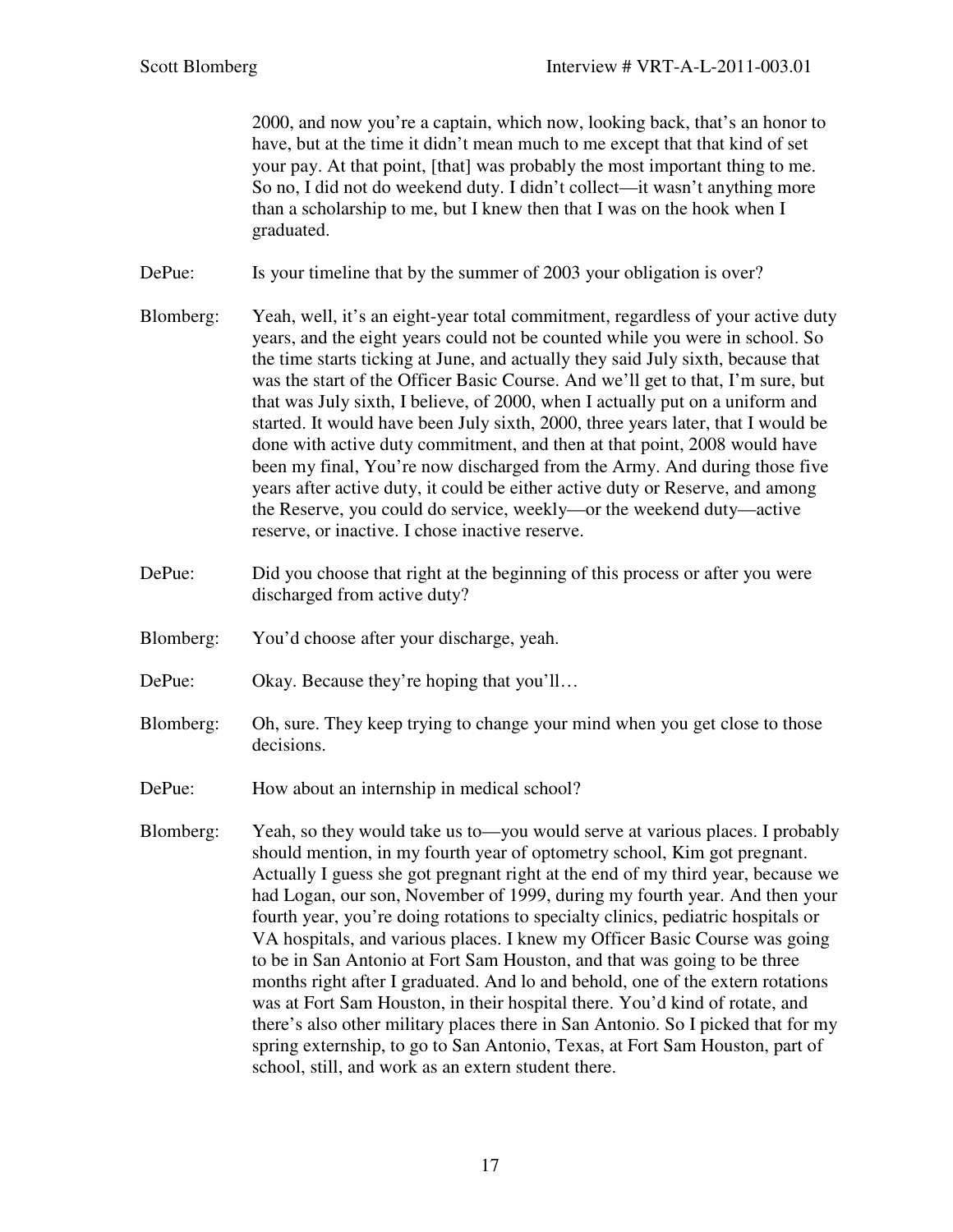DePue: An extern student?

Blomberg: Yeah, they call it an extern because it's outside of the school, so—

DePue: Oh.

Blomberg: Yeah, that's how optometry does it, anyway. Yeah, externship. That's just how they call it. I went on my extern site where I would end up going through Officer Basic Course also. My family came with me, so we moved down there for those few months, and we had relatives that we stayed with in San Antonio from March until graduation. I came up to graduate and went back down to Officer Basic Course. Kim did not come with me with Logan during the Officer Basic Course. It was just—you know, you're not going to be with your family, anyway. So she lived with my parents in Minnesota for those few months while I was in [basic].

> That year was pretty much the year of moves. We were trying to count it all, the number of moves, and it's kind of hard to put it all together, but we were in Columbus. Logan was born in November. We were in Columbus. We moved to San Antonio in March. She went to Minnesota in June, and when I graduated in Ohio State, then she went to Minnesota; I went back down to San Antonio, to the barracks. Then we went back to pick up our household goods, which were in storage in Columbus, after I finished the Basic Course, and we moved to where I got assigned. Obviously we'll get to that—but I got assigned [to] Fort Campbell in September. So a lot of moving. We were together and apart and various things.

- DePue: Welcome to the Army.
- Blomberg: (laughs) Yeah. Little did I know that would be more of the same later.
- DePue: When you did the externship, were you able to get to the point in your own mind that, Yeah, this was the right path for me to take, that this optometry is going to work?
- Blomberg: Yeah, I liked it, I really did. Because at that point I was realizing how much more interesting it was than just doing the glasses part; it was a lot of disease treatment. At Fort Sam Houston—San Antonio, Texas has a really high volume of military retirees. There are several bases there, so it's good shopping for them, PX, and, you know, retirees like warm weather. So there're Air Force bases there as well as Army bases. So you saw a lot of elderly diseased eyes, which is interesting to me. And I liked it. I really did. Colonel Glenesk was in charge of the externship sites there, and a really good instructor, a really neat man. Excellent in the military as far as fitness, sharp [as] a whip, and really pleasant. So my initial experience brought me right in a way that I was starting to like the military, actually, at that point. And I continued to.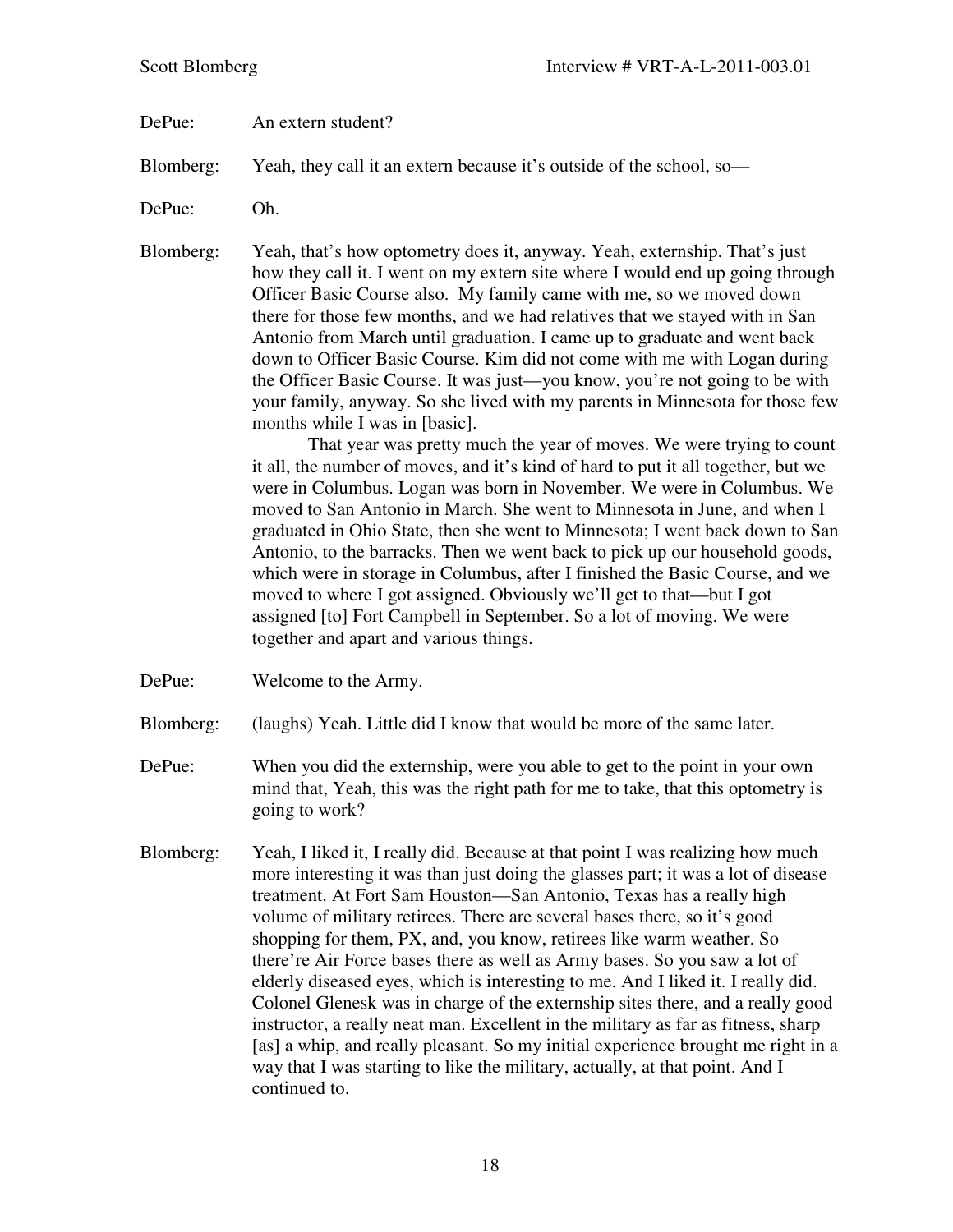DePue: I want you to tell us, then, about your basic training, your Basic Officer Training experience, because you approached it quite differently than most people going into the military. So tell us about it.

Blomberg: So it was at Fort Sam Houston. They have a camp called Camp Bullis, which is where they do their basic, and this is all the military medical, or at least Army medical training Officer Basic Courses are done there, Camp Bullis. Fairly remote, kind of a deserty-type setting. We were quite a mix of people. People like myself that had absolutely no military experience at all. We had a West Point graduate who I became close friends with - Eli Lazquo, and he was going in to be a medical specialist, which means that he would be kind of in charge of medical platoons, you know, and very much a gung-ho military person, having been through West Point. He probably will be a general someday. He's a very, very remarkable individual. So we had people like that. We had Army Rangers that had been enlisted and then went green to gold, which means they went from enlisted to officer, and they were going in the medical side. So we had people that knew Army stuff as well as anybody, and then we had people that knew zippo [zip] about even handling a weapon or saluting. So it was quite a mix of individuals, but somehow it all came together where we forged some pretty good friendships.

> They would separate all the people coming in by where they were going to. So everybody who was going to go to Fort Campbell formed their own squad at the Officer Basic Course. I remember every single one of those people in that squad—it was probably about twenty of us or so. We did night land navigation where you'd follow a compass and you had to go through the forested area and get to the right spots. We did, of course, the obstacle courses and firing nine-millimeters and M4s, and PT training, and that was all just brand-new. I did some Boy Scout-y type things with our church growing up, and of course the canoeing, and I was always fairly physically fit and never shied away from effort and pain or dirt or things like that, so I took to it pretty well, and I really liked a lot of that stuff. From the Army standpoint, I could do that stuff with pleasure, the whole rugged weapons and outdoor things and all that. That would be a joy to me. But for a lot of the individuals there there was one nurse that it was not her thing at all. But we had fun. So that was probably about a month or so of that type of thing, and then there was a lot of paperwork that learning—you got tested on military protocol, military history, and all of the different things that go into rules and regulations of actually serving. You had to get it loaded up really quickly. So anyway, the Officer Basic Course was a total of three months, and…

DePue: That first day and the first few weeks, did they treat you all like ladies and gentlemen, or was this—how close was it to the standard mode that most of us have in our mind of the drill sergeant standing in your face screaming at you and calling you some kind of an idiotic name?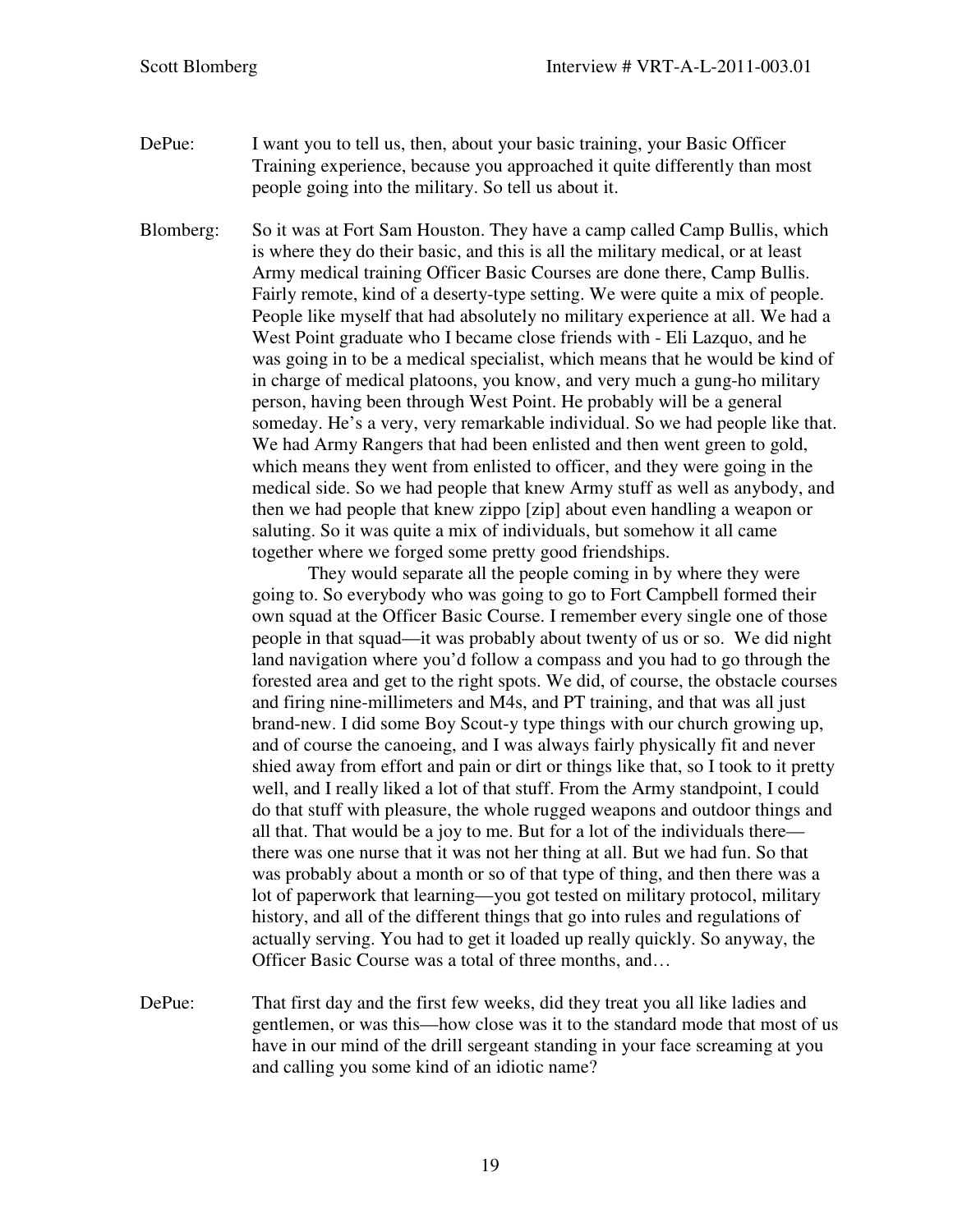- Blomberg: It was more of that than any of us were accustomed to but less of it than anyone else has to go through, I would say. (laughs) So looking back, they treated us with kid gloves, I'm sure. You know, and we had a lieutenant colonel. So if you came in with a lot of experience as a nurse or a doctor, they would credit that towards your rank. So we had an individual that came in as a lieutenant colonel, I believe. I know the nurse, she came in as a major. So we outranked pretty much everyone that was working with us, and yet there still was some of that, where, you know, it was during this period of time, your rank doesn't matter; we're in charge of you type stuff. So, you know, you would have to drop and do push-ups, and you'd do some of that, but the yelling was never—maybe it was kind of halfway with a grin at the same time. (laughter)
- DePue: Did you sleep in open barracks, or did you have separate rooms?
- Blomberg: Open barracks, yeah. Well, okay, it was a mix. Camp Bullis was open tent, I guess I should say. No air conditioning. I remember that really well. In the middle of summer in San Antonio, air conditioning wasn't working in that… But actually, when we went back to Fort Sam Houston, it was barracks which were closed, each separate room. That probably was a lot better than most of the other soldiers had, too.
- DePue: Weapons training?
- Blomberg: Weapons training. You had the tear gas chamber we went through, the confidence chamber, they call it. We had weapons training, take your weapon apart, clean it, all that.
- DePue: M16s?
- Blomberg: M4, which is an M16 that has a compressible butt, so it's the same thing as an M16, and nine-millimeter both. Yeah, and the PT [physical training] was probably the most eye-opening for a lot of the soldiers in that who had not kept themselves fit, because by the end of it, you had to pass your PT test. And so you're talking within three months, some of them have to go from being unfit completely to passing a military PT test.
- DePue: One of the issues for a lot of soldiers is also meeting weight requirements. Was that an issue for some?
- Blomberg: That was an issue for some, yeah. I've always worked out somewhat, and I'd always like to work out more, but it's always been part of what I do, so it wasn't—the running, I did not like to run. My knees have never really held up well, although lately I've somehow gotten back into it with better running shoes. (laughs) But up until that point I had not been a runner at all, so that was sort of the main difference. But it wasn't difficult to pass for me, the physical fitness test.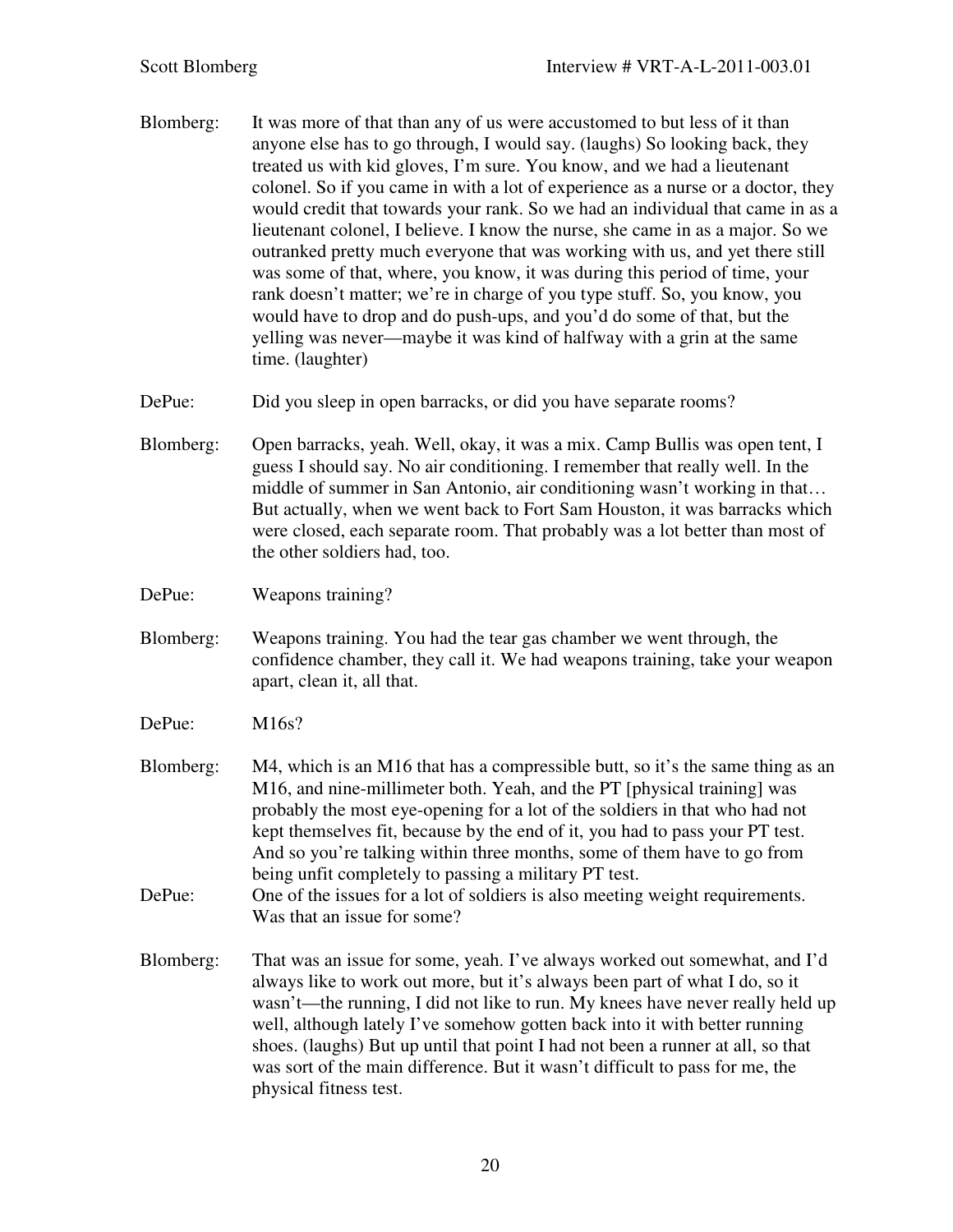- DePue: You've talked about a lot of the different things the classes, the training, that the Army was putting you through to get you acclimated to being in the military. I'm not sure how I want to phrase this. But you're in the medical profession, and there's ethics, there's a code of conduct, there's expectations of what it means to be a physician, and also there is that same set of ethical code and traditions that goes along with being a military officer. Did you have some training in that? Did you begin—
- Blomberg: Yes.

DePue: —as a group to wrestle with the ethical issues?

- Blomberg: We definitely did, and that was even some of the classes that we took were specific scenarios, and there isn't always perfect answers to some of those questions. It was pretty well instilled in us, though, at that point, that you are a soldier first, and a doctor is what your job is within the military, but you're a soldier, and as a soldier, you will uphold the Constitution and you will support the president and your superiors. So that was the priority. But obviously there are gray areas. What if your superiors are asking you to do something that's contrary to your optometric [training], which, you know, is part of the Hippocratic Oath, do-no-harm type of stuff? So yeah, we did have to wrestle with some of those questions. And, you know, I think the military handles that pretty well as far as not being heavy-handed on… You know, our military, even though it's very much top-down hierarchy, each soldier is very much encouraged to be a thinker and thinking on their feet to do the right thing at that instant rather than, What command did I have? If there're gray areas, you're really trained to think rather than just do. So yeah.
- DePue: Coming out of the basic training, then, had you rethought your decision to go into the military?
- Blomberg: Too late. (laughter) No, but I knew when I got there where I was assigned, which was Fort Campbell, Kentucky, and I knew that at Fort Campbell was the 101st Airborne. So my luck of the draw is good and bad. Fort Campbell is not a bad part of the country. It's a pretty area, and it was from Decatur, from where my wife's family was, about six-hour drive, and probably the next closest would have been Fort Leonard Wood, which was not such a nice, beautiful area, or I guess maybe not—the city there wasn't anything to be…
- DePue: Well, Fort Knox, Kentucky, as well.
- Blomberg: Fort Knox, Kentucky. Yeah, there's a few that would be as close, but none much closer, and none really better as far as a city. Because we were close to Nashville, and it's a nice area. So I guess I felt like I got an okay draw, but I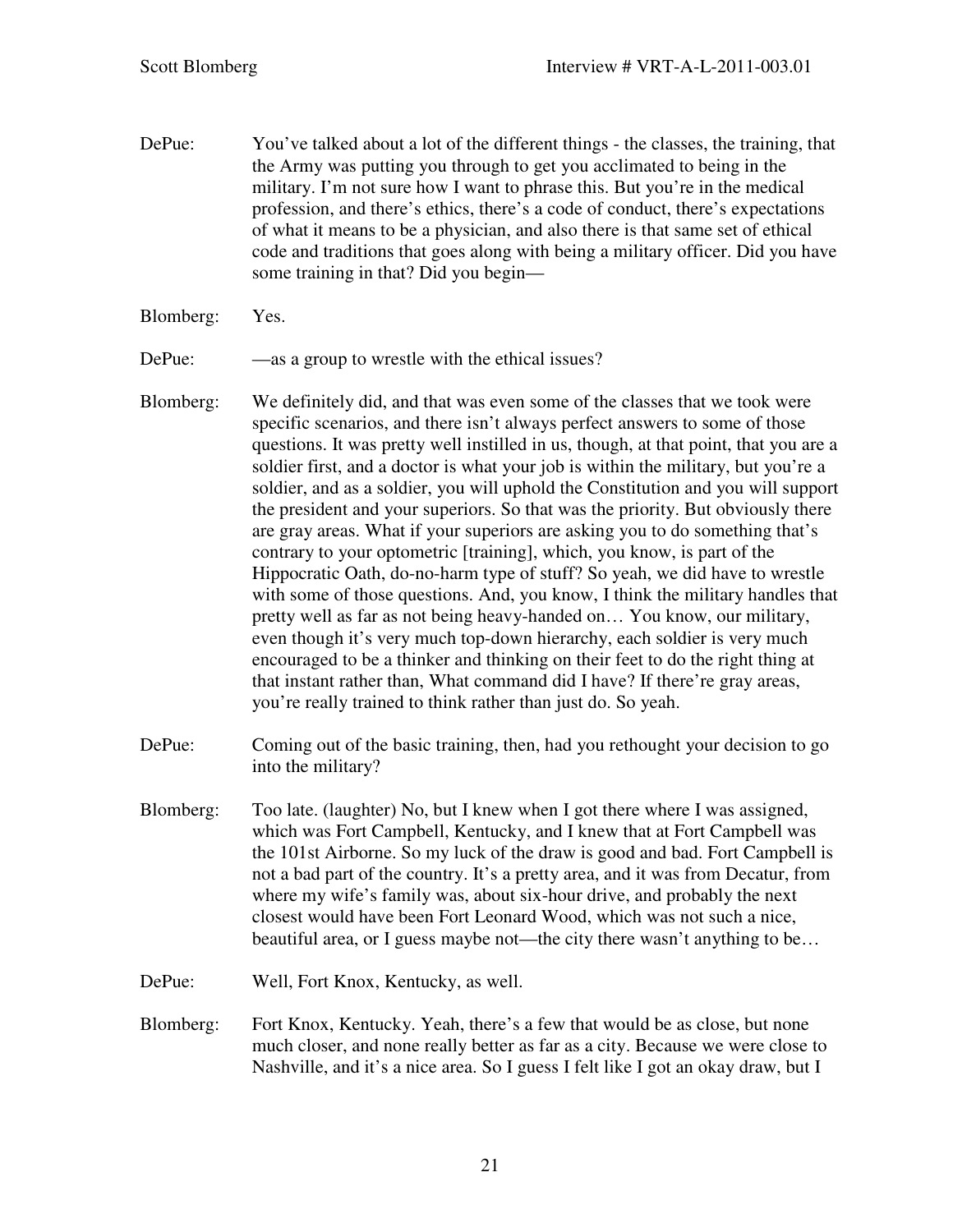also knew that it was a fairly active division. The 101st had enough reputation that I was aware of that.

- DePue: Did that give you cause to think back to that recruiter who was telling you what kind of a career you're going to have?
- Blomberg: (laughs) Well, yeah. But still, the military wasn't too many places, so I thought, Three years, I can make it. And it's probably going to just be three years, do my time at Fort Campbell, be with a bunch of hooah soldiers that are crazy, and I'll do my thing and we'll be done and I'll have my debts paid. So yeah.
- DePue: At that point in life, you're going with the flow, it sounds like.
- Blomberg: Sure. Yeah, you know, at that point—once I made the decision to join the Army, a lot of steps had been dictated for me the next several years as far as where I'd go and what I was going to do. But yeah. And a lot of our life was really wrapped up in our child. Fortunately he was great as a traveler, a very contented baby, one of the easiest kids to raise. He was just a contented kid for the most part.
- DePue: How much choice did you have in picking Fort Campbell and/or the 101st?
- Blomberg: Didn't. Those things were assigned. They did ask—I think all of us gave a preference on, Is there a certain region of the country you would like, those type of things, but it really comes down to the needs of the Army. So it was not very much of our input on any of that.
- DePue: Okay. Tell us a little bit about the 101st Airborne Division, because I believe at that time it was still being referred to as the 101st Airborne, and then under parentheses behind that was Air Assault, right?
- Blomberg: Very good, yes. Yeah. And I think that's still the case, I believe. I was not assigned to the 101st Airborne, I was assigned to the hospital at Fort Campbell at first. They had a division optometrist, Bob Jarrell, and he was a couple years older than me. He was the 101st Division optometrist. And then I was assigned to the hospital. So he was treating mostly soldiers at that point, getting them their BCGs ["Birth Control Glasses"]. They started Frame of Choice around that time, which is where they could pick their style of glasses, there's Special Forces and Special Ops—there's a lot of that at Fort Campbell, and you could fit them with contact lenses, so he did that.

Then I worked at a clinic which was attached to the hospital—not location-wise, but from [a] logistical standpoint, as far as control, it was part of the hospital, and [I] saw patients, both soldiers and non-soldiers there. I acted—even though I put on a uniform and everyday walked in and all that, I acted like I do today. I went into work, saw patients, and went home. PT was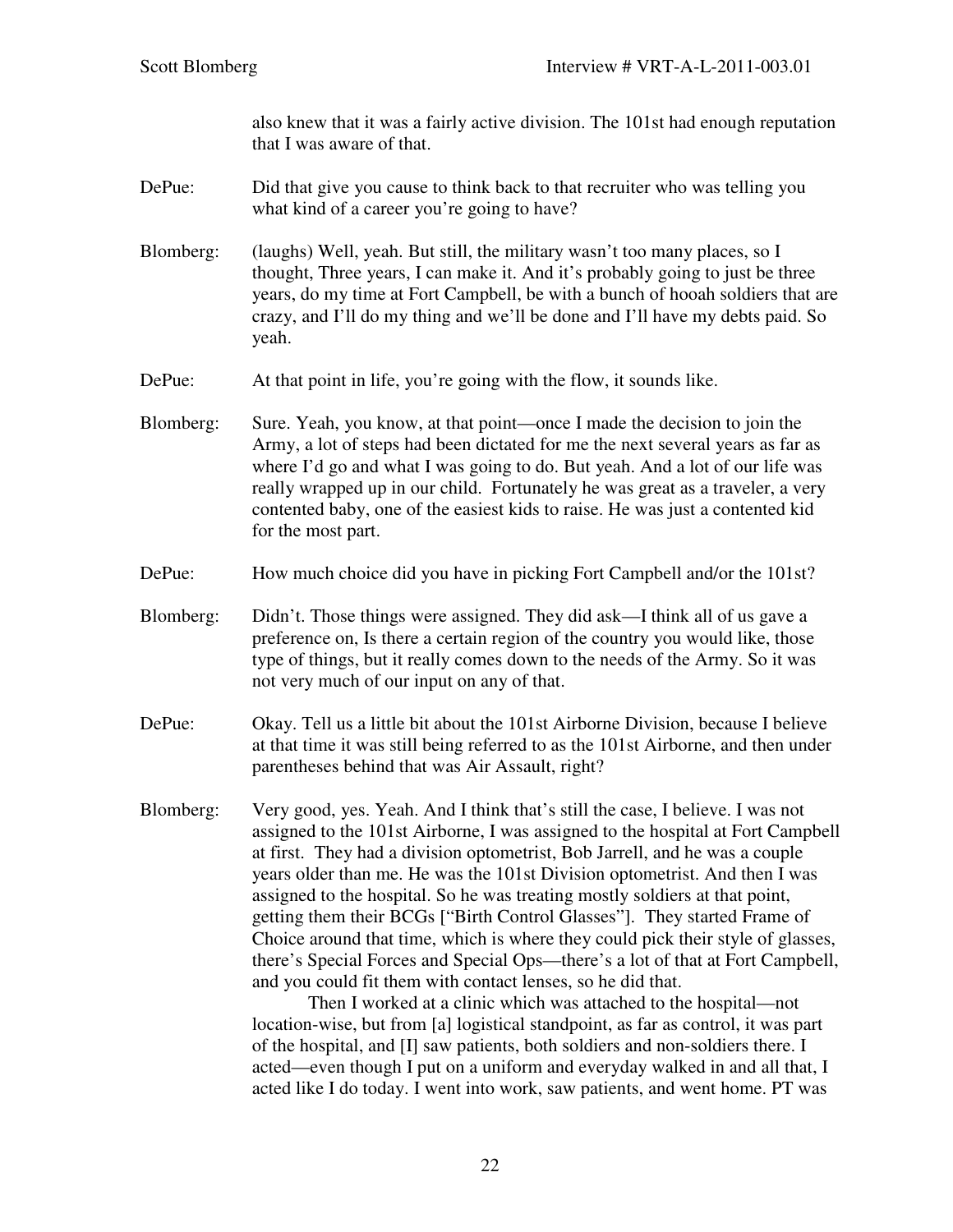on my own, I just had to pass a physical fitness test, oh, I think every…between four and six months, I'm not sure how often, and a weight test and urine test and some of those basic ones, to make sure I was within their standards. [I] did not really have any kind of assemblies or formations and all those other things. I did get rated by the hospital's administrative officers as, How are you doing? But it was always pretty much working as an optometrist for that first nine months or so I was there. Maybe not even quite that much, maybe six months. (laughs) It was fine. I guess that was what I envisioned all three years were going to be like for me.

Midway through I guess it would have been probably around December or January, somewhere in that timeframe, of 2001, Bob Jarrell approached me and said, "They would like us to switch jobs, and the reason for that is if you and I, who both have a house, want to stay at the same base longer, we can't stay at our same job for more than three years." He said, "I don't think you're going to be able to stay at your job"—and this was true—"I don't think you're going to be able to stay at your job for the entire three years as the hospital optometrist, and I'm definitely not." He needed to move on fairly soon, within the next year, I think. The military doesn't like you at the same job too long. So he said, "If you're interested, we can work this out where if I tell the staff and my commanding officers and the hospital administration that we'll swap, you can put on the Screaming Eagle patch, I'll be attached to the hospital, and we'll not have to move our houses and our families and all that." Okay, that sounds good. Then I'm assured I won't have to move during my three-year active duty commitment. I'll stay with the 101st, put on the eagle.

DePue: And so this occurred...?

Blomberg: This would have been early on in 2001. It would have been December of 2000, January of 2001, when we had that conversation. And that was fine. I said, "We can do that," you know. I hadn't completely given up the idea of even staying in the military, so having 101st experience was really good. If you're going to stay in long-term, that's something you could never lose, and it's good. We had an agreement that, Okay, we'll go ahead and do this swap. Well, it wasn't a lot later than that when the 101st got orders to go to Kosovo for a six-month tour. And Kosovo—it was a peacekeeping mission, and NATO had been there for I think, a few years already up until that point. So it was an established mission, and I'm just going to go and be there for a while. Well, the week I found out that the 101st was going there, we'd already agreed that we'll do the swap. It was looking like it was going to be me for the whole six months. Oh, that's not that cool. That week I found out that Kim's expecting our second child, which should be arriving August of 2001. So that was going to be right in the middle of the whole Kosovo thing. So now things are looking down on the military at that point. (DePue laughs) Like, oh, this isn't going quite so hot.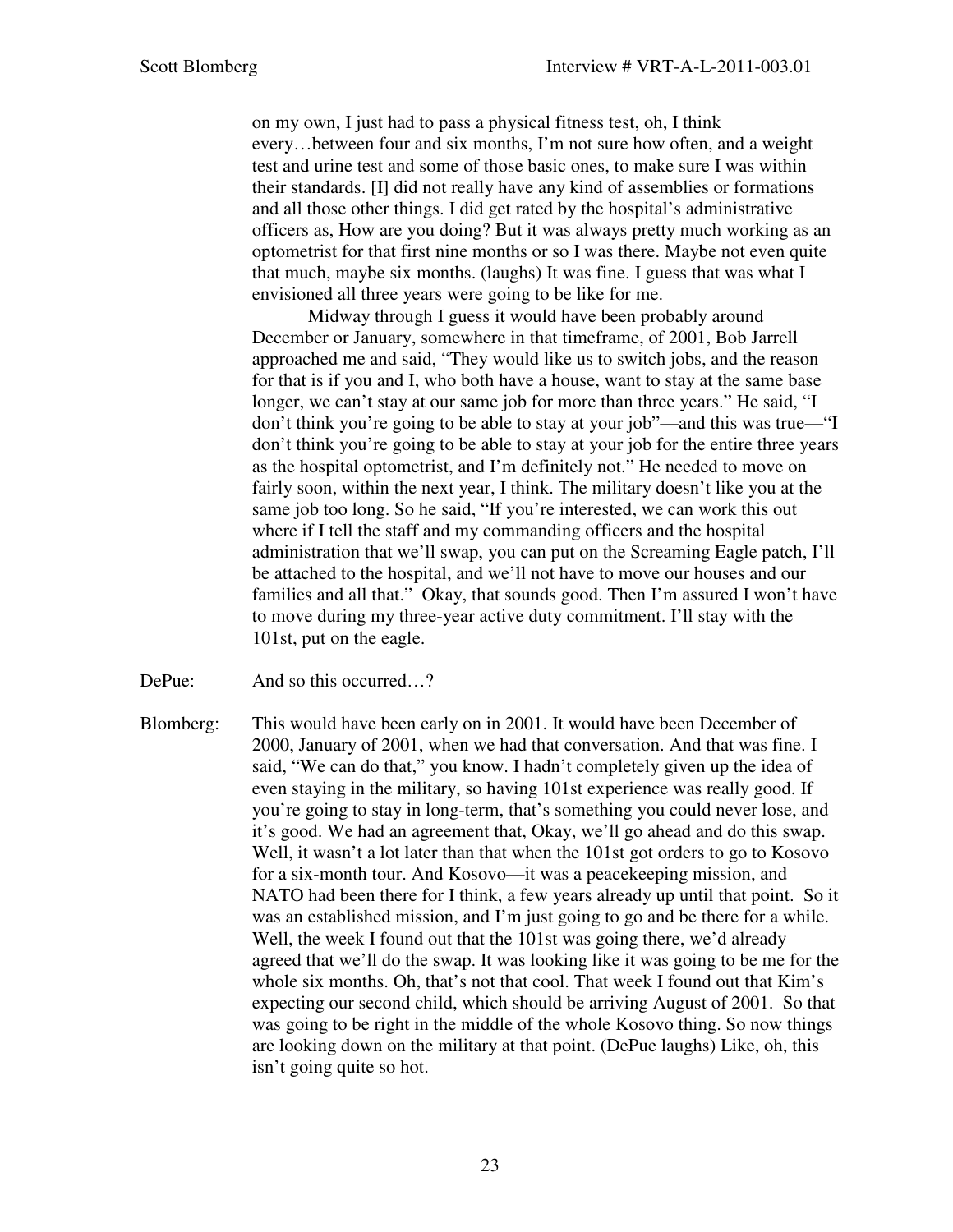It was not anything that Dr. Jarrell contrived; it all kind of came together in the wrong way schedule-wise for me, but he was a wonderful man, and he still is. So anyway, he was very good about it. He said, "You know what? I'm still 101st Division. You got your orders to switch, but because of our switchover, we can have two division optometrists, and I'd like to go too. Why not just go for a few months, and we'll take the six-month tour, one of us do four months, the other one do four months or so, three and a half months, and we'll have a month overlap in the middle to make sure the other one's up to speed, and go home." And he said, "We can do that. What are a few months over there?" And I knew I was having a baby, and I told him, and he said, "Well, okay, so would you prefer the first half or the second half, then?" And I said, "Well…" The first half would have taken me up through August, looking right about close to our due date, and the second half would be leaving right before our baby would have came. So I said I'd rather do the first half, and that way if I do miss the birth, at least I'll be coming home shortly thereafter. And so that's what we did.

- DePue: Was there any expectation that now that you're a divisional officer you have to get some training, some of the military training?
- Blomberg: Mm-hmm. Yes, it all changes at that point. You're part of the 101st, so you've got to do PT with the unit and you've got to—if they call you in for formations, you're in. They'd do random things. You know the 101st; they'll do random things, just show up with all your battle rattle ready to go just to see if you were ready to do it. That was an eye-opener for me, probably as much of an eye-opener as being in the military in the first place.
- DePue: Well, there may be somebody in the military who doesn't have a clue what you're talking about with "battle rattle"?
- Blomberg: (laughs) The helmets, the flak jackets, or whatever those things that you have.
- DePue: **web gear**?
- Blomberg: Yeah, the **web gear**, all that stuff. Yeah, I remember Bob Jarrell walking me to the headquarters of the 801st. The 801st Main Support Battalion is a battalion attachment to the 101st Airborne, and they support; vehicle maintenance and medical, and it's a support, logistics for getting supplies. It's a support attachment to the 101st to make sure all the three brigades are ready for the battle or taken care of after the battle. I can remember walking over to the 801st to get introduced to the lieutenant colonel there, and Bob Jarrell walked me over, and we were kind of doing all the introductions and everything. Well, anyway, on the way over there, I got saluted by one of the enlisted, and he was a first sergeant, which first sergeants take things really seriously on military protocol and all that. And, you know, Air Assault, very crisp and sharp salute. Being at the hospital and the clinic, you walk in and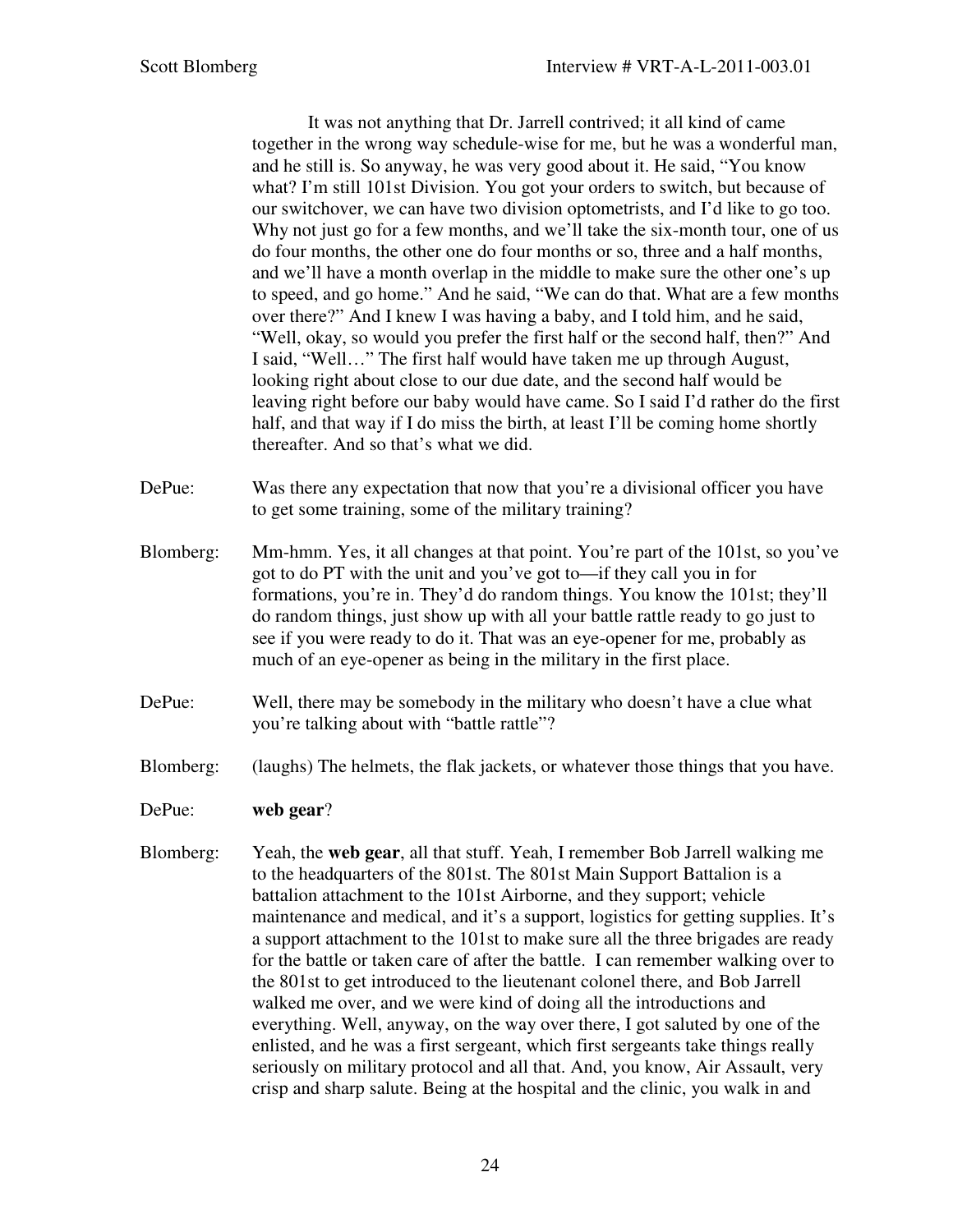out, and you're with a group of people who are halfway soldiers. (laughter) So I responded with an "Air Assault," and it was not to his standard, so he called me on it and said, "What kind of salute is that?" Being called out by someone that you outrank, it's like a kid correcting you. Anyway, so he proceeded to teach me again, being a captain, how to salute properly. In his mind, a captain has been active duty for at least probably four years, and here's this captain who doesn't know how to salute right. I never saluted Air Assault before because I just had got the patch on just now, and you don't salute Air Assault if you're not 101st. So the whole thing was like it was my first time, and it was not a good experience, but (laughs) I learned they take it seriously, and I did rise to the standard, I think, or at least rise to the occasion that they don't accept less than proper military bearing on anything. And your uniform will be crisp. Over at the hospital, if it looks like you're wearing pajamas, it's fine; it's not okay if you're in the 101st. So a lot changed at that point, (laughs) what it was like.

- DePue: Well, you anticipated my questions about your experience in dealing with the new hooah mentality that is the 101st Airborne.
- Blomberg: Very hooah, yeah.

DePue: Did you have to go to either Airborne or Air Assault School?

- Blomberg: I did. I went to Air Assault School, and it would have been about the month I got back from Kosovo, so right afterward I went to Air Assault School.
- DePue: Okay, so we're a little ahead of the game.
- Blomberg: Yeah, but I did do that, and that's the closest I ever came to what you would think of boot camp being like. You know, if you watched *Full Metal Jacket*, that was probably the closest I came to experiencing that type of humiliation. (laughter)
- DePue: Okay. I know you've got a clock here that's working against us, since you are a practicing optometrist. How close are we to the time you need to…?
- Blomberg: Yeah, we probably have about another ten minutes, but I can come back as many times as we need.
- DePue: Well, should we get you into Kosovo, then?
- Blomberg: Sure, if you want to start it out, we can. I don't know if we'll get all the way through it or not.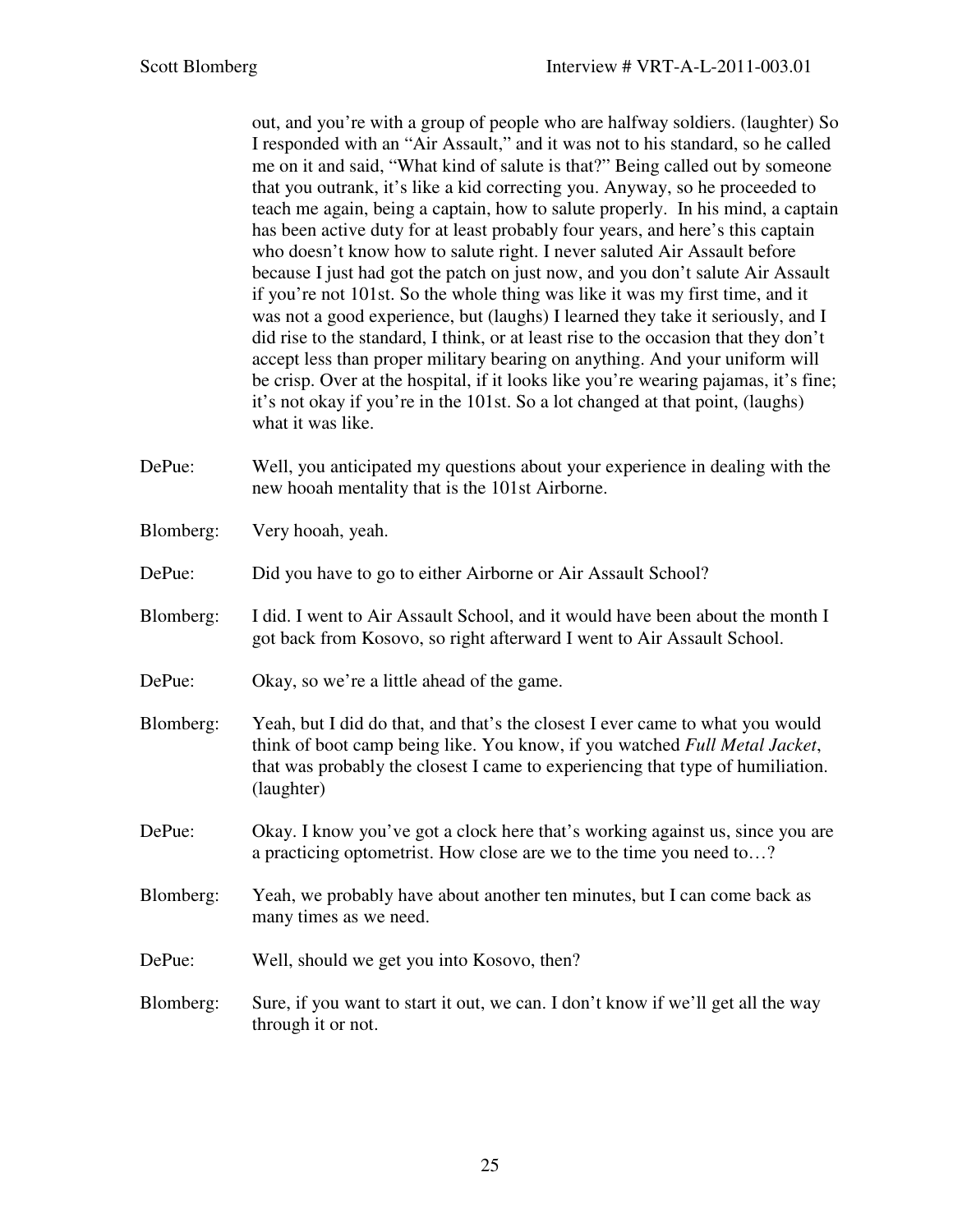DePue: I don't think that we will; that's why I'm wondering if this might be a good time just to go ahead and break and then treat that as a separate subject the next time we get together.

Blomberg: Yeah, that'd be fine. I certainly am willing to come back anytime.

- DePue: So let's finish with this. Now, what does Kimberly think about all these changes in your life?
- Blomberg: Are you talking about the point that we were at?
- DePue: Yes.
- Blomberg: Okay. Things are going poorly for her and I from the standpoint of the recruiter's comments and what we thought we were getting into, no deployments, and being—we're both planners, I would say, and our plan seemed to be becoming unraveled. She was not excited about any of these things, and being pregnant, with a young child, was just one more reason that maybe… You know, and I'm gone a lot more because of being in the 101st. I had to leave—we went to Fort Polk—was it Fort Polk, Louisiana?
- DePue: Yes.
- Blomberg: JRTC [Joint Readiness Training Center] is what they call it, and you had to do joint readiness training before Kosovo, and they have a kind of whole area set up down there. At that point they set it up like Kosovo, so they had kind of some cities, like mini cities, like they pretended, and you had to do kind of like crowd control and those types of things. So I was gone for I think it was probably a week or two. And that was in anticipation of leaving. Things that we would think now were not probably a big deal at that point seemed to keep accumulating. She's always been really good and supportive-wise and taking things in stride, but yeah, it wasn't going quite as well as we had hoped.
- DePue: There was a lot to take in stride all of a sudden.
- Blomberg: It kept accumulating, yeah. Yeah. And I guess, maybe just leading up to the Kosovo thing, you know, leave it off here, but you ask about her. So she was pregnant, and by the time I left, I guess it would have been March—I forgot here.
- DePue: Yeah, that's what you had mentioned before, March through July.
- Blomberg: Anyway, at that time, so she's approximately six months along, and I had gotten called in—you know, the whole thing was a very scheduled deployment, knew the dates and everything, and the whole unit is going together, we're going with the 502 Brigade, which is one of the three brigades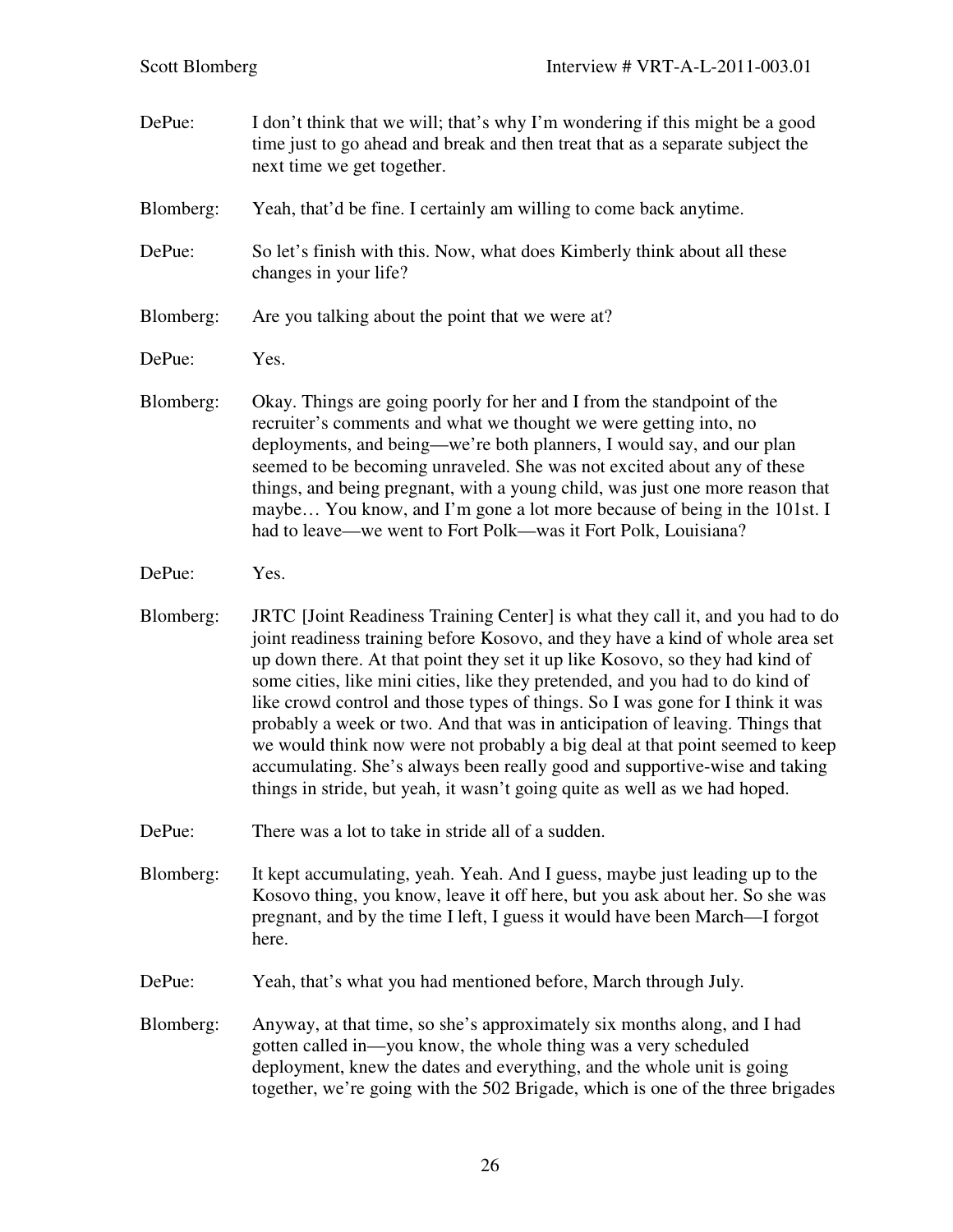in the 101st, and so a big group of people all going together. Well, she went into pre-term contractions and labor, and they brought her into the hospital. This is the night that I'm to leave the next day, and they brought her into the hospital, and I went in with her and everything, and she was having contractions, so they did medicate her and stop all that from happening so she doesn't have the baby too early, because it wasn't ready. And remember we got a baby, too—I guess he was an eighteen-month-old at that point, or less. The doctor put her on bed rest until the baby comes—and it was strict bed rest; you can't get up for the next three months, which coincided with when I would be gone, and leaving the next day. It was not considered enough reason for me to not get on the plane the next morning from those that decide. So that's when I left for Kosovo, when my wife was in the hospital. But she was stable in the hospital, but I knew it was not going to be a good following three months.

- DePue: Who was going to take care of the son, then?
- Blomberg: Ended up that she worked it out with her cousin, coming to spend the summer with her when she finished the school year, who was in high school. So she came, which was good. "If the military wanted you to have a family, they would have issued you one." (laughter) That was the quote I heard several times. (laughs)
- DePue: Well, that's quite an awakening, isn't it?
- Blomberg: It was quite a switch from what I was expecting, yeah.
- DePue: That's probably a good place to end this conversation, and we can pick up with your actual deployment to Kosovo, then.

Blomberg: Okay.

- DePue: Thank you very much, Scott.
- Blomberg: My pleasure. Thank you.

(end of interview #1- continues #2)

Interview with Scott Blomberg # VRT-A-L-2011-003.02 Interview # 2: January 31, 2011 Interviewer: Mark DePue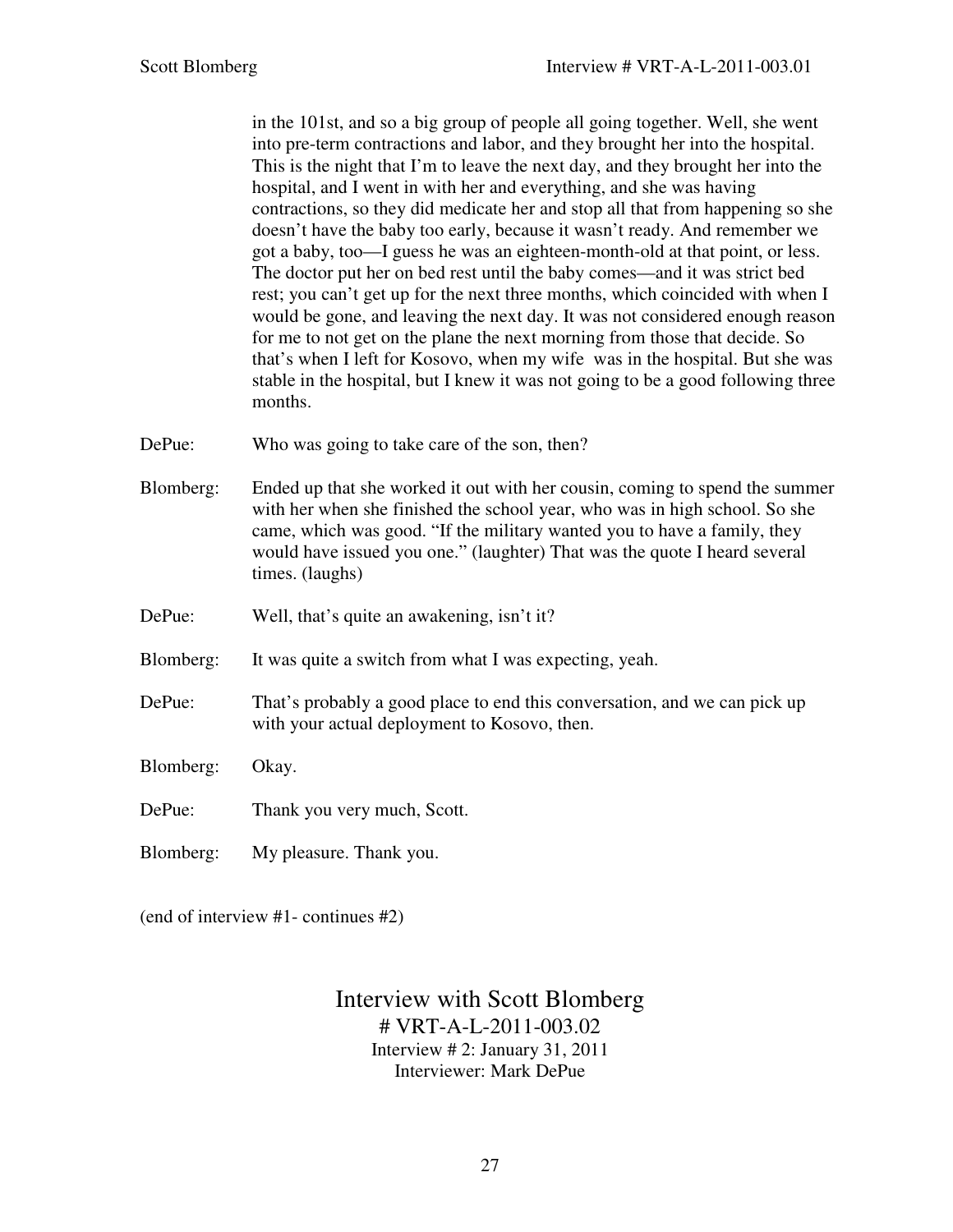# **COPYRIGHT**

 **The following material can be used for educational and other non-commercial purposes without the written permission of the Abraham Lincoln Presidential Library. "Fair use" criteria of Section 107 of the Copyright Act of 1976 must be followed. These materials are not to be deposited in other repositories, nor used for resale or commercial purposes without the authorization from the Audio-Visual Curator at the Abraham Lincoln Presidential Library, 112 N. 6th Street, Springfield, Illinois 62701. Telephone (217) 785-7955** 

### **A Note to the Reader**

This transcript is based on an interview recorded by the ALPL Oral History Program. Readers are reminded that the interview of record is the original video or audio file, and are encouraged to listen to portions of the original recording to get a better sense of the interviewee's personality and state of mind. The interview has been transcribed in nearverbatim format, then edited for clarity and readability, and reviewed by the interviewee. For many interviews, the ALPL Oral History Program retains substantial files with further information about the interviewee and the interview itself. Please contact us for information about accessing these materials.

- DePue: Today is Monday, January 31, 2011. My name is Mark DePue, the director of oral history with the Abraham Lincoln Presidential Library. Today I've got my second session with Scott Blomberg. Good morning, Scott.
- Blomberg: Good morning, Mark. How are you?
- DePue: Good. As we recall, and if you listen to the first session, the interview was all about Scott's involvement with what we would call the War on Terror. We'd just got done with the point of some interesting circumstances, as you're about ready to head out to Kosovo with a brigade from the 101st Infantry Division. The circumstances that you talked about is your wife was pregnant and she started to have some complications, and she was placed on bed rest. How many months left in the pregnancy?
- Blomberg: So this was her second child, and she was twenty-seven weeks along, and the doctor wanted to make sure she made it to thirty-four weeks, I believe, between thirty-four and thirty-six, somewhere in there, before she would lift the restrictions. So I think once she got to thirty-four, a lot of the restrictions were less severe, less strict. So it was about seven weeks she had to go with bed rest while I was gone. Just to clarify, I had talked to her about that in between these two interviews to try to make sure I remember this all accurately. There's apparently a difference between pre-term contractions and pre-term labor, and when I was looking through my journals, too, she did not dilate, so it was considered pre-term contractions. But anyway, either way, she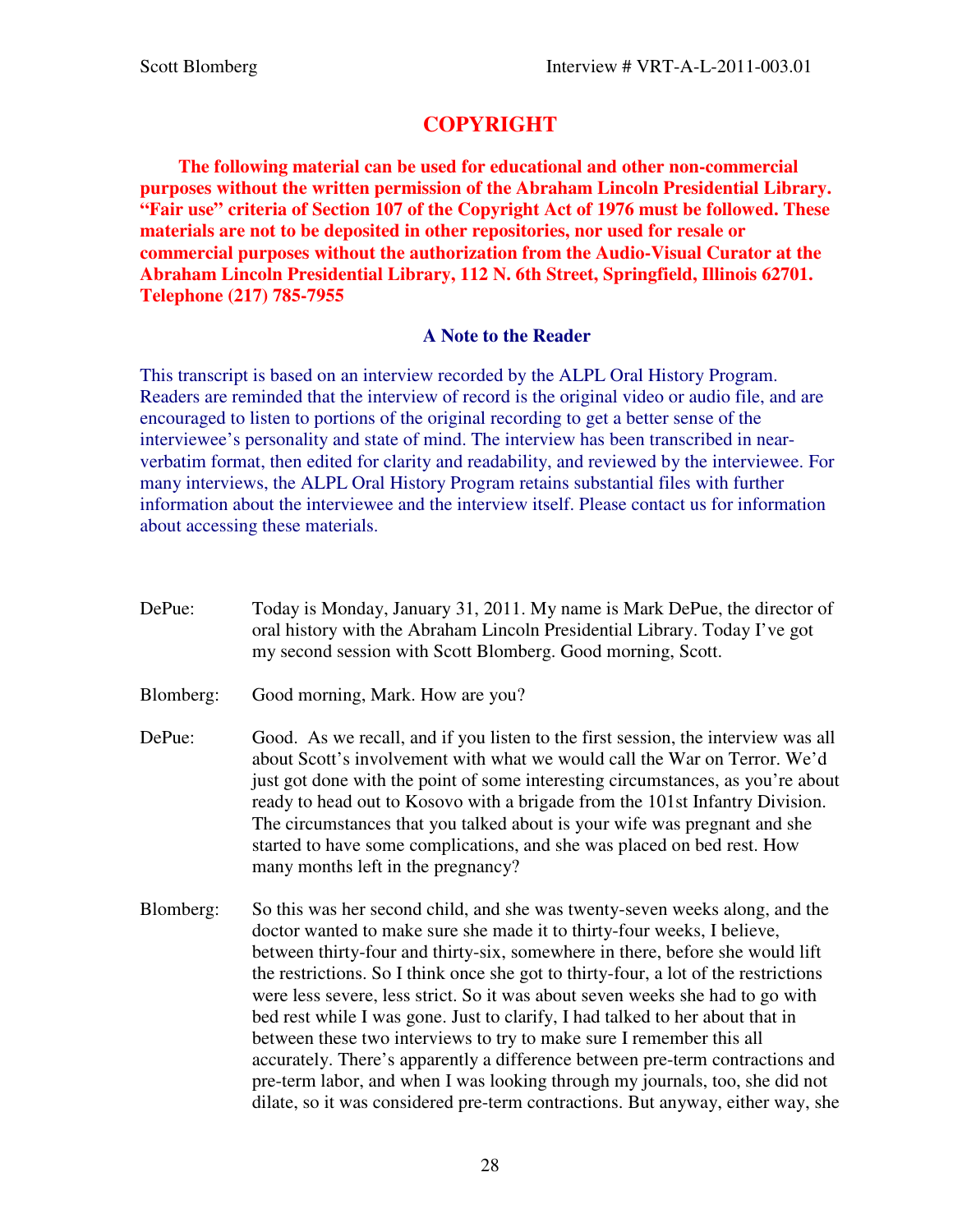was on bed rest while I was gone. She was not yet in what they call labor, though that was the concern, was that you didn't want her to go early. So actually when that all happened was the night that I was leaving for Kosovo with our unit. I went from the hospital where she was at, and they had given her some medication to stop the contractions, but she was still there, and her mother was in town with our son at home. So I went straight from the base hospital to where my unit was waiting in kind of a holding area. We didn't both have cell phones, and I couldn't have brought a cell phone with me anyway, so trying to get the communication on how things were going and all that was—it was just tense. And she was mad at the Army at that point because it was not—I think I mentioned to you—that was not considered enough reason for me not to leave with my unit that next morning.

- DePue: She didn't understand that that wasn't enough reason?
- Blomberg: She felt that should be enough reason for me [to stay]. And there are—they have specific reasons that they would bring someone back from a deployment for family emergencies or death in the family, things like that, but if I remember, I think pre-term labor might have been enough to have pulled me back. But anyway, (laughs) from their qualifications, it was not enough reason for me not to leave the next day.
- DePue: How many other optometrists were assigned to the brigade that was deploying?
- Blomberg: I was the only one.
- DePue: If you had been let back, who would have gone in your stead?
- Blomberg: I don't know the answer to that. Probably the other optometrist that took the second half of the rotation would have done it, I imagine.
- DePue: Okay. Was that one of the reasons they were less willing to make some accommodations for you?
- Blomberg: Maybe. I don't really see the inside details of how those decisions are made, but I think if you have a position that is less easily replaced, it probably does impact those decisions. I really don't know for sure.
- DePue: Putting all of those complications aside, how did you personally feel about the validity of the mission?
- Blomberg: You know, I learned more about Kosovo when I got there. It's kind of embarrassing to say, but it wasn't the most relevant thing to me going into it on why we were going or if this was a worthwhile place for American soldiers to even be. So there definitely is some truth to the [phrase], you know, "Ours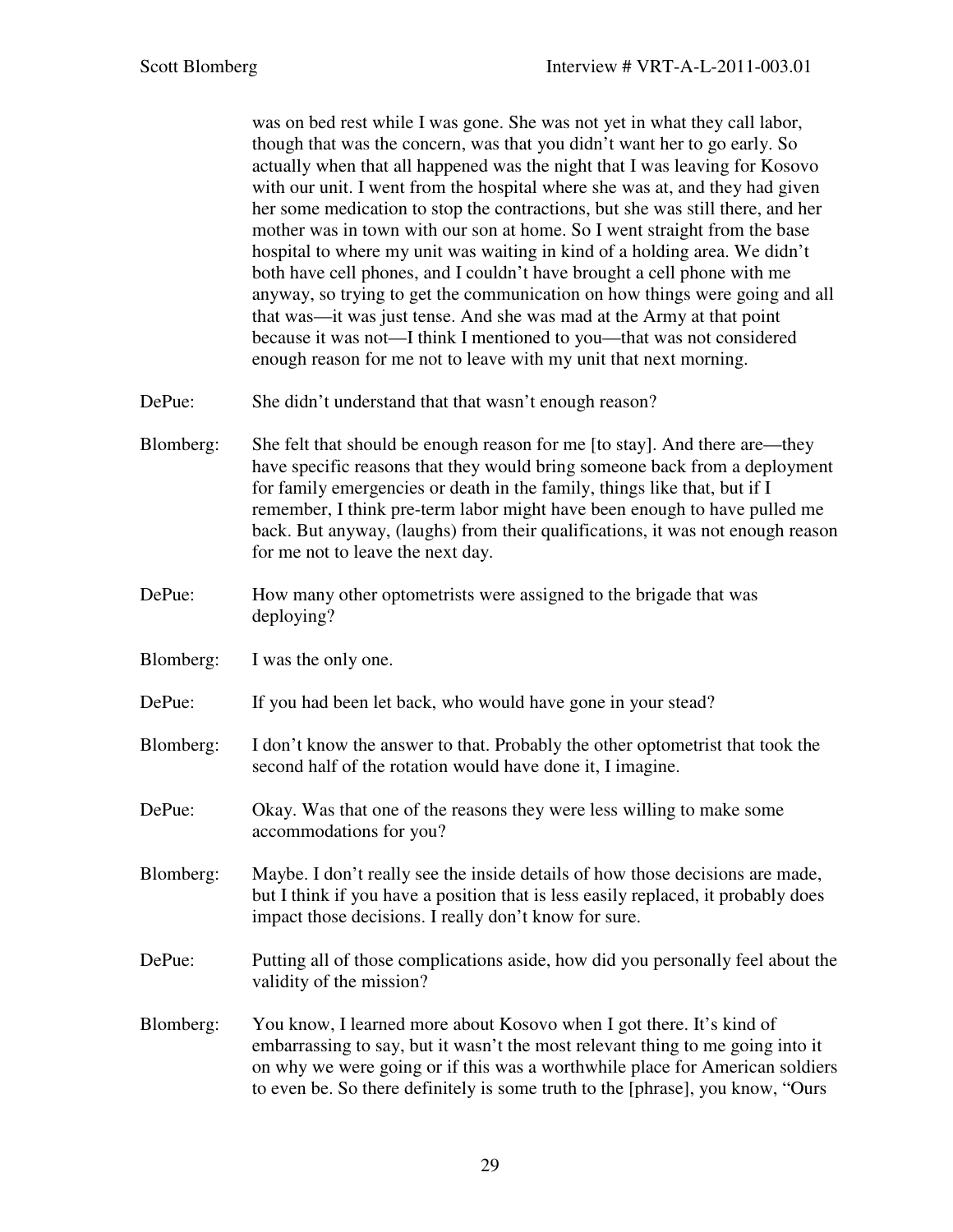is not to question why; ours is just to do or die." And it wasn't the "do or die" thing, but it was, Here's your job, and you're going to do it, so it wasn't really any value in trying to determine, Is this a wise use of American resources or not, for us to be in Kosovo. So that was not part of our thinking. Now, when I was over there as well as over in Iraq, you have a lot more time away from family and away from your daily—at least for me, a lot less time with my daily requirements that I got to do this around the house or I've got to spend you know, always spending time with the kids or my wife and different entertainment things, and so you have a lot more time on deployments to start thinking more the philosophical questions of, What's the point of being here? (laughs) So, I mean, I knew the geography of where I was going, I knew the background. They had given us some briefings on the different people groups, languages, and beyond that—and a little bit of the background of why it had gotten to the point where it was with Americans and NATO needing to be there.

DePue: Can you go into some of that, a little bit of background, history of it?

- Blomberg: Yeah. So my understanding of it—with Kosovo, these conflicts ran really deep. They go back, you know, in the Turkish Empire, the Ottomans, and there's been this area close to Macedonia that's in disputed territory; Albania felt that it's part of their region and Serbia felt it was part of theirs, and neither side is willing to accept the other one being on their turf. There's definitely a religious component to it as well. Anyway, what I understood of it was that it had gotten to the point where the Serbians under Slobodan Milošević had kind of been the ruling party and were trying to maybe express their control over the Albanians, who outnumbered them. And the Albanians in turn were beginning to take over in government by—after Milosevic had been taken out, you know, NATO had come in, and I think Clinton had authorized bombing to try to stop—
- DePue: Yeah, that was in March through June of 1991, the U.N. bombing of Serbia.
- Blomberg: Right. So the goal was to try to make it more of a democratic society with elections, and this would really turn the tide to the Albanian side, because they outnumbered them I think it was like eight or nine to one.
- DePue: Okay, you're talking about Albanians within Kosovo.
- Blomberg: Right. There's the country Albania, but then there's the people group Albanians who are in Kosovo, and then the same thing with Serbia and Serbians. Well, to the south would be Albania and to the north would be Serbia. All this was a breakout from the Czech Republic, so Serbia's up on the top and Albania down here. Well, that region of Kosovo was definitely a disputed area.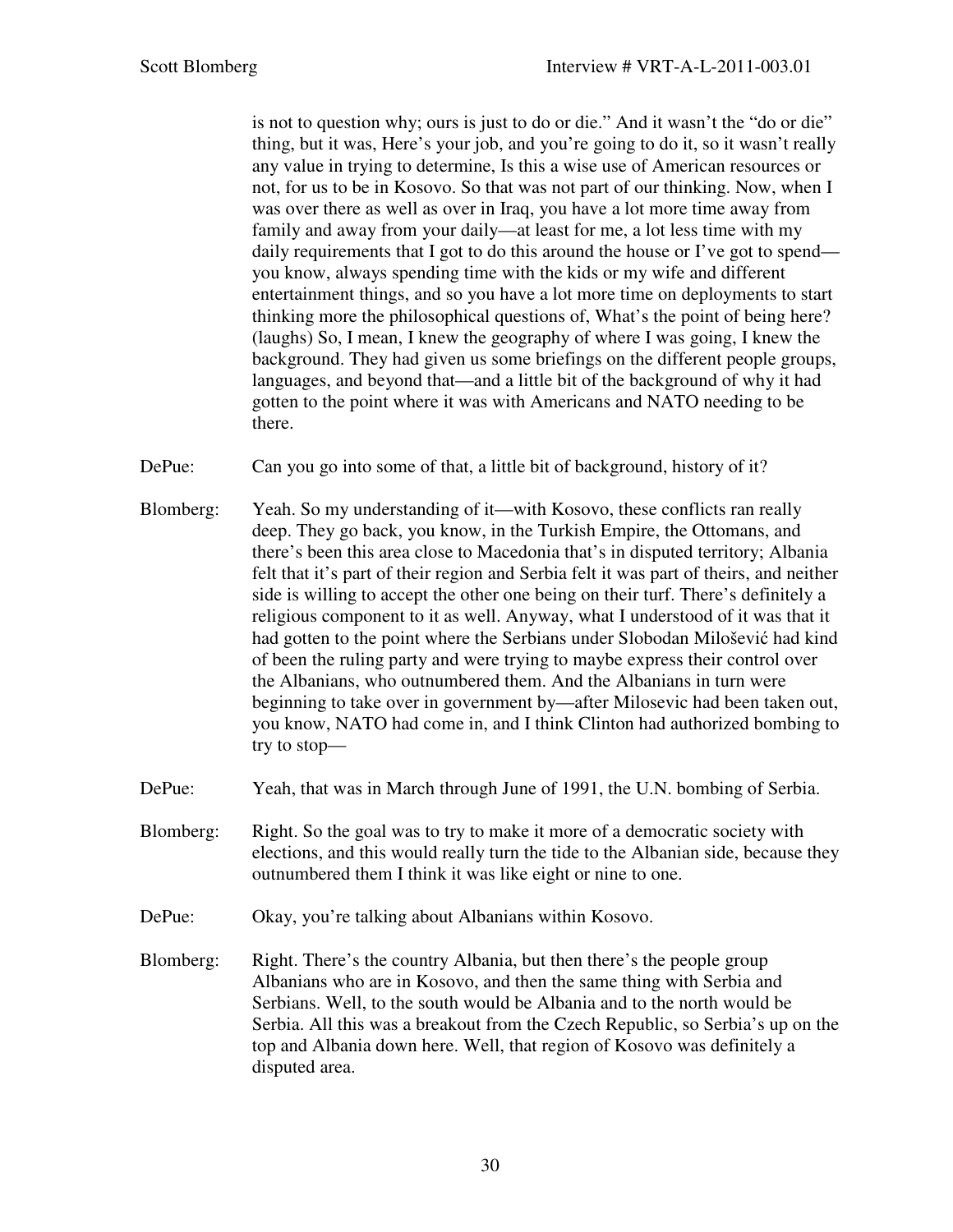DePue: You said it was a breakout of the Czech Republic. You mean Yugoslavia?

- Blomberg: Yugoslavia. I'm sorry. Yeah, Yugoslavia. So anyway, they're moving towards trying to have general elections and making a government, and it was really tense because the Serbians felt that they were going to be—you know, because they're such a minority—that they were really going to be mistreated by whatever government took the place of Milosevic. And that's probably true. When I was there, I saw a lot of hatred from the people that lived there for each other.
- DePue: In terms of how you guys were prepared—and this is a peculiar question—and your assumptions, who were the good guys and who were the bad guys?
- Blomberg: You know, the natural bent that I have would be—and I really couldn't in this case, but if I were to say what my initial thought was, is that the Christian side would be the good side and the Muslim side would be the bad side, just from my own background and thinking. So the Albanians would be the Muslims and the Serbians would be the Christians.
- DePue: Orthodox Christians.
- Blomberg: Orthodox Christians, yeah. Eastern Orthodox, right, but Christian nonetheless. Yes. Very different—well, somewhat different from our own form of Christianity, although it's a lot of similarities.
- DePue: Are you saying that because of your strong Christian faith at the time or because that's what the—
- Blomberg: I think Americans in general would probably more tend to side with the Christian—if there's two sides, they would tend to side more with the Christian side than Muslim side. But the Muslims in Albania and Kosovo from all of my experience, which is fairly limited, were not the same type of militant terrorists that we think of like, aggressive—like Bin Laden's group. So it didn't really hold true that—I think both sides were just opposed to each other but neither side was necessarily into terrorism or using civilians as targets and those type of things. So, I don't really have a side on this one. (laughs)
- DePue: Okay. And would that be the official Army position on it as well?
- Blomberg: Definitely the official Army position. The Army, in their briefings, were very to the point of extreme in that whatever your religious belief is, don't let that play into your feelings on this one because this is not about religion. I think maybe for that reason, that they want to make sure that the soldiers that are, if anything, more likely to be Christian than Muslim, that they don't take sides.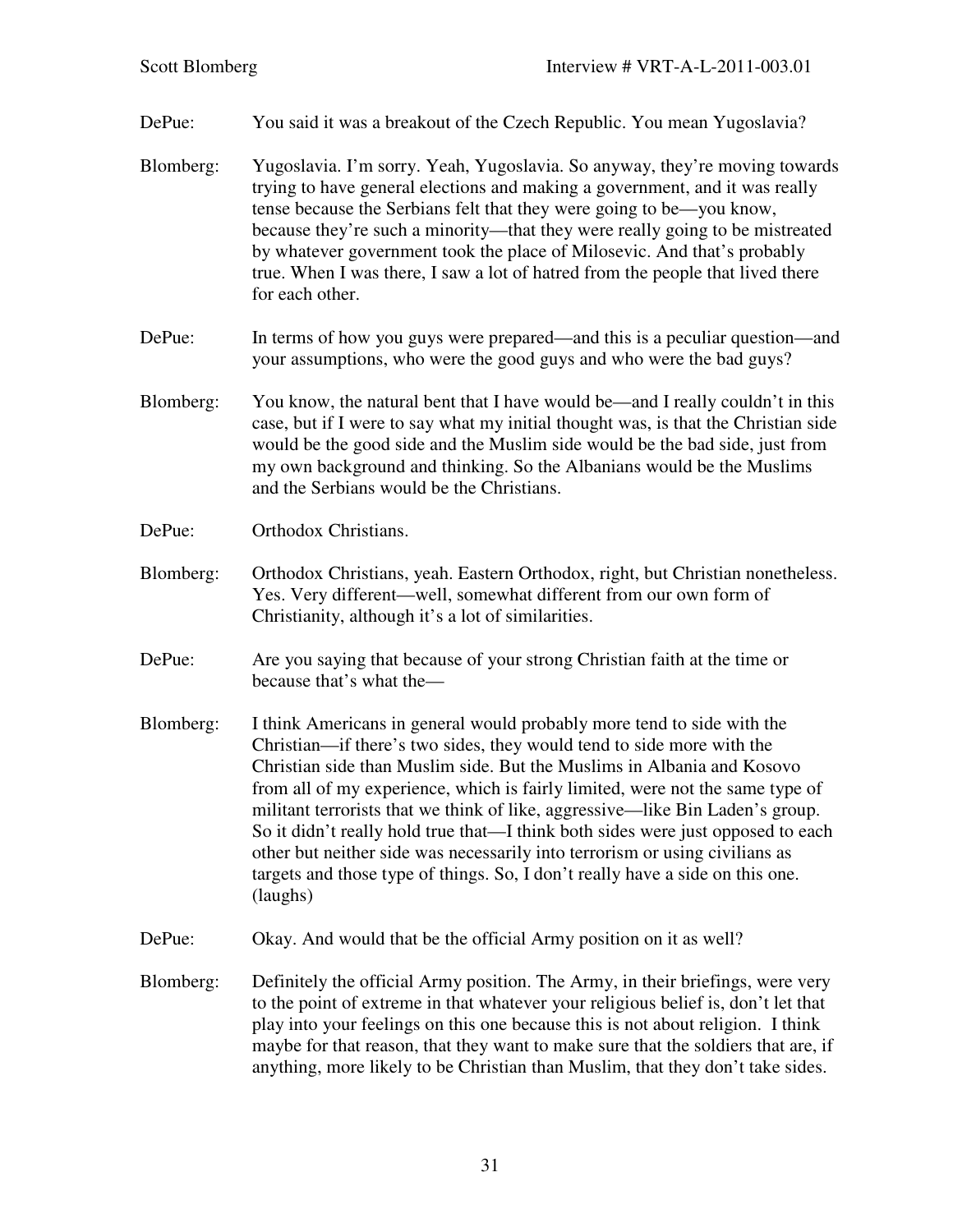### DePue: Well, if it wasn't about religion, what did they tell you it was about?

- Blomberg: Territory. And from all I know, I think that's true.
- DePue: Yeah, this had been disputed territory—the Balkans had been fought over since the beginning of time, certainly since the rise of the Ottoman Empire and going back and forth, but even much deeper roots than that. So you have this ugly patchwork of different ethnic groups, different religions, different countries, and lots of traditions of atrocities that go back for centuries as well and especially got nasty during the First World War and into the Second World War when Tito created this nation out of this disparate group of ethnic groups and religions called Yugoslavia. But that all came unraveled about ten years before you got there, I think.
- Blomberg: Right. So, Russia—or the USSR—had, I think, just kind of kept those battles within their Eastern Bloc countries at bay because of their control. Once the Eastern European countries broke free from the Soviet Union, then some of those tribal disputes that had been simmering beneath the surface, at that point, the central government wasn't able to keep these tribes from conflict. I think more than likely, whenever the U.N. would leave, probably this would all flare up again. I don't know that there is enough time for the U.N. to actually accomplish getting them to like each other, so it seems pretty openended.
- DePue: It's significant that you mentioned U.N. Was the United States—did you understand you're part of a U.N. peacekeeping mission?
- Blomberg: Yes. There's a very important badge that we got when we got to Macedonia. We flew into the city of Scopje Macedonia. There's a camp called Camp Able Sentry [in Macedonia] where they would receive you. And anyway, the second–most important thing that you held as far as sensitive items, the first would be your weapon—you know, armed weapon—but the second thing would be this badge. It was a KFOR badge, which is a Kosovo Force badge that every country that had soldiers there all had these badges—it was like a passport in Kosovo, that you could go to any of the regions in Kosovo. Each region was controlled by a certain country or group of countries. So we were in the American region of Kosovo. There was a Soviet region—a Russian region—there was a French area, British, and that might have been it. There were several other different countries that were represented within those. So anyway, we could travel with that badge to the various regions, and it was understood that the overall mission of the entire thing was under U.N. control, not American.
- DePue: I've mentioned already when the bombing occurred; that's March through June of 1991—1999. Right after that, U.N. forces began to enter Kosovo, and by August 2000—this is almost a year later—101st Airborne sent its first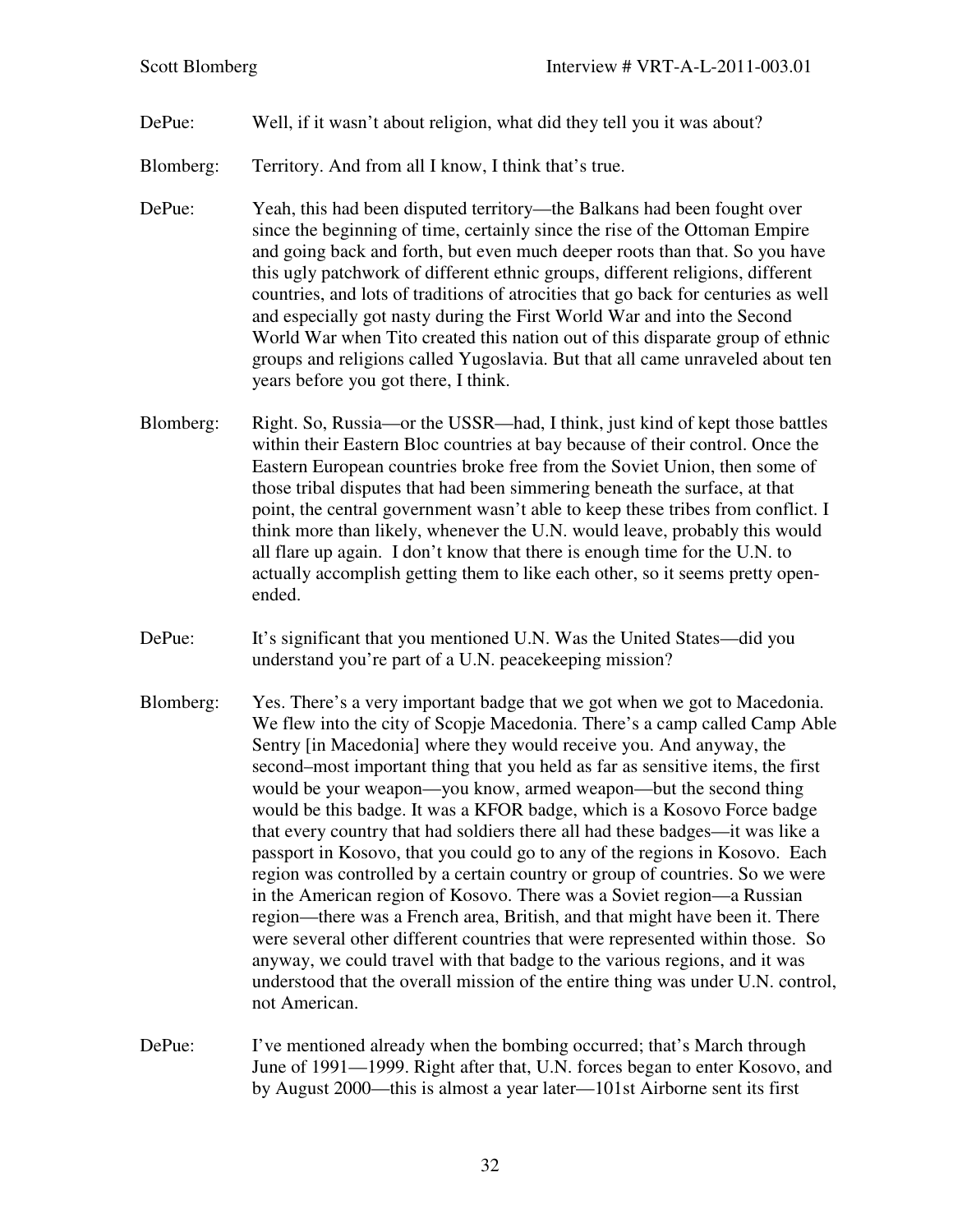deployment. What was your expectations about how much combat you were likely to see?

- Blomberg: I didn't think I was going to see any. When we did our training at Fort Polk, the JRTC kind of prep training ahead of time, it was all about crowd control and, if a mob would organize in a certain area, how to maintain peace. Using force would be the last option, and even with force, it was really drilled into us that it was non-deadly force that we should use if at all possible. And it was basically presented that you are not the enemy or the target; both sides in this dispute liked America being there because it was dangerous without—or they liked the U.N. being there because it was dangerous without that central control. It was not something I was expecting to see any kind of danger or personal danger. Now, it was pretty clear that these people may harm each other.
- DePue: What part of Kosovo did the United States control?
- Blomberg: The southeast area. So our camp was called Camp Bondsteel, and I think the city it was closest to was Gnjilane, and it went up almost to Pristina.
- DePue: But not including Pristina.
- Blomberg: But not including Pristina. That's true.
- DePue: What was the name of the town, again?
- Blomberg: Gnjilane, I believe, was the closest city to where we were. Our camp was called Camp Bondsteel.
- DePue: G-n-j-i-l?
- Blomberg: Yeah. We pronounced it jee-LAN.
- DePue: What was the language there?
- Blomberg: (laughs) You have to ask me that, huh? I think it was Serbian, but I can't really say for sure. I should know better than that. I should have studied this better. (laughs)
- DePue: Well, that's okay. There's no wrong answers when you're answering this stuff. So did you get any kind of language training at all going in?
- Blomberg: None, none at all.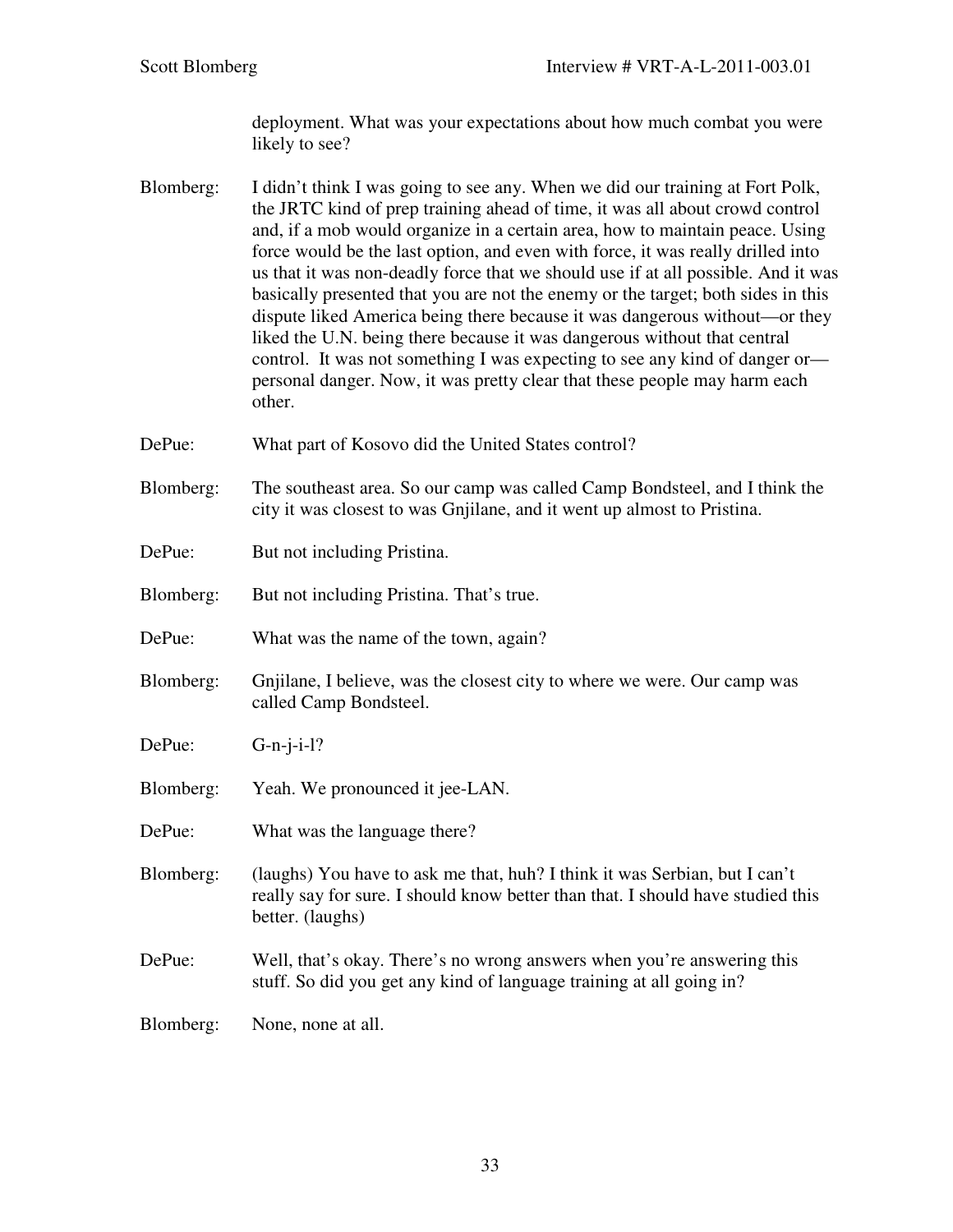- DePue: I want you to tell us, then, about your deployment overseas and arrival in [the] country in as much detail as you can recall, especially your first impressions of getting to Kosovo.
- Blomberg: Okay. So we flew into Macedonia, Camp Able Sentry, and this was about—

DePue: Direct military flight from the U.S.?

Blomberg: No, it was a surprise. They kind of prepared us for that it would be in a military flight, sitting on kind of strapped seats and all that, and out on the runway was a nice 747 with, you know, plush seats just like in a civilian plane, that they chartered, and they had movies and all that. That probably was a pretty good picture of how things went. It was much more "cush" than what you would expect a deployment to be. There was a couple points. So when I got to Macedonia, you know, they gave us our ammo. We had our weapons already, but they gave us our ammo at that point. We took a bus, and it was about a four- or five-hour bus ride, to get to Camp Bondsteel from there as a group, and that was probably the least pleasant part, those rough roads and all that. We got to Camp Bondsteel, and there had already been Americans there. They have an established camp, these SEA Huts, I think Southeast Asia is the name of these—S-E-A Huts that you stay in, which were built by Brown & Root. You know, it's a civilian company that built these buildings that you'd sleep in, like barracks, almost. The hospital there at Camp Bondsteel is a tent hospital, but you'd almost consider it a permanent structure. You've got heating, air conditioning. These aren't tents that are going to be taken down regularly. And the optometry tent was part of that. So that was already all there. The equipment was permanent to the location, so they have [an] optometry clinic already set up, and then the previous rotation of soldiers—I think they were from Fort Stewart, but I'm not sure—but anyway, they had a group of soldiers that then were leaving within the next couple weeks, and we would just take their spots.

> So there was an optometrist there that—they call this right seat ride, left seat ride, which is where you take one week and basically follow them in all the things that they do. And for me, the main thing was learning the MEDEVAC routines and the emergency procedures for when something happens to make sure that all the protocols are followed right. Right-seat ride is when he's doing it for a week and I'm observing; left-seat ride is where we switch, where I'm the doc in charge and he's observing and kind of giving some advice. And that's his last week there, and then he's one his way out. So they have a little overlap to make sure that the transition goes smooth. And he was really nice. It was a really good transition.

> Besides learning the emergency procedures, the other thing that was unique to that trip would be the Opt CAPs. They had Med CAPs and Opt CAPS, opt being optometry, med being medical, and C-A-P would be Civilian Assistance Program. And that was probably, from my standpoint, the main purpose besides seeing soldiers, was going on these civilian assistance trips. It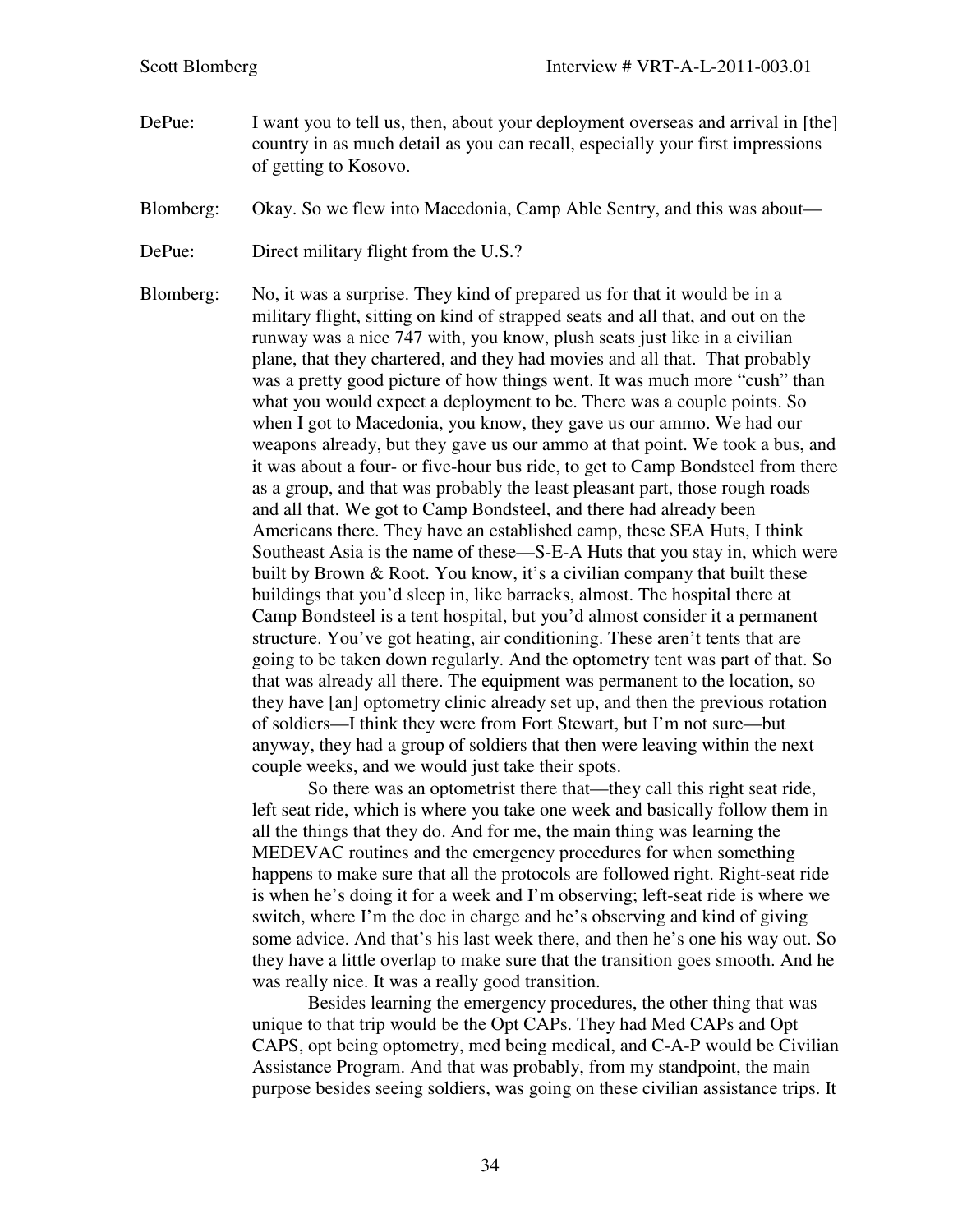was kind of like what you'd consider a short-term mission trip almost being, except [it was] part of the military. We'd go and see people. Anyway, we did one of those together, and there's a lot of paperwork and a lot of procedures that have to be followed for safety and all that as well. But that was that initial couple weeks and it was really good. We had a really smooth transition. For being fairly fresh as a division soldier, the transition actually on that part was really well done, I think, so I jumped right in with both feet running, I guess.

- DePue: What was your initial impression of the countryside, what you could assess out of the economy, and the people.
- Blomberg: It's beautiful. It's really a pretty country, and where we were was close to some mountains, so you could see Big Duke, a mountain that's really close by, you could see [it] from Camp Bondsteel. And it's gorgeous. The people look much like we do, you know, fair skinned—well, maybe a little bit more, a little bit darker, but, I mean, very, very—like their ladies were very pretty, their men too. They're very nice, friendly people.
- DePue: Are you talking about the Albanians or the Serbians or
- Blomberg: You couldn't tell the difference by looking at them. They all looked the same. And they couldn't tell each other apart until they asked their names, and then they would know when you heard the last name, or even the first name. I think they would know, That's a Serbian name, or, That's an Albanian name. And then the—it's actually interesting. We'd go to villages for these Opt CAPs and we would bring a translator, and we would intentionally try to bring a translator from the opposite people group to interact with the villagers that we were serving, just to have some kind of positive interaction between an Albanian and a Serbian, however we could accomplish that. So, that was one of the things that we did. Well, you could see it in their faces when they would start talking to the person and it'd be all good, and [then] find out that they are not of the same group. Either side, when they'd find out the translator was from the opposite side, they'd get more icy, and you could sense it pretty quickly. But that's how they found out, was [from] the names. Anyway, the people very much looked like us except their teeth—(laughs) I do remember their teeth were all messed up. They don't apparently have good dental care. Other than that, real nice people.

 I should mention, too, the first two weeks we were there—I had brought Sergeant Priest. He was my NCOIC, non-commissioned officer in charge of our optom—

DePue: What was his rank?

Blomberg: He was an E5, so just Sergeant Priest, and Specialist Himes. She was the optical fabricator, the one who would make the glasses. Sergeant Priest would kind of run the clinic from the patient side - appointments, scheduling and pre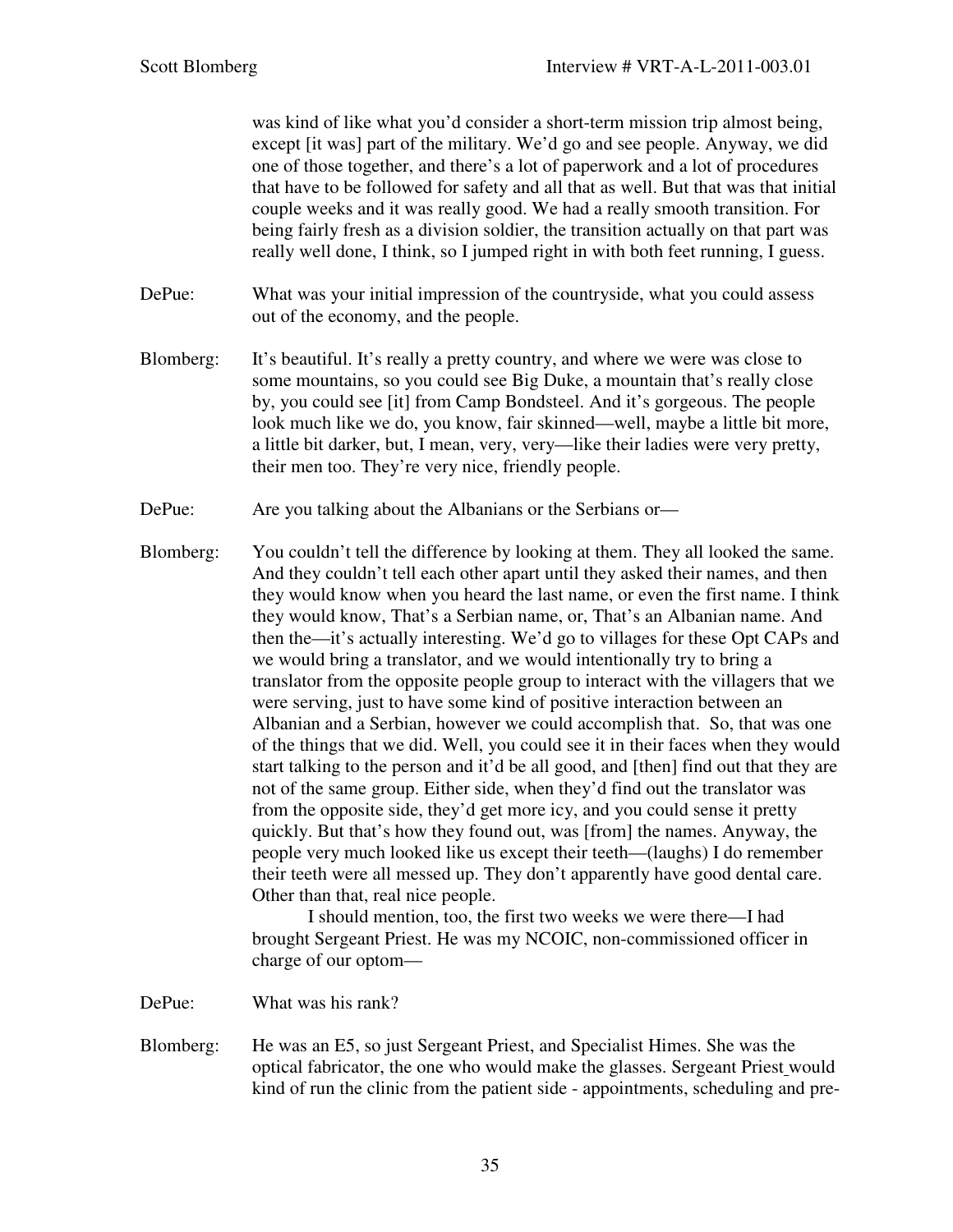testing, what you'd consider the office manager, and then I'd be the doctor, and then Specialist Himes was the maker of the glasses. Well, Sergeant Priest was—we'd only been there for a couple weeks—he was on the phone with his wife back home, and while he was talking to her on the phone—we had phones. It was really easy for us to call home and all that.

DePue: Cell phones?

Blomberg: No, not cell phones, but it was land lines at the tents. Well, anyway, he was talking to Daisy, and she's driving home, and she said, "The road is blocked off." So he was talking to her while it's happening and all this. Well, she says, "There's a fire on our road." Turns out she realized it was their house [that] was on fire while he's talking to her on the phone, and so he's hearing all this. So that was considered enough reason to send someone home. He had only been there for a couple weeks. They lost everything in the fire, although no one got hurt. She was out with the kids and driving home, came home to that. Fort Campbell was really good about supporting them. They did not have renter's insurance, which was not smart, but they had a lot of support from the unit. There was some fundraiser efforts and all that. He stayed home for I think it was about three weeks or so and came back in the midst of all that. So that was really early on, and I wasn't sure if he was going to come back or not. I was only going to be there a little over three months myself, so I was kind of hoping that he didn't, because I knew he had a lot going on at home and I figured it'd probably be quicker to get a replacement than to have him come back. But they did, they sent him back. And that was fine; he did a great job when he came back.

> So there was a good part, it was just myself and Specialist Himes doing the Opt CAP missions. Although whenever you'd go out on an Opt CAP you'd bring a whole group of people. You'd have some military police come; you'd have anybody you could round up, just bodies to help [with] signing in people for getting the glasses and all those things. So we would be the two main ones or the three main ones when he was with us, but then we had a lot of soldiers that would always want to come just because it was their chance to get off the base, see the countryside, and interact with the people as well for a reason.

- DePue: I'd always heard that Albania, which is just across the border, was the poorest European country during this timeframe. Was Kosovo a really impoverished area as well?
- Blomberg: Yes. You forgot about that; I forgot to answer. But yeah. It was destitute. There was really—nobody seemed to be working. (laughs) And the houses you'd go into the cities. It amazes me that people can make it without seeming to have any kind of economy, but there really wasn't a whole lot.

DePue: What was the economy based on?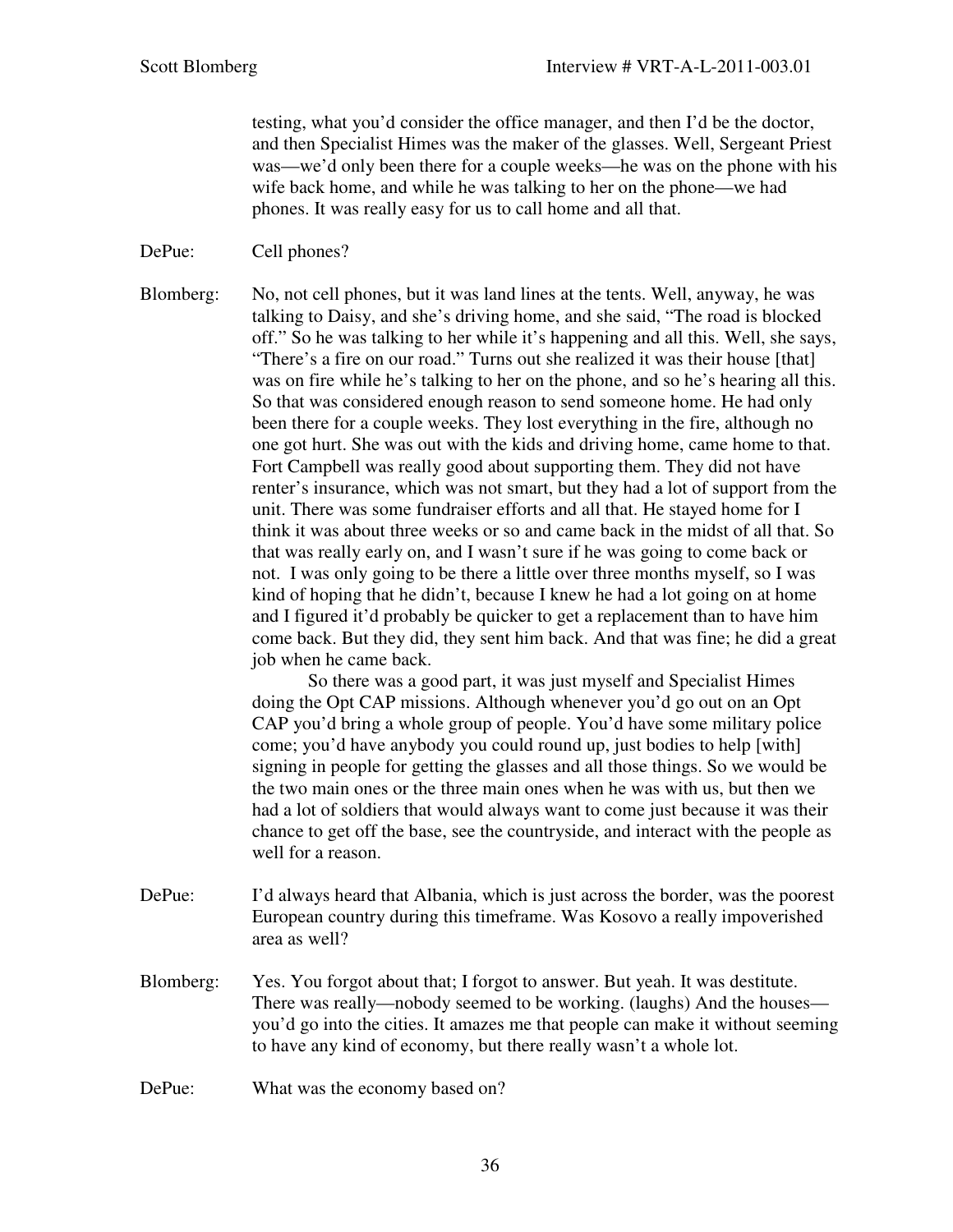- Blomberg: You know, there certainly was agriculture happening, so that probably was a big part of it. You did see some shepherds and those type of things, I guess. I don't know. I mean, I remember driving through the city and it seemed like everyone was just kind of outside their house, just kind of looking at us go by, and it seems like they ought to be working, but… Now, in one of our trips that we went out to one of the areas, we did go to a sugar plant, so there was a factory where they made sugar.
- DePue: Sugar beet sugar, I'm sure.
- Blomberg: I'm sure. There was some factories, but not a lot. It was a really pretty country, but yeah, it was pretty destitute, definitely [as] Third World as they come.
- DePue: You got into it a little bit, but I want to hear more about what a typical Opt CAP mission would be.
- Blomberg: This was a lot of fun for me. I really enjoyed that part the most. You would plan it out ahead of time, and that would all have to be coordinated with our superiors—we would say, Here's the number that we want to do per week, which was usually three trips, I believe, right in that range, sometimes more, sometimes less. They'd have the Special Forces and all kinds of places where soldiers were going out, and they'd say, here's a school that we think would work well to do a mission at, or an orphanage, and that was usually the type of things. Or if there was like a small health clinic somewhere, we would maybe go there. Then they would tell the local establishment that on such-and-such a day, we're going to have an optometrist, a dentist, and a primary care doctor come. That was usually the combination, along with their staff. And so the actual logistics of it, a lot of it was set up by people above me as far as making the arrangements on the time and location. They would go ahead of time and make sure that the area was secure and safe. My part of it was to make sure I was stocked sufficiently with glasses and medications. And so we made a lot of purchases of glasses that, were just straight reading glasses, because that's a pretty straightforward thing to get people, but we also had a lot of donated glasses that, kind of like the Lions Club type deal, where they had already been sorted, and then we would measure the people at that location and try to match up the closest pair of glasses that we had that would fit them appropriately and adjust it to them and get it to them. We'd see usually between fifty and a hundred in a day. So, it was not doing full exams; it's pretty much measuring their glasses and looking at them. Most of them had an eye concern. To get in line to see us was [because] they weren't seeing something right.
- DePue: There had to be a lot of people who already had glasses, though, weren't there?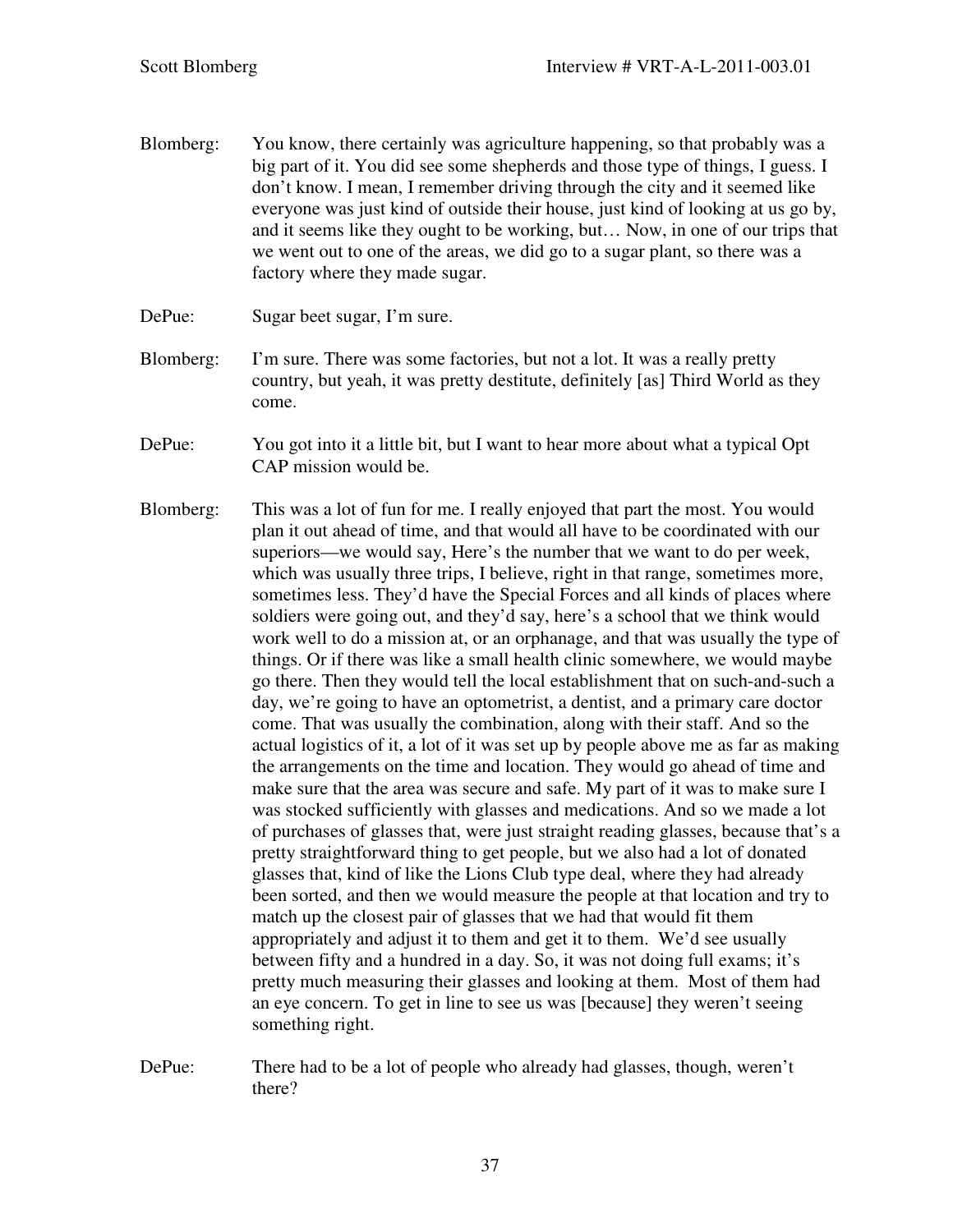- Blomberg: Some of them, but not a lot. Not a lot. (laughs) There were a lot that needed them, but of the kids, for example—that was what we did the most, was going to the schools. Nobody had glasses that I saw, and a lot of them needed them, just like in America. So yeah, going to the schools. And there are those moments. I don't know if you remember the first time you put on glasses, but there were those moments of, like the first time that kids had seen the world in some ways, and I saw a lot of that. I think anyone that's been on a Third World medical mission trip, they've experienced those moments, like, Wow. As simple as it is to us, it probably changed that kid's life, or at least for a little while got them so they could see, you know. That's amazing to think that there are kids out there that just flat-out can't see, but glasses would do it for them. But there's a lot that fit that category.
- DePue: Any other optometry-related issues that you encountered quite a bit?
- Blomberg: Well, on my other days at Camp Bondsteel, I saw soldiers pretty much. I was the only optometrist in our region, the American region, so Camp Bondsteel was the main hospital. There were other camps in the American area but no other optometrists or eye doctors at all
- DePue: So this brigade from the 101st is not the only American unit there.
- Blomberg: I don't know the answer to that. The 101st, that 502, once they got there, they weren't all at Camp Bondsteel; they went to various places. And then there were several other countries represented in the American region, too. So I think they were the main brigade there, and I think they covered most of the American sector, but there were also others that were there. But I don't know if there were many other Americans in that area besides the 502.
- DePue: Does that mean you saw some U.N. troops as well?
- Blomberg: Yeah, that's what I was going to say. So, at the hospital, it was like a melting pot of different countries that were staffing the hospital, and it seemed like the medical part of it especially was very diverse in the countries represented there, which was really neat. We had UAE, which is the United Arab Emirates, we had British, and we had French. Those are the main ones I can think of. They were all part of the hospital and so interacted with each other. And they all spoke English, so English was the language, but you had walkie talkies talking to each other saying, I need you to show up here, there, whatever—you can tell by their speaking what country they're coming from but they're all speaking English pretty well.

 I saw soldiers mostly. Pretty early on we had a U.N. police officer that was there in our region, and she had broken glass that had ruptured her eye. She had thrown away some glass and a shard from the throwing it away had shot up and penetrated her eye. To have a full thickness penetration is really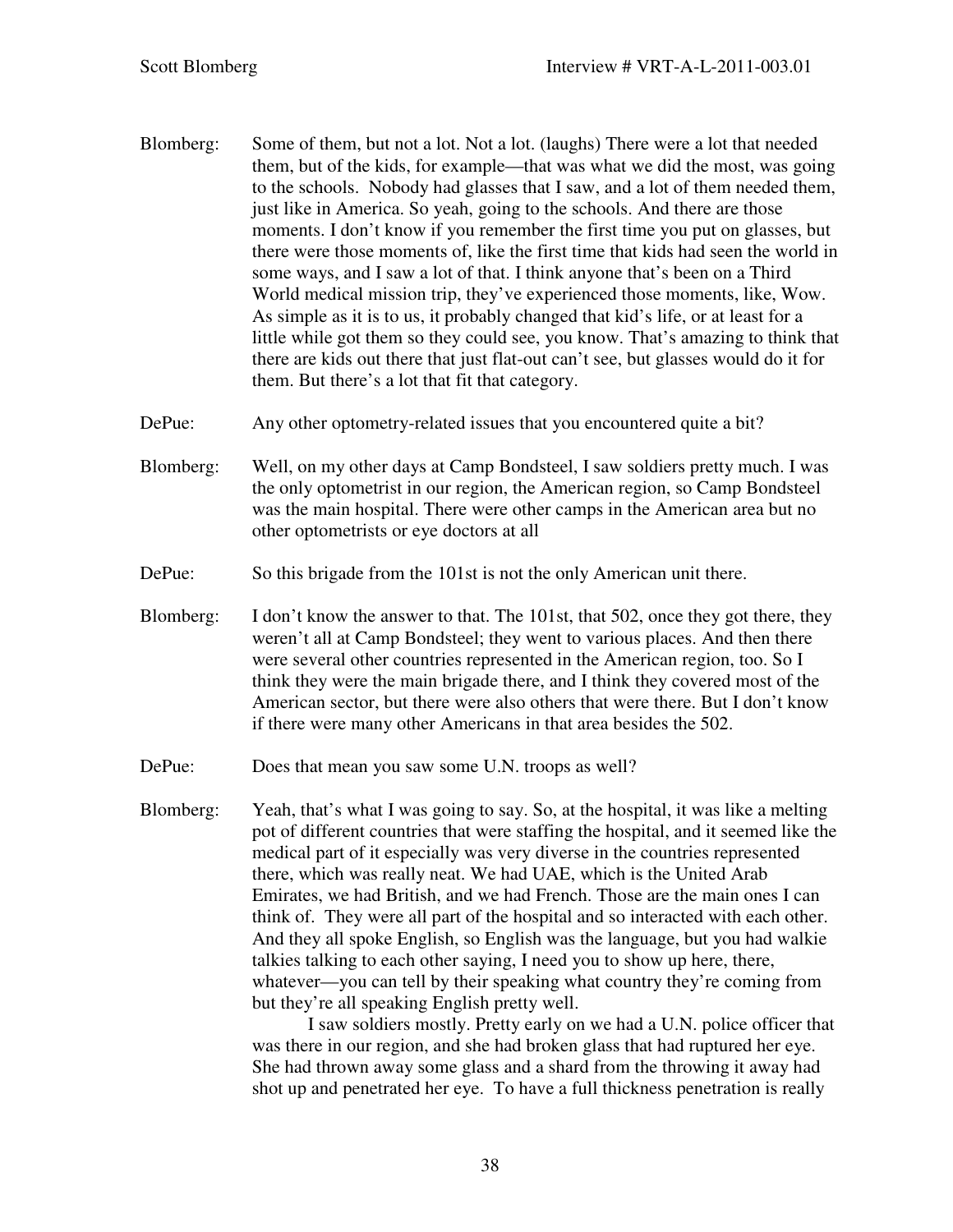dangerous, and the cornea is really pretty solid, so it had to take quite a hit to get all the way through, but they—

DePue: So what portion of the eyeball did it hit?

Blomberg: That's the front surface, so you look at the dark part of your eye, there's actually a clear coating that goes over your iris, and that's called your cornea.

- DePue: That's where it had penetrated?
- Blomberg: It had penetrated all the way through, and it was leaking aqueous, which is kind of the water that fills the front of your eye. It was leaking out. So when they had gotten her to our hospital, we put dye in there and you can actually see the fluid leaking out of the wound, so you know it's a full-thickness wound, and the eye was filling with blood on the inside. It's just beyond my expertise or my training to fix that. It needed surgery, and I'm not an eye surgeon. So we patched her eye, we covered it up, put medication on it, antibiotics, and then just covered it, and then I went through the process of trying to get her to MEDEVAC. Landstuhl, Germany was where you would take MEDEVAC soldiers. I probably MEDEVACed five or six during those few months I was there, not a lot. Most things, you could handle, and very few that are emergencies. Well, anyway, she had bad luck, because that night the airbase in Skopje, Macedonia, was under mortar attack, so they had shut down all flights in and out of Skopje. They had no other means of getting her to Landstuhl, and they didn't know how long it was going to be shut down. This is one that you don't want to just sit on because if it gets infected in the inside, she loses her eye. Well, she had a PA Physician Assistant that kind of was her medical representative, so the U.N. Military—UNMIK, U.N. Mission in Kosovo is what she was part of, they had a PA that kind of represented them for their general medical care. Anyway, he came with her.

 Well, I said that she needed surgery and we need to get her to a surgeon. The major from Britain that was in her hospital, said, "I was in Pristina and I met a Russian surgeon, an eye surgeon, that's in Pristina," and Pristina would be under the Russian control. And I said, "Well, that's great. If he's an eye surgeon, let's go, and I'll go with her." The PA said, "No, we don't want a Russian to take care of her." "Well," I said, "someone's got to, and it's not going to be—I'm not going to sew her eye up." So eventually he relented, and we got her to Pristina, and I went with her on that MEDEVAC flight, which was neat. So, I got to meet a Russian doctor, Dr. Dmitri was his name, and he actually teaches at a medical school in Leningrad, eye surgery, so he was a very qualified individual and a really nice guy. It was in the middle of the night, and he met us and just put a couple sutures on her cornea—this was no big deal to him. The eye was filling with blood, so he agreed we needed to get her on for further care, but for the emergency part, he got her sewed closed. You know, he was just so excited to have us come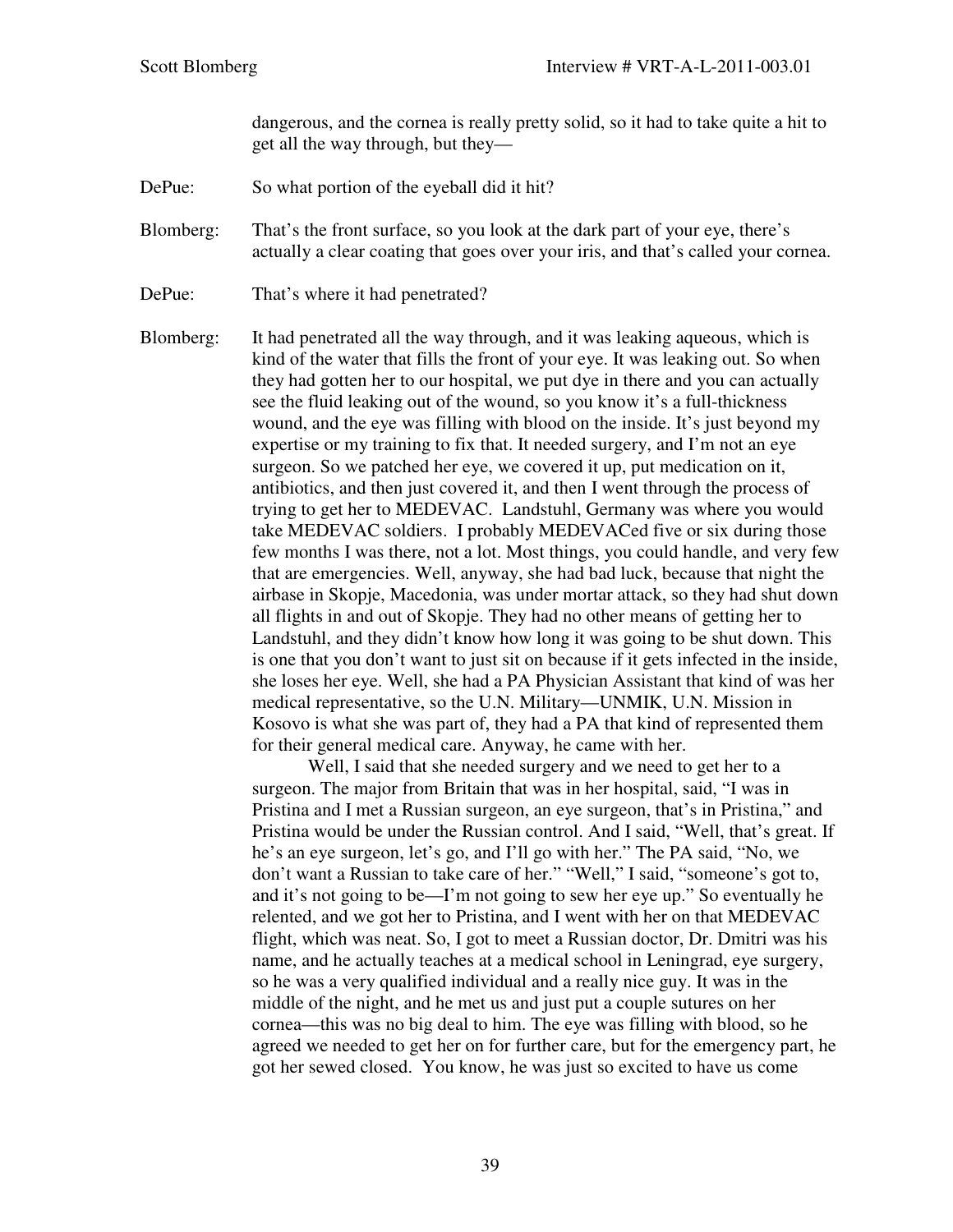there, an American bringing someone to him, and it was a really good experience.

A couple days later, maybe the next week, he shows up down in our sector at my clinic, unannounced. We didn't know he was coming. He came with his contingent of his staff and checked out our hospital and everything. He made a couple more trips down to see us from Pristina, spent a day seeing patients with me, and we just kind of interacted together. He brought some Russian uniforms to me and things like that, and I gave him American things that he was real excited about, military things, uniform-type stuff. He told me if I ever get to Leningrad I need to look him up, which I have not done. (laughs)

- DePue: But you've thought about?
- Blomberg: I think it would be great. He was an older guy. I don't know, he may be retired by now, but I'm sure he's still there. Really a friendly, neat guy. So yeah, that would be kind of neat to go there sometime. I'm sure he'd show me around. So we only probably saw each other a total of five times, I'd say, but we definitely struck up a friendship in that short period.
- DePue: What was the original reluctance to go to a Russian doctor?
- Blomberg: I think the PA felt that it would be substandard care, which is very ridiculous. This guy was top quality. And yet—I don't know if he was concerned about the language barrier or the actual quality, but I think he was concerned thinking that, you know, Russia is maybe in his mind more dirty [unsanitary] or something like that? I don't know, but he was very opposed to it. It was a wrong choice to not let her go, but he changed his mind.
- DePue: Well, how old was the PA?
- Blomberg: He was young, probably between twenty-five and thirty.
- DePue: The only reason I ask is because, of course, the Soviet Union had been our traditional enemy for a long, long time, and this wasn't that many years beyond that.
- Blomberg: Sure, and that may have played into it a little bit as well. But, you know, medical is so different. Around the world I don't think there's any doctor that's a doctor-soldier that has any qualms about treating someone of the other side medically and doing a good job of it.
- DePue: For the local population, were there some other vision issues that they had?
- Blomberg: Well, there was a lot. Just like anywhere you go, there're vision problems, so you'd see all the same things that we see in America. More untreated things.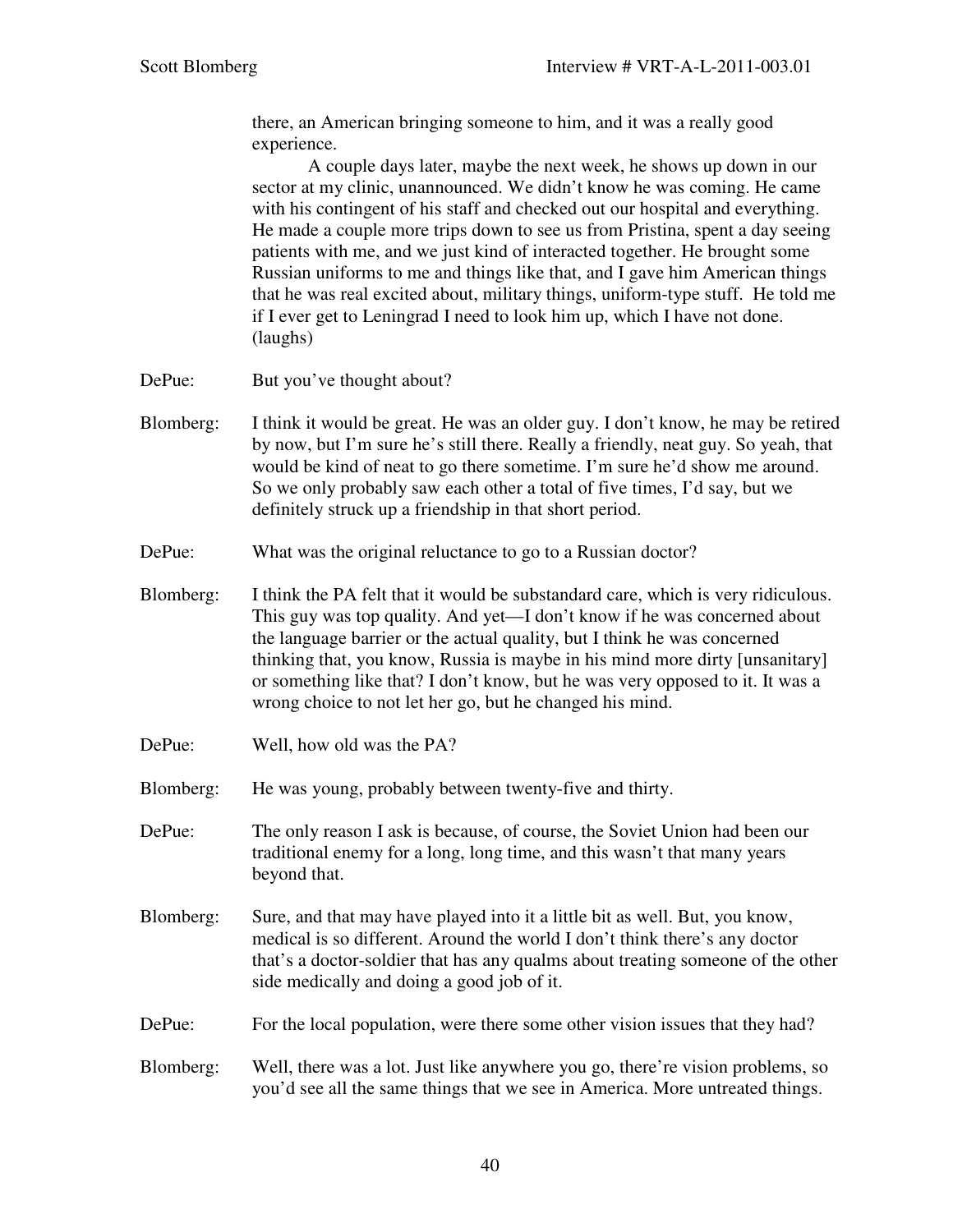Glaucoma is one that's really frustrating, because glaucoma requires ongoing care. And you'd see it a lot, and yet to give them the medicine to help lower their eye pressure is not very beneficial if they're not going to be able to continue to get it. So, that's a very frustrating one. It's kind of like blood pressure, high blood pressure, that if you knew, someone has high blood pressure and could have a heart attack if it's not maintained, but you only have a two-month supply of the medicine, it's harder to make that decision on what do you do if you don't think they're going to be able to keep getting it. And we're dealing with large numbers of people and logistics of...

One thing that I was—probably my best thing that I was able to do over there; it seemed like it was important, but looking back I think it was probably the best thing that happened during that time was in I think it was Štrpce— Štrpce is the city— I met another surgeon, eye surgeon. One of our Opt CAPs was at a health clinic in Štrpce, and it was set up just like a primary care clinic, so they didn't really have anything except like a chair to sit on, an examination chair, and they would use flashlights and stuff for looking in people's eyes, and it was very primitive. Well, one of the doctors there had lost his position—he had been teaching at a hospital in Pristina, the capital. And again, very qualified. His name started with an *M*. I think it was Mitrovic or something like that. I should remember that. But anyway, I found out that he was an eye surgeon that taught at a university hospital in Pristina. So again, a really intelligent man. And, you know, when we came in and we were doing all of our stuff, you're like a celebrity there. He came in, just observing and talking with him and all that, and I realize that I'm talking to basically a guy that's qualified as a university professor in eye surgery, very gifted, and he's got no tools in that clinic. It's like having Picasso without any paint.

So, I got all their information. When we went back, I talked with our superiors and the people who were in charge of logistics about seeing if we could get him equipment. With some grants, we were able to supply him with a slit lamp exam, the chair, all that goes into running just a basic clinic. You already have someone that's local, that understands the language and is trained, he just didn't have the resources to do his job. I know the money all went through and it was all approved. I never got to go back, because it would have happened after I left as far as getting all that to him. But the last I knew was that everything was going through for him getting equipment to actually have that place outfitted and being able to do his job. And the need is endless, so his number of patients would be unlimited.

DePue: Before it just didn't exist at all, or it got—

Blomberg: It was just a building. He was with a couple other doctors there, and it was just a building, and because of all the unrest and everything, he just had to leave his position in Pristina. So they just were at this place. You know, he could prescribe medicine and he could do some just rudimentary things, but any doctor is going to be fairly handcuffed if they don't have equipment to do their job right, and so that was his situation, which was—I'm sure there's a lot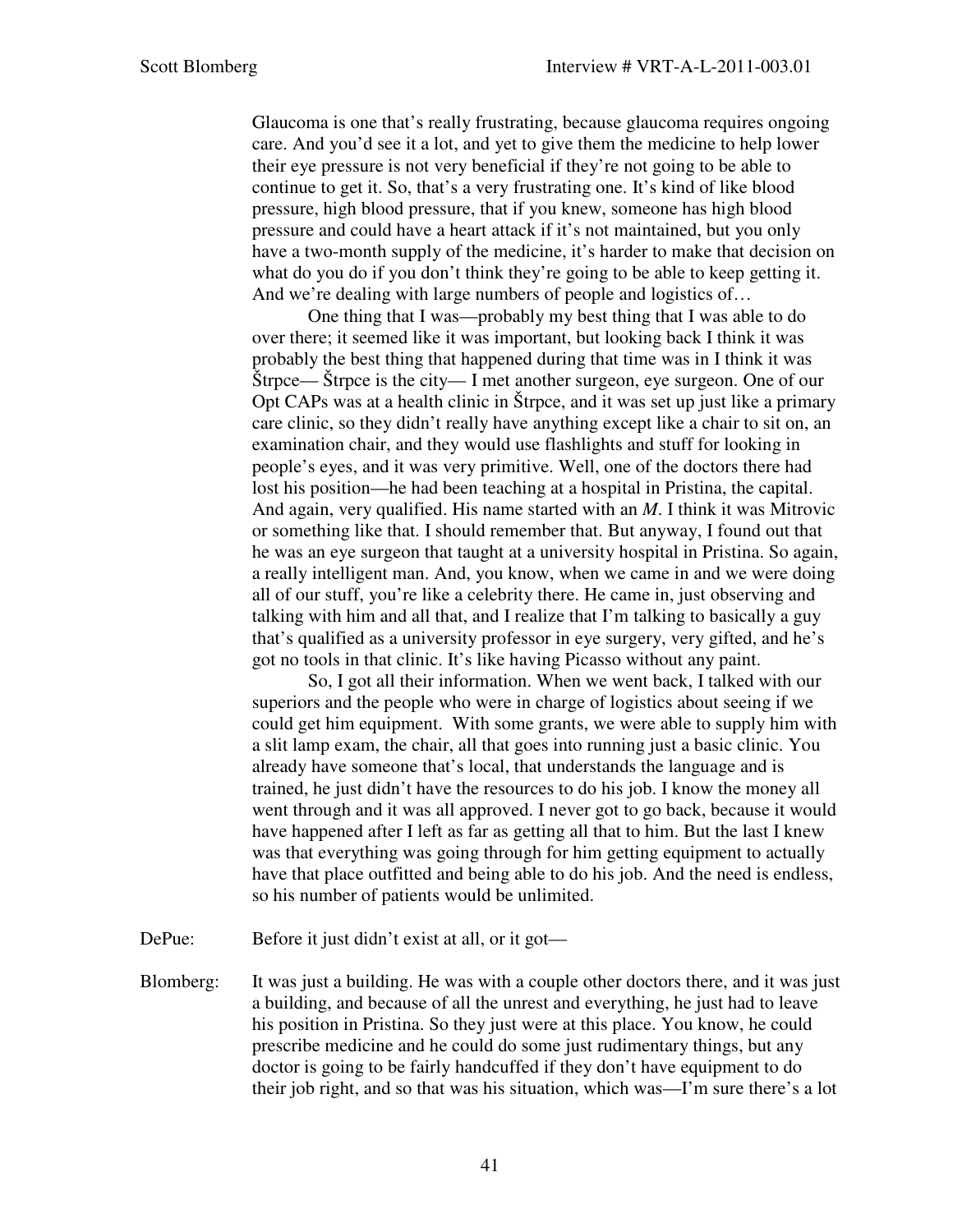of others like that around Third World countries; there's people that are able to serve the population; they just don't have the resources. And, you know, looking back, I wish we had been able to hook up with more like that. The Opt CAPs are good; they're more feel-good at that point in time because you're doing an immediate hand-out and, Here you go, here's the glasses that will help you, which is nice, but it doesn't compare with getting a doctor that actually lives there and is going to stay up and running to see patients himself.

- DePue: Were you allowed to make prescriptions?
- Blomberg: Yes. (laughs) We made glasses for soldiers, and yes, there were some times that we made glasses, in rare cases, for the locals, that we would get their measurements and we had nothing close to it, and we'd go back and make them glasses and have one or two convoys go out and deliver them to the right place. And that was under the radar. That was not approved for government to actually make, or at least for the military to make glasses for them.
- DePue: You weren't supposed to be doing that?
- Blomberg: Weren't supposed to be doing that. Using that equipment and all that was all—because you'd give them frames that would belong to, you know, the BCGs that would belong to the military. So they weren't okay with that, but—
- DePue: Who's they? You mean the...?
- Blomberg: "They" meaning the rules in place.
- DePue: But you're there for humanitarian purposes.
- Blomberg: Yeah. I think maybe it's a slippery slope, though. You know, when you start talking about using military resources to make something for a civilian, there's that risk of trades or various things that maybe could happen that are beyond the government's control. So, they were okay with us purchasing or getting Lions-donated glasses or purchasing reading glasses and handing those out, but for some reason it crossed a line to make glasses custom for an individual person. But there were times that we just had to. You know, it was the right thing to do.
- DePue: Did anybody up the chain of command challenge you in that?
- Blomberg: No, no.
- DePue: Did they wink and nod and say, Yeah, that's the right thing to do?
- Blomberg: I don't even know if they were aware of it. We were very autonomous. And actually, everything I've done and did in the military, both in Iraq and in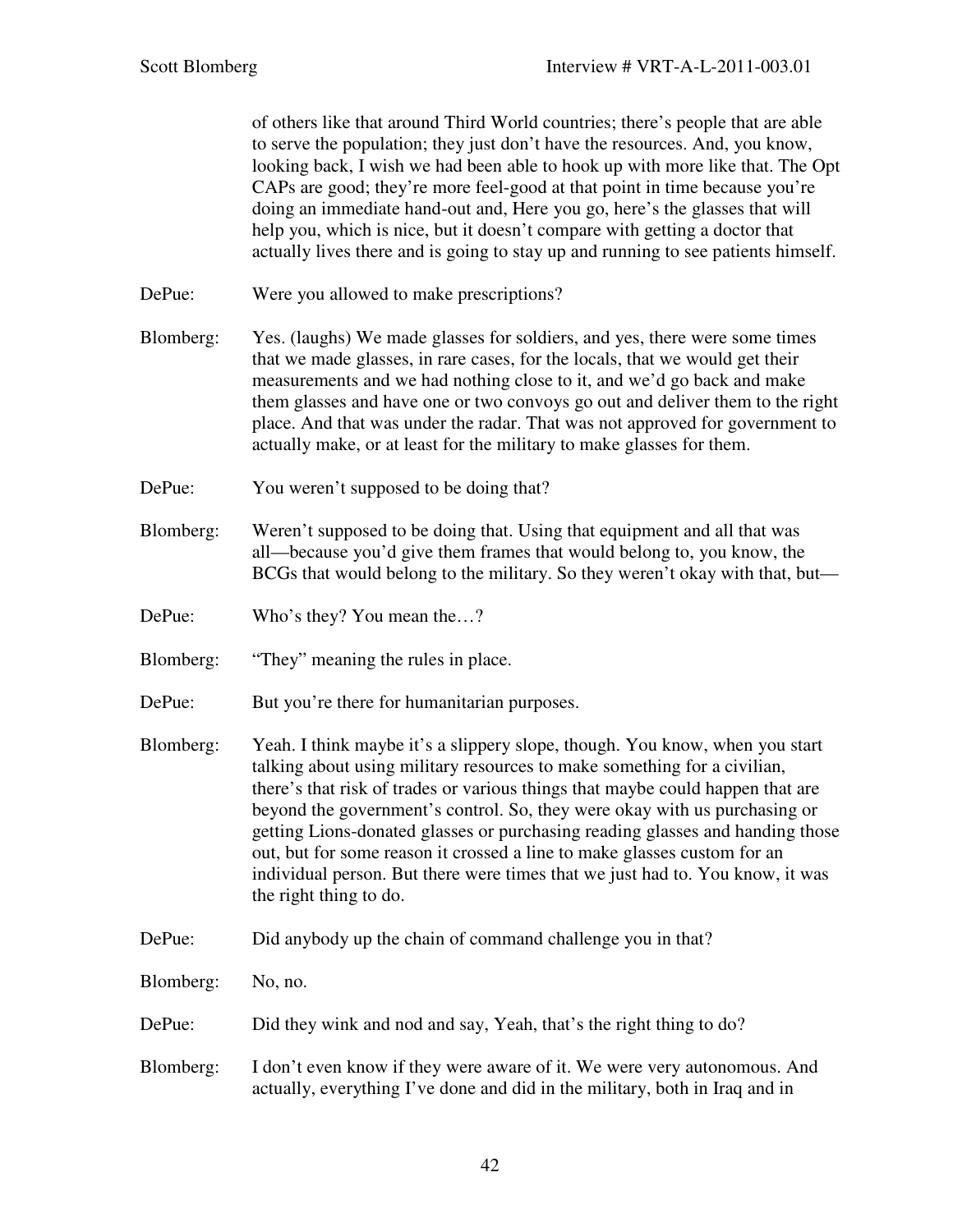Kosovo, I had a lot of freedom on those types of things, where there wasn't much oversight. As long as we didn't cause trouble, as long as we did our job, there wasn't a whole lot of someone looking over my shoulder saying, Why are you doing that? I think maybe partly being a doctor, maybe some people would feel like, I don't want to sound stupid to ask what's that piece of equipment for, what are you doing there, so [it was] just, He knows what he's doing, I'll let him do it. So there was definitely a lot of freedom for me, and maybe more so than most of the soldiers.

- DePue: How about prescription of drugs?
- Blomberg: We couldn't write a prescription, or we never did write a prescription for them to fill in a local pharmacy. I don't know, looking back, maybe that would have been a good way to do it. So we handed out. We had donations, like Pfizer would donate and then ship large amounts to us to hand out. You'd have to keep writing different grants and different companies and say, This is what I'm going through; can you keep us stocked? And they did. So that was a big part of what we did, getting all the donations sorted and in the right places and…
- DePue: You're not writing prescriptions, but you have drugs available to distribute?
- Blomberg: Mm-hmm.
- DePue: I'm not sure, I'm making the connection there. So somebody comes in, they have a problem with glaucoma, then you hand them some medication?
- Blomberg: Mm-hmm. But we did not write a prescription. See, I wasn't licensed as a Kosovo doctor, so maybe that's why, but I wouldn't write a prescription that they would hand-carry to their pharmacy. That wasn't part of what we did.
- DePue: Did you have a lot of people who had no idea they had glaucoma, just as an example?
- Blomberg: Oh, sure, yeah. Definitely. I know, there are probably much better ways that things can be done. I was there a few months, and you just do—this is how you do it. It kind of goes back to that right seat ride, left seat ride. This is the protocol, this is how we do it—
- DePue: Those might be two different things.
- Blomberg: Yes, they could be two different things. But I didn't rock the boat much on those type of things. This is the procedure. And, you know, as far as those things would go, I can bend the rules a little bit for certain things, but if this is how we're going to do it, then that's pretty much how I'm going to do it.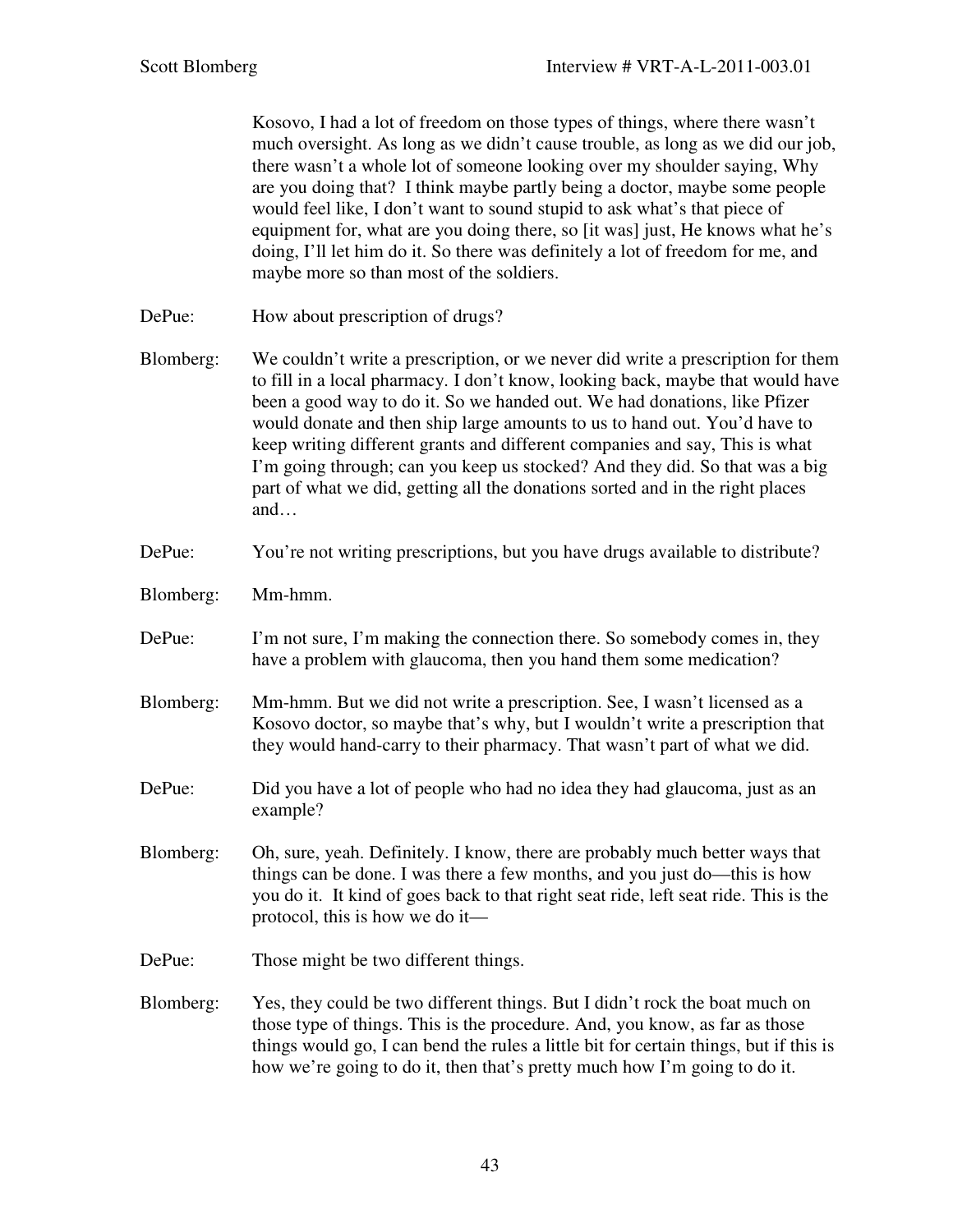| DePue:    | What were the rest of the troops in the 101st Airborne doing? I mean, the<br>lion's share, we're talking about infantry troops. This is a different kind of<br>mission than MCAPs [Medical Civilian Assistance Program] going on.                                                                                                                                                                                                                                                                                                                                                              |
|-----------|------------------------------------------------------------------------------------------------------------------------------------------------------------------------------------------------------------------------------------------------------------------------------------------------------------------------------------------------------------------------------------------------------------------------------------------------------------------------------------------------------------------------------------------------------------------------------------------------|
| Blomberg: | Yeah, it was mostly police-type work. It was going to areas and almost just<br>watching over, like the police force, to make sure that unrest wasn't getting<br>out of hand.                                                                                                                                                                                                                                                                                                                                                                                                                   |
| DePue:    | How about units that might have a better function for humanitarian purposes,<br>like engineer units or supply?                                                                                                                                                                                                                                                                                                                                                                                                                                                                                 |
| Blomberg: | You know, I had forgotten about that. There were several that were working<br>on That was some of the main projects going on, was improving the power<br>supplies, improving the roads. I know there were several that were working on<br>water supplies and purification and making sure that they had those kind of<br>infrastructure things up and running. So we really acted a lot like a<br>government, in a lot of ways, with police control, the roads and infrastructure,<br>those types of things. It was more like you were the Kosovo government in<br>some ways, the NATO troops. |
| DePue:    | Were there Civil Affair units on the ground as well?                                                                                                                                                                                                                                                                                                                                                                                                                                                                                                                                           |
| Blomberg: | Yeah, yeah.                                                                                                                                                                                                                                                                                                                                                                                                                                                                                                                                                                                    |
| DePue:    | Were they working with the local authorities to reestablish some kind of<br>government?                                                                                                                                                                                                                                                                                                                                                                                                                                                                                                        |
| Blomberg: | Yeah, they were working with it. I didn't really have much eyes on that. I<br>know that they were there, and I saw a lot of them. They had, I think, pretty<br>important jobs to do. But I don't know how far they got, and I don't really<br>even know where Kosovo is at this point as far as if they've made any<br>progress on stability or not. My guess is they probably never will be able to<br>get along well with each other while I'm alive.                                                                                                                                        |
| DePue:    | Some of the things that led up to what was going on with the disintegration of<br>Yugoslavia was ethnic cleansing. I'm sure you remember that phrase. A little<br>bit of that going on in—well, it was Kosovo. You said the minority population<br>were Serbs and the majority are Albanians. Was there ethnic cleansing? It<br>[would] be simpler if all the Albanians would move one place and all the<br>Serbs would move another.                                                                                                                                                          |
| Blomberg: | It wasn't going to happen, though, and they just both feel deep inside that the<br>other one needs to just leave. So that didn't really seem like it was a<br>consideration —it's just all or nothing in their minds, it seems like. And it<br>really runs deep. You know, going to the schools, you've been to schools<br>where kids put the pictures that they've colored on the walls. And these are                                                                                                                                                                                        |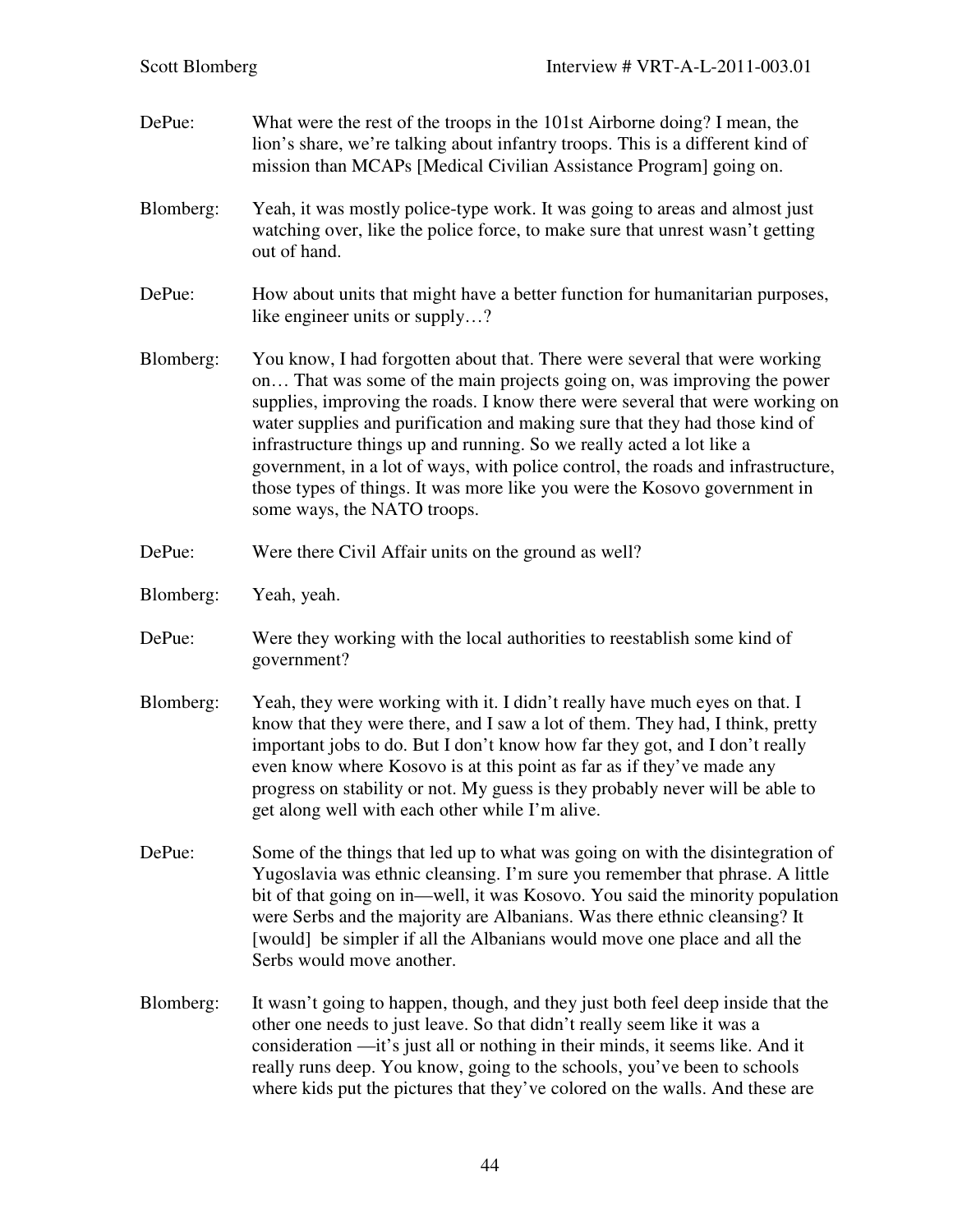elementary schools. It's striking. We saw this, where you walk into a school, and pretty much every picture—there was a few that were maybe like flowers or a countryside—over 90 percent of the colored pictures that these kids were drawing were of a soldier or a shooting gun, violence in these pictures that they're drawing, and it's just ingrained in them. I think the anger and the hatred is really ingrained in them. When I did these Opt CAPs, you know, each time you'd go you'd get some random story that they're trying to convince you that the other side's the bad guys. I remember plainly—they got the interpreter there, and I asked, "How are your eyes?" And this lady who, I wasn't asking her life story, she says, "Ever since this all happened," and she tells me this long story about how she was with her family and that men came in with weapons and actually killed her husband, and terrible story, all this, right in front of her with her kids. Well, that wasn't what I was asking, but you would get that where they would try to convince you that they're just the innocents in all this battle and the other side are the evil ones … And you get it on either side. This was so rooted into their stories that they tell their families and all these things, how bad they are: We're just trying to protect ourselves and they're out trying to kill us, and all they want is us to be dead. And yet the other side feels the same way: We're just trying to live our lives, and they're trying to kill us. So you'd get these messages from either side, and there's I'm sure half-truths to all of it. So, I don't know.

- DePue: Having encountered that, then, what's your opinion about why we're here? Does that cause you to question it at all?
- Blomberg: Yeah. Well, I definitely felt that no matter what we do, we're not going to be able to change the hatred. I mean, you know, it's hard to know. I'm sure people would have thought that about blacks and whites in America, that we can never get past the hatred. And I would dispute that now. I mean, you go back in the sixties and earlier, and you would think that there's never going to be a neighborhood where you'd have black-white-black-white houses back and forth next to each other and people get along. I know there's still racism, but it's different and not nearly at the level it used to be. I think the majority of people that were raised in the seventies or later in America don't have much of that at all. Maybe some lingering from their families, but mostly I think we've gotten past a lot of that in America. So I guess maybe it is possible, but boy, it's…
- DePue: Now, you might not be in a position to answer this question, but where do you think the hatred is coming from? Is it something that is just immersed in the culture, or is it something that even at the grade school level that the kids are learning from their teachers, or is a factor of what they hear in the churches and mosques?
- Blomberg: My own opinion is just throughout the whole culture. Everything. Just everything about them is really anti- the other side. So I think it's really deep.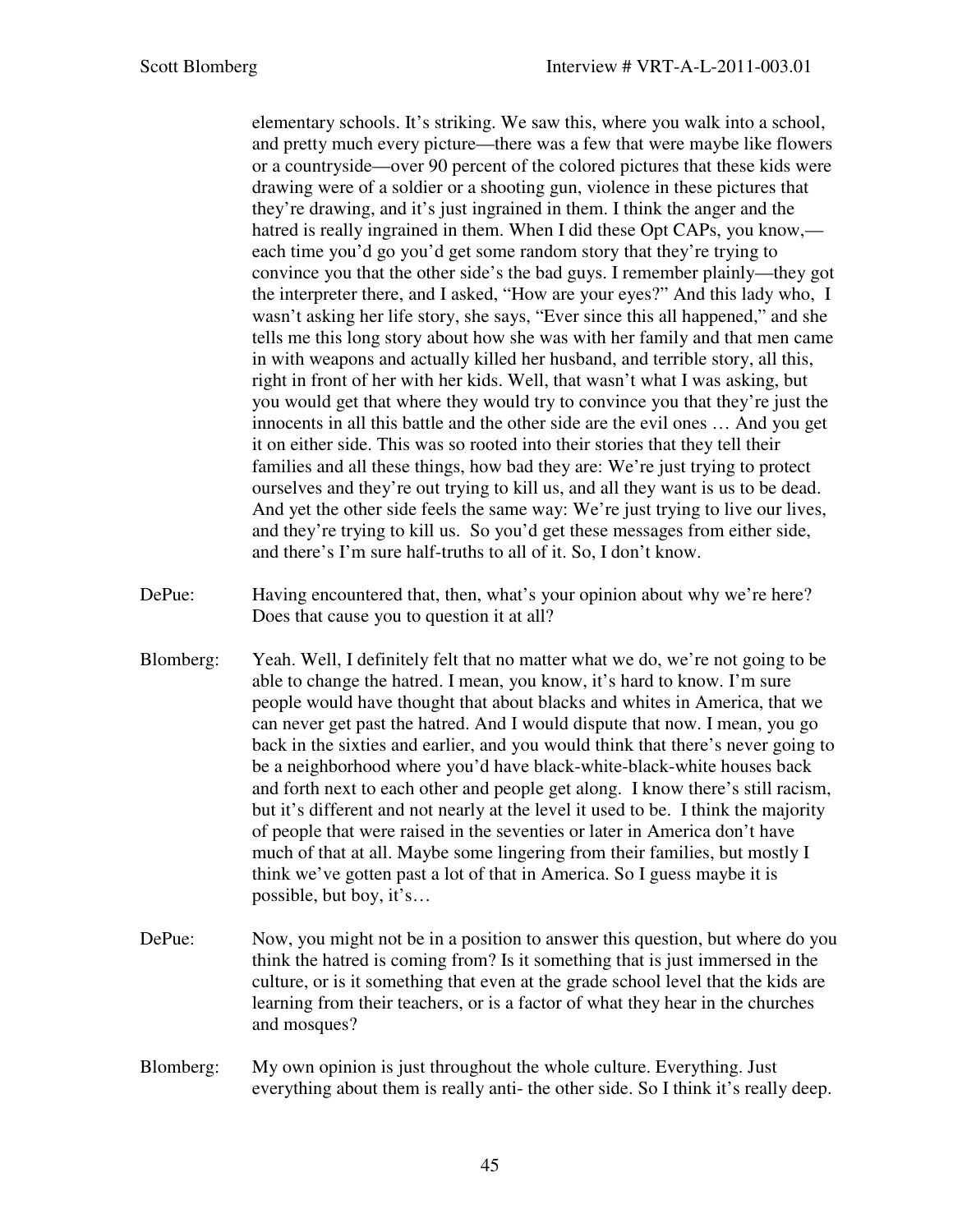I did not get the impression that it was coming from the religious organizations, and that's kind of what I was halfway expecting. But I don't think that's the case, that anger and hatred is necessarily being preached from the religious leaders, which I do think is the case a lot of times in Middle Eastern, Muslim churches, I guess, or temples, that I think it is being preached religiously. But I did not get that impression in Kosovo.

- DePue: Do you have any other incidents that kind of illustrate this tension that existed, this hatred that existed between the groups?
- Blomberg: Hm… (pause) You know, I guess I don't, Mark. I think that probably those are the ones I can think of the most. And I wasn't there for very long, too. You know, I was only there for a few months or so.
- DePue: When you were out on the MCAP missions, I guess you called it Opt CAP missions, did you have a chance where they would bring you in and feed you a meal or get exposed to some of the culture and traditions that they had?
- Blomberg: Definitely. They treated us like celebrities, and yeah, they definitely wanted us to join in to whatever they had going on at the time. Usually after we were done with the kids we'd play soccer with them or things like that. And they did feed us.
- DePue: What was the menu?
- Blomberg: (laughs) It was good. There was like flatbread usually and some kind of sloppy meat. I don't know, I like almost any kind of food. It was fine. I thought it was pretty neat. We went to some restaurants when we were out on the missions, which we weren't supposed to, so I did break a few rules. But we would go and say, Okay, well, let's stop there, and we would pull up all of our convoy and eat there at the restaurant just to experience it. It always felt so safe, and we were so well-armed, and we were never—no one ever would even yell at us. I mean, everywhere you would go, you were kind of a celebrity. It almost felt like, if you were maybe like a famous person here in America. Like everywhere you go, people are waving and smiling. I did not sense the tensions unless if you actually get to talk to people one-on-one, and then you would sense the tension. But [I] did not witness violence against each other, anything like that.
- DePue: So stopping by and going into a restaurant, how would they treat you? How would the proprietors treat you?
- Blomberg: Great. They treat you really nicely, yeah.

DePue: Did they let you pay?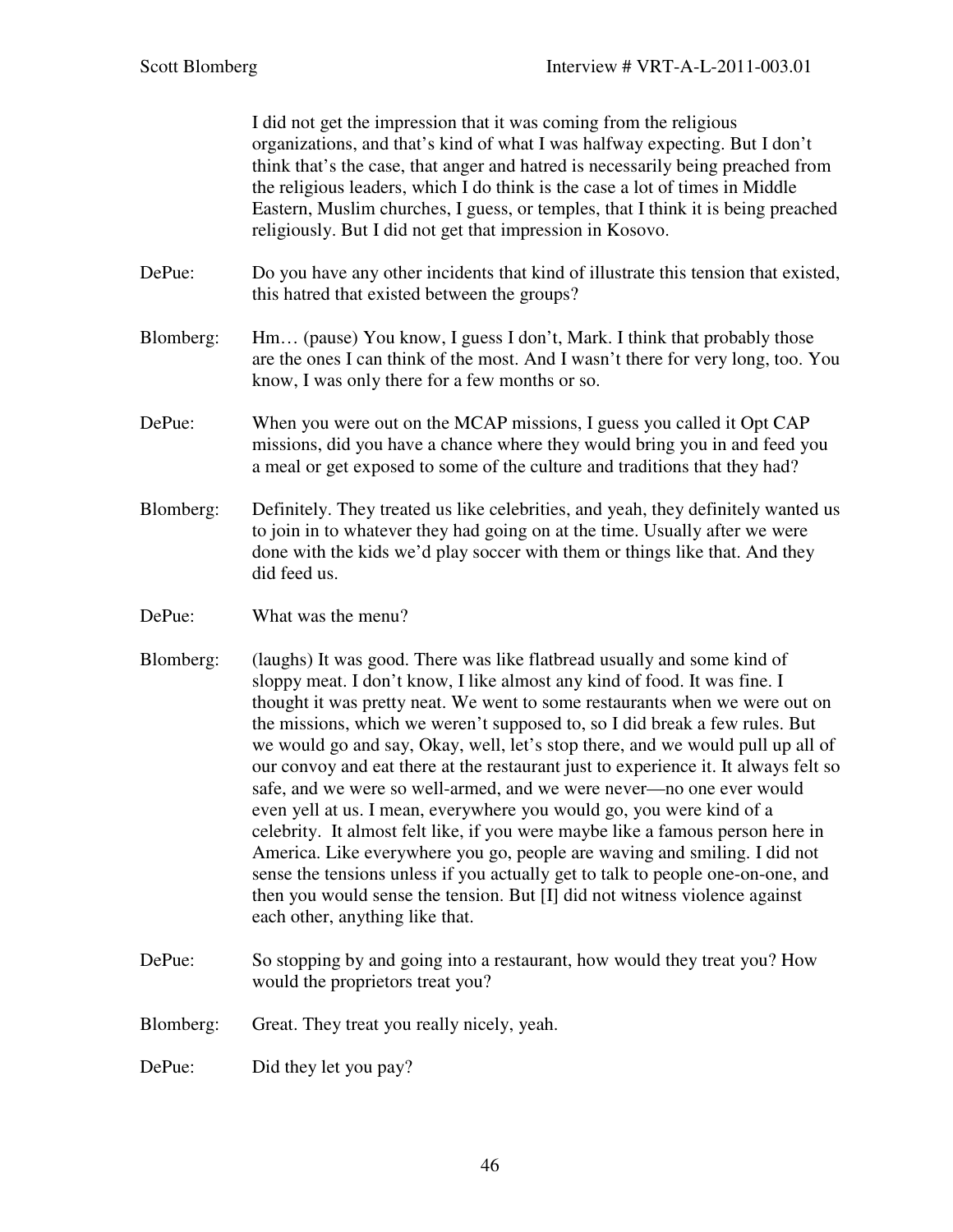- Blomberg: We did pay. Yeah, we did. But, you know, I think every culture has some of that where they [would say], No, no, no, no, but no, we always would. I think Americans and probably all of the countries there understood that you're there to kind of somehow just promote happiness, (laughs) if that's possible. And so, you know what, if you go into a restaurant or playing soccer, any of these things, they want you there and they want you to be happy. And Camp Bondsteel in itself is so nice. To call it a deployment—there's a movie theater, the workout center is really well set up, they had a Burger King. I don't know if they had a Taco Bell. Their DFAC or the dining facility is, you know, like what you'd think of maybe Golden Corral. It's a buffet, and it's really nice setup as far as all the fruit and—cut fruit and meats and salad bars. And it was not anything difficult as far as the living setup.
- DePue: You were in Kosovo, which is predominantly Muslim. Was there any restrictions on alcohol or on practicing your religious faith?
- Blomberg: Well, you cannot drink alcohol as a soldier when you're deployed, so that wasn't even an option.
- DePue: So there was no alcohol in the PX, and did they have an officers' club or...?
- Blomberg: They did not have an officers' club, and they did have a PX, and there was no alcohol in the PX. The only alcohol would be if somehow someone went out to the city and got some. It's not—
- DePue: So the local communities had alcohol?
- Blomberg: Oh, for sure. Yeah, it's a big part of their culture, yeah. Or if someone—
- DePue: The Albanians as well as the Serbs?
- Blomberg: I don't really remember it being an issue. I didn't look for it. I'm not—I mean, I'll drink a little, but it was never something that was a big deal to me anyway. But sure, there were some soldiers that their wives would re-label things that were sent to them, those types of things too. But yeah, anyway, alcohol was not an option. Practicing your religion—we had chapel there on Camp Bondsteel where we'd worship. We even went to a Serbian Catholic—I guess an Orthodox church a couple times, and that was really neat, too, and worshiped with them.
- DePue: What struck you about the Orthodox service?
- Blomberg: I mean, it was what I expected for the most part. Any Catholic or traditional worship to me is very formal and very regimented, and it's in that same vein. They did have the incense and all that, and those things are not really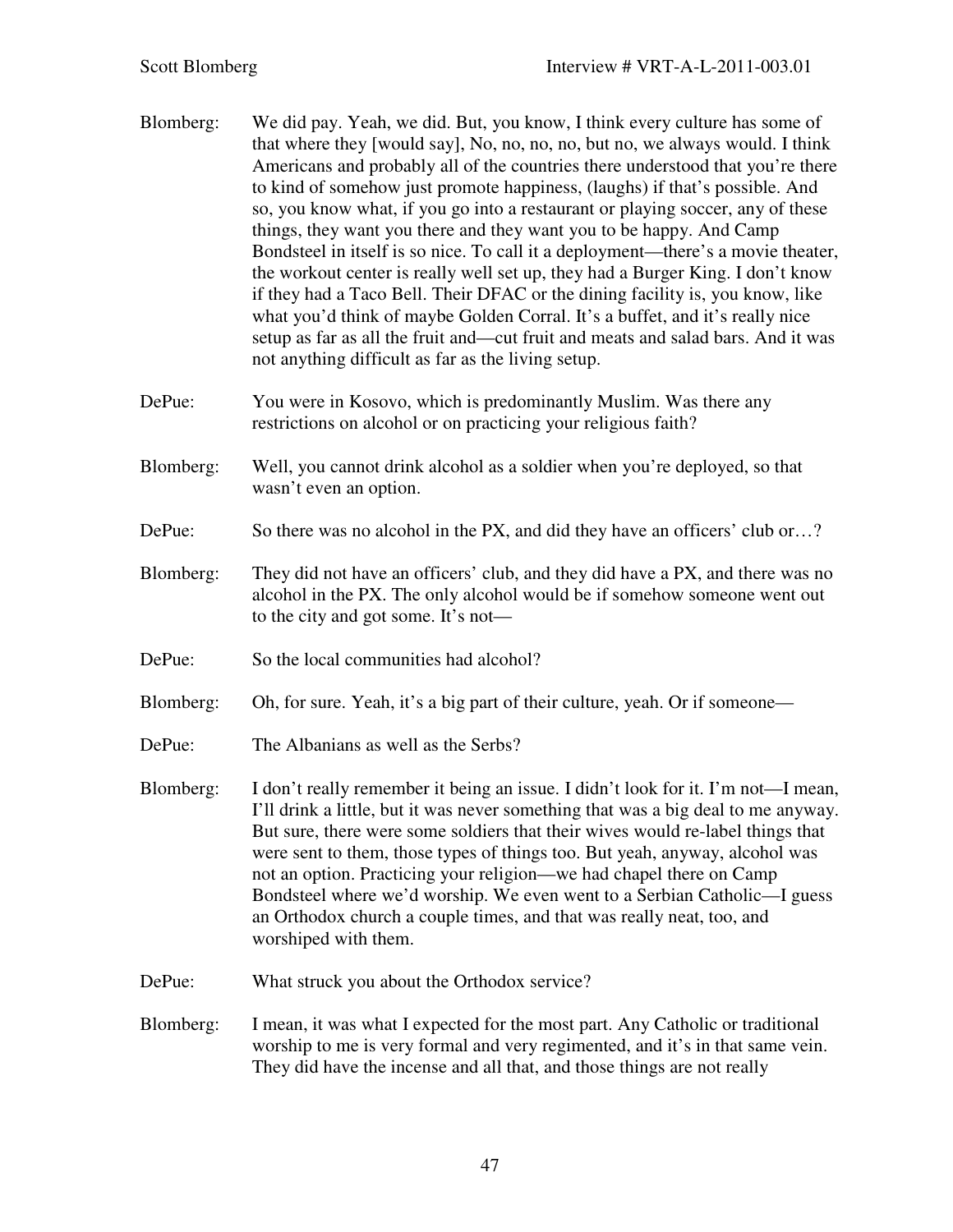important to my faith or part of what we believe, but I don't really have a problem with that being part of the worship service either. So it was fine.

- DePue: Did you ever sense any resentment from either the Serbs or Albanians about the United States or the U.N. forces being there?
- Blomberg: Did not, not at all. Never sensed that.
- DePue: Did that surprise you?
- Blomberg: Well, they told me that's how it was going to be. I guess I kind of thought maybe the Serbs would be the only ones that would want us there because they're so outnumbered, and the Albanians, I thought, would probably want us to leave so they could go ahead and wipe out the Serbs. But I did not sense that. I think they both liked the peace, but they were (laughs) willing to break the peace if we were gone, too.
- DePue: It sounds like neither side was anxious to have the U.N. forces leave.
- Blomberg: True. I don't think either one wants us to leave, no. They just want the other side to leave. (laughs)
- DePue: I understand President Bush came to visit while you were there.
- Blomberg: Mm-hmm. That was a surprise. We didn't really know until, like, a couple days ahead of time he was coming. And that was the only time that we had to go around unarmed. That was kind of strange, after having had weapons. We couldn't have our ammo with us at that point. Basically what they said was the president's own security detail would handle [it] if something happened. (laughs) They didn't trust American soldiers enough to be armed in the presence of the president. So, being soldiers, we had to go through a checkpoint and all that just to go to see him. But yeah, it was pretty neat. He came and he talked and gave a little motivational talk, and he ran—I think he did a run with a group of soldiers. Yeah, definitely kind of brightened the mood.
- DePue: Did you get to shake his hand or get close to him?
- Blomberg: I was in the audience, halfway close. I mean, I could see him, but there were a lot of people that came out for that, and no, I did not shake his hand.
- DePue: Were the soldiers pretty pumped that the commander in chief was there?
- Blomberg: Yeah. Yeah. He definitely had a connection with the soldiers. I think the physical fitness part of it. He's kind of a rah-rah type of guy. You could see him being comfortable with a weapon in his hand and it wouldn't be a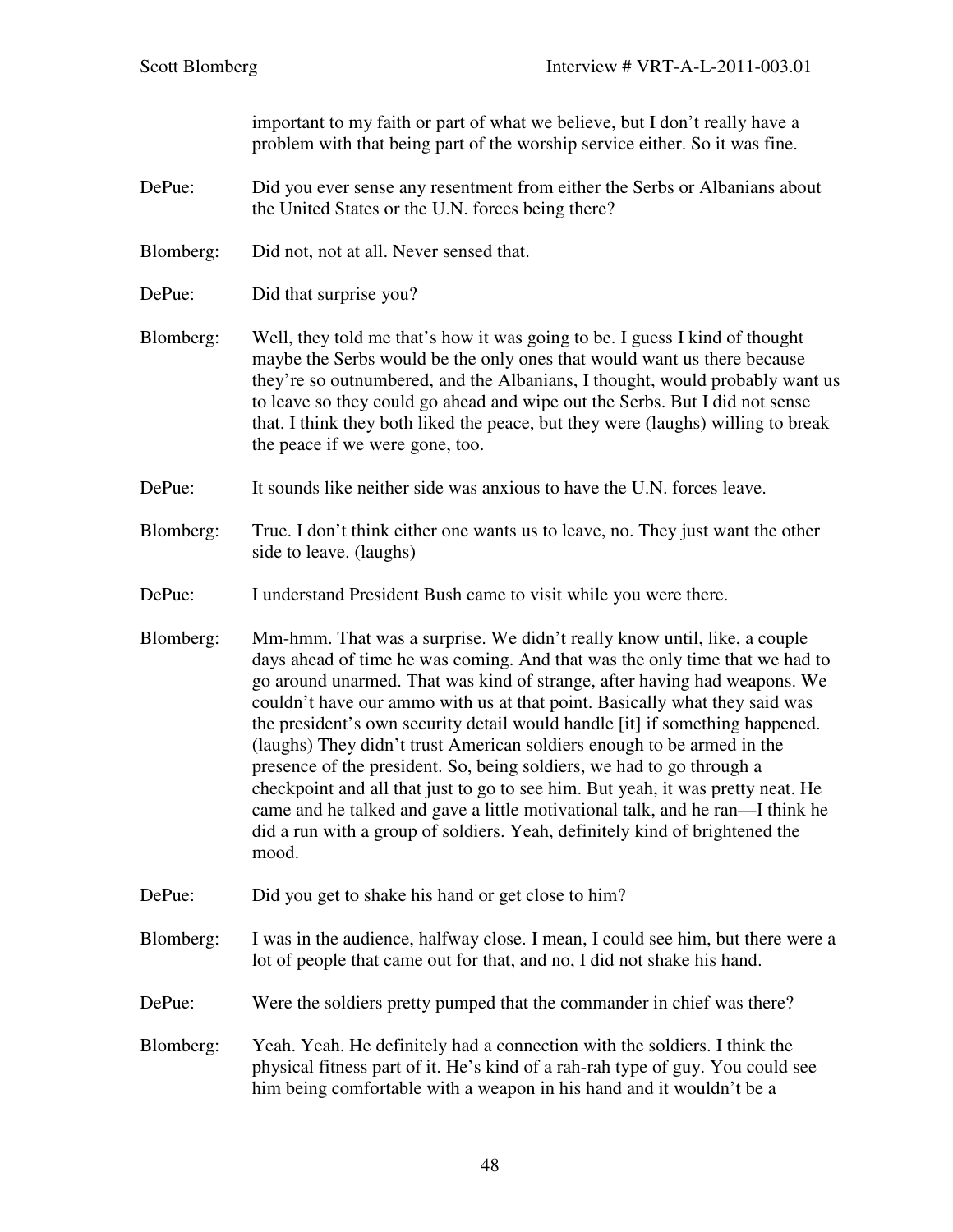surprise. So, it was all positive as far as people having him out there. There were very few soldiers that at that point were not fans of his. And that was early on. He had just been elected, so things hadn't started to go sour with the media and all that as far as—

- DePue: Well, we'll get to that in a little later chapter.
- Blomberg: (laughs) Yeah. He was pretty well accepted at that point.
- DePue: Well, I wanted to spend some time having you discuss keeping in touch with home, with the home front, with what's going on at home? Because you had to be torn in that respect with what's going on with the situation you left.
- Blomberg: Yeah. There's no doubt that Kim had—you know, we think of deployments and how hard it is being soldiers and [being] gone, [but] it wasn't for me. I mean, from the standpoint of my life, it was kind of doing fun things, going out in the countryside, doing these missions, and then when I got back, I'd work out, watch a movie, go to the DFAC. And we'd play cards and we'd play videogames. So it was more like a vacation. And it was a beautiful area. So I kind of felt guilty about it because Kim was at home. She had her cousin that was in high school that as soon as she finished up the school year came and lived with her, and my mom had been [there] to help out, too, I think, for a week or so. We talked to each other on the phone a lot. I had phone access, so I could call at any time, which was really neat. And so she's telling me about when she'd go shopping, that her cousin Nikki is pushing her in a wheelchair, and then she's pushing Logan in an a stroller, and then, you know, somehow in all of that they're gathering up their groceries, so they're like a train going through the grocery store.
- DePue: How long after you left did she give birth, then?
- Blomberg: I left at beginning of May and—
- DePue: This is 2001.
- Blomberg: Two thousand one. And Faith's birthday is July twenty-sixth. So May, June, July—almost three months.
- DePue: What's her name again?
- Blomberg: Faith is our daughter. And Kim was on bed rest for the first, I guess, almost two months of my absence, and then towards the end, it was fine. And of course, once she got off bed rest and they said, now it's fine if the baby comes, the baby didn't come that quickly. (laughs) So who knows if it was really necessary to be on bed rest the whole time or not. But anyway, she was okay. Right before I left, we did an ultrasound—we wanted to find out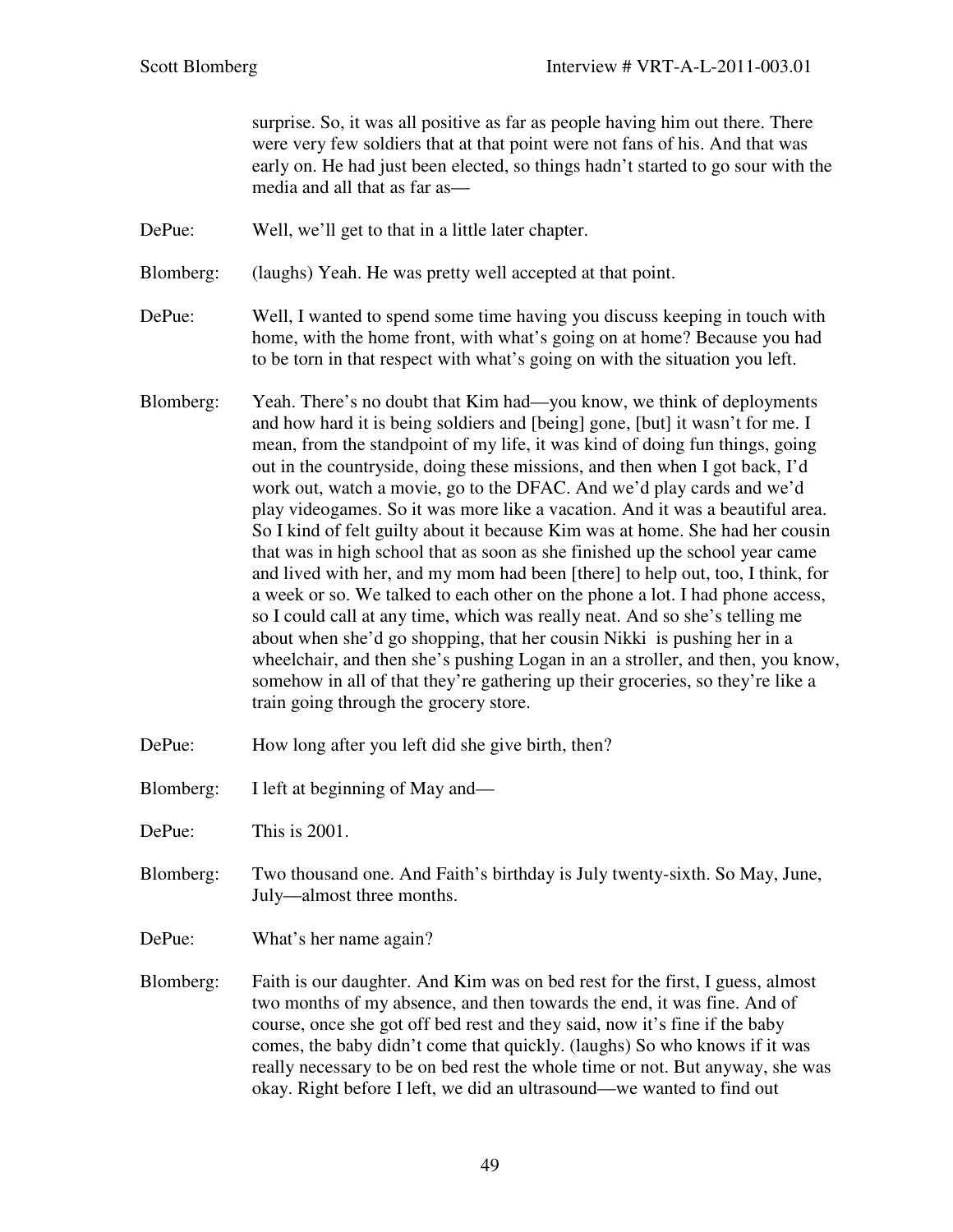together if it was going to be a boy or girl so we could name it and all that, name our child. With our son, we had waited till he was born, the excitement, you know, It's a boy, It's a girl. Well, since we were pretty sure I was not going to be there when this one came, we decided to find out together. So we found out ahead of time this was going to be a girl. This was before all that had gone down with her early contractions. So we'd already named her and everything ahead of time.

 Anyway, during the summer, she was kind of cooped up inside, and our son, who was pretty active, was maybe a little bit stifled because I had been always the roughhouser with him, and Nikki wasn't much into those things and Kim couldn't. So his life changed a lot, and of course his life changed a lot more when his sister came around too.

DePue: How old was he at the time?

Blomberg: He was almost two, I believe. Yeah, he was—

- DePue: Almost to the terrible twos.
- Blomberg: Yeah. He was a good kid, and he still is a good kid. He became a lot harder to handle for her around that time, and some of it was due to me being gone, some of it was due I think to the excitement about the new baby coming and all of that, and just his age. He definitely became much more effort for her, and yet…anyway. So—
- DePue: How did you keep in touch?
- Blomberg: Mostly by phone. We emailed back and forth quite a bit. They were just working on—they just set up this video teleconferencing thing, which was really neat. Nowadays it doesn't seem so amazing with phones that have video and all that, but back then that was really amazing. They scheduled a time for a soldier to sit in a room, and they would then get the family at that same time in America and hook it up through satellite somehow so that you could have a video teleconference with each other. So, I did that twice, and she brought Logan with her. It was really hard for—he did not really quite understand that I wasn't there close by, because he was real excited about it all. But then when it was over, he kept walking around behind the TV looking for me. But it was pretty neat to be able to kind of see each other and talk rather than just over the phone and talk. And it's not like we were short on communication, because of the phone stuff, the email. There was really no limit on how much I could communicate with her, unlike when I got to Iraq, where that got all different. But…

DePue: Tell me about the actual getting the news or the process of Faith being born.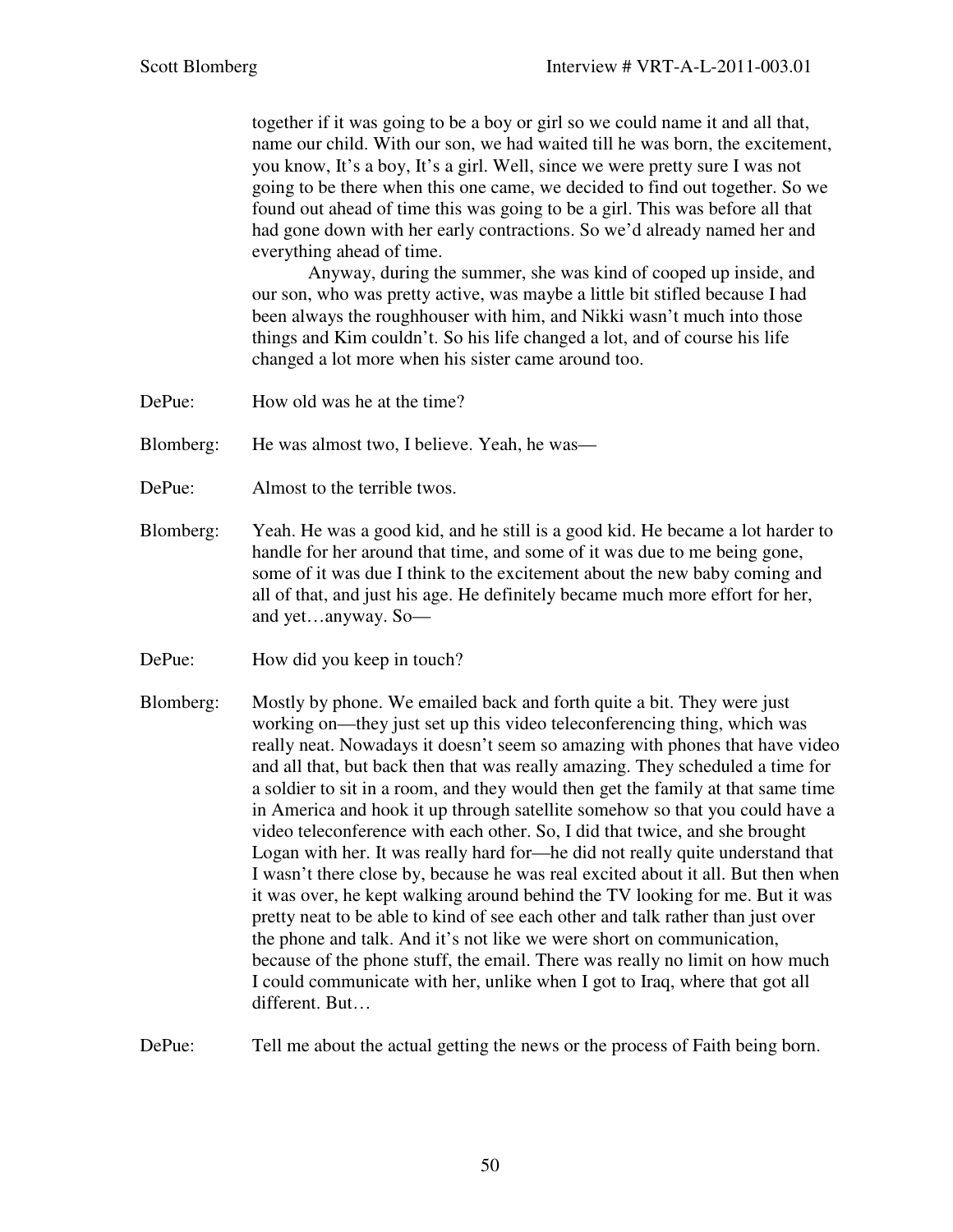Blomberg: Ah. So, I knew that she had gone to the hospital and that it was okay now to have the baby as far as she was far enough along. A friend of ours, Angie Clark, had been her birth coach, I guess, so [she] went with her to the hospital. Angie's husband is Kelly, and we'll probably get to him later, but he's a dentist that was in the military with me at the same time. And so I knew they were there. It was kind of a one-way communication as far as the phone goes; they couldn't just call us. So, I'd try to call and see what was going on. And I think—I should remember this better—but I think I found out by email when Faith came. That still wasn't enough reason to go home, but I was going to be going home within I think it was two or three weeks. So it was the end of July, and I was supposed to be home, I think by August twentieth.

> So, we got the news, she's healthy and born and everything was good. They had gone home two or three days after Faith was born, and Faith got a fever. She was like 102 fever within a week of the birth. So they ended up going back to the hospital. They called it a fever of unknown origin and they never really knew what caused the fever. But at that age with a baby having that high of a fever, they were concerned—I guess meningitis was the big concern. So, I knew they were back at the hospital, and I knew it was a fever, and Kim had mentioned meningitis as a possibility. Keith Baxter, the internist, was my roommate in Kosovo. Well, he had some inside connections where he was able to talk to the actual doctors at Fort Campbell's hospital to get the reports as they were happening, kind of. It was really good to have him at that point because he was able to get the information to me about as quick as Kim got the information on how the tests were and how things were and if she was going to be okay and everything. It turned out she was fine. But it was maybe a little tense during that time. And again, Kim felt that that was enough reason for me to just come home, too.

- DePue: We're getting pretty close to the time when you need to have to pull the plug, but let's get you home.
- Blomberg: Okay. So, Dr. Jarrell was the other optometrist with the 101st. He was going to take the second half of that tour that the 502 had to cover with the 101st. So he came. There was some hang-ups with him coming into Kosovo, some with his orders weren't written properly, so we didn't get to do the right seat ride, left seat ride with him. But it didn't matter because Sergeant Priest and Specialist Himes, who ran my clinic, they were staying the whole time. So bringing a new doctor in is just basically taking out one piece of the puzzle and putting a new piece in, but we had a staff that had the continuity. So I didn't see him in country I don't believe at all. We left and arrived about the same time, rather than having that planned two week overlap. But it was fine. Flying back through Germany, I was the only one— I mentioned when I was going down to Macedonia and Kosovo, it was part of a huge group. I was the only one going back home at that time. The rest of the 502 and everyone were staying. So I took a civilian flight, surrounded by international people, and—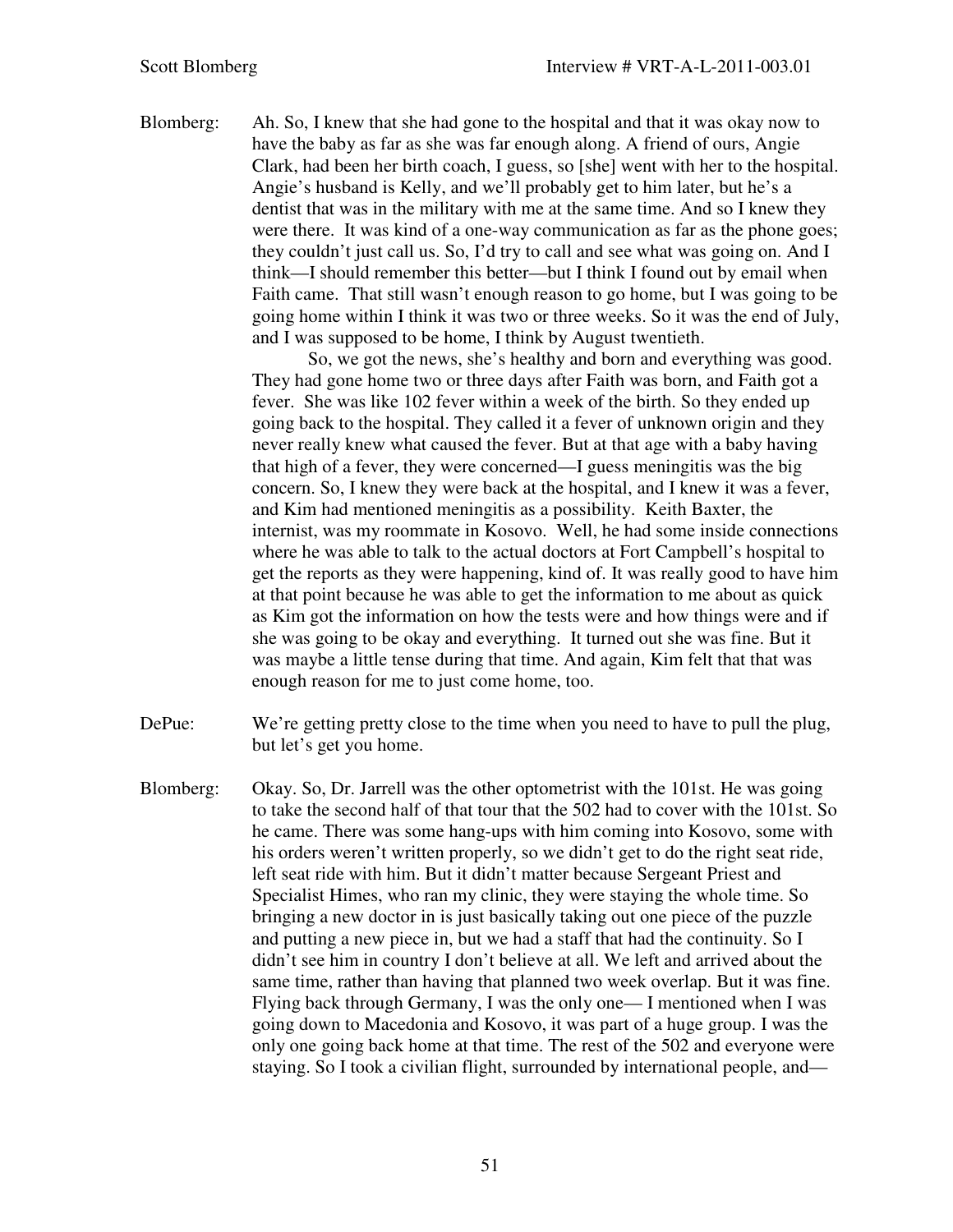DePue: How did you get out of Kosovo? Where'd you stop first? Blomberg: Camp Able Sentry, so I went back down to Macedonia and then caught a flight there. That's a major airport, and I went from there, I believe, to Germany—it might have been Landstuhl—and then flew back to—it might have been Detroit. I can't remember where I landed in America, and then from there back to Nashville. But it was all civilian flights, all along the way, so it was kind of nice, actually. DePue: Well, how much do you remember about the actual moment of meeting the family? Blomberg: Oh, you know, seeing the family… They came to the airport and they were there at the hangar. Kim was—she was amazing. I mean, in spite of having all the stuff to worry about at home, they had signs and all kinds of video cameras running and all that stuff. I wasn't gone all that long, but it was really neat, actually. Seeing my daughter for the first time, and then Logan too, and he was just all smiles. It was pretty neat. And it was the same way when I came back from Iraq, too; there's people that don't even know you that are clapping at the airport, and that was pretty cool. DePue: Well, we're at the point here where we can either stop here, or the next subject—it's not too much longer after you get back—you're back in August of 2001? Blomberg: Mm-hmm. DePue: And September eleventh is just down the road. So, do we want to pick up with this at the next time we start? Blomberg: Yeah, we probably should. We'll just get to that next time. DePue: Okay. Another teaser. (Blomberg laughs) Blomberg: Thank you very much, Scott. DePue: Yeah, thank you, Mark. Appreciate it.

(end of interview #2- continues #3)

# Interview with Scott Blomberg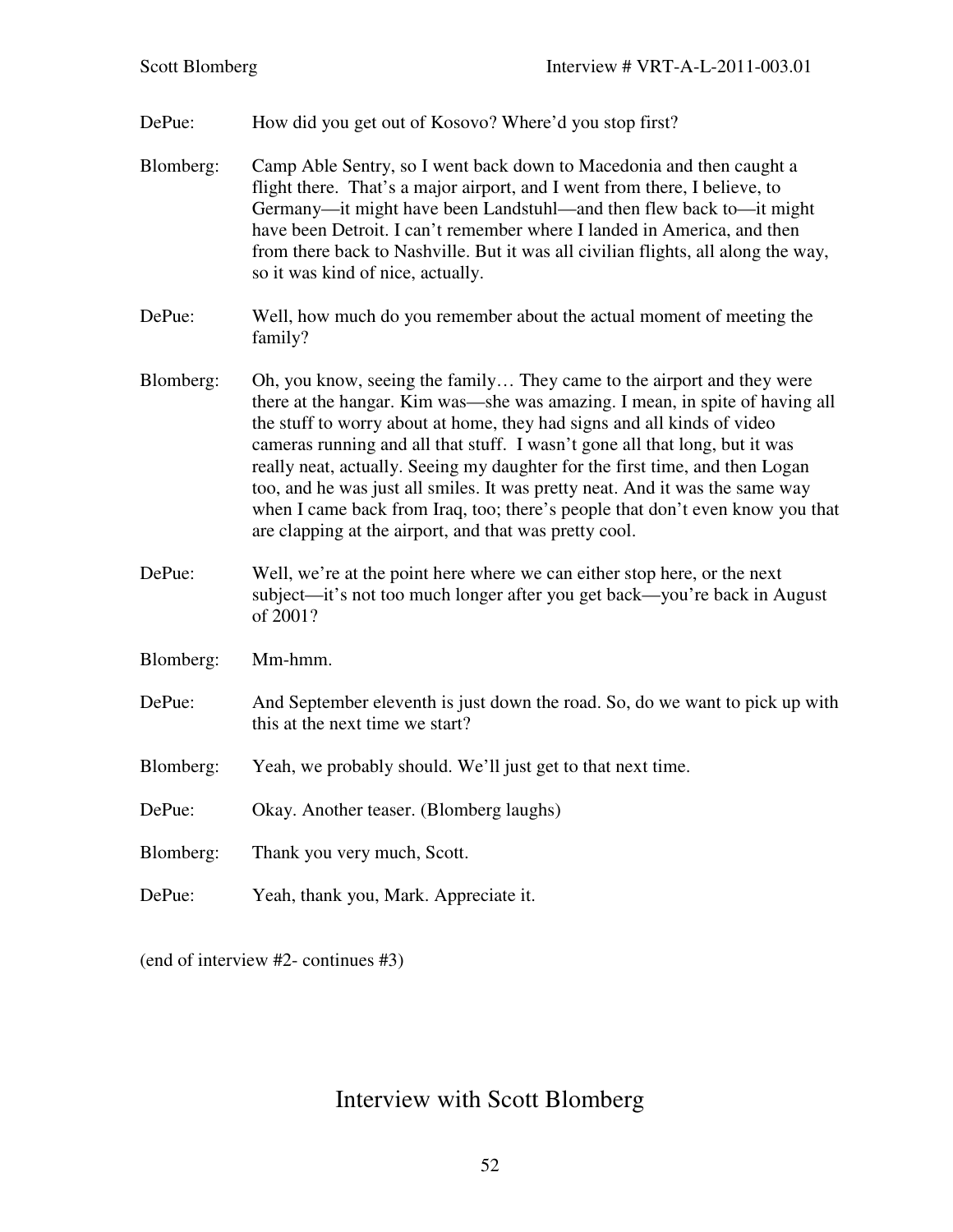# VRT-A-L-2011-003.03 Interview # 3: April 11, 2011 Interviewer: Mark DePue

## **COPYRIGHT**

 **The following material can be used for educational and other non-commercial purposes without the written permission of the Abraham Lincoln Presidential Library. "Fair use" criteria of Section 107 of the Copyright Act of 1976 must be followed. These materials are not to be deposited in other repositories, nor used for resale or commercial purposes without the authorization from the Audio-Visual Curator at the Abraham Lincoln Presidential Library, 112 N. 6th Street, Springfield, Illinois 62701. Telephone (217) 785-7955** 

## **A Note to the Reader**

This transcript is based on an interview recorded by the ALPL Oral History Program. Readers are reminded that the interview of record is the original video or audio file, and are encouraged to listen to portions of the original recording to get a better sense of the interviewee's personality and state of mind. The interview has been transcribed in nearverbatim format, then edited for clarity and readability, and reviewed by the interviewee. For many interviews, the ALPL Oral History Program retains substantial files with further information about the interviewee and the interview itself. Please contact us for information about accessing these materials.

- DePue: Today is Monday, it's April 11, 2011. My name is Mark DePue, the director of oral history with the Abraham Lincoln Presidential Library. And I'm here again for our third session with Scott Blomberg. Good morning, Scott.
- Blomberg: Good morning, Mark.
- DePue: How are you today?
- Blomberg: Doing great, doing great. Thank you.
- DePue: It's been a little while since we last talked, and I believe where we finished off last time, you had been in Kosovo, you told us a lot about that experience, and we were just getting you home. So where I wanted to start today is, shortly after you got home, the world changed, and 9/11. So tell us about what it was like at Fort Campbell on 9/11.
- Blomberg: Sure. I had been back for about two months or so, got back in August, and 9/11 happened. It's probably one of those events where everyone that's of age would remember the moment at which they heard about it. I was doing an eye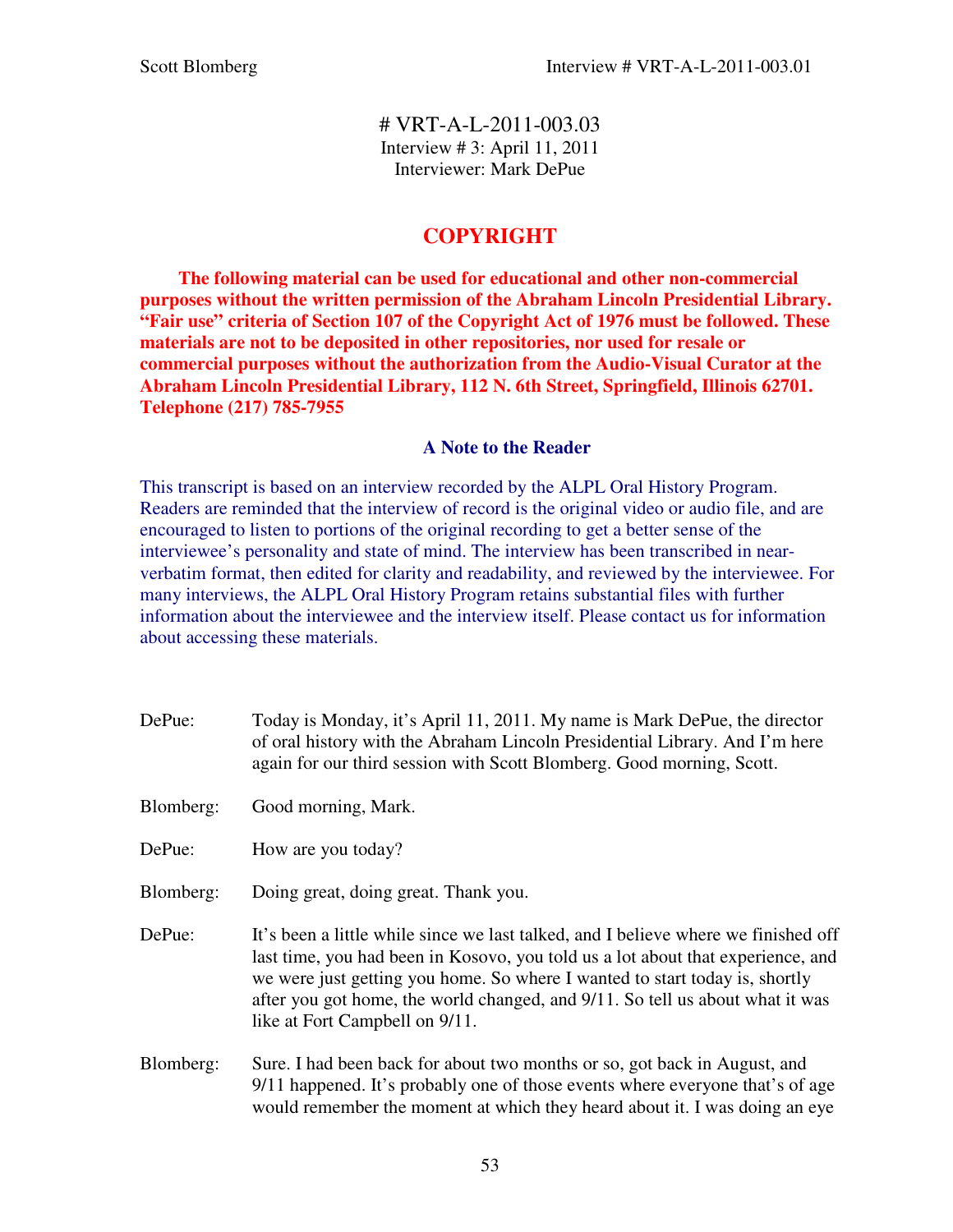exam at the time on a soldier at Fort Campbell, so I was back home, and the 101st Division optometrist at that time, the individual that I had just replaced at his spot as the 101st Division optometrist was in my place in Kosovo for the remainder of that three-month tour. So anyway, I was seeing soldiers, and another soldier came into our exam room and said that an airplane flew into the World Trade Center in New York. And, you know, it's funny looking back on it that I would have even thought this, but I thought he was not being serious, that it wasn't even true. And why someone would make that up, now, looking back, it seems ridiculous. But that was just a world-changer for us and, obviously for America in general.

But everything changed from being business-as-usual to all of a sudden it felt from that point on at Fort Campbell like we were already at war, and we didn't even know who we were at war with, but we felt like it. Getting on base turned from what had been previously a wave as you drive past the gates to stop, into having your vehicle inspected, open up the doors, have a pat-down. Everyone that came on the post was inspected. So, in that first week, it was ridiculous. Just to get on base was a three-hour process because you were waiting for all the other vehicles doing the same thing. Everything was much different from that point on. My military experience was just much more tense. Everything about what we did became serious and mattered instead of just training.

- DePue: Did you remember watching any of the coverage?
- Blomberg: Yeah, I'll never forget it. I remember watching it and watching it with my wife. We knew at that moment that things could be a whole lot different as far as if America goes to war, the 101st will be there. So it pretty much changed our mindset from that moment. We watched the news completely differently than if we weren't in the military. It's almost like we were watching a Pearl Harbor–type thing, that now we know that we are not just in these little peacekeeping things, America, and it felt like we're at war right at that point. Listening to President Bush maybe even amped that up, that sense of almost like a coach talking to a team before they were going out to play a big game. It almost had that sense of listening to him, and whether that was right or wrong, as a commander in chief, he definitely had that ability to rally the troops sensation. So, when we watched the news or watched him, it's almost like, Tell me where to go, and we're going. I felt that way. I was still a long ways away from getting out of my commitment or being done with my time, so I was very willing to do what was asked.
- DePue: When you were watching the footage, especially from the World Trade Center bombings, and seeing these huge clouds of smoke and debris, and you're an optometrist, is that part of your brain kicking in as well?

Blomberg: The…?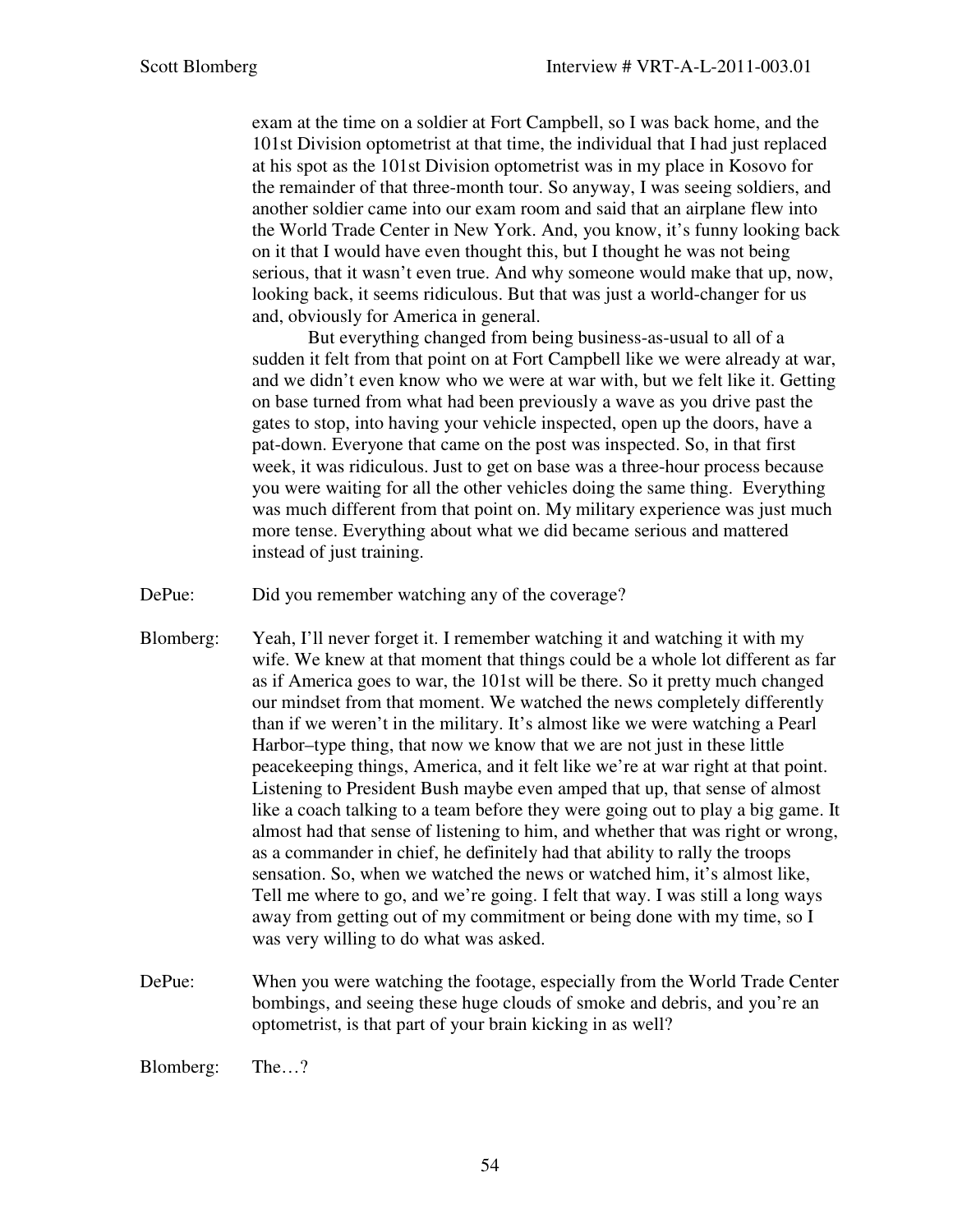DePue: Optometrist side in seeing what these people were experiencing?

- Blomberg: Yeah. That's probably the biggest thing from my side is thinking about the medical part of it, what people are inhaling. But there's just the human side, that I probably felt more than anything, just, you know, what these firemen and policemen were going through. I think, everyone wonders a little bit, What would I do in that situation? And I don't know. You can't say for sure, but I'd like to think that I have the makeup to where I'd be willing to sacrifice myself for someone I didn't know in a situation to try to rescue [them]. So, you're thinking of all those things. We stayed up with everybody, watching the news as it's all coming in, and [it's] just remarkable. I was really inspired later on, hearing the stories about Todd Beamer, who was the individual on the plane who basically turned it around and attacked the terrorists on the plane. And things like that, you know, we were just very patriotic and very inspired by seeing America come together at that point.
- DePue: How soon was it before you started to hear, once you got on post, rumors about the brigades or even the entire division going over to Afghanistan?
- Blomberg: Well, rumors in the military are… (laughter) It's unbelievable how quickly they spread, and only a small fraction of military rumors are true. Once someone says one thing, it's gospel. But it was pretty soon that we thought the 101st was going to be going. Everything changed, like I said. So from day one, it went to, Your bags better be packed, you better have everything in order in case we go tomorrow type mentality. And that was good.

You know, as a division optometrist, that meant seeing division soldiers. You just work in a clinic that sees division soldiers, and, oh, by the way, sometimes you have to go through these SRPs or readiness things to make sure you're ready in case there's ever a deployment, and those were always less intense than they should have been, I would say. So what we did at that point is, we did a lot of work to actually put together a setup so we would be ready for making glasses in whatever foreign land that we're at. We had a generator that would make glasses and we had lenses, but they were in bags, just all these loose, blank lenses, that were not—you know, just here's your pile of stuff. We took probably half of our time out of the clinic—I had an optician and a technician that were part of the division with me, and I just pulled them out of the clinic, even though there was a backlog of patients, and we worked on getting our Conex or ISU 90, they called it, a big box that would lock up, getting it ready for how we would pack it if we went. We put in a drawer system that sorted all the lenses by their powers and then you could just pull it out and cut someone's lenses. We really did a lot of organization for a long time. It was good that we didn't deploy right then, because we would have been a mess. But it was the fire under our rears to get things in order, which it had never been—the 101st had never deployed in that fashion to where the optometrist needed to be making glasses in a remote land,. You'd have to go back probably to Vietnam to have that.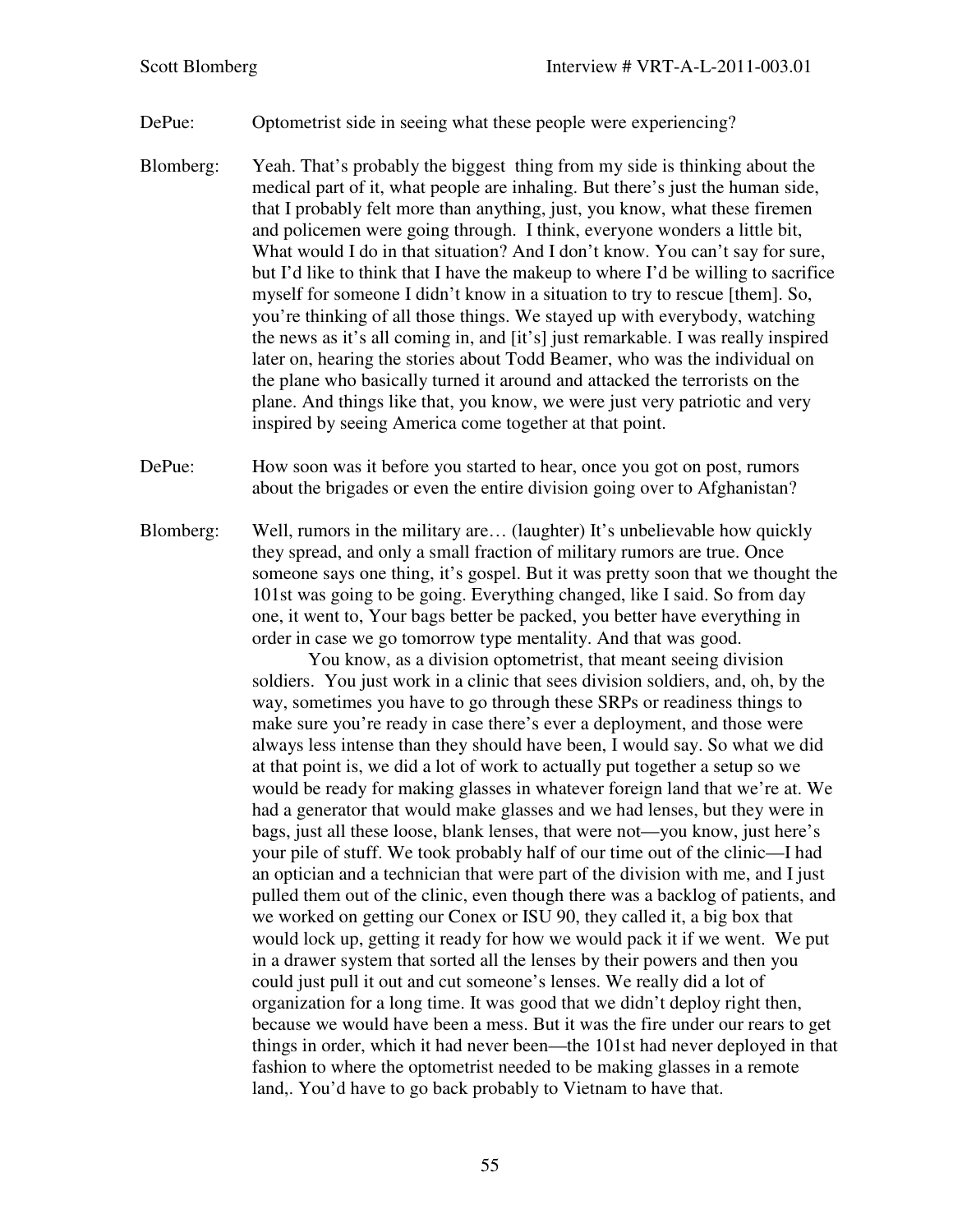DePue: What was involved with having to cut the lenses in the remote location?

Blomberg: There's a method of taking a pattern, a plastic pattern that matches up for a particular frame. Soldiers have gas masks which need inserts in them, they have their BCGs, birth control glasses, rape prevention glasses, RPGs whatever you want to call them, the brown big ones, and then they have what we call Frame of Choice, which had just come out around that time. So there are about ten different frames they could choose from. They'd have patterns for them, and you'd stick the pattern in the machine, it would trace the pattern, and while it's tracing the pattern, it's cutting with a grinding wheel the lens. They're parallel with each other, and basically they're moving in tandem with each other, and—

DePue: They're—

- Blomberg: This machine—
- DePue: Is it just the exterior of it, or is it the grinding down the lens itself?
- Blomberg: Just the exterior. So right, a good question. A finished lens means that it's a circle, like a hockey puck, that has the power, so if someone had power, they could look through that big circle hockey puck and see their vision sharpen. Edging the finished lens means that you cut the shape so it will fit into the glasses. That's the final step of making glasses, taking a finished lens and edging it so it matches their frame. Well, to actually make the power is a really involved process and involves big equipment that you're not going to bring with you in the field. We have an inventory of thousands of lenses, everyone's power, in some kind of an organized fashion so you can find the finished lens and then stick it in the edger and cut it so it fits in their frame. Well, that was the part that we had all of these bulk of lenses but not in any kind of organization at all. So if you came in with broken glasses, we would have had to be digging to find your lens. So, it was so time-consuming but well worth it, because it turned out, two years later, that that would get used a lot, and it was really beneficial that we had been forced or scared into working ahead of time.

I did get some grief from my superiors about us not being in the clinic, because, You're an optometrist and now you've just cut your schedule in half, and you're missing a lot of clinic days, and we are already backed up, and all these soldiers need to get their eye exam so they have what they need to deploy and all that. So, there was definitely some tension on both sides and all the sudden I was really being pulled in a lot of ways. But we did. I was in charge of the division of optometry; I just had hospital commanders that were over us. But I started listening more to the division commander side of command rather than the hospital commander side of command at that point, which was a really good decision. But there was—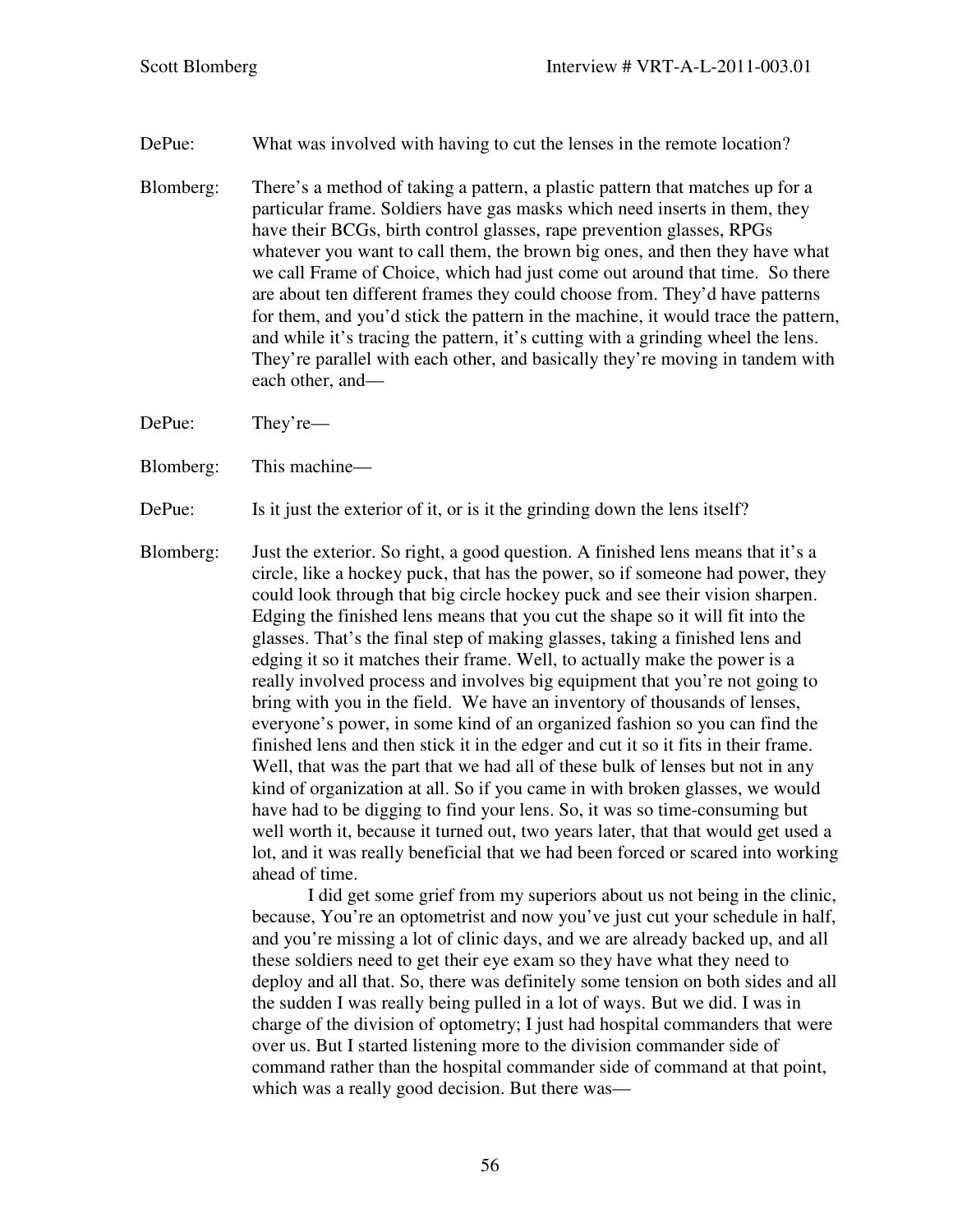$\overline{a}$ 

- DePue: Were there a lot of soldiers who you found out were non-deployable after you…?
- Blomberg: Soldiers are told that if they wear contact lenses, they cannot bring them with them on a deployment, and they have to have two pairs of standard glasses, the brown glasses, and a set of mask inserts with their prescription, and without that, they would be non-deployable and would be penalized. So there were a lot of soldiers that needed that stuff because they just had been going through wearing contact lenses and saying, I would never put those glasses on anyway and that type of thing, and in their mind, I would just wear contact lenses no matter where it is. I don't care what someone tells me; they don't have to know I have contact lenses in. Well, if you're going into a chemical environment, that's a problem, to have contact lenses on. So, yeah, there were a lot of soldiers. And of course we even learned as we got over there that there were a lot of soldiers that in spite of every checklist along the way somehow—either they didn't bring them, they didn't pack them, or they never had them in the first place, "I was never told," and that type of garbage.
- DePue: Did you encounter soldiers who looked to you like they were trying to avoid being deployed?
- Blomberg: Oh, I see what you're saying. Yes. But that didn't come until we actually were getting our orders. No, it came towards the end of… You know, and we didn't go until another year and a half later. So yes. Now, the first wave after 9/11 was—it was around February of 2002. The 187th, or what we call the Rakkasans<sup>1</sup>, went to Afghanistan. They're kind of the high-speed brigade, and one third of the 101st Division. They decided just to take one brigade, which was really fortunate to me, because had they taken two brigades, I would have gone too. The division optometrist stays with the majority of the division is the norm, and so, I did not go on that one. I had a good friend that went to Afghanistan. They get back, and then the entire division leaves, and of course he went again into Iraq following that.
- DePue: How long was that other brigade—you posted to Kosovo. How long did they stay in Kosovo?
- Blomberg: Six months, and they were not the brigade to go to—that was the 502—they were not the brigade to go to Afghanistan.

<sup>&</sup>lt;sup>1</sup> The 187th Infantry Regiment (Rakkasans) is a regiment of the **101st Airborne Division (Air Assault)** of the United States Army. The nickname "Rakkasans" is derived from the Japanese word for umbrella. The name was given to the 187th during its tour in occupied Japan following World War II. When a translator dealing with local Japanese dignitaries was trying to explain what their unit was trained to do (and not knowing the Japanese word for "airborne soldiers") he used the phrase "falling down umbrella men", or *rakkasan*. Amused by the clumsy word, the locals began to call the troopers by that nickname; it soon stuck and became a point of pride for the unit. *Wikipedia*, January 11, 2013,

http://en.wikipedia.org/wiki/187th\_Infantry\_Regiment\_(United\_States)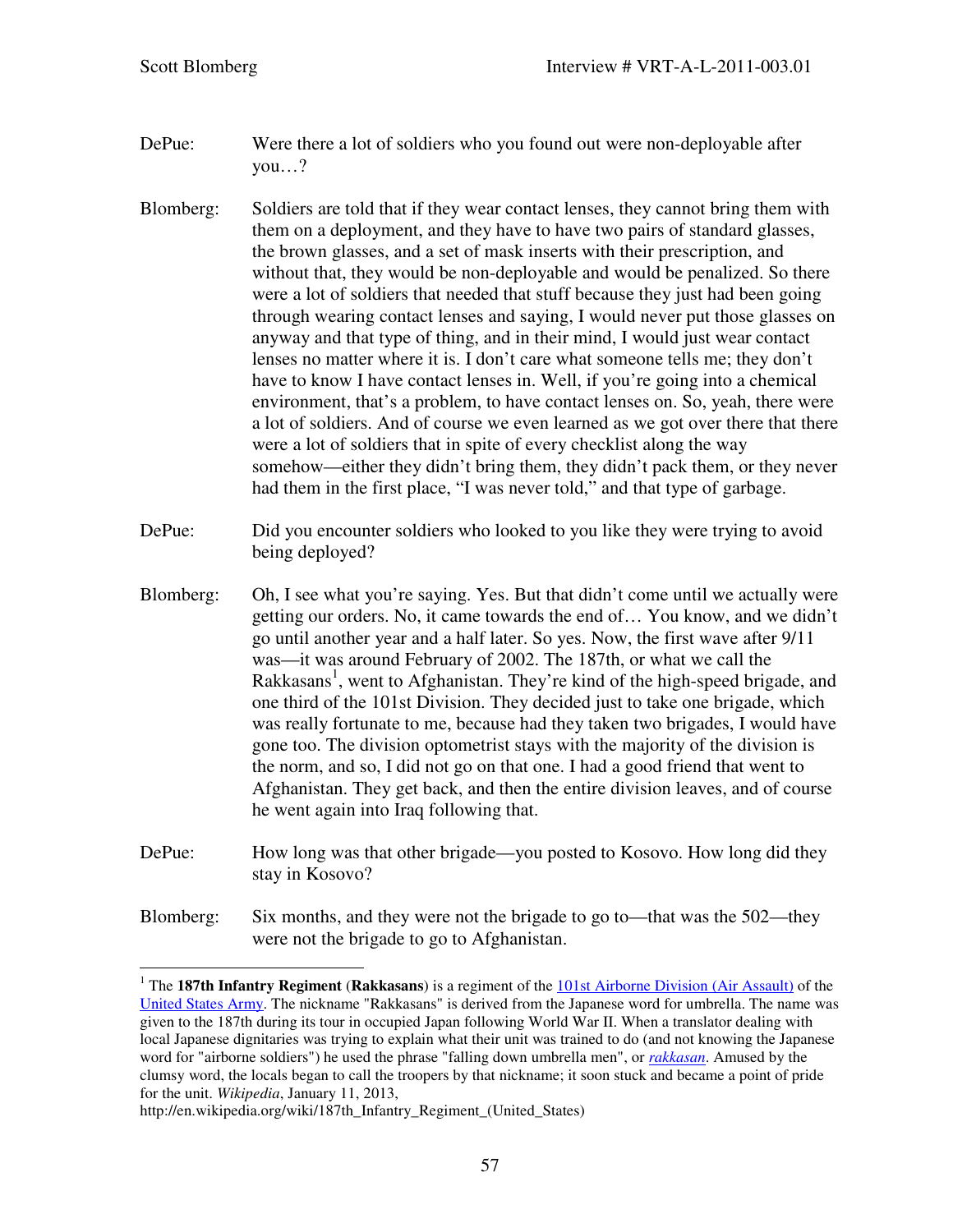- DePue: They did not pull them back early for that.
- Blomberg: They did not, no. They completed their time.
- DePue: What unit were you assigned to at the time?
- Blomberg: It's the 801st Main Support Battalion. It's not part of any of the brigades. Actually, our commander of the support battalion would answer directly to the division commander. I was Echo Company. Our company was comprised of the medical staff—you know, dentists, internists, psychiatry—and also we had logistics would be part of it, so our company would be ordering up supplies for the brigades. We had mechanics also, and I think that was probably the main body of who we were. Ours is support the force, keep the fighting force fighting.
- DePue: Okay. I want to fast-forward into middle and then later into 2002, because that's about the time that there is an extensive amount of discussion in the Bush administration and United Nations about whether or not we need to go into Iraq. Before we dive into all of that, let me ask about your family situation at that time and your wife's reaction to all of this.
- Blomberg: Well, just to lay it out, our family is—we're very much on the conservative side of politics, so it probably will be a little bit of maybe my bias coming through on some of these discussions. So there's that. We're also very patriotic, so there's that. But we were very sure that the country should be unified in whatever we do, and so we were going to be supportive of all of it. From a personal side of it, we had just had our second child, so she was pretty young at the time. And I was biding my time because my time is up June of 2003. So I'm holding my breath that things don't go down until at that point, because it seemed like things are going to go down; the question is, is it going to be delayed enough to where I won't be the one to go down with it? (laughs) Or go with it, I guess. At that point I'm already starting to look at practices, where I'm going to work and where we're going to live afterward, and those type of things. So yeah, that was also a big part of what was going on in our mind, and of course just taking care of the kids and family. We watched the news, and that was all interesting. My personal, at that point, feeling was that since we knew Saddam had used chemical weapons on his own civilians before, and that was pretty well documented, that it seemed unlikely that he wouldn't still have a program. And so I felt like it probably was the right thing to do.
- DePue: That was justification? The thought that he had a weapons of mass destruction program of some type was justification to go in?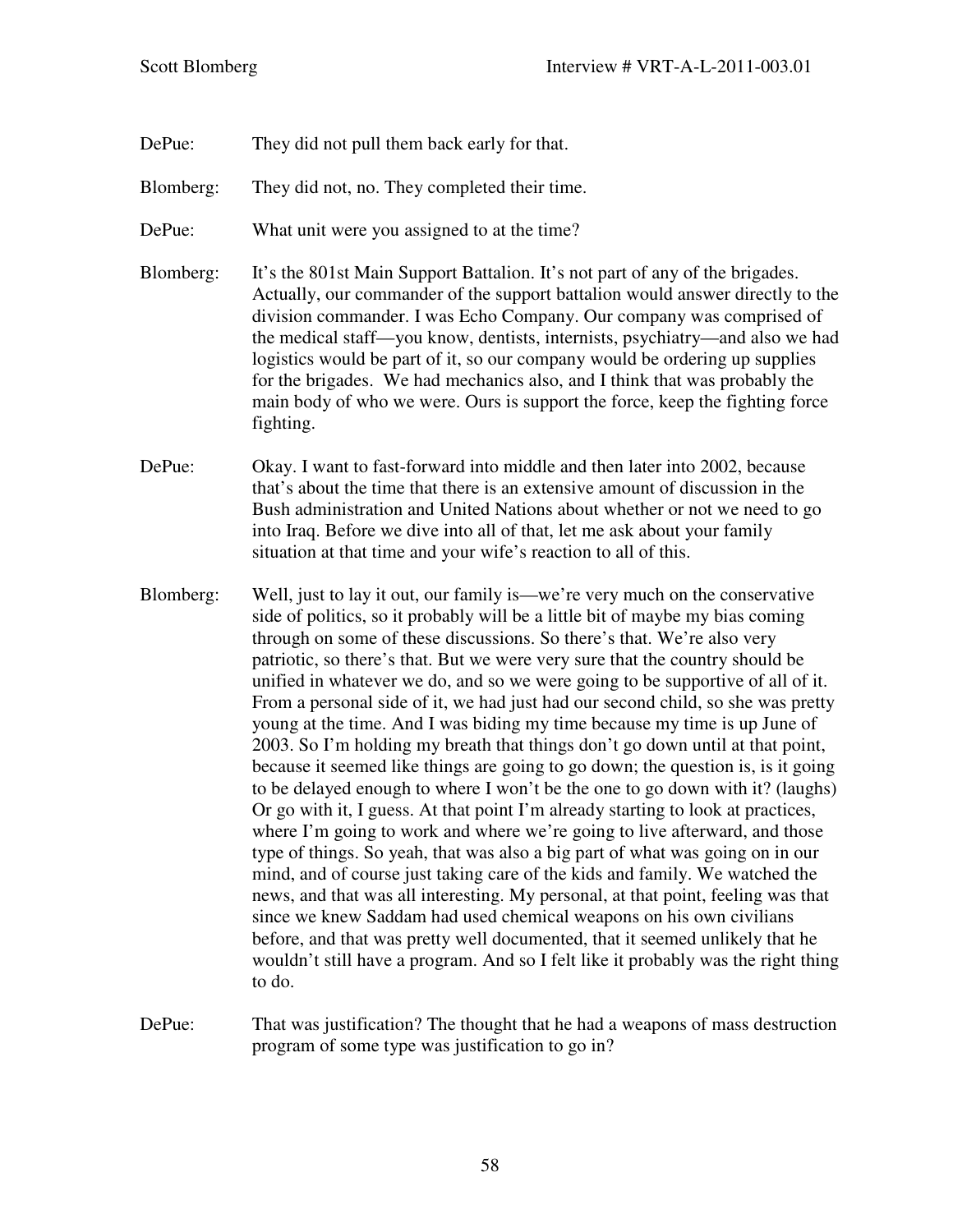- Blomberg: In my mind, it was. I had really mixed feelings on it because of how it affected me personally, too. I think had I not been a soldier, I would have been even more gung-ho about it, that America needs to be there and we need to wipe them out. I did have that part of me that, I don't know, because it seems like every time we're involved in conflict—you know, at that point it had been knowing about how Kosovo and Croatia and Bosnia had gone, that it seemed like, Ah, just one more place that America's going to end up being for a long time. So, there was that part that I felt like—and I had mixed feelings that this was going to be a quick, you know, in and out type thing. There was a little bit that it was presented that maybe we're just going to go in, we're going to get him out, and then we'll leave. And I didn't really believe that part of it either.
- DePue: Is that what you were being told?
- Blomberg: Oh, I wasn't told anything. I got the same news you did. (laughter) No, I really wasn't. All we were really told was, You better be ready to leave tomorrow, and that was repeated a lot. So it was no—again, you get rumors, but nothing official.
- DePue: Did the pace of training exercises increase?
- Blomberg: Yeah, a lot more. And we should have already been, and we were—maybe it's just from my own standpoint that it increased, because that was around the time I joined the division, too. Prior to going to Kosovo I was the medac or part of the hospital unit, and going to Kosovo, that was my transition into the 101st. So I come back, and all the sudden, doing PT with everybody, you're with the soldiers a lot more, you're not seeing the families as patients anymore, you're doing road marches where you're told to come in and be here at three o'clock—and I also signed up—while I was in Kosovo, I signed up that when, I came back I would do Air Assault School, which is rappelling from a helicopter. So, I come back and I do that, and that's pretty intense.
- DePue: What timeframe was that?
- Blomberg: Oh, boy.
- DePue: Still in late 2001 or…?
- Blomberg: No, if I remember right—and I really shouldn't say for sure—but I think it was after 9/11, but I can't really tell you for sure. I should know that. But anyway, that's two weeks of pretty intense training, learning to rappel from a helicopter. That was probably as close as I ever came to what you think of with basic training, because your rank counts for nothing in Air Assault School, so I know the sergeants and the first sergeants, they got a real joy out of being able to kick a captain around. (laughs)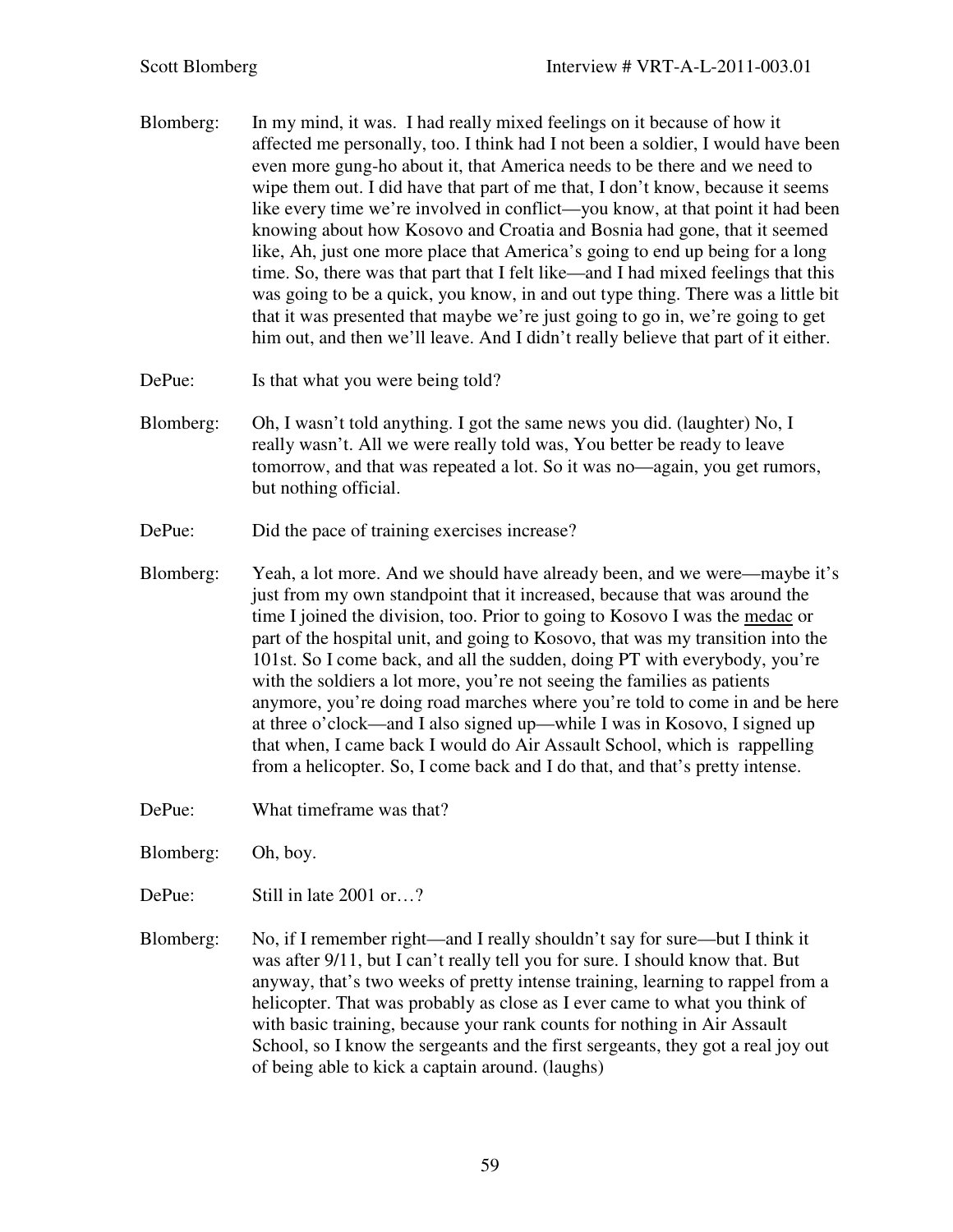- DePue: Was that something that a lot of optometrists were expected to do in the 101st, that you're going to rappel into combat situations?
- Blomberg: (laughs) No. I don't think so. I like that stuff. In fact, it was competitive to even sign up for a slot, so I had to really push for it, to be in the slot. But, I guess if I was going to do something I wanted to do, so I did it all. Our family still rappels sometimes and rock climbing, so I get a little bit of adrenaline rush out of those things. (laughs)
- DePue: Well, this is a peculiar question, but explain in the best way you can the hooah mentality that you find in a lot of the 101st soldiers.
- Blomberg: Yeah. It's contagious, too. How do you explain it? Probably the 82nd has the same thing. But when you get assigned to a unit, it's random, a lot of it's random, but once you're there, there's a culture that you either jump on board with the culture or you're going counterculture. And so the culture there is, We're gung-ho, we're doing everything 110 percent, we're ready to leave at a drop of a hat, and we love what we do. So, if you're not one of those with that same spirit, you stick out. Whereas I know from speaking with other soldiers that that's not the case at every division, that a lot of places it's more, Yeah, I'm here because it's a job, I'm here for the paycheck, or I got my school paid for. That was kind of why I even got into it in the first place, was, I'm just here because it's a pretty good deal. And yet when you get in and you're part of that culture, it's pretty contagious and becomes your own way of thinking, too. I don't know, how do you put a finger on it? Because if you could duplicate that at every location, and maybe even with businesses the same thing—how do you get the culture right? But they have a good culture there for soldiers.
- DePue: So we're talking about November or December timeframe of 2002, slipping into 2003. It's looking more and more likely that the division is going to go.
- Blomberg: Yes.
- DePue: And you're due to rotate out of the service entirely in you said June of 2003?
- Blomberg: It's actually March. So, my done with everything day is June four, and I've hardly taken any leave because the 101st, as hard as they train, they have a lot of days off, and every holiday, you get an extra day with it. So I didn't take a lot of days off, so I have accumulated close to ninety days of what they call terminal leave or just leave. You can only carry over sixty days per year, but if you let it build up, sixty at the turn of the year, you can get it up to ninety when you're done. So terminal leave, you are done, and you don't have to do any checking in or anything. Once you're checked out on terminal leave, you're just paid for those vacation days … So thinking, really, timeframe is March or so that I'm done, maybe we'll take a vacation and I'll have a job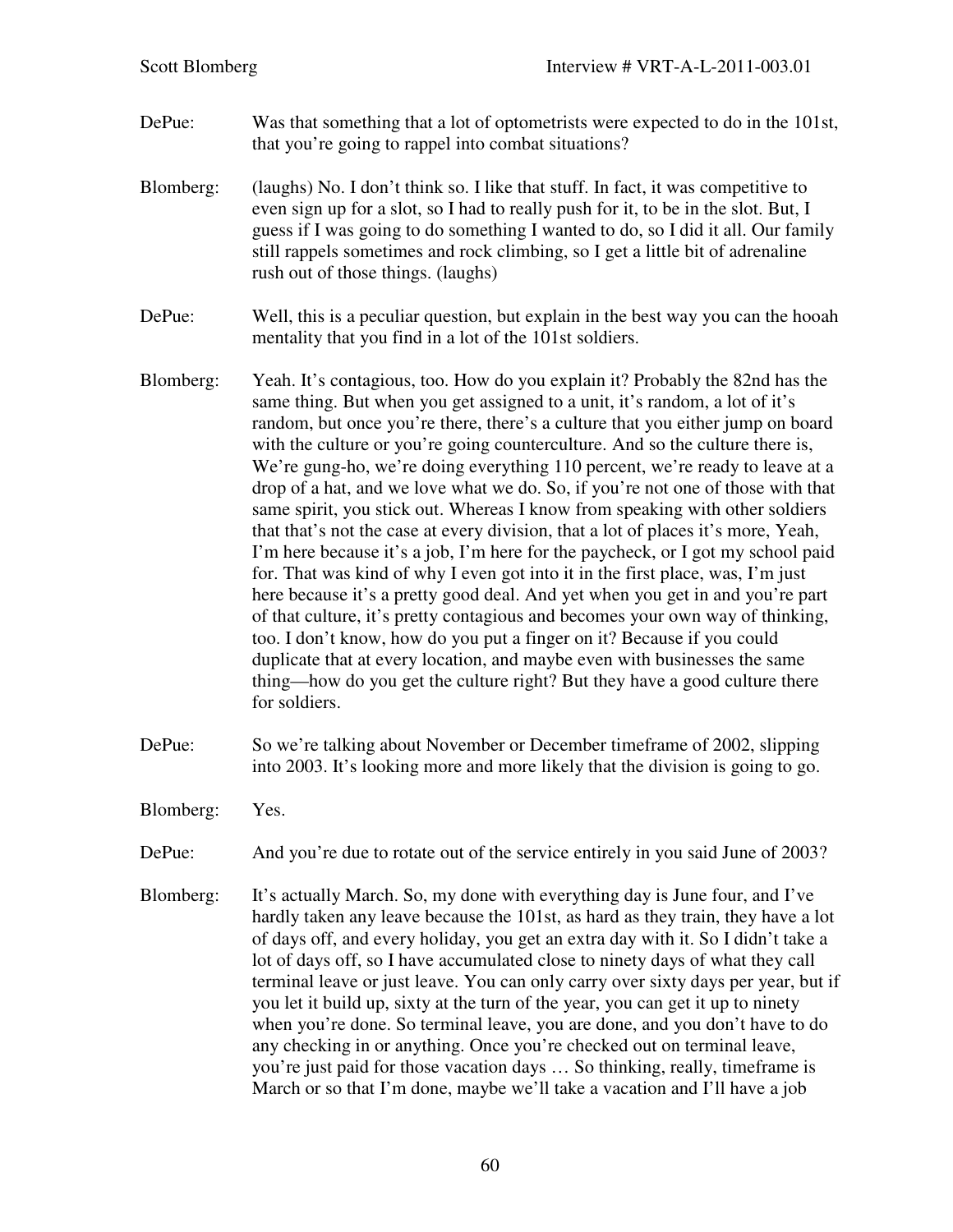lined up to start April. That was kind of the thinking. So as we're looking at how this is all going, yeah, it's become very apparent that we're going. And it's January, and I'm doing the calculations in my head that, Okay, if I go, even if you guys don't give me terminal leave—and these are discussions I'm having with the company commander—even if I don't get my terminal leave approved as leave time but I just get paid it as a lump sum, I still need to be back before the start of June, you know, because you've got to out-process, turn all your gear back in and everything before your last day, and it doesn't seem likely that any of this is going to work out quite the way I'm hoping. So I'm talking to him about it, and at that point, there's no stop-loss in effect, so I'm saying, "You guys have to figure out who's going to take my place, because that has not been figured out yet, who's going to take my place when I leave, because I've put in for exit." Well—

- DePue: You need to explain what stop-loss is.
- Blomberg: Stop-loss is one of those little-mentioned clauses (laughter) when you sign on that you are committing to *x* amount of time active duty service, and then you have your *x* amount of time reserve time, and those are your minimum requirements. Usually it's eight years total, and mine was three years active duty and then five years of Reserve. But these dates can be adjusted at the needs of the Army. Which is what happened. So, it's almost like a backdoor draft, you could say. You're now in past what you volunteered to do time. So, that was especially frustrating to me because the main thing that drew me in, in the first place was the years of your active duty would be equal to the years of your school being paid for, which was a large amount of money. And so my feeling was, Okay, if you're going to keep me past the three years, let's talk about maybe paying off my first year of school, too. So in my mind, let's keep it fair. Well, that's not their thinking, of course. Anyway, I was extended not because I was in the military and not because I was an optometrist, but because the 101st had orders to deploy. The stop-loss only applied to those that had orders to deploy. My buddies that came in as optometrists at the same time were exiting and I was not. So there's a lot of that in your mind, if you're being treated unfairly, [it] can turn into some bitterness. And looking back, I try not to be negative, but I definitely had those points at the end where while I was doing everything as a soldier really well, in my mind I was getting the grumbles for sure (laughs) about why-me type stuff.
- DePue: You were talking about the culture of the 101st Airborne before, and now this whole issue about stop-loss kind of tugs you in a couple different directions, it looks like.
- Blomberg: Absolutely, absolutely, yeah, yeah.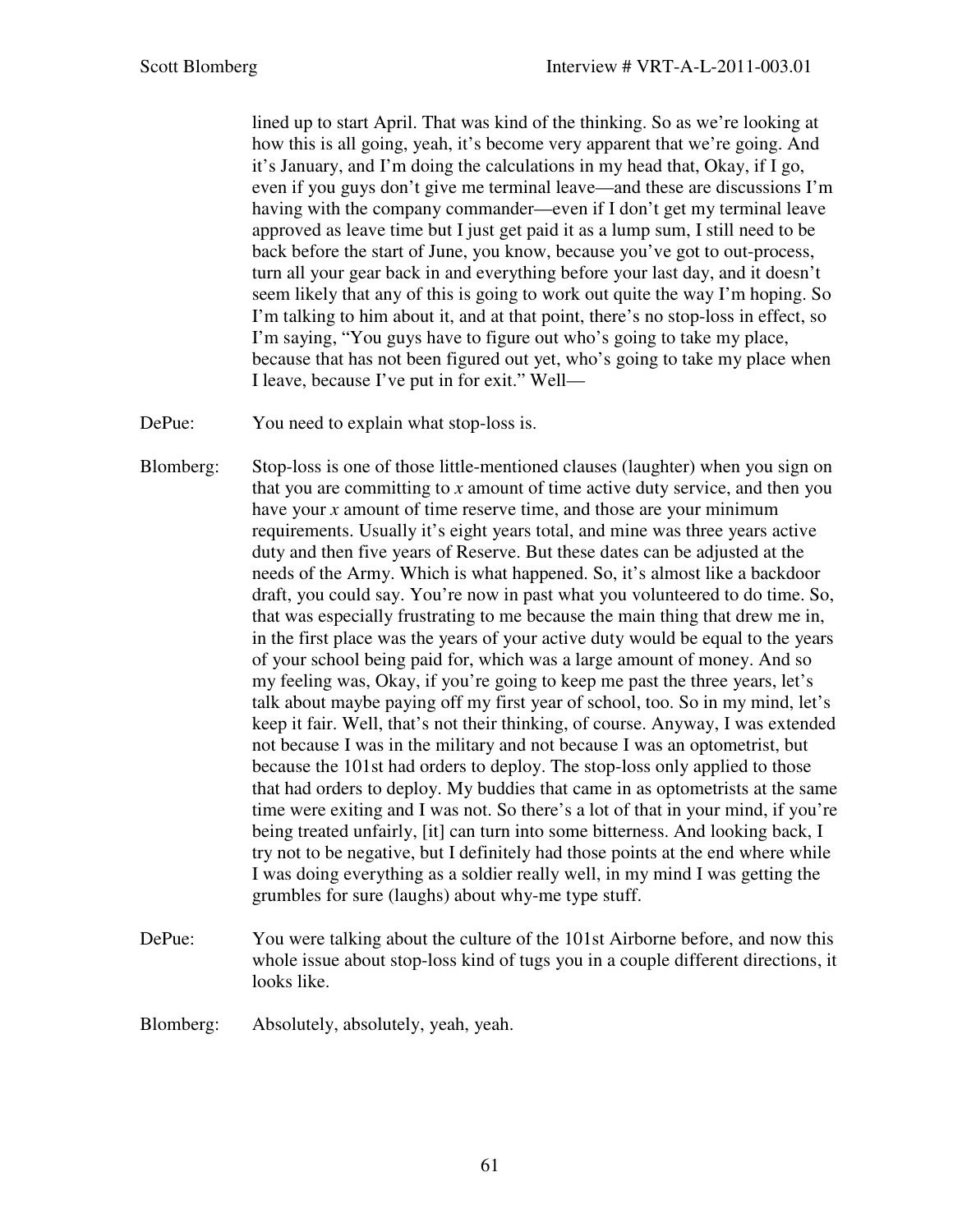- DePue: Was there any sense, Well, you know, the Army has trained me, they spend all this money on me (Blomberg laughs) to do a job, and I need to go to the show?
- Blomberg: (laughs) Yeah, yeah. No, I had both feelings at the same time. Yeah.
- DePue: What were you hearing when you went home?
- Blomberg: Oh, my wife was definitely on the, You've done your time (laughter) frame of thinking.
- DePue: Okay. What was your expectation and the expectation that you were being told about the nature of the enemy that you were going to face?
- Blomberg: We did get a lot of briefings about it, and we were told, and a lot of things with what we did while we were over there matched up with that belief, but we were told that, like a cornered animal, if he's seeing the end of it, he can be pretty irrational, and that we would expect that he would try to hit us with chemicals. And that was really the big concern, that we—and so a lot of the training was MOPP gear, which is the personal protective—I'm not sure what the MOPP stood for [Mission Oriented Protective Posture]. But there are different levels of MOPP protection. MOPP 4 would be the highest level, where you have everything on, all of these butyl rubber items, including your mask. And so we were trained on MOPP one through four and how to mask up without inhaling, and keeping your eyes closed, and being able to put all of the items on without contaminating your skin or anything like that. So that became a big part of our training. And that was probably the main thing that we were taught to expect.

The other stuff was, we were aware of how suicide bombers and just those type of small-scale, appearing to be civilians, can pose a threat, and how to handle that. The aiming your weapons and warning and all that, as far as trying to defuse situations before it turned into a shot being fired at an individual. So it was different probably than the Vietnam and World War II– type stuff in that our main thing was as little damage to the enemy as possible; we're just trying to get the regime changed over, and we want to inflict as little damage on their populace and their infrastructure as we could. And so for that reason, that's why it was going to be a ground assault, was really about you can't pinpoint it well enough with a bombing to…

- DePue: Did you expect that once you got there that the civilian population would treat you as liberators or as invaders?
- Blomberg: I really didn't know. I had no idea what to expect with that part.
- DePue: When you were attending the briefings—again, another kind of peculiar question—you're attending the briefings, and these things are being discussed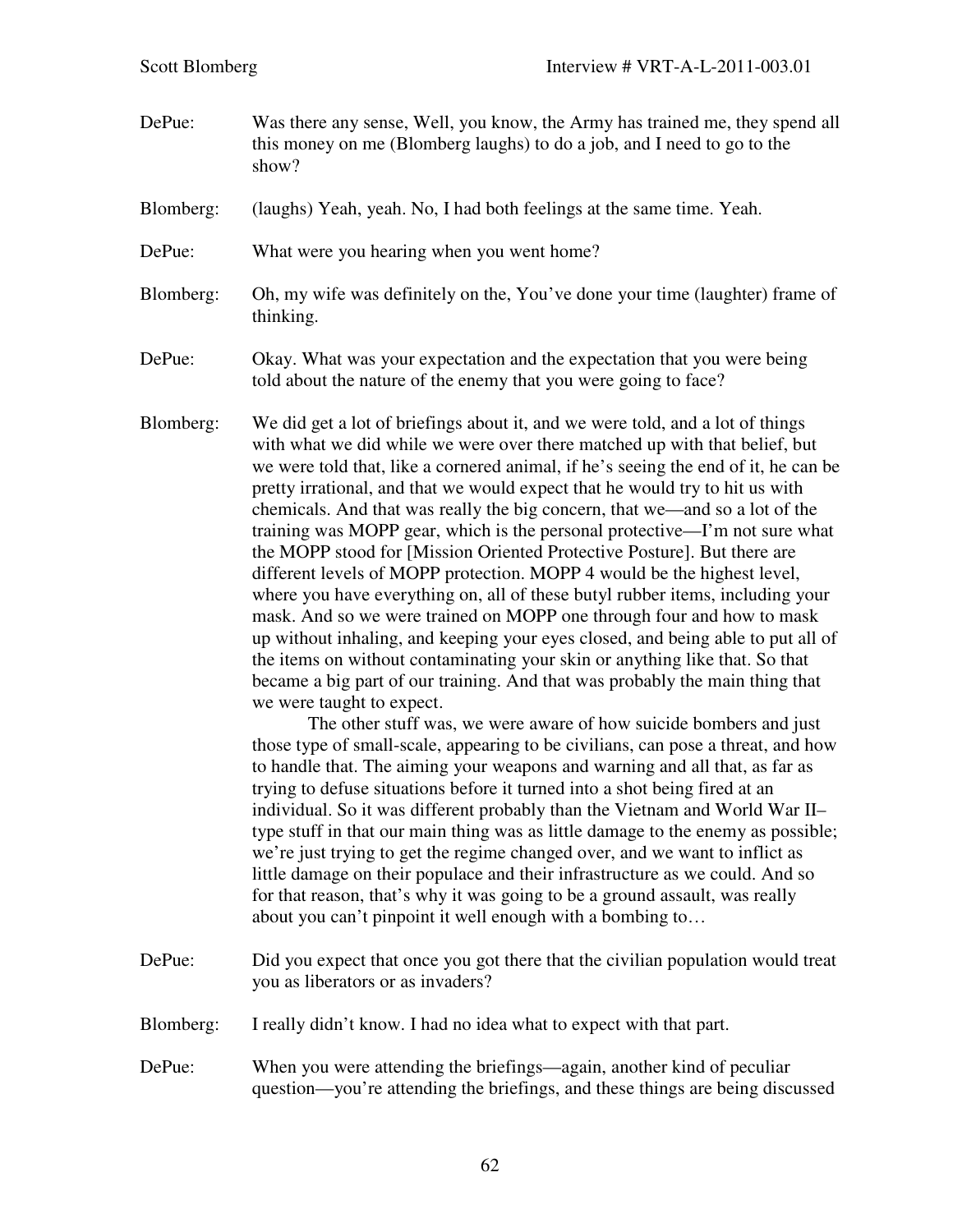from the military standpoint. Were they presenting this as an invasion of Iraq, an occupation of Iraq, a liberation of Iraq? What word was used?

- Blomberg: "Liberation" was the word used, and so me and my other optometrist—we ended up taking on another optometrist when we went—instead of Operation Iraqi Freedom, we called it Operation Iraqi Liberation for oil, OIL. (laughter) But we didn't really think it was because of the oil, either, we just thought that was funny. And we're getting a little bit ahead of it, because we weren't told where we were going when we left. We knew, but we were not told in official briefings, at least at my low level of command, what we were going to be doing or where we were going.
- DePue: You mean where as in going to Iraq?
- Blomberg: Going to Iraq. I'm sorry. We knew we were going to Kuwait, that that's our destination, and that is where we went. And, you know, it's convenient that Kuwait is right next to Iraq. But we were not told we were going into Iraq; that order came while we were waiting in Kuwait.
- DePue: Was the 101st part of this whole discussion about a possible unit coming through Turkey instead of from the south?
- Blomberg: Mm-hmm. Well, we were not going to be the unit to come through Turkey. That was 1st ID, I believe, 1st Infantry Division. Yeah, so while we were in Kuwait, we did get the orders on how it was all going to go. The initial plan was that we would come from the south with 3rd ID, so 101st and 3rd ID, and then a Marine unit from the south, and that the 1st ID would come from the north, from Turkey, and that we would meet at Baghdad, almost like a race, who gets to Baghdad first type thing. And it just didn't happen with Turkey opening up the door, so everything had to come from the south.
- DePue: When did the unit actually deploy to Kuwait?
- Blomberg: It was the very end of February when we deployed. And that week when we deployed was when the stop-loss came down. So I'm thinking, up until that point, knowing that we're going somewhere, fine, take me, I'm still going to leave soon, so you can do what you want with me for a few months; I'm still going to leave. I had a job lined up there in Tennessee, and right when the stop-loss hit, then it all changed, because it went from being able to tell people, Okay, I can start working for you at this point to, I don't know when I can come. You know, it's all up to the military at this point. And that job, it kind of fell through. I don't know if it would have worked out or not. Both sides, I just had to tell them, "I don't know what to tell you," and they were like, "Oh, man, that stinks, because we need somebody" and that type of thing. So again, that added a little bit to my frustration at that point or bitterness. But it worked out fine. Anyway, I had to look for a job while I was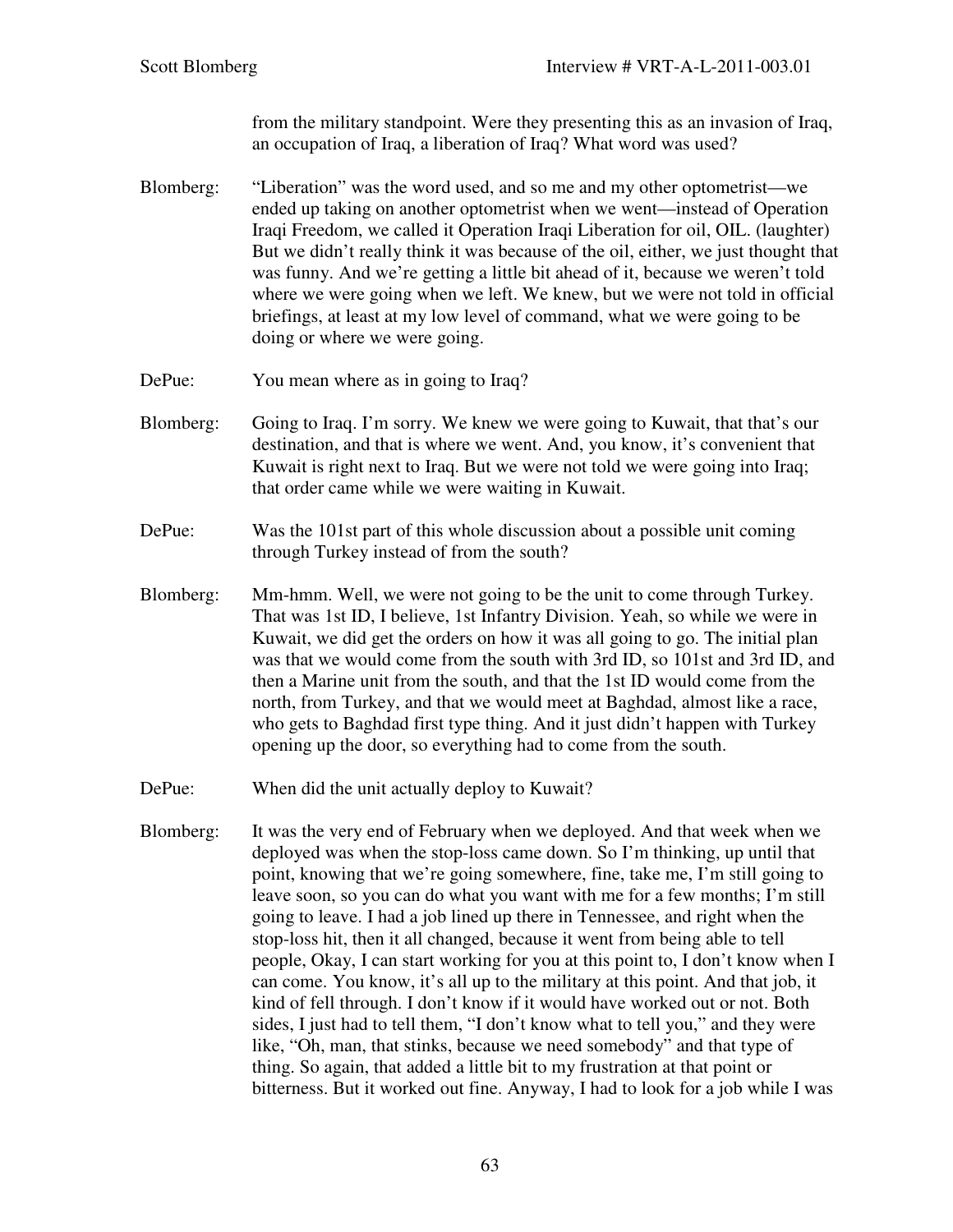deployed, and my wife really was the one that kind of made all that happen for me. Sso we went at the end of February. We went through Italy, stopped in Italy, and then went to Kuwait. And those were really nice flights. They were civilian flights, and they took care of us on that.

- DePue: How'd the unit's equipment go?
- Blomberg: That went by ship, I believe.
- DePue: To include all your supplies?
- Blomberg: I believe, yeah. It took a long time to get there, so yeah. We were waiting for our gear. We were just like in holding without any gear except for the bags that we carried, to arrive much later. It was a couple weeks for all that to get there and catch up to us.
- DePue: How did this deployment feel different from when you went to Kosovo?
- Blomberg: Kosovo, that's almost like going to another station that's all set up and waiting for you. Here, you're bringing everything with you. When you showed up, you set up your tents and that's where you're staying. Kosovo is air conditioned in these SEA Huts or these buildings, DFAC with dining food and all that. Well, Kuwait didn't have the facilities for all these soldiers to show up in a tight quarters. I mean, they had two entire divisions plus the Marines, all that, in a pretty small, confined part of the desert, although the desert feels open. But it's like setting up these forty, fifty thousand, more than that, troops, all out of nowhere. So you put up your tent, and they would put up a dining tent, but it's not the type of food that you would want, necessarily. So everything was much more—it felt like camping, where going to Kosovo was more like going to a hotel, you know, (laughs) as far as comparing the two trips.
- DePue: Do you recall your impression when the airplane lands and the doors open and you walk out the door, your first impression of Kuwait, of the desert?
- Blomberg: It's like in the movies, I guess. Kuwait is definitely flat, hot, sandy, and the sand is blowing all the time. It's always in your face, and it's always on your skin, and it's in your teeth, and—yeah. I can't imagine living there. The sand is just everywhere, and it's all the time. Kuwait has pretty good support for America I think because of how we liberated them in the previous Gulf War, so there are some permanent sites for the military in Kuwait that are nice, and I did actually have to make a trip back later to Kuwait, after things had settled down, to straighten out some equipment issues. Kuwait was our logistical center of where things would get shipped in and out for a long time. So there are, I guess, nice parts of Kuwait, and there's obviously a lot of money there with oil business, so there's nice houses and places, but where we were, we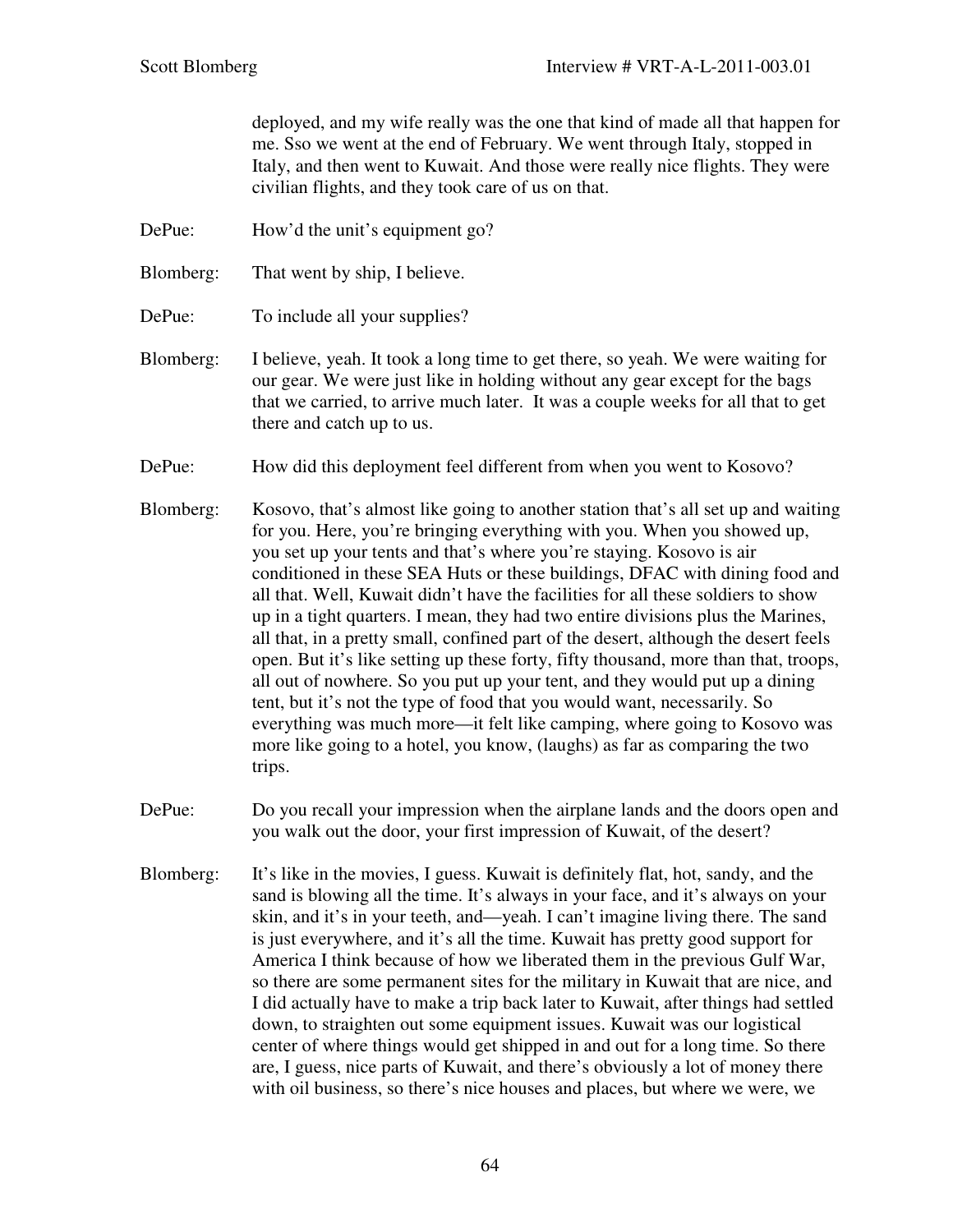ended up just setting up camp pretty close to the border of Kuwait and Iraq, and out of nowhere. There was Camp Pennsylvania, Camp New Jersey, Camp New York, and various states got their names on camps that we just set up by the border. I was in Camp Pennsylvania. And it was just dusty and sandy all the time.

- DePue: Up to this point—now, jumping back a little bit—before you deployed, and even while you were in theater, how much cultural training did you get about what you were going to face?
- Blomberg: They taught us about the different [groups]—the Sunnis, the Shia, the Kurds, and we kind of learned a little bit about how there is somewhat of a tribal setup even though they're a country, that it's very fragmented as far as their loyalties. Learned some of that, but not a lot. We didn't get any language training at all, not much on their customs. You asked about whether we were a liberating force or an invasion force. We were told we could not fly any American flags at all, so inside of tents or inside of trucks would be American flags, but they could not be flown. We're not here to make this a colony of America. But I don't know. There probably wasn't much of that. I got more culture training on Kosovo than I did on Iraq, by far.
- DePue: I guess that surprises me.
- Blomberg: I think it's the time that we had to get ready for it from when we knew what we were doing.
- DePue: How about the religious aspects? Did you get do and don't lists in terms of the religion?
- Blomberg: (laughs) No, no, we didn't. We got a few things, I remember, on what could be considered insulting. You know, the whole—and you've heard all this, too—like shoes apparently are just an insulting thing to them, to have a shoe [sole] up in the air. And I can't remember all those. But there are certain things that would be considered enough to trigger someone's anger that wouldn't necessarily in America. But I don't know. We were so much more focused on the actual task at hand on this than we were on making friends with the locals.
- DePue: The task at hand being?
- Blomberg: Get rid of Saddam. We are there to wipe him out, whether he surrenders or whether we just take him out. That's our job; we don't want him in charge anymore. That was really the mission. We'll get to that later, but once he was out of the picture, I was thinking, Okay, time for me to go home, (laughs) and again, that didn't happen at that point. But that was really the mindset, doing our job as the Division Support Battalion, keeping our soldiers effective so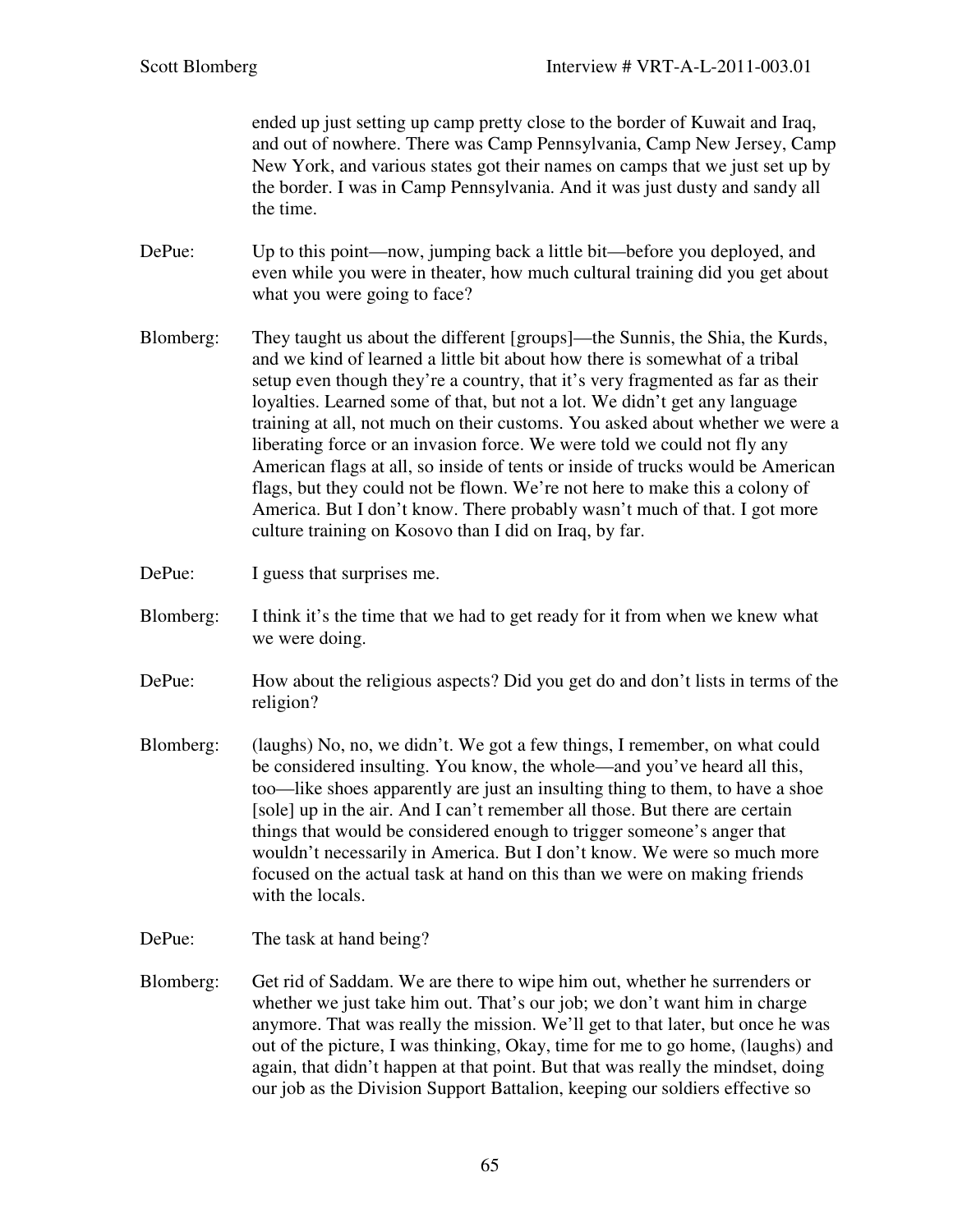they are ready and able to fight, healthy, [and] equipped. It was all focused on doing the soldier job much more than how are you going to interact with the locals. We didn't really interact with the locals much for quite a while.

- DePue: Okay. I'm enticed to jump way ahead and ask about that transition from an Army defeating another Army to becoming an occupation, but I'll fight the temptation, and we'll get to that later.
- Blomberg: Sure.

DePue: Talk about the launching, then, the actual attack itself, movement into Iraq.

Blomberg: Mm-hmm. So, at that point, we got our orders. It was kind of exciting to me to actually be part of that, seeing what was going to happen ahead of time. That was really the first experience I've ever had of being in on [the beginning], We're going to do something, this is what it's going to look like, and the news [media] doesn't know about it yet. That was around the time that I guess President Bush gave Saddam seventy-two hours to give up, and he didn't. Right around that time, we're right there at the border, and we met with our commanders, and, All right, here's what we're going to do, here's the map of how it's all going to go. I guess from my standpoint that did convey some trust in us, that we trust you to not pass this on, although who are we going to pass it on to at that point? We were pretty well cordoned off as a unit, and no real communications. I didn't mention [this earlier], but in Kuwait, we just didn't have phones where we were, we didn't have mail, those things set up, because there just weren't the facilities and place for it.

They had one location in Camp Pennsylvania that you could go that was connected to the Internet. Each unit or each portion of the 801st had a laptop, which was really nice. It got used for very important purposes, but what we figured out we could do is. you could type up all your e-mails as a team, and then—because you would only get a little bit of time to plug into that Internet connection, and then you had to leave - plug it into the computer when we got down there, and it would send them all out in a mass. It would receive what people had sent to us [too], and then we'd go back to our tent, and a few days later we could go back and do the same thing. So, that's kind of how they kept it, so this limited connection could be working. That was one means of communication, and then I was able to send letters out, and I got maybe two or three letters during that time to—

- DePue: You've got a couple letters here. Is there anything that you would like to read into the record, things that would have been sent before the actual launch of the attack?
- Blomberg: Let me look and see the date on this. (pause) No, these are all from after we actually went in, so we'll get to them in a little bit here, but yeah, I would like to read them in, at least a few of them.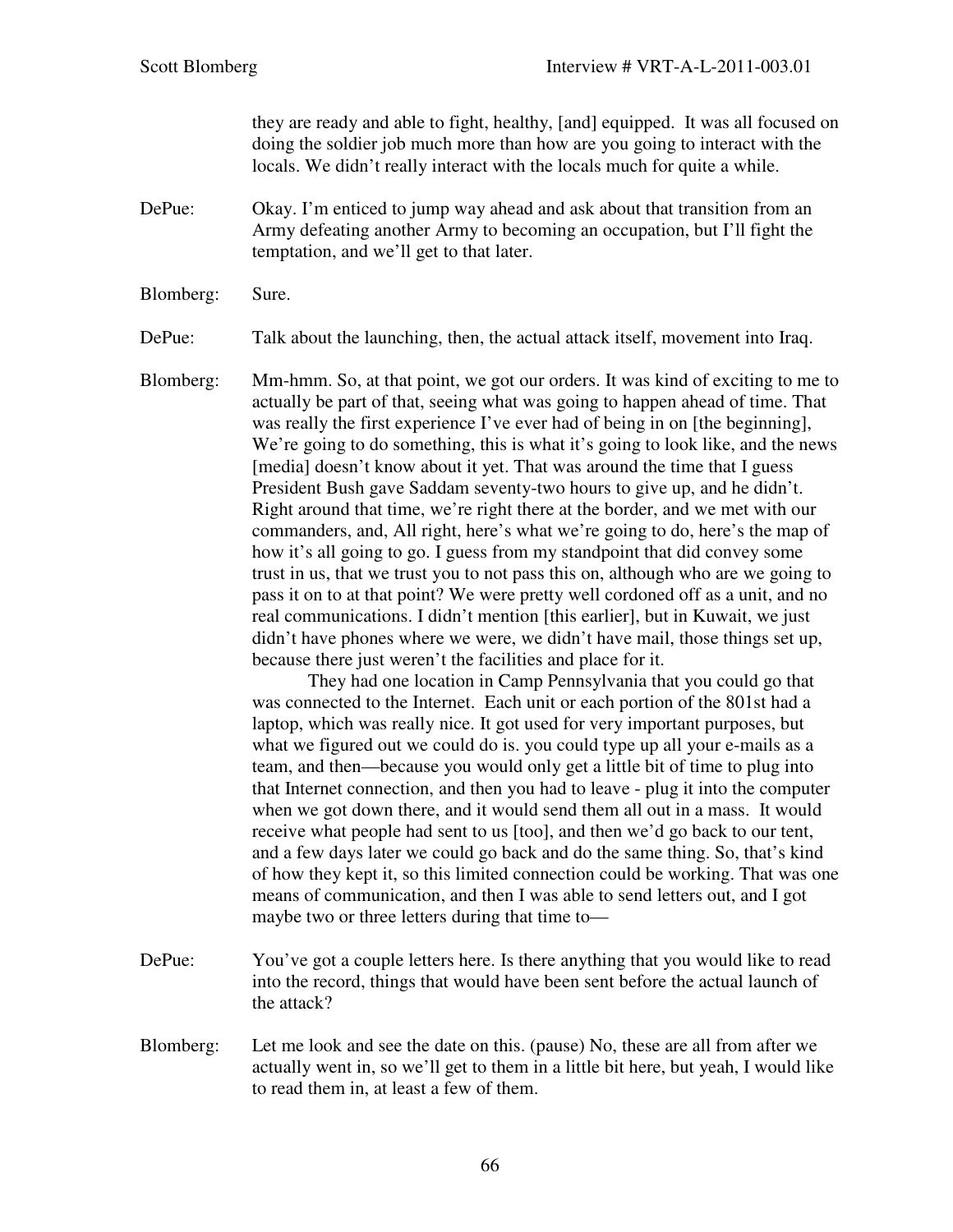### DePue: Okay.

Blomberg: I'm sorry, you asked about the actual war orders and going in. So, this is what it's all about from our standpoint. We lined up in [what] they call GACs, ground assault convoys, and the line of vehicles is as long as you could see, row after row after row. So just like soldiers being lined up, vehicles were lined up like that, just straight rows, trucks, everything you could think of, Humvees, mortars. We didn't have tanks in our portion; they were with 3rd ID, I believe, which would have been in a different section. But just row after row after row of vehicles, and then your convoy departure time would be just scheduled, and everyone goes at the same time. Meanwhile, while we're in Kuwait, there are Scuds coming in. We saw several of these overhead shots, and our Patriot missiles were really good at taking out the Scuds I mean, just nothing really hindered us at that point. I should cut back before I get into the ground assault. I wasn't really aware of what my wife was dealing with, but right at the time we left Camp Pennsylvania, we go and line up in the convoys—and this is a long process, to get everyone lined up in a way that they can keep track of where everybody is and all of your equipment. You know where your Conex is, because our big box has to be on a flatbed truck, and so we need to keep track of, [it] we stay with our equipment, so when we sit down somewhere that—

DePue: It sounds like there's nobody jumping into Iraq.

Blomberg: Well, it happened pretty quick from the standpoint of looking [at] what had to really happen. There's some pretty smart logistics people that are putting all this together. But yeah, it's a process. We're not like Special Forces that (snaps) can just go here, there, you know, and they're there. We were a big moving system. So anyway, I left Camp Pennsylvania. Well, that day or the next, I'm not sure which it was, a soldier, one of the officers, apparently threw a grenade into one of the officer's tents and attacked his own fellow soldiers. It was a fratricide thing. He was Muslim and apparently trying to make some statement about us being there. It was on the news and my wife knew that I was in Camp Pennsylvania and so sees that it's an officer's tent, and really shook her a lot. I was already gone and not really aware about the location of where that had happened. Again, you hear rumors, but if you believe every rumor, you'd go nuts. It didn't even really strike me until later, and my wife was telling me about this and how that was the first time that she was really scared, like soldiers are dying already, and it turned out it wasn't even from the enemy, it was our enemy within at that one. So, for my wife, that was maybe a turning point in her mentality of the reality that the danger is legitimate. But it turned out, you know, there were very few casualties overall, which was so fortunate.

> Anyway, we're lined up at the border, and the border's just desert, you know, so (laughs) it's just by your GPS units, okay, we're at the border now.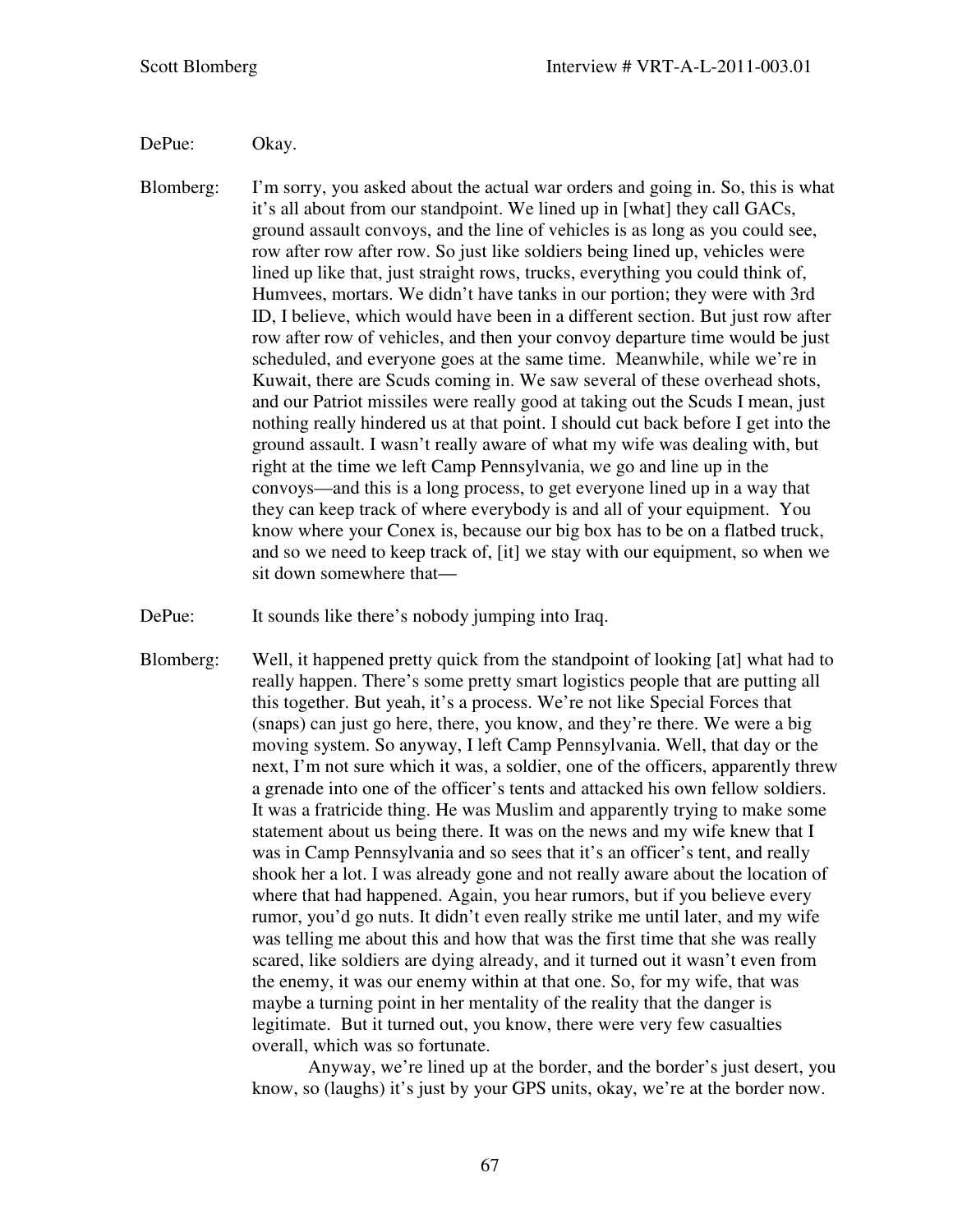And we start going. I'm driving an LMTV, which is a light truck vehicle - it's about the size of a Ryder truck. I had a psychology technician and a dental technician in my truck with me. And—

DePue: How come the officer's driving?

Blomberg: Oh, we just take turns, so everyone's driving, everyone's taking turns. But I was driving at this moment. We drive in, and it's—there's really not roads, you're just driving over sand, and sand is like—I kid you not, it's like powdered sugar, it's just kicking up, just everywhere. Your goal is just to watch the vehicle in front of you, not really even seeing the road at all or whatever tracks they made. Well, we took a pretty good dip and popped the tire on the vehicle. So, we're in Iraq, we had just crossed over the border, probably five miles into Iraq at that point, flat tire. So, we radio up to my commander, company commander, and he takes his Humvee back to us and looks at it, shines his flashlight on it, because it's nighttime, and says, "Yeah, that's flat." He goes, "You guys see if you can change it and catch up to us," because it's a long convoy, "otherwise, catch the next convoy and go back." Okay. (laughs) We're in Iraq. We get out, and this tire is on so tight—I mean, they use impact wrenches—there's no way with our little cross wrench thing that we were going to get it with a dental tech, a psychology tech, and an optometrist. We ended up turning the vehicle back around, went against the grain with the convoy, back to the camp we had been at, the most recent place was Camp New Jersey. Fortunately, there were some mechanics there. And these guys, they did the same thing trying to get it, and they couldn't get it loose, and they didn't have any of the air tools with them. Well, what they ended up doing was they put [an extention], like big, long metal pipes right on the wrench itself, one guy on one side lifting and another guy standing on that pipe, jumping, and that's how they loosened up. So there was no way we were going to get it. Well, I had shredded up the tire really good from driving it back flat all that way, but they were able to trade it out, and so we joined their convoy.

DePue: Is this also the 101st?

Blomberg: Yeah, it was all 101st people. We joined them and ended up passing up not in the same place, because there's no roads, you're just trying to follow grid coordinates on your GPS, and, this grid coordinate's going to be our next meeting point. As you're going, your convoys are going to stop like every half-hour, and they make like a—they call it a herringbone stop, where everyone's kind of jagged, pointing outward, pull security all around, and they might stop for a few hours and, you know, have half the people on security and half the people sleeping. And those sleeping, they would actually dig a trench so they'd be underground.

> And this was a really long process to not go very far. I look at it on the map, and like, man. We went from Kuwait to Iskandariyah, which I think was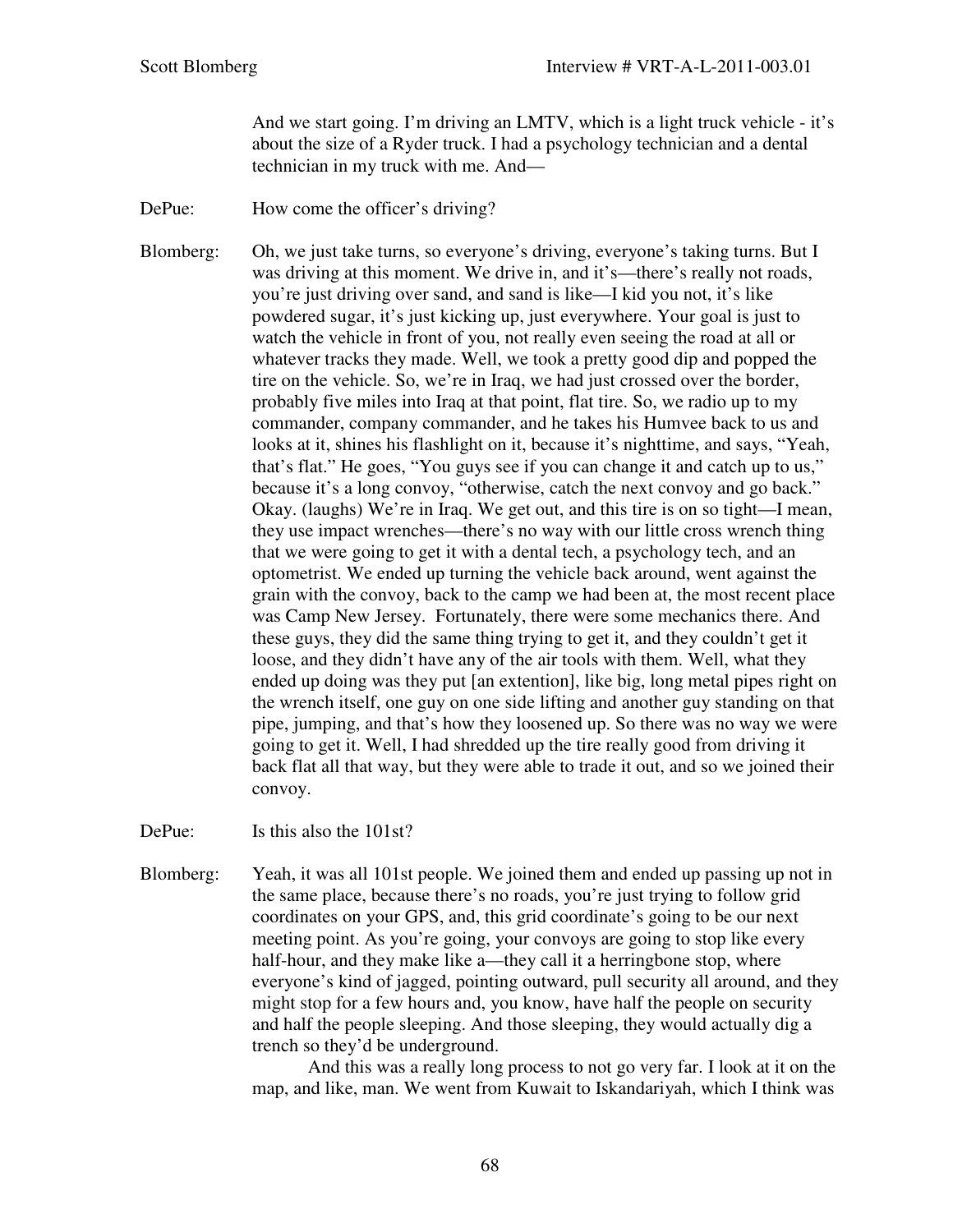like over by this Nasiriyah area. Our first stop was Shell, and they had these refueling places that they called by gas station names. They had Point Exxon, they had Point Shell. Anyway, the first one was Shell, and it was the most powdery, dusty sand ever right there. So anyway, we take all these convoys to Shell, at least that's where our unit went, and set up camp there. This took a long time. It probably took, oh, five days to get there, which isn't really that far, but just you're stopping, looking around, you're seeing fire, you're hearing things off in the distance. We didn't have to shoot back at anyone. There was one convoy next to us that took an RPG, but it was really pretty uneventful, all things considered. You know, just the food is—every once in a while you stop and open an MRE or those type of things. You're going to the bathroom and burying it in the sand, and if you had to pee while you're driving, you can't stop, so you'd just go into a bottle. So it was really primitive for a while there just because you're just living out of your vehicles and you can't just stop when you want to stop. So everyone tried to take some—

- DePue: Was it the—
- Blomberg: —Imodium or something ahead of time to kind of just try to slow things down. (laughs)
- DePue: Was it the expectation the 101st was going to encounter a lot of combat, because you don't have any really heavy stuff in that kind of a division.
- Blomberg: No, no. We didn't know. You're right, we didn't have—now, we weren't far from 3rd ID, and I think some of the convoy did take some of the 3rd ID tanks and kind of trade it out. But we didn't in our convoy. We were really light. But, I don't know. I guess what they were thinking. It seemed to me the biggest concern was chemicals. We weren't far from I think it was the Euphrates River where we were trying to kind of stay parallel with that. We drove in our MOPP gear a lot, which is, we were all masked up for a good part of that drive.
- DePue: Do you know what the 101st specific objective was?
- Blomberg: No. it was just basically go to Baghdad and these are our stops along the way. Whether they had a directive, I don't know. What we were going to do at Baghdad, I had not been given that. Anyway, we're drinking bottled water at that point. They did have quite a bit of that, although we went through those reserves pretty quickly. Really hot, you know, and it's March, it shouldn't be that hot, but it was just really hot and dry, and you're wearing all that gear, so it's just really uncomfortable.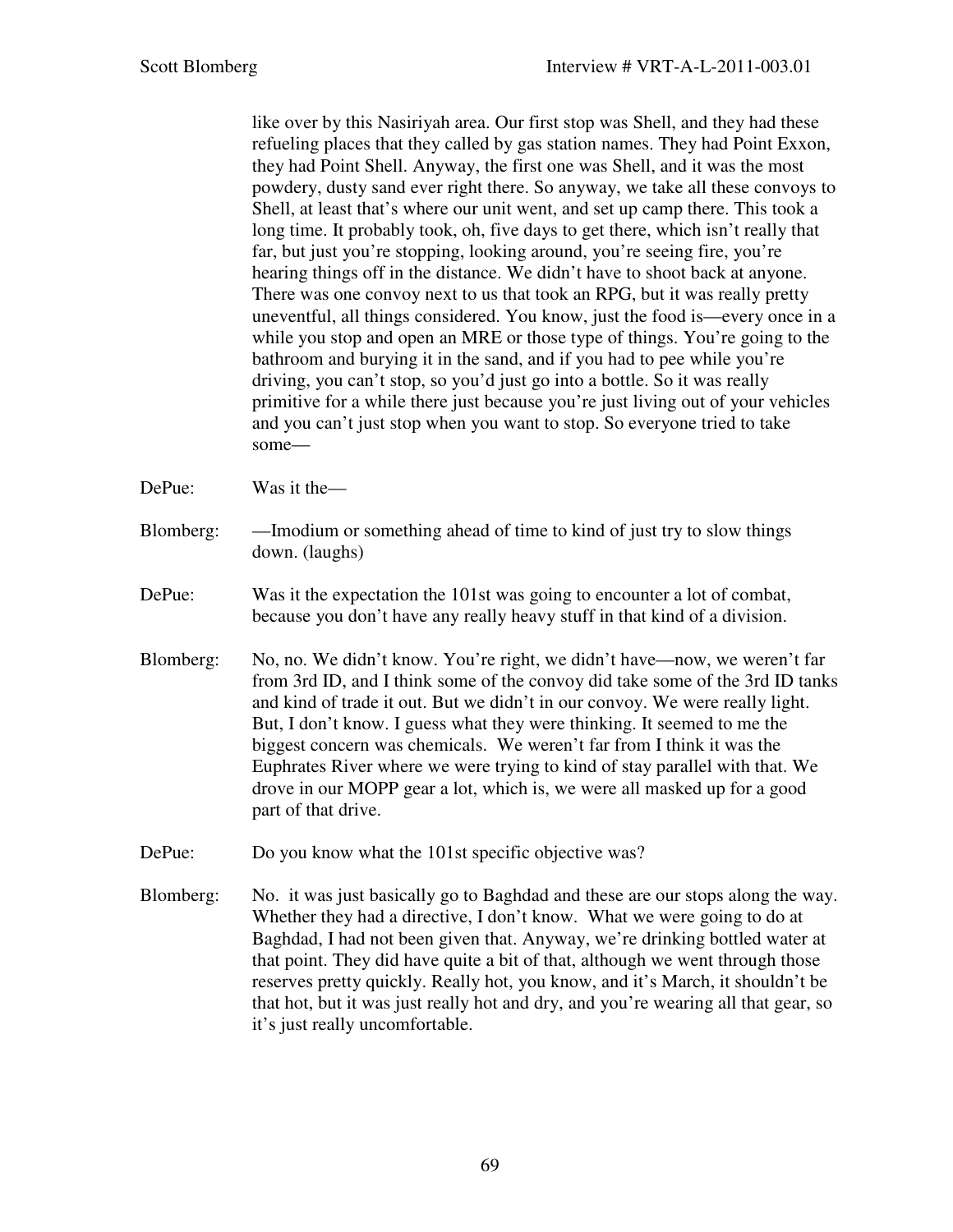DePue: I wanted to give some specific dates here, and you can correct me if I'm wrong, but when we met before, I think the movement to the border—and this is in Kuwait—was March thirteenth or thereabouts. Blomberg: I think so. DePue: The actual assault would have been March twenty-first, and then you would take a few days to get to Iskandariyah. And— Blomberg: Yeah. And— DePue: —somewhere around early April, then, April fourth, perhaps? Blomberg: Yep. That's right. I have my journal, and I was looking at that yesterday. It was March eleventh we got our orders. We were all lined up in convoys on March twentieth, went in on March twenty-first. I wrote down in my journal March twenty-eighth, we were not far from Baghdad at that point. We were at Iskandariyah, I believe—**An Najaf**. We were at **An Najaf**, I think. That basically [came] from General Petraeus, who was our commanding general at the time, that we're going to wake up Baghdad and keep them up all night. And that was orders or the statement that came to our command chain, "Tonight's the night to wake up Baghdad." Most of the things that were done were done at night, just [because] we had a real advantage with our night vision goggles and tracer weapons and all that. DePue: So, the movement would be occurring at night, and in the daytime you'd be hunkered down and getting some sleep? Blomberg: Mm-hmm, mm-hmm, a lot of that, yeah. It seemed like such a long time to me, but I guess a week or two, and that was the end of it. Probably to people back home it seemed like it went really fast; to me, those were long days. It's not like we were really fighting, but boy, we're doing a lot of digging and a lot of just looking around for security. It seemed like we drove forever, but really, didn't get very far. DePue: As I recall, those early stages, there was one awesome sandstorm. Blomberg: Oh, yeah. (laughs) Well, there were a lot of them. Probably the ones you saw were the ones where there was press—a lot of the units had press, and ours— DePue: But it seemed like this shut everything down for a couple days. Blomberg: Well, when I was in Kuwait we had one—you know, they spread anything out within that little base we made, so you have the concertina wire that's like this barbed wire around the outside perimeter. It's a pretty wide expanse, I guess, so we were waiting at Camp Pennsylvania. When we came back from the little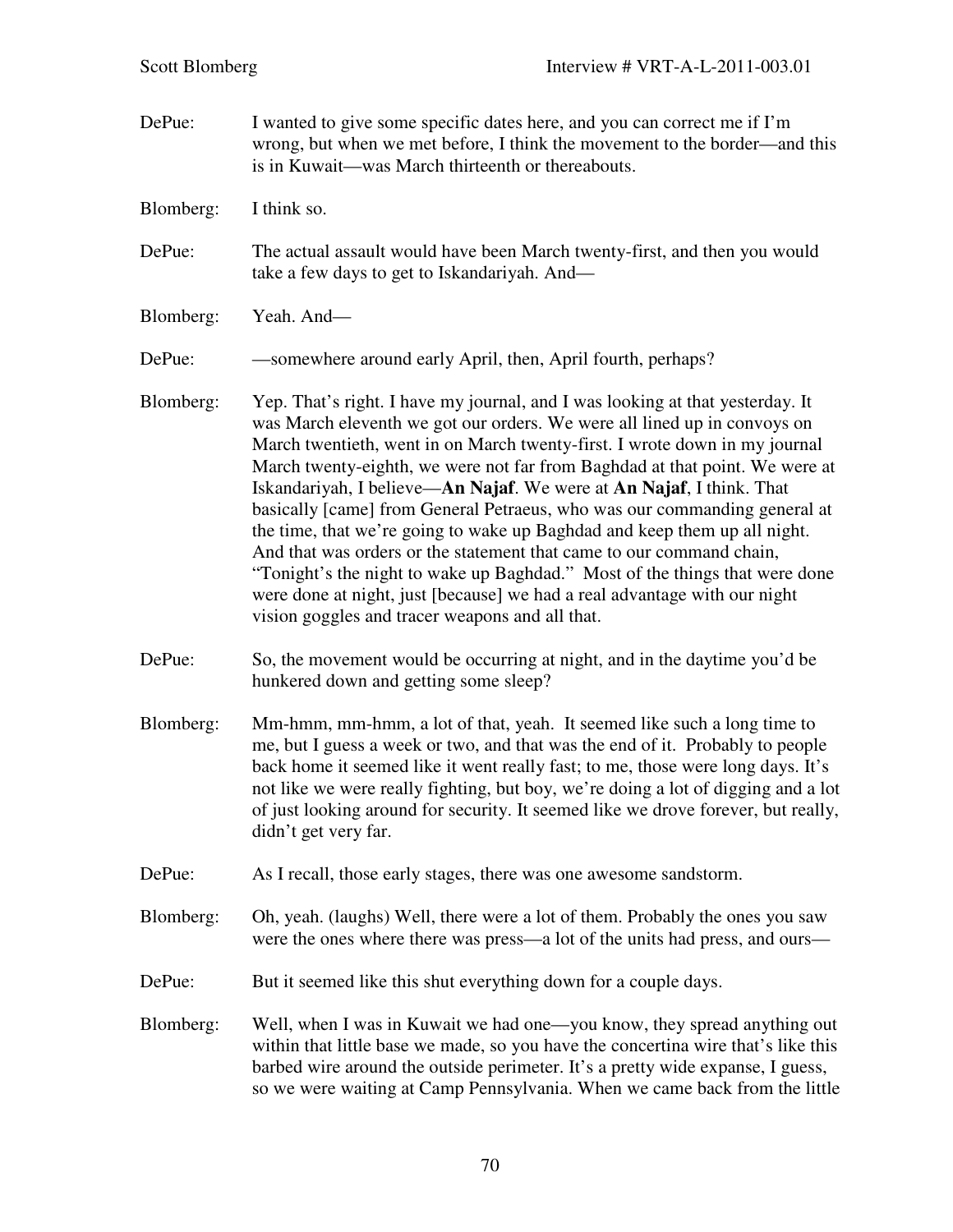dining tent and headed back to our sleep tent, and they're quite a ways away from each other, you can't see from one to the other, maybe ten-minute walk or so. Well, I'm with the other optometrist and we're heading back from dinner and it's windy but not crazy. Well, it kicked up. You could hold your hand in front of your face and not see your hand - the wind with the sand was so thick. I had to mask up just because you couldn't hardly breathe. So, we were wearing our gas masks, which I'm sure wasn't good for them, but you had to do something to keep it out of your eyes. We had goggles, too, but anyway, to keep it out of our mouths. We looked at our compasses to try to keep our directions straight, walking through the sandstorm you couldn't see anything. This ten-minute walk, we were out there two hours. We made it to the barbed wire (laughs) and ran into some other people on the way, too, that were having the same problem, the orientation of it, with the wind the way it was going. I didn't feel unsafe—I mean, I was with a buddy, and who's going to attack us when it's like this, but yet it was surreal. Maybe almost like a science fiction situation where you just can't see anything. He and I could barely see each other, and you couldn't hear each other, you know, just kind of just point signals and all that. So, sandstorms can be pretty bad there. You can't accomplish much while those were going on.

DePue: I would think that brings a lot of business to an optometrist.

Blomberg: (laughs) Oh, yeah. That was a big part of what I did at the beginning, was pulling sand out of people's eyes. Yeah, there's no doubt. In fact, I was separated from the other optometrist for a while, where we would go in different locations, and I got some in my own eye. I put numbing drops in and took one of those cotton swabs flipping my eyelid and scooped it out. Because generally where it gets stuck would be under your upper eyelid. I did all that, and like, Ah, that feels so much better. Then the numbing drop wears off, and it's hurting even worse than before. I put the dye in my eye and look at myself in the mirror, and in the process of flipping my eyelid and getting it out, I scraped my cornea, (laughs) gave myself a pretty good abrasion. So, [I] fixed one problem and caused another. The sand could be really pretty uncomfortable. You heal up fine from that, but (laughs) [it's a] rough couple days.

DePue: Do you remember going into Baghdad, or did you go into Baghdad?

Blomberg: I did not go into Baghdad for the combat part of it. Our support battalion stayed in an airfield south of Baghdad, and like I said, I think it was Iskandariyah. No, I'm sorry, **An Najaf** . That's where we were when Baghdad went to the good guys. So, we're there for a while, and seeing that things have settled down, after that—

DePue: "For a while"—a few days?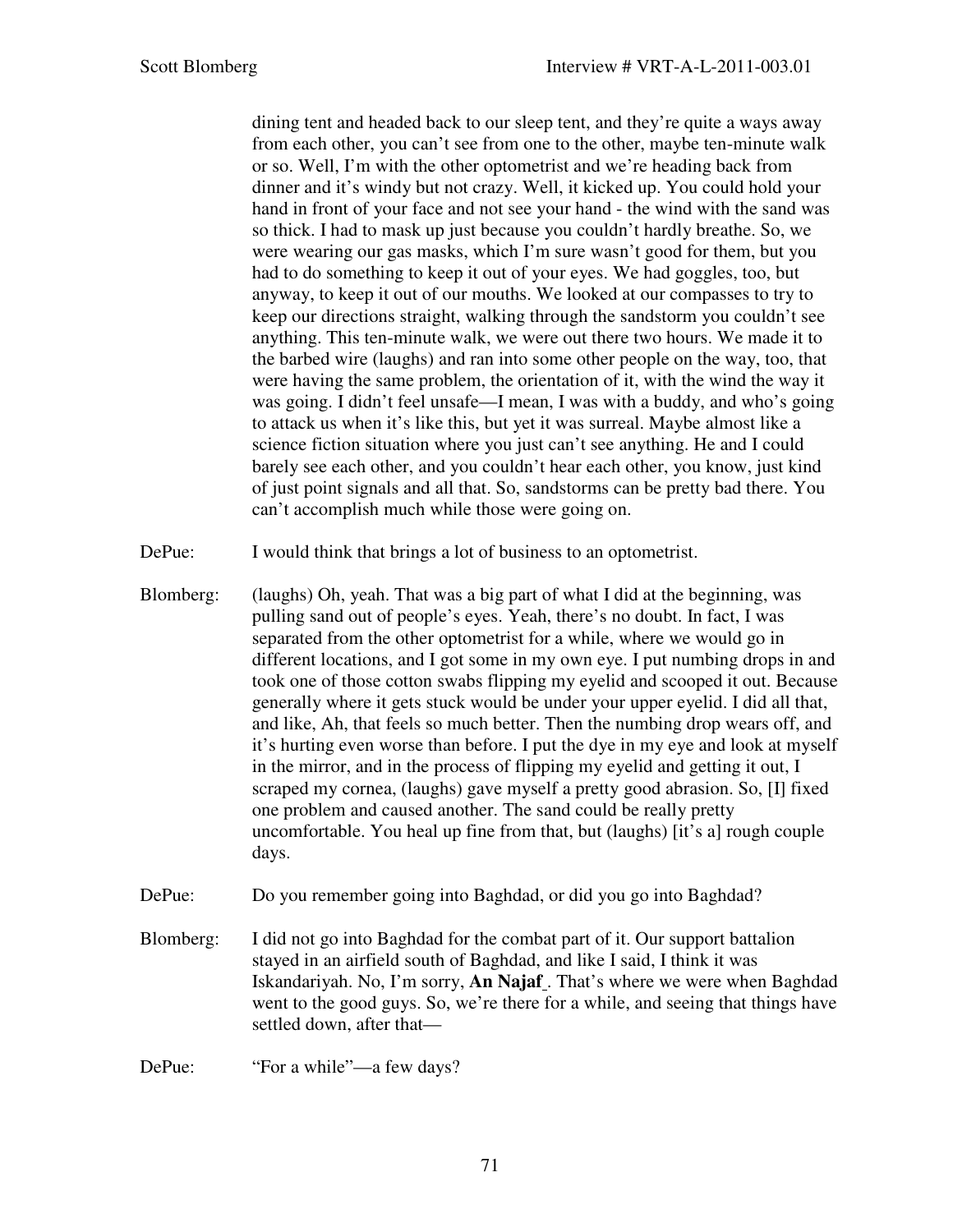- Blomberg: Yeah, it was probably even a couple weeks. [We were] figuring out, Okay, what are we going to do next type thing. And thinking that, Okay, the war is done, stop-loss shouldn't be applying anymore. It's still, what, end of April? About time to send this soldier home. Then our unit got orders to go to Mosul, which is quite a ways away, [in the] opposite direction from Kuwait. It's up in the north, close to Turkey. This would have been the area that 3rd ID would have been handling, but it just didn't work out for them because Turkey wasn't open to us coming through. At that point, all the sudden it feels like Kosovo to me, that, all right, now we're here as peacekeeping, trying to do good deeds, because we've won, the battle's over, there's no one else to fight now. Obviously things got much more violent after than before, looking back, but in my mind, Okay, we beat them, we're good, let's go home. I wasn't wanting to go to Mosul by any stretch. But yeah, we drove through Baghdad to get there. But that was my experience with Baghdad. And I did come back and flew over Baghdad on a sight-seeing trip with one of my patients, (laughs) which my wife wasn't excited that I'd be doing sight-seeing trips, but I like to see things that I won't see again. So, I did that. But I did not spend time in Baghdad like hanging out; we just went through.
- DePue: What were you seeing, all the way on the—when you weren't in a sandstorm and you're looking at the terrain—you are driving through some villages, I'm sure you're seeing some civilization of some type, and then you go into Baghdad itself, which was a major metropolitan area.
- Blomberg: Big city, yeah.
- DePue: Yeah. Describe what you're seeing.
- Blomberg: It's remarkable to me how people make it in southern Iraq, the nomads, I guess you could call them. You can be driving along—and the sandstorms weren't nonstop, don't get me wrong about that. When they kicked up, they were pretty bad, but it's like what we would consider how often we have storms here, just theirs are sandstorms, or if it's real severe wind. But a lot of time you're driving and it's just flat. And no water anywhere, it didn't seem like, nothing, just flat sand. Once in a while you'd see like a family out there just watching us drive by. The thing that would get me is, How do they live? How do they make this work? There's no source of water that I'm seeing. I mean, I guess we're not that far from the river, but there's no source of water that I'm seeing, there's very little vegetation if any. What do they do? it just didn't make sense. But there were those out there, and just out of nowhere you'd see some people that didn't have a vehicle with them at that time, so they're standing there looking at us as we drive by in our convoy. A lot of times they'd be giving us the signal that they're thirsty and they wanted us to throw them water. And they would give water sometimes from the back vehicle, but never from one of the front vehicles because of the concern that what if they jump in front of us type thing. So yeah, and then you're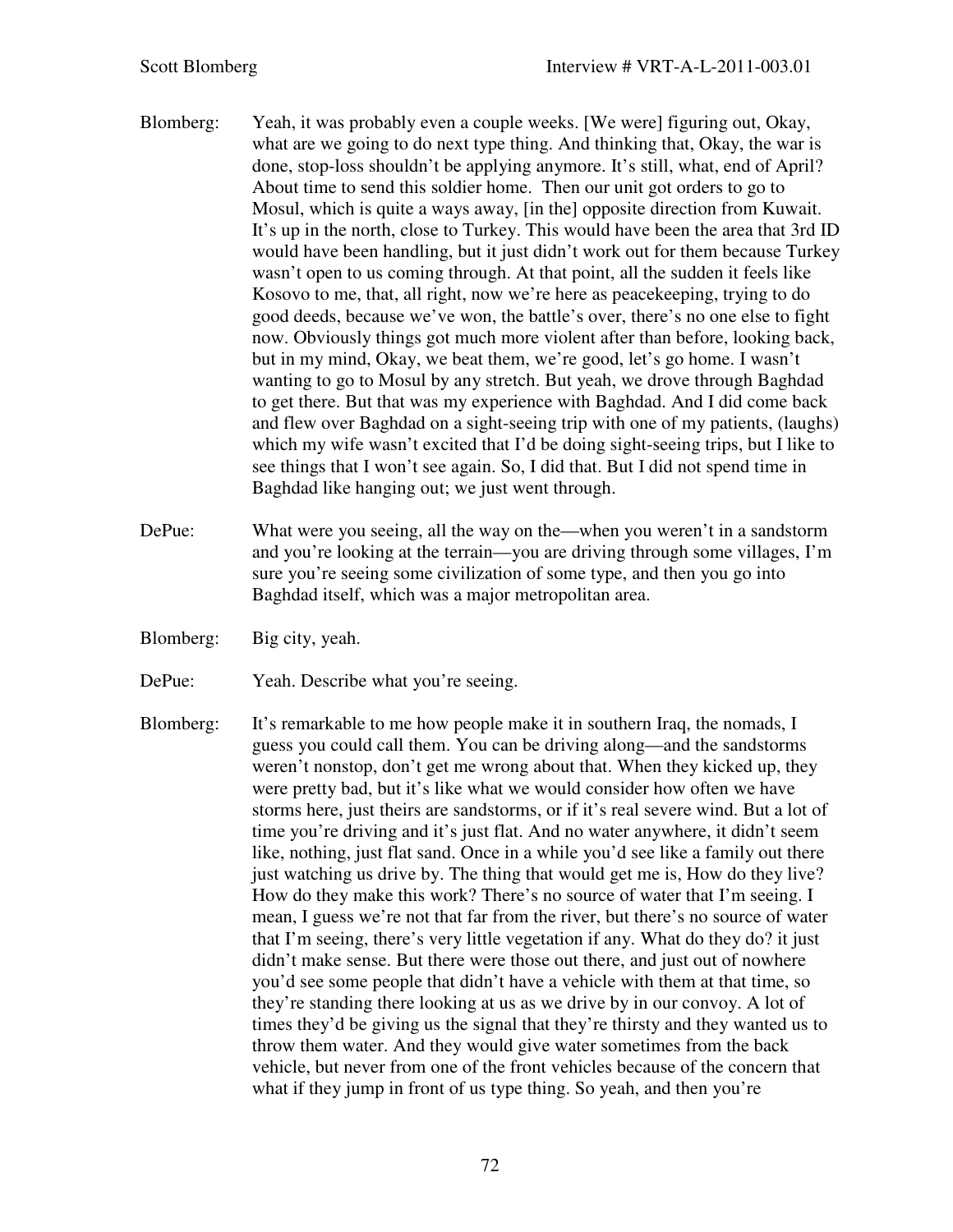absolutely right. Baghdad is a big city, and it's got buildings. It's not nearly as modernized as any American cities, but it's more modernized than Kosovo cities were by far that I saw in Kosovo too. And, [they] actually seemed to have somewhat of an economy. They had businesses there. I don't know how much business was happening at that point, but there were plenty of businesses with signs and all that looking like we've got a city that's running okay.

- DePue: Did you see any signs of battle, any...?
- Blomberg: Well, I did not personally witness any fires, any shots being fired. I heard a lot. There was quite a bit that you would hear going on. But no, I was not in the middle of any kind of gunfire, thankfully. But I witnessed a lot of aftereffects. And we treated both the Iraqis and the Americans. They would come in to us, and we were the main treatment center for our section for the 101st Division's area. A lot of soldiers would come for various reasons that were—you know, and at the beginning, there was a lot of stupid stuff, soldiers getting hurt. They'd burn their feces in big metal buckets and put some gasoline or diesel in with it to burn it, and sometimes they didn't handle that with the right amount of fuel, and there were some explosions that singed people's faces and got burned from those types of things, which is ridiculous.
- DePue: That's a tough thing to write home about.
- Blomberg: I remember talking to one of the guys about it and said, "Are you going to tell the people when you get back home what actually happened?" (laughter)
- DePue: That doesn't fit into the hooah mentality.
- Blomberg: No, no, you have to come up with a better story for all those burns. But we treated Iraqis, too, and there were probably as many of those that were severe; people who had just attacked our own soldiers, we were treating [the same] as our soldiers, [for] battle injuries and wounds.
- DePue: I remember when we first met and we started to talk about the possibility of doing an interview, you mentioned Easter, and I think you were at Iskandariyah at that time.
- Blomberg: Yep, and that was a really exciting time to me as a Christian, because we were close to the Euphrates River at that point, and so we petitioned our commanders to let us have our worship service on the banks of the Euphrates River, which in Biblical history is mentioned a lot and some [saying it's ] the cradle of civilization area. So we did that. We wanted to do a baptism service in the river, but they were not okay with that, soldiers getting into the Euphrates River. So, they set up like a wood basin, lined it, filled it up, and they had a baptism right on the banks of the Euphrates. Two of my soldiers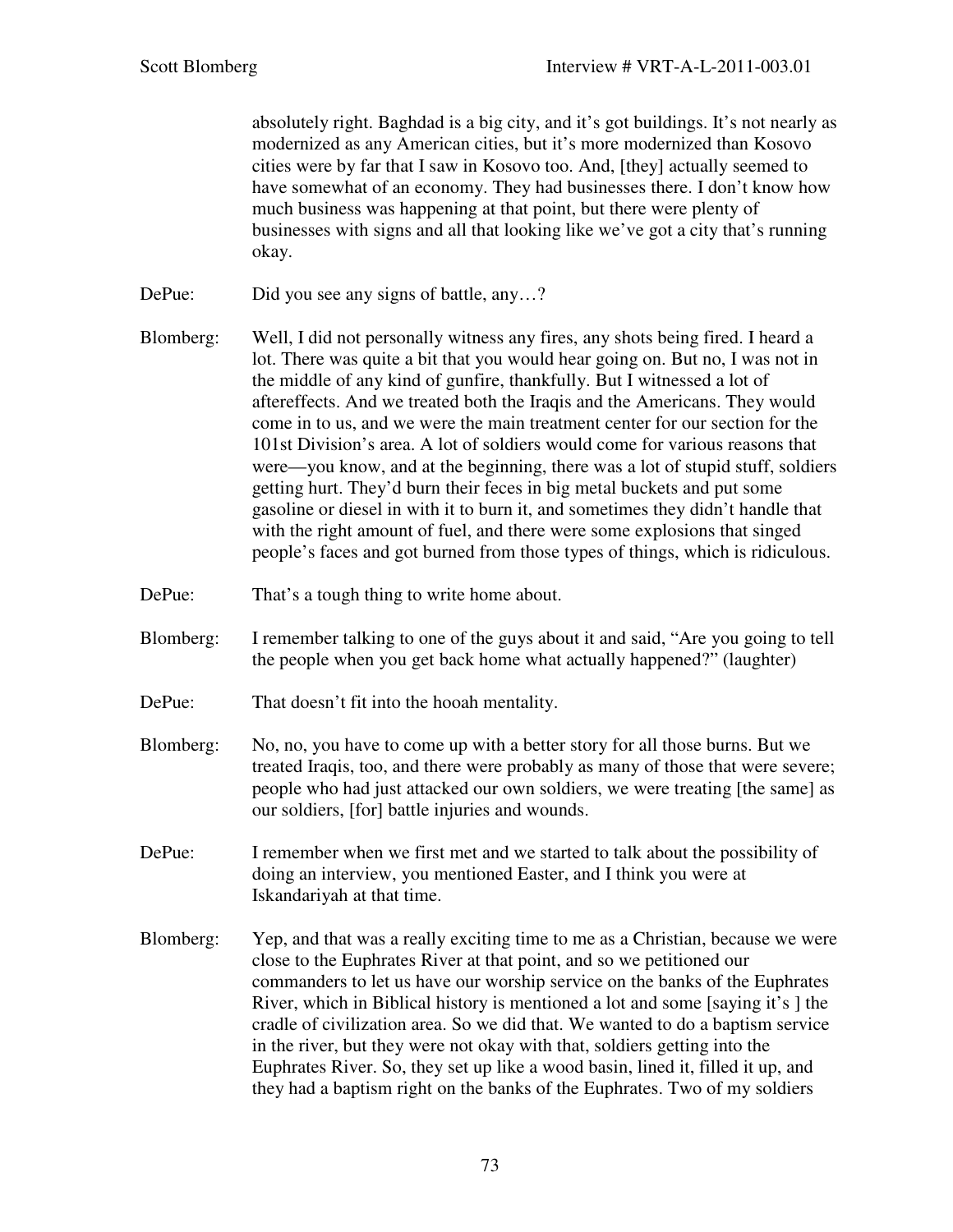got baptized at that point, which was really neat to see. We had a lot of downtime, so we did do a lot of talking. One of my soldiers is Mormon, and he was very outspoken in his faith, and I was pretty outspoken in mine. A lot of our downtime, we'd be playing cards and various things as things settled down, and so we did have a lot of spiritual discussions, too. I was talking to my wife and some friends, and, you know, sometimes you don't know why you were even—why was I there; what was the point? Because it's not like the war would have gone differently if I wasn't there, but maybe God wanted me there to talk to some people about my trust in him too. I don't know, but we'll see someday the bigger picture of why that would be. But yeah, that was really exciting. We brought a lot of soldiers there. We still, you know, pulled security and everything, but things were—we pretty much knew we were going to win at that point. We had met so much less resistance than we anticipated, so it wasn't such a big deal to go to the Euphrates.

 Right after that, when Baghdad had fallen, and I told you, a couple weeks or so in [an] airfield south of Baghdad. Our unit had even set up to make a day trip to the ruins of Babylon, which was really close by. [But] we got our orders to go to Mosul, and that plan got nixed. That's probably one of my biggest regrets of being there, and I couldn't do anything about it, but I would have liked to have seen that. You know, that would have been really neat.

- DePue: When you were talking about having an opportunity to evangelize, were you talking among American soldiers—
- Blomberg: Yes.
- DePue: —or among the population?
- Blomberg: Absolutely no, just American soldiers. I wouldn't have dreamt of—
- DePue: Why not?

Blomberg: (laughs) Okay, I shouldn't say I wouldn't have dreamt of it, but (pause) you know, as a Christian, there's points at which in my mind—and this, you can get into real philosophy—but where, yes, you answer to a higher power than man, and I feel that one of my jobs as a soldier in God's army is to represent him, but in representing him, I also need to be respectful of those I work for or those I'm with. So, if I knew someone was Muslim and they were not open to [hearing] or asking about my faith, carrying a weapon and being in their country, in my mind, would not have been appropriate, and it definitely would have been against what our policy as Americans being there was… I would have been in the wrong. And maybe some Christians would have said, I don't care if I'm in the wrong, you know, like Peter and John, I'm still going to do what God wants me to do, and I wouldn't argue with that, but I probably wouldn't have ever considered it.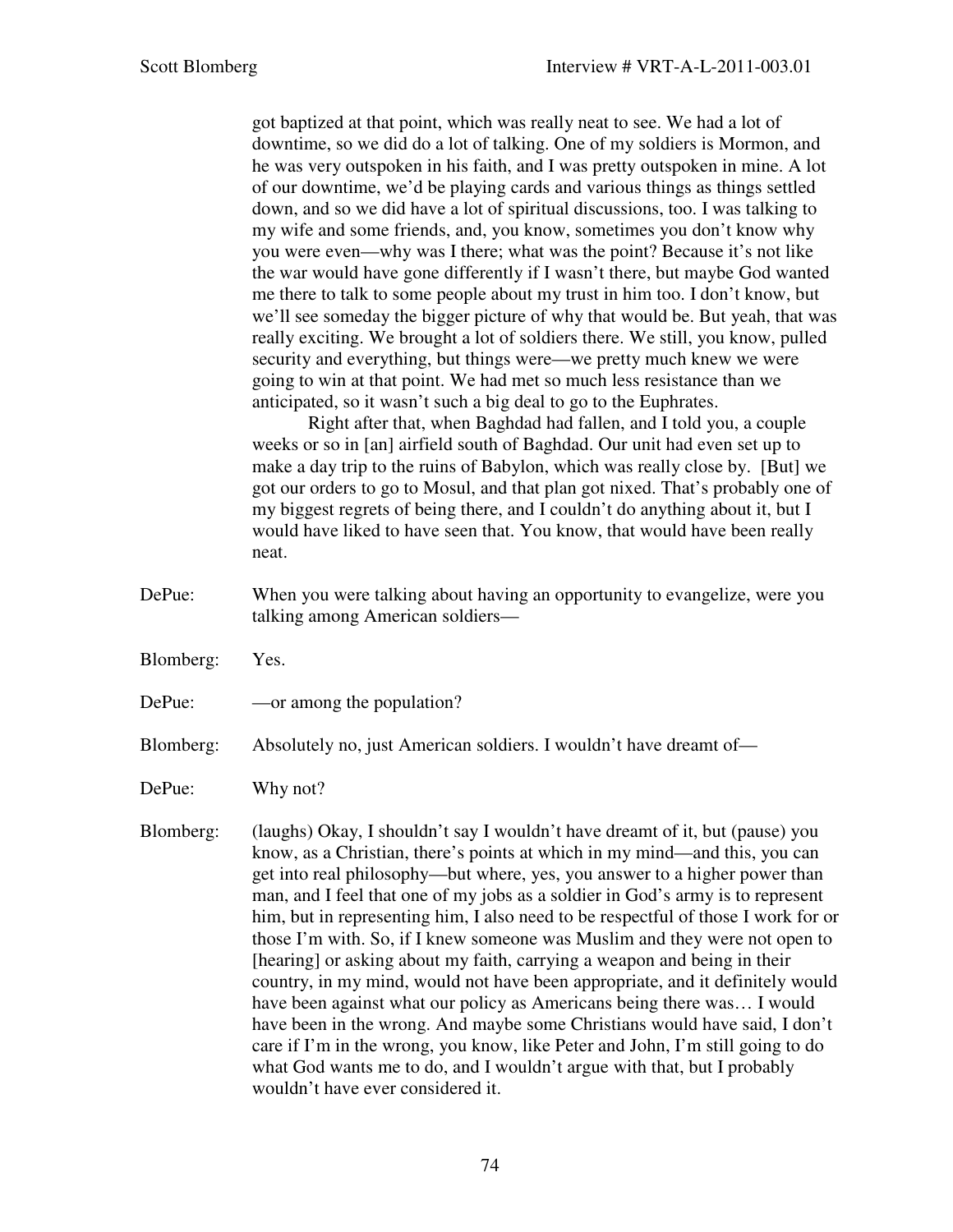- DePue: So it sounds like the Army had issued some prohibitions against that?
- Blomberg: Yeah, that's pretty standard, that we're not here to try to change their belief structure. That had been pretty clear. That would have been a wrong in my mind to do, although, like I said, a Christian could make the argument that it doesn't matter what man says, that God's rules are more important. It's that side of it, too.
- DePue: Scott, this is probably the best time to put you on the spot here. The nature of the war in the first place—it was a huge debate, but most would say, I would think, certainly people in the military would say this is a war against fundamentalist, radical, extremist Muslims.
- Blomberg: Right.
- DePue: Your view on that scenario and on Islam as a religion.
- Blomberg: So this will go into my bias that I've brought in at the very beginning, probably, that I do feel that—and I think most Americans do—that I think America's system is a very good structure of government, that we're overall people that are based on our Christian roots, which is, loving others and nonviolence for the most part. So you would think the military might kind of contradict that a little bit, although I did see it as this is a country that's ruled by a dictatorship, this dictator has attacked his own people, he's attacked Kuwait before, he has a history of aggression, and he's irrational in a lot of ways, and he's also been warned by the international community. So I felt like what we were doing there was not wrong. Again, I didn't think it was going to be as short as maybe some Americans felt it could be, I guess. I don't know. But no, I think Islam from a personal standpoint is fundamentally, at its core, a violent religion. I think there are portions of those that follow Islam that are—well, there's a large portion of those that are not violent at all. But I think their scriptures are fairly aggressive in their tone, and those that are not followers of Islam are referred to as infidels, and there's just a tone of aggression and violence that fosters—if someone is really as fired up about their faith in Islam as I am about Christianity, that it could become, in their mind, following the scripture is so important that I'd do anything to follow the scripture—and I can see how someone can get to that point—that then it could result in doing crazy things that we've seen happen. I do think that Islam and the Qur'an is a big part of the reason that we've got this problem. Obviously politicians can't just come out and say that, but that is how I feel.
- DePue: Okay. I wanted to next turn to this whole idea of getting up to Mosul and then going from an army, the division, being in a combat role, to suddenly being occupiers and peacekeepers.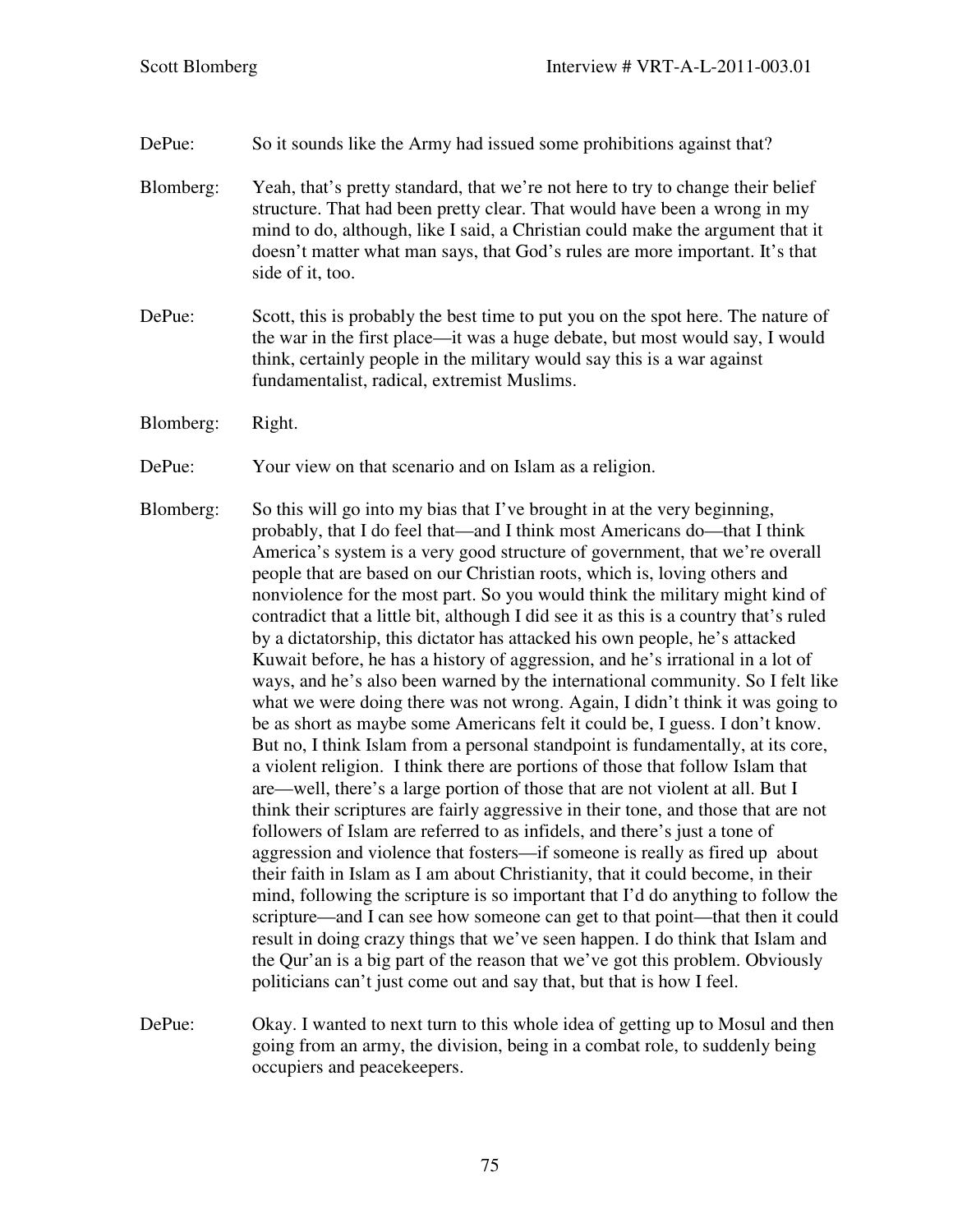- Blomberg: Yeah. All these letters are from before that, it was kind of during the convoy.
- DePue: Great, let's go turn to that, then.

Blomberg: I'll read a couple of them, and you can stop me when you get bored. But I didn't write a lot of letters after—after the fighting was done, we got a lot better communication. During the time of the convoy, I wrote a lot of letters, but that was really our only means of trying to get some communication back home. And phone calls really never were very good while I was over there, but e-mail did become fairly reliable overall, so then it turned into more emails, which are not as interesting to read because they are usually written maybe with less time put into the writing of it. So anyway, I'll read a couple of these. This would be right after—this is during the convoy phase of things, written to my wife, like all these are, with some blurbs to my kids.

> "Hi, sweetheart. I sure miss getting e-mail from you and corresponding with you every day. Hopefully we'll get that up again soon, but it seems like it will be a while. I've been typing some letters on that," which means on the laptop, "and will send them all as soon as we get connected. We're going to be moving in a day or two, and then they plan on moving us one more time, not long after that. Each time we move is a hassle, with packing up all our equipment and tents, and that's hard on our equipment, too. After the last move, our glasses edger, what we cut the lenses with, was broken. We still can do eye exams and take care of eye problems, but Castillo doesn't have much to do while that machine is broken.

> "Today we had a big scare. There was a huge explosion less than a mile from us, and lots of powder came out from it. We all got our masks and all the protective gear on immediately. Everyone was a little on edge with how close that one was. Within a few minutes we found out it was American soldiers destroying enemy explosives, including land mines, and they didn't tell us ahead of time they were going to be doing that.

> "Thank you so much for the package. I shared the food with the rest of our optometry section, and we will enjoy having the speakers for watching movies on the computer." So I got a package while I was in Kuwait, which was great. "I really appreciate those magazines and the MacArthur tapes. It's a little piece of normal life back home that I can have out here.

> "Today I went to our wood Porta-John"—so they had set up a wood Porta-John there—"and we finally got something to go number two in rather than just drop it in a bag and bury it. But they were burning the contents at that time so I couldn't use it. Back to the old bag, squatting in the desert thing. (laughs)

> "I'm hoping I can get this to you on e-mail sooner than this letter, but I have a couple things I would really like to have out here. The biggest one is oatmeal packets. All we have to eat is MREs, and that's not going to change for quite a while. I had one box of oatmeal in that wooden lockbox, but I'm going to be through with that soon, then it's back to MREs for breakfast again. Here's the other things I can think of: Cheez Whiz, stationery, Taco Bell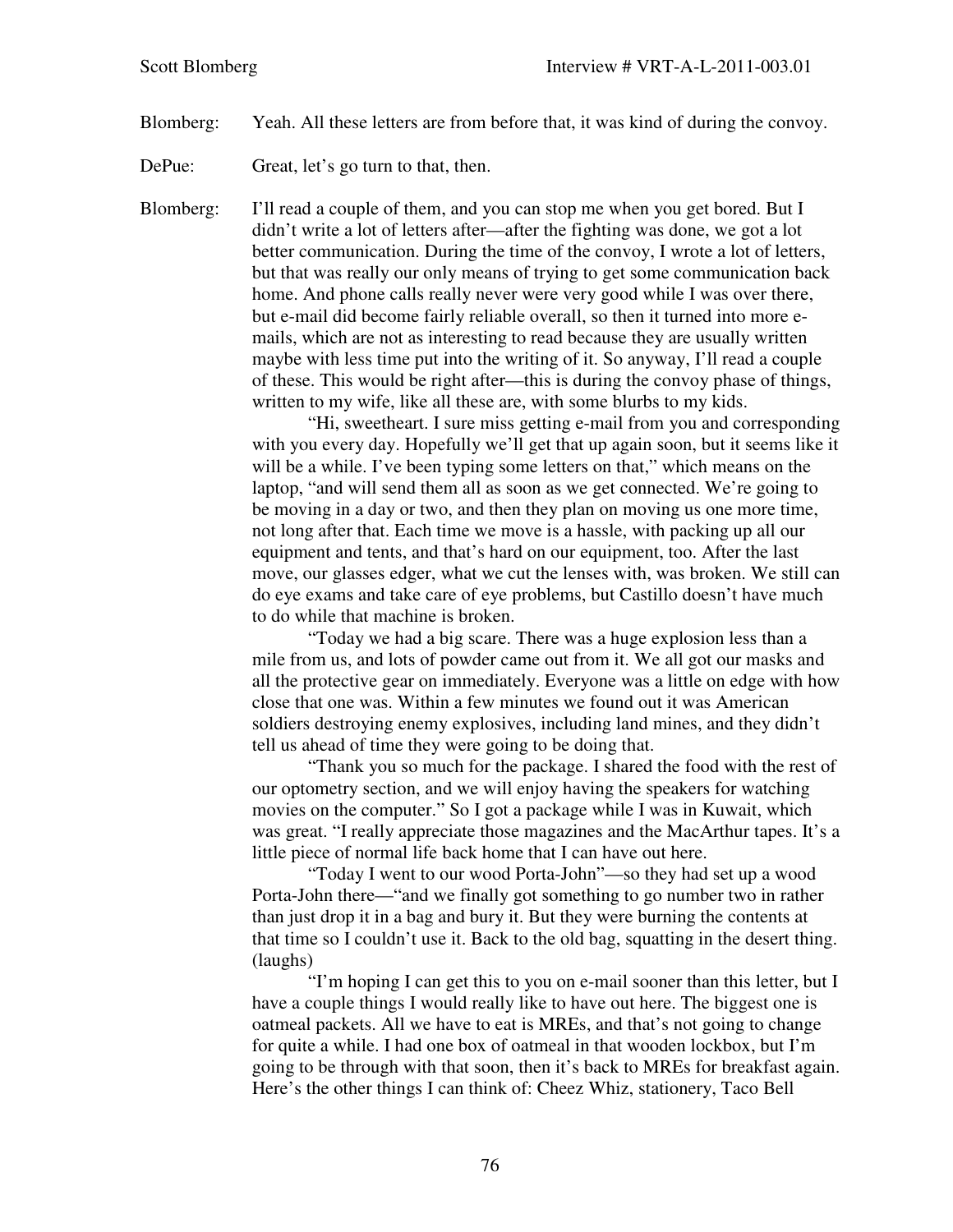sauce, ketchup, barbecue sauce, Ziploc bags, and a camera case (I don't know why I didn't pack that, but this is hard on the camera) and some address labels for my address out here.

"I'm so curious as to how the news is reporting how the war is going compared to the news that we get. We just get operational news about planned strikes and enemy movement and that type of stuff, but we don't get any bigpicture news stories. It seems like we've had few setbacks except for a few prisoners of war being taken, though I think they were hoping things would go faster. But from our perspective, things are happening about the way they expected. I'm also very curious how things went with Gailey?"(Gailey Eye Clinic)—that was one of the companies that we were looking at with applying—"and the contract. I hope that you were able to sign the contract and that I'll be free from the Army soon in time to start there. I'm also looking forward to moving back to Illinois. I know your parents are excited about it. I hope you had a good trip to Minnesota. It's tough not knowing what is up with you and the kids. I'm always wondering what things you're doing. Thanks again for your letters and e-mails and packages. It's so refreshing (chokes up) to have a picture of you, a piece of home out here, and I really appreciate you, and I always love you."

So that was one. (laughs) Maybe these will be tougher to read than I thought. Maybe I should do this part later. (laughs) This is tough.

- DePue: Well, we're at the point in time you might need to be thinking about getting back to work as well.
- Blomberg: Well, we can go a little bit longer. Yeah, it's up to you. Let's just maybe go back to the interview. I can come back and read it out of order; would that be all right?
- DePue: Yeah.
- Blomberg: Okay. I can go probably about till ten after one.
- DePue: Okay. So do you want to do some more reading here, or...?
- Blomberg: Sure. I'll read another one here, let me just… (laughs) Okay, here we go. This is after that:

 "Hi, my sweet family. It's been a couple weeks for me. I've been driving across the desert for most of this time. We finally set down a camp in Iraq. They don't have a whole lot to offer here except sand and wind and sand mixed with wind. (laughs) Every morning when I wake up, there's a thick layer of dirt over everything in my tent. My sleeping bag starts out green when I go to bed, and magically it's brown when I wake up.

"Yesterday I got my wood box that I had packed back home"—and this was in that Conex. "It was like Christmas opening that up. I was especially glad to see the oatmeal was in there." I think this was before that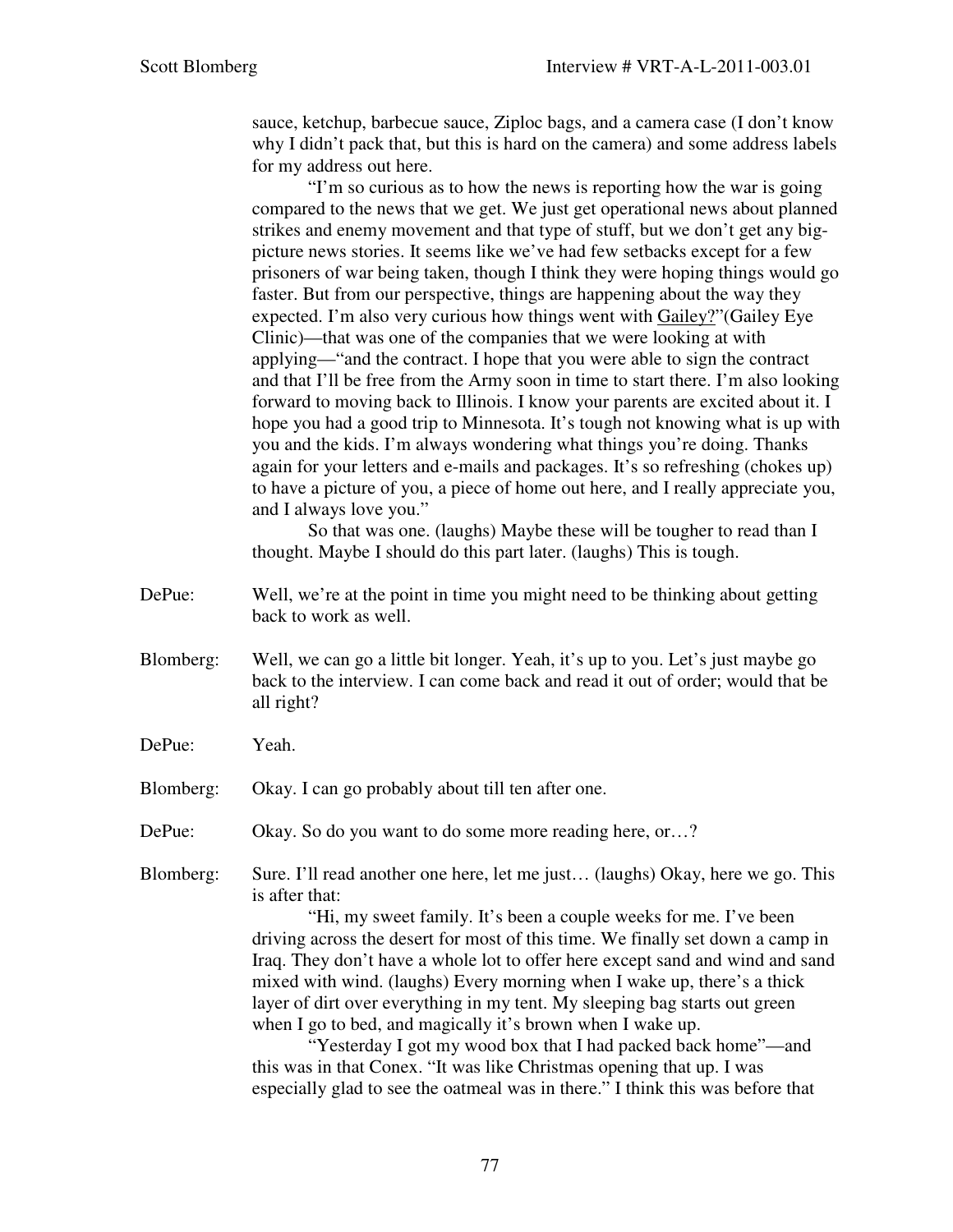previous one, actually. "MREs are okay for lunch and dinner, but it's tough to eat one of those for breakfast. My favorite thing inside is the Christmas picture of our whole family that we had framed. I keep looking at each of you smiling so big in that picture and looking at you one by one, and that's one of my favorite things to do. It's really tough to be apart from all of you, and I miss you more than you could know. I love you Love, Daddy." Just one more, it looks like. Two more. Let's see if I get through these.

"Hey, sweetie. We made a move to a new camp a couple days ago, and in a couple days, we'll be moving again."

DePue: Do you have the date on that one?

Blomberg: April fourth. Friday, April fourth. And the other one, the previous one was March twenty-eighth. "Every time we've moved so far, one of our generators has broken for our company. We started out with five or six generators, and now we're down to none. Good thing I got a flashlight. We have a lot of D batteries, so I should be good with those. The weather here is hot. From about eleven to four o'clock, everyone tries to move as little as possible because it's so hot, but you can't sleep in that weather. I imagine it will be getting hotter, too. Yesterday it was over 100, and I think it was around 104. I wonder how high it's going to go. At night it's comfortable, though, even cool out. All the fighting goes on at night, which is good for weather, plus with the night goggles, we have an advantage. I'm hoping by the time we get this that the fighting will be about over. Every night we see a pretty good show over our heads of our guys attacking. I'm also very thankful for the Patriot missiles. They shot a Scud out of the sky two days ago that was directly over our heads. I saw the cloud from the explosion right after it occurred. And of course everyone went into their chemical protection right away.

 "They set up this wood box in the desert near our camp where you can go and take a sponge bath. That was a nice feeling, to wash up and get some new skivvies on. I've been changing my inside layer of clothes every other day, but it had been close to two weeks since I had a shower.

 "I got a package from your Grandma Giberson, which was very nice, and also from Dave and Stephanie. My roommates are all very jealous of me for getting so much mail, but they love it too because they always get a little bit of whatever comes. I think it will still be a while before we have any phones or Internet connection. We keep moving and aren't at one place long enough for them to establish communication lines to the rest of the world. I was thinking after this next move in a couple days we would settle down into one place, but then after talking with Chris David today, it sounded as if it will be more moves after that in the plans. We're starting to drink the local water. They ran it through a purifier so supposedly it's healthy enough, but it tastes like chlorine. Whenever you're sending another package, I certainly could use some drink mix to make the water taste better. Overall, though, I feel very blessed. I've had so much snack sent to me it's enough to eat in between meals and to share too. It's great. I still wonder how things are going with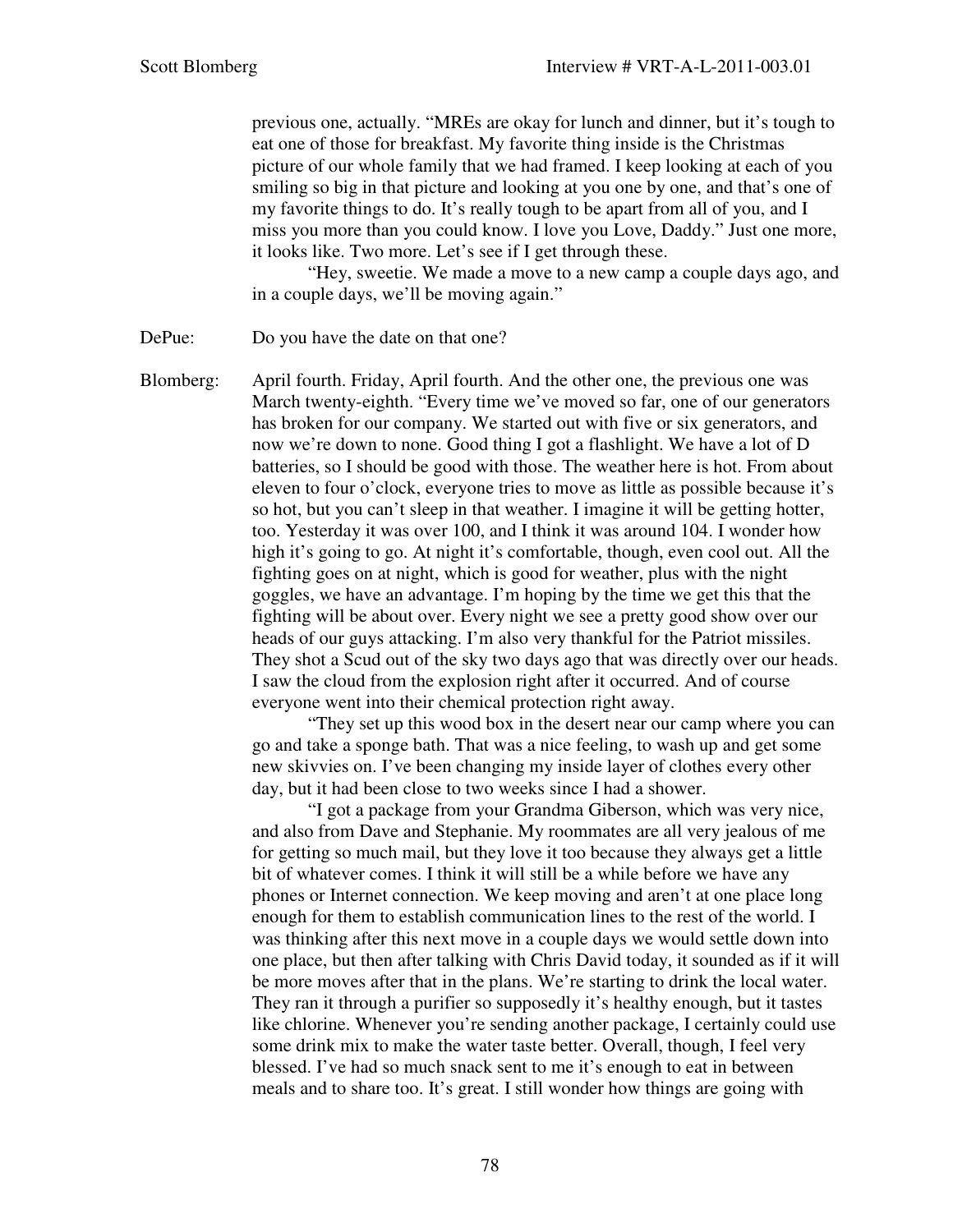Gailey? and looking for homes and things with our old house, and mops, and everything back home." And I said, "I got a letter from your Grandma Schoby that says she's having more trouble with her eyes. I love you very much, and I wish we were together now and all that."

 I think this last letter was just basically what I told you about, getting the flat tire and all that, so pass on that, nothing really… It reminds me, though, one other thing. One of the camps, I think it was Camp Pennsylvania, when we were on guard duty, we all had to take guard duty, which meant basically a radio, just man the radio during the night, there was a point at which I was able to use a phone and try calling home. The phone was pretty unreliable. It was really hard to get through. I finally got a phone call through, and the way to do it, you had to call Fort Campbell's base, and then they would route it to your family that way. So, I got a hold of my wife, and the first I'd talked to her in a while. Anyway, we got a phone call that went through, and she said hi and I said hi and I said, "What are you doing?" and she said, "Getting a haircut," and we lost the signal. And I tried for an hour and a half to get back and couldn't get another connection. So from then on and she said she just cried after that. But from then on, we started out saying goodbye before we started our phone call, (laughs) so saying, "I love you, goodbye," and all that, and "I miss you," and then, "Okay, so how are things going?" (laughs)

- DePue: I can imagine the imagination on her side is running wild.
- Blomberg: Yeah, absolutely.
- DePue: What could possibly have happened over there that this gets cut off?
- Blomberg: Right, right, right, yeah.
- DePue: Do you have any letters from her?
- Blomberg: I looked, and I'm sure I do. I couldn't dig them up, which is—unless I have them—yeah, no, I don't have them here. A lot of it turned into e-mail later. But, no, I don't have any with me. No, uh-uh.
- DePue: What was the worst part about that separation? How old were your kids?
- Blomberg: Well, they were pretty young. Faith was almost two, and then Logan would have been four, just turned four. And yeah, it was—that's the thing, it's just the separation, the being apart and not being able to tell them I'm okay, somehow getting word back to them that things are still fine. Because she's just watching the news, and she said at some point she just had to stop watching it because every little thing, you're kind of wondering, Well, is that where Scott is type thing, and she just didn't know, and I couldn't really tell her exactly where I was or what exactly we were doing. So, it was the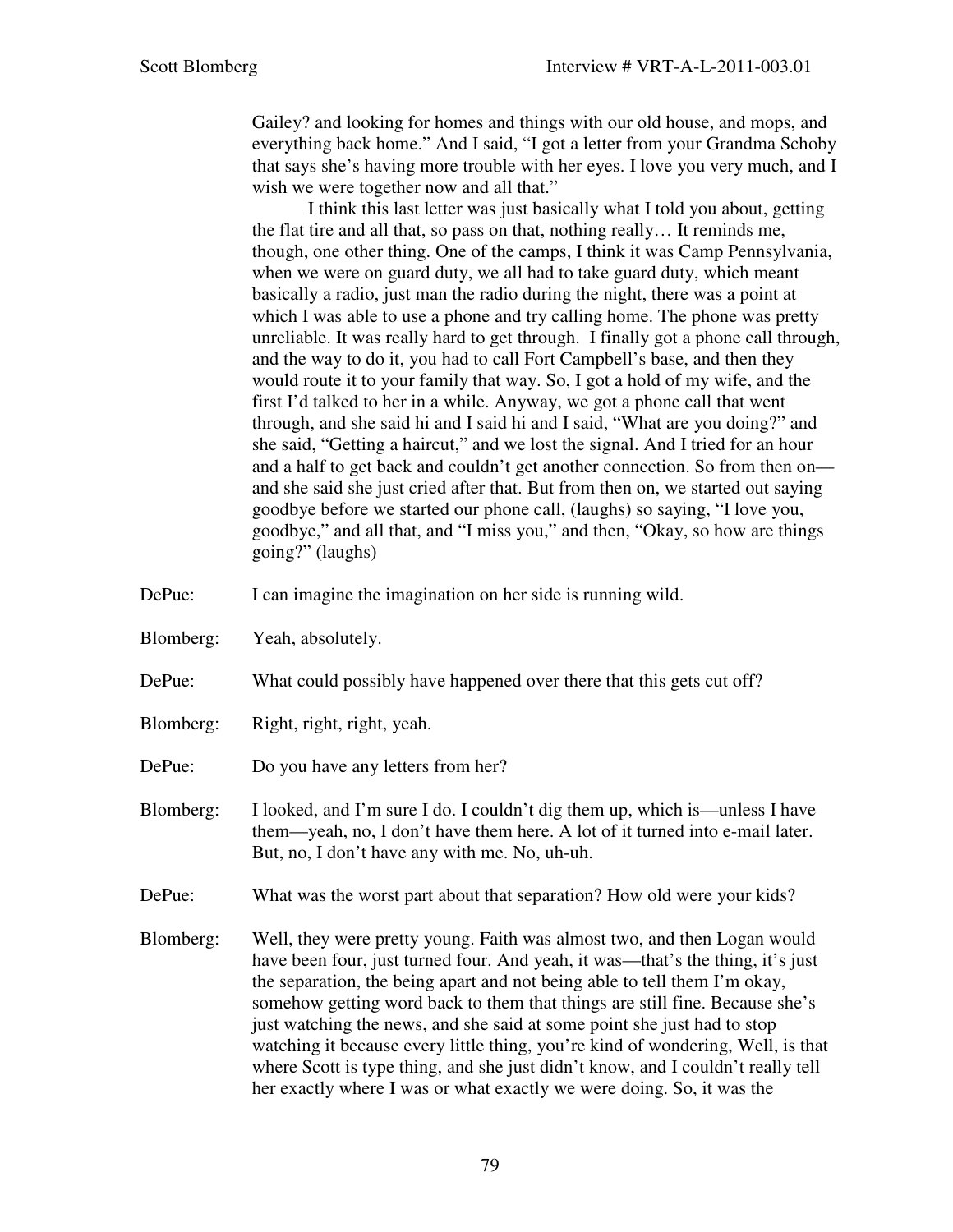message to get home that things are going along okay was really delayed. I would always be hoping that before that letter would get home that there'd be another means, whether we'd be able to do an e-mail thing somehow or a phone call somehow. It was just that—there was definitely a delay on any kind of back-and-forth communication.

- DePue: Was being at Fort Campbell with all of the other wives and the spouses important for her?
- Blomberg: I think it was for others. For my wife, her support structure is definitely through the church. Some of that was because I had not been in the unit very long, so, she hadn't really been to any officers' wives functions or other family functions with the division soldiers. We were involved in our church, so that was really her support structure.
- DePue: This is a civilian church?
- Blomberg: Yes, a civilian church.
- DePue: The name of the church?
- Blomberg: Hillcrest. It's actually in Kentucky. We lived right on the border of Kentucky and Tennessee. And they were amazing. They were just amazing. The pastor came over and mulched our lawn. They basically took our kids under their wings. She had really good support through the church, which was just wonderful, but not really much with the fellow officers' families, wives. Although she'd stayed in touch with my soldiers' families. And in fact, Specialist Castillo, my glasses maker, had a baby. His wife was pregnant and they had a baby right after we left, and he was not able to go home just because of the timing of all that and everything. So later when things settled, I believe he did go home for like a week or two.
- DePue: I don't think you've told us much about the team that you went with. Talk to us about the team, who they were.
- Blomberg: I don't know if I mentioned. We started out with I guess—one, two, three, four—five of us, and we actually went on with four. So you're supposed to have two optometrists, two technicians, and one fabricating or optician. And the fabricator or the optician was Castillo, Specialist Castillo, Miller Castillo. He would be the one to make the glasses. He was from Hawaii, really funny guy, friendly guy, and he was the one that I said was [an] outspoken Mormon. And we had myself and Doctor Gregory, Andy Gregory, were the two optometrists. I was the division optometrist; he was the add-on, so he was newer to the Army than I was, a more recent grad. And he volunteered for that assignment. So, we had to add another optometrist from somewhere else, and the other military optometrist would then join us when we deployed the whole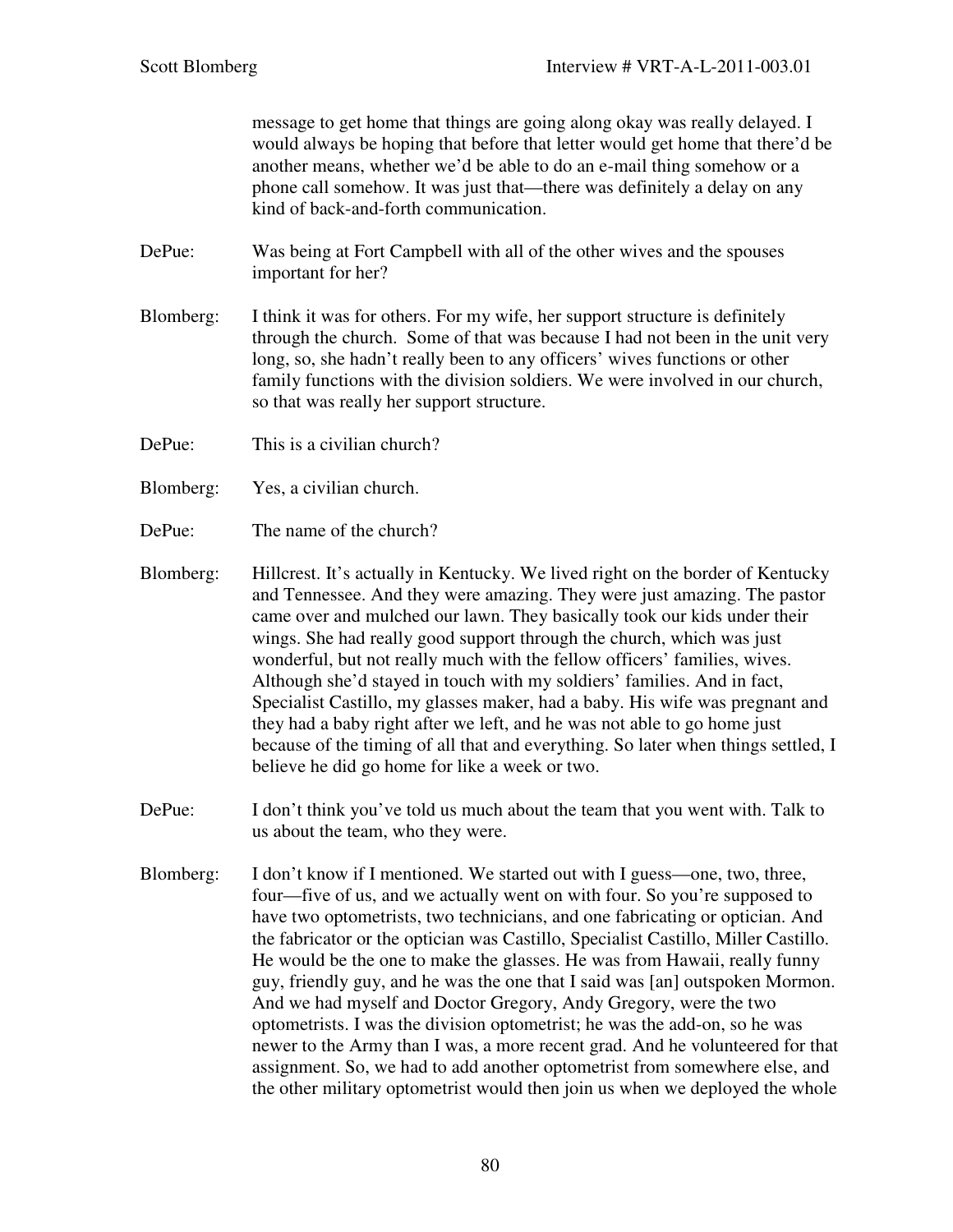division. He volunteered because he had just been through a messy divorce and just wanted to get away from things. He wanted to extend as long as it could, getting paid a little bit more, no family to go back home to that he was concerned with. And so that's Andy Gregory. Our two technicians were Sergeant Priest or Specialist Priest depending on the timing. Most the time I knew him he was Sergeant Priest. He was demoted for causes not to be named to Specialist Priest. But anyway, he was our main technician, and then we had a second technician, which was Specialist Jaramillo, with a *J*, and Toni Jaramillo. She was learned to be pregnant while we were in Kuwait, and so she went back home and we did not get a replacement for her. It was actually a fun team. I think it was a good group, [we] enjoyed each other. It was very close quarters for a long time, and fairly minimal problems with them.

DePue: Only one female in the group?

Blomberg: Yeah, and she didn't stay with us, so none.

- DePue: Reflections on having the men and women together in combat situation on site, even though you weren't in combat, but you're pretty rugged conditions that you had all the time.
- Blomberg: Yeah. You know, the women all ahead of time were given some sort of medication so they didn't have their period somehow, so that wasn't really an issue. Somehow—I still don't understand the logistics of it—but while we were traveling on our convoys and using the—you know, you keep on driving. If you're a passenger and you had to use the bathroom, you just go in a bottle somehow. They had like a funnel system where they could go to the bathroom sitting down and not get it all over the seat. I don't know how that worked. But they were not a hindrance at all, from what I saw. There were some personality things. We had a psychologist—or, I'm sorry, a psychiatrist—on our team that was not a good soldier from any measurement of it. She just did not belong in the military. Very prissy. But that could be a guy, too. So we had a lot of females that were gung-ho as you could imagine. I saw no issues with that at all. I guess prior to joining the Army I thought [there] shouldn't be females in combat, and I don't feel that way now.
- DePue: But there's one issue here, that is you had a soldier who has to return to the States because of pregnancy. She had gotten pregnant before she was deployed?
- Blomberg: Yeah. She was married. So yeah the pregnancy test came back positive while she was in Kuwait. So, she did deploy, but yes, that would have been…
- DePue: Do you recall her emotions, and do you care to speak to what she was feeling when she had to be sent back home?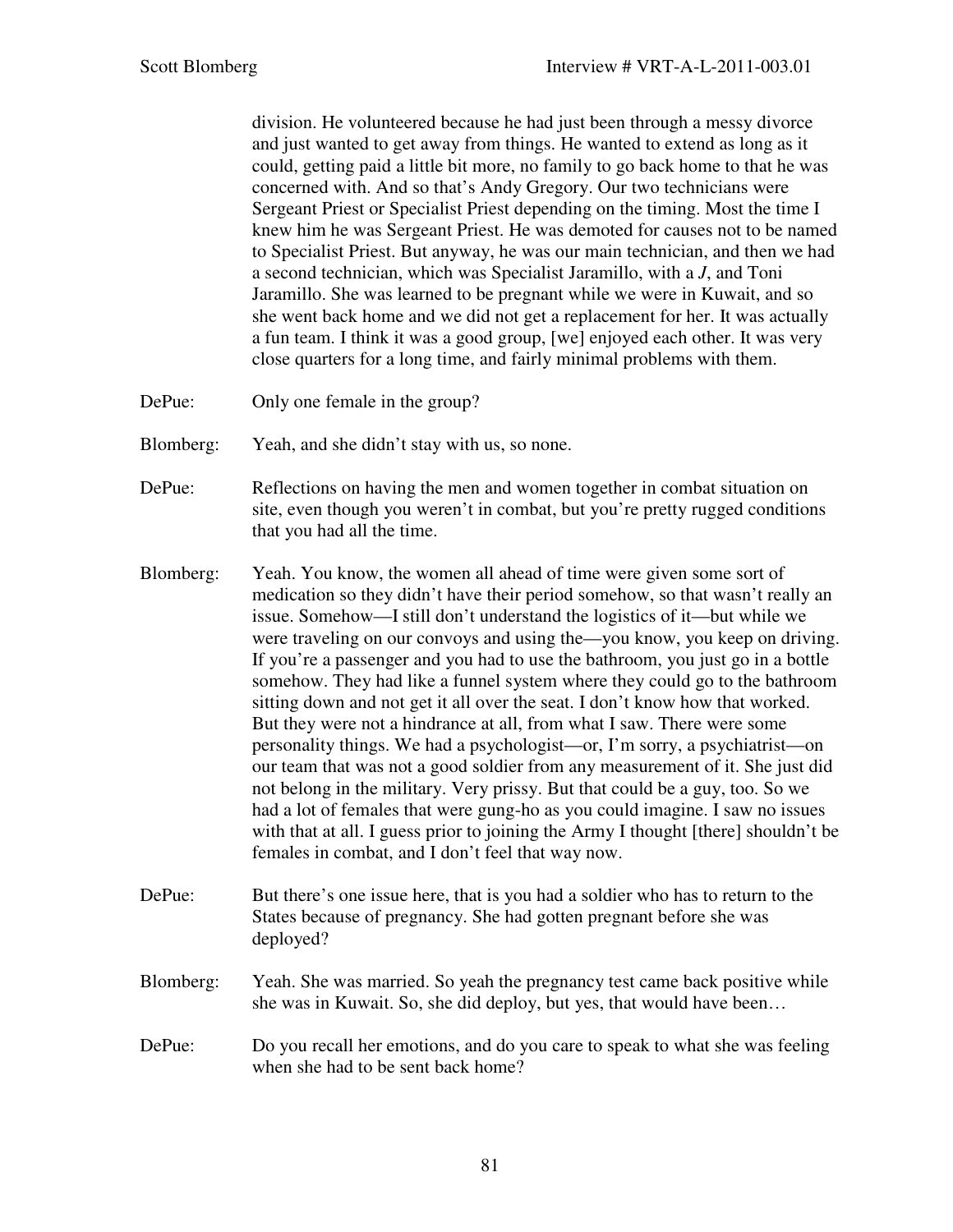- Blomberg: She didn't say a whole lot about it, just it was a matter-of-fact thing, Okay, well, you're going home, and good luck. And it's hard to say or speculate on whether it was intentional or not. I don't know. It very well could have been intentional that just, well, you just stay home then if you're pregnant, and maybe they were thinking in the next couple years and, well, now is as good a time as any. Who knows. I don't know. I did not get enough vibe from her. She and I were not close at all. I didn't work with her in the clinic normally, so I didn't really know her very well.
- DePue: Let's get you to Mosul here. What was different about Mosul than Baghdad and the southern part of Iraq?
- Blomberg: Yeah, so Mosul was more like America as far as the weather; [it] was very much more comfortable than the heat of the desert. There's greenery, there's plants, there's trees. If you're going to be stuck in Iraq, the north is a lot better than the south from the weather and the breathability and all that standpoint. They're more pro-American. The Kurds are up there in Mosul, and a large amount of them are Christian. I did not want to go at all—I think I mentioned that—but because it was a sign that, I'm getting further away from being home sooner. But as far as where we would be, we were at an airbase in Mosul, and it was okay. We actually didn't have to live in tents at that point. That was our first experience of living in a building with some beds. Fairly primitive airbase, but still, it was an airbase with buildings, which is nice.
- DePue: Now, your own personal experience, you've been in Kosovo, you've done the peacekeeper thing, but did you find it was difficult for the unit to adjust from being war fighters to occupiers and peacekeepers?
- Blomberg: Not my unit. I mean, my unit was not fighters in the first place; we're supporters. Like I said, we were treating Iraqis from day one. To be a peacekeeping force when you're a bunch of medical providers doesn't feel that strange at all. Probably to the infantry guys, they would have run into that, where they had just gotten done being on the aggressor side of things to now not being aggressive. Yeah, this is—actually, you're looking at pictures—it's interesting. When I first went to Mosul, that area had been bombed ahead of time, and in Iraq, as I think a lot of the Middle East, they spend time on their roofs. It's almost like a porch, the roof of a house. A sixyear-old girl had been up on the roof in this family's house when a bomb hit the general area and she fell off the roof. She ended up with a palsy half, paralyzed half of her face, and so her eye wouldn't close, mouth wouldn't move on that side, her facial muscles—she couldn't smile with that side, and eye was turned, and muscles on that side of her face wouldn't work, almost like if you had a big stroke that affected half of your face. That was what it was like for her. As an emergency, your biggest concern at first was the exposure of her eye, that if you don't blink at all, your eye will dry out and end up just clouding over. So we got there to Mosul, and one of the soldiers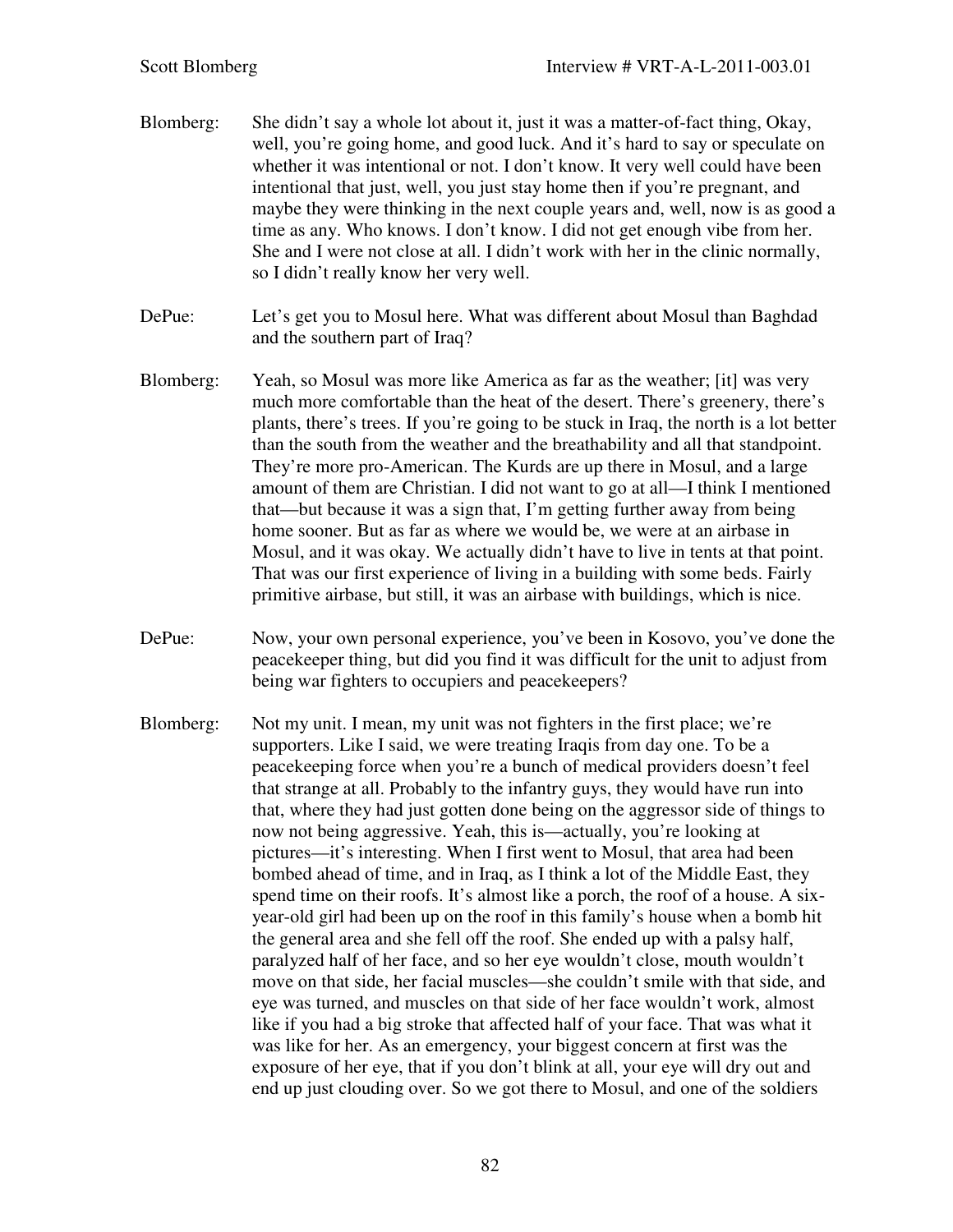told us about her story and said, "We were patrolling, and the family came up to us and told us what happened to their daughter, and it was America that really caused it, and we need to see if we can do anything to help."

I went with the team to their house, the family's house, and just amazing to me—and I don't know if all the families were like theirs—but they were so thankful that America was there, they were embracing of us, they were warm, they were really nice people. We had a translator, and it was all positive about how we know this was an accident and blah-di-blah. And yet the whole story made sense. I mean, if it had happened more than a couple weeks ago, her eye would have already been clouding over. So everything matched up with the story that, America was to blame or, at least partly to blame for this accident that happened, and yet there was no bitterness there. They wanted to feed us and everything.

So, we did take a look at her, and we did surgery with an ENT doctor also at the MASH that wasn't far away. We were able to come together and do surgery to temporarily, at least, just sew her eyelids closed. And then we coordinated, actually, with a volunteer surgeon and set up over in America to ship her back to the University of Michigan, I believe it was, to have her worked on. That was quite a process to get all that going, and I never heard the follow-up on what came of the situation. I hope it turned out okay. But, some of that, it depends on how the muscles come back, too.

- DePue: Was the reason she went back to the States strictly for the eyesight issue for other issues as well?
- Blomberg: The other issues, too. It was a multitude of… She couldn't walk very well. I mean, she was paralyzed mostly on one side, so, she was crawling around and one half her body was just… The eye issue was kind of just the initial, We've got to do something right now to save her eye.
- DePue: Did you set up clinics in the area where you invited the local population to come?
- Blomberg: No, we didn't. That was kind of not happening at that point while I was there. The preliminary movement was towards, setting up with some kind of procedure in place to go to the local population and do clinics like what we did in Kosovo, but none of that was happening while I was there. It was too early. We did go to the cities and interacted with people, interviewed people, kind of talked about where those things could happen and how it could look and those things, but not while I was there. I don't think it was probably long afterward where those things were getting going. I went to Dohuk, which is a city north of Mosul, and that's all Kurds up there, pretty much. That was the area that did get attacked with chemicals, so there were people that showed me their skin all blistered up and curled up that lived in Dohuk that had been—you know, basically a blister agent had hit them.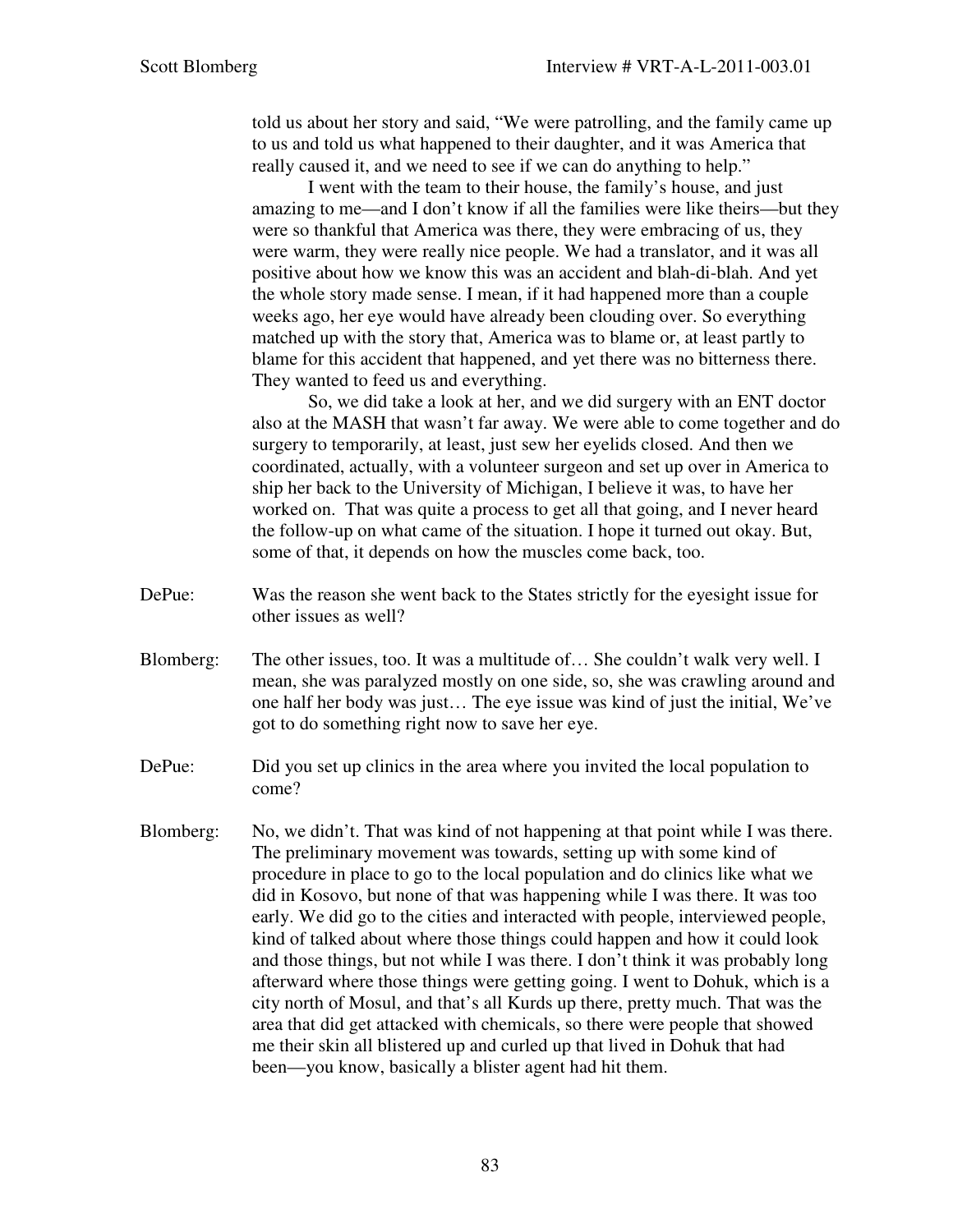- DePue: You were saying that had been attacked, but that would have been years and years before?
- Blomberg: Yeah, so this was the aftereffects of years later on; what Saddam had done to his own people. But they were kind of not fans of Saddam, so it was mutual, but…
- DePue: I know you've got to get back to work here pretty soon, and we're getting towards the end of the story. I wonder if you have just one or two more anecdotes of your relationship with the local population while you were up in Mosul that would really help illustrate your experience.
- Blomberg: I don't know how you feel—we might be able to wrap it up—but I can probably stay about—what time is it? One? Fifteen minutes? You think we could wrap it up, or you got quite a bit more?
- DePue: Well, you tell me. We're about ready to send you home, aren't we?
- Blomberg: Yeah. Well, I feel like I'm close to the end. I mean, things really settled down a lot at that point. I think I could probably wrap it up here. Things really did settle down a lot, so we started to get into a rhythm in Mosul of doing the day in and day out of like—it became more and more like Kosovo gradually, and I think now it's probably even more so like Kosovo, where they've got facilities and dining facilities and those type of things. You could just see the wheels in motion of this is—America's going to be here a while, and we're making this more and more comfortable for us here. So, the day in and day out is starting to see—and actually I saw more patients at the end, because at the beginning, when we were moving every few days, we'd set down camp, I'd radio out our grid coordinates, "If you need—any eye emergencies, bring your soldiers to this grid coordinate." And I'd see a couple people a day sometimes even though I know there's more that would have needed it while we were in those movement phase, but they couldn't logistically get to us or find us or whatever. The more we stabilized, the more I got busy again. But—
- DePue: Was it the occasion where you'd have soldiers who would run across a civilian who had a serious eye problem who would bring them into your facility?
- Blomberg: Yeah, there were those, and those were brought in. Like I say, I probably saw as many Iraqis for quite a while as Americans. But at the end, it was mostly back to seeing soldiers again that, Okay, I broke my glasses, I need some more or whatever, I got an eye thing going on. It felt more like a regular clinic again. I think it was August, July or August—I think July actually, end of July, that the stop-loss was lifted. It was put back into effect later again, once they realized, we're keeping people for a year over there. But anyway, end of July, the stop-loss is lifted. So, that becomes my whole focus, is, All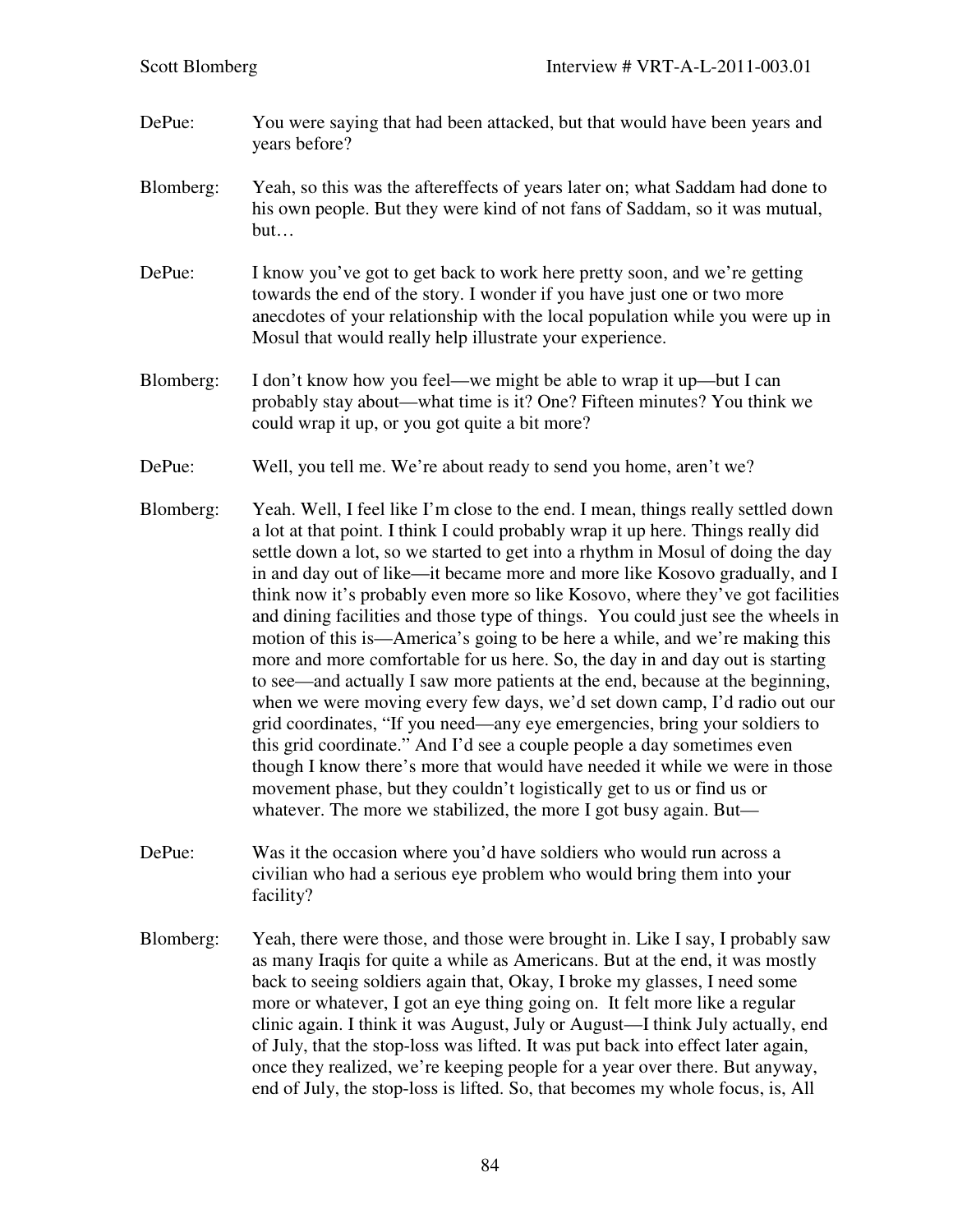right, if the stop-loss is lifted, when do I get to go home? Well, they had to give everyone a new here's the end of your military commitment date, and mine was given as November fourth instead of June fourth. So everything got extended back five, six months.

- DePue: But I would assume that's because now you've got more than ninety days.
- Blomberg: No, no, the most I could really get would be ninety, because it just—
- DePue: So part of that, though, was part of that.
- Blomberg: I had ninety days of terminal leave, so for me, it caught in back, I'm like, All right, we're almost here to the—because they said they're going to give you fifteen days, I believe it was, to out-process when you get back home, to get all of your stuff in order, so we're looking at ninety plus fifteen, 105 days, and we were almost there already now. So we have to start the wheels in motion on getting me home, and we do. The date for me to leave I think was—I think it was mid-August. I wonder if I've got that here. (pause)
- DePue: August second.
- Blomberg: Yeah, okay, early August, okay. Early August. So anyway, fly back—or the plan is to fly back from Mosul to Kuwait on a C-130 and then from Kuwait back, through Europe and to America. Well, get on the plane in Mosul Airfield, and we're on the runway, we're moving, ready to take off, and it's going pretty quickly, and *dut-dut-dut-dut-dut*, and we get a flat tire. (laughs) I thought it was so fitting that I got a flat tire going in and I got a flat tire going out. We get out of the plane and we all look at this flat tire, and [it's] completely flat. They don't have at Mosul a big C-130 tire to replace it. So that delayed [us]—and maybe that wasn't August second, because if it was August second we left, I think it was two days earlier that we had the flat tire. So we sat there at the base, airbase. My unit had made with me a kind of a couple memorials. I had a little rock that was about the size of two fists put together that one of our creative people painted 101st Airborne Screaming Eagle on it, and then we markered optometry, all signed our names on it. It was an Iraq rock. They wouldn't even let me bring that home. You couldn't bring anything home that was a memorial or a piece of Iraq. So, I don't have anything, really, as far as my stuff from when I was over there. I have things from Kosovo, you know, different people that I met and stuff like that. But anyway, I did make it back, of course. It was unbelievable coming back home. And I hope they still do this today. But the first place in America that we landed was Maine.

DePue: Dover?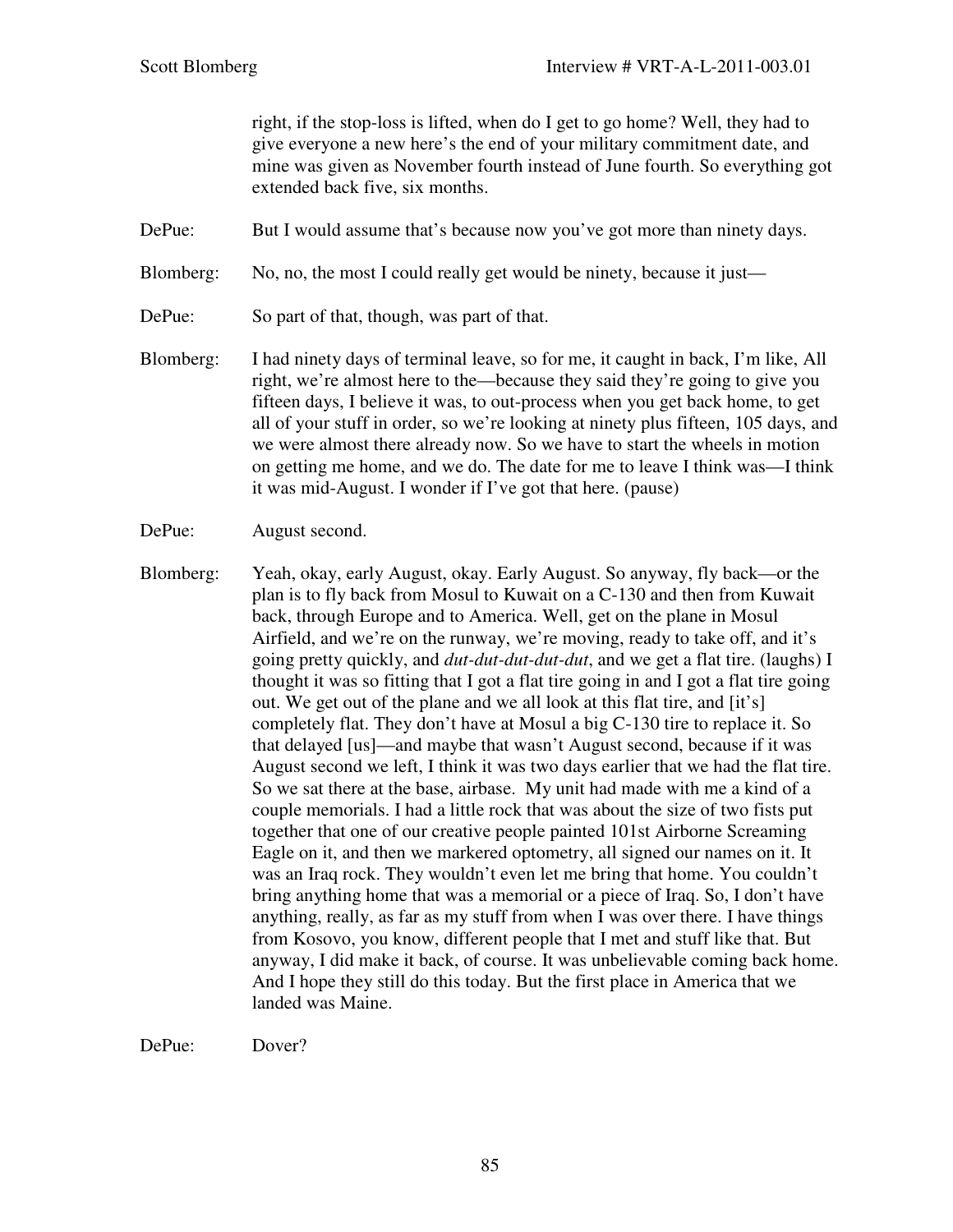Blomberg: Bangor, I think, but I'm not sure. I think it was Bangor. And, you know, there weren't even a lot of us soldiers on that flight because it was a civilian flight. I'm sitting on the plane, and you probably saw the pictures, but sitting there on that plane going back from Kuwait, I was wrapped up in a blanket, shivering, and it's summer, and it was warm. But I had been so adapted to the heat at that point that, everyone's wearing shorts on the plane and comfortable, and I was so adapted to the heat at that point that I was shivering, wrapped up, and just it was amazing that part of it. But anyway, we come back and get on the plane, and I wasn't the only soldier, but there weren't a lot of us. I think, I'm remembering my story right, hopefully this wasn't the Kosovo thing, but I'm pretty sure it was coming back from Iraq. Anyway, the crowd of people that welcomed us, it was just amazing, the support, and all these signs. They didn't know us; we weren't from around there. And then we went back to Nashville, flew to Nashville, and then took a bus to Fort Campbell, and my family was waiting for me. It was really neat.

DePue: You remember that?

- Blomberg: Oh, yeah. Yeah, I sure do. Yeah, I do. And there's a lot of emotions wrapped up in that, and yet you had to also still be serious because I hadn't been outprocessed from my deployment part, so we couldn't quite, do the full come together right away, but still, all the hugs and everything, you know. Yeah, yeah, yeah.
- DePue: Well, the rest of the story, we know you eventually land in Springfield, Illinois, in a practice here, and it looks like a very successful practice. Let's ask just a couple wrap-up questions for you. You got into the military. You weren't shy about the reasons you got in: hopefully helping to pay for all these medical bills you're accumulating. You glad you did?
- Blomberg: Yeah. If you asked me that right when I got home, I'd say, No, this was a big mistake. Probably if you asked my wife, she'd still say no, we shouldn't have done it. I'm not sure, (laughs) because it's over now. But yeah, I am now. I mean, it didn't really disrupt our lives to the point where it caused any permanent problems. It was a real disruption in our life, but I'm glad I did it.
- DePue: Are you a different person because you did it?
- Blomberg: Yeah. There's no question; there's no question. The main one would be my appreciation for what soldiers do and how hard it really is. You know, from having been there, it's—obviously they all are there as volunteers, but they're fairly poorly compensated. There's parades and things, the appreciation, but there isn't a lot of really day-to-day appreciation. Most of the day-to-day for most of the average soldiers that are not officers is getting yelled at. And yet they do it without much complaining. I guess the other thing from what I come out of that that I wouldn't have had before is I feel like I maybe have—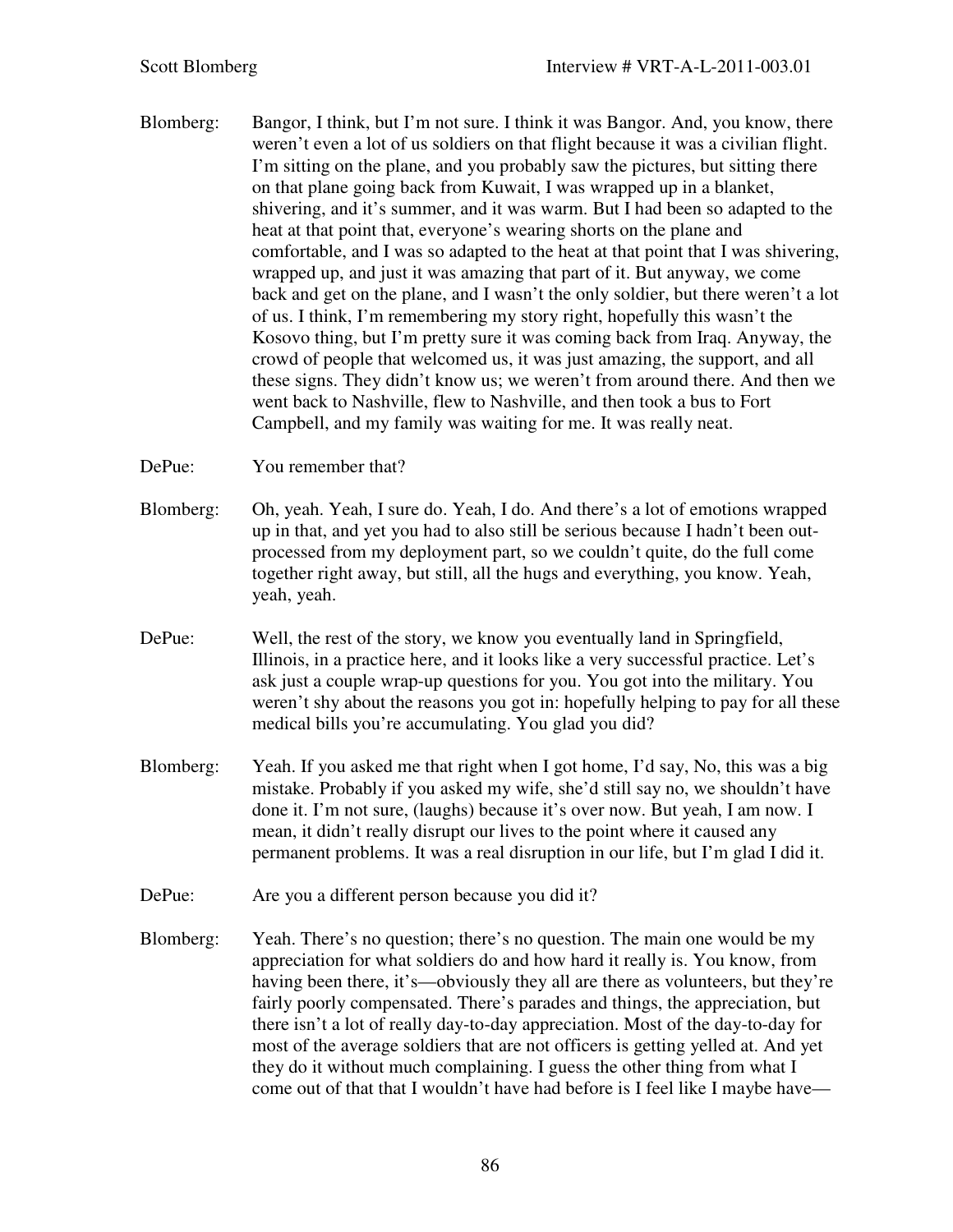from just those couple weeks that we were really doing Army stuff, in the combat period, pretty short—just a little bit of an appreciation for just how hard it had to be for Korea, Vietnam, World War II, without even being able to touch how bad it was for them, because the danger was not nearly at their level, but just more the poor communication and living out of just what you have in your bag, and understanding a little bit more, I guess, what that's really all about. And, I don't know, I mean, I guess as a doctor, I see a lot of people, obviously, who have been in the military, and there's just some kind of a bond that, you've done it type mentality that you can't really replace that, and you can't fake it either. Either you have or you haven't. And I feel like if I had not deployed, I wouldn't really even have had that sense, because, I was just acting as an optometrist for the most part and not really doing much different, just I wore a uniform. But once I deployed, I got at least maybe in the brotherhood a little bit of those that have really lived it.

- DePue: Two thousand and three, that's when you were there. It's 2011 as we sit here today. We're still in Iraq, we're still in Afghanistan. Any reflections on how the war's going, and are we doing the right thing there?
- Blomberg: Yeah, oh, boy. (laughs) I'm not really strongly opinionated one way or another, I guess, on that. I still to this day think that there were weapons of mass destruction there. I think, probably it was either destroyed or hidden or shipped somewhere else. I don't think that's a legitimate reason for people to say that it was a lie to go there in the first place, but, you know, that's just my opinion. As far as why we're there now and what would happen if we left and how things would go down if we left, it's—if you are one to believe in the Bible, the events of the end times are going to be in the Middle East, and Iran is part of that, and Iran is no friend of ours. Egypt—so many things are going down in the last six months, since we started these interviews, even, and maybe America having a presence in Iraq is very strategic, even if that wasn't our initial statement of why we're going. So I don't know.
- DePue: Are you proud to be able to call yourself a veteran of that war?
- Blomberg: Yes. Yeah. I am. Not necessarily because I think the war was the right thing to do, but I'm proud to have done what I was asked to do, and I felt like I did it honorably, so from that part.
- DePue: Well, we've been at this for a while here.
- Blomberg: Yeah, yeah.
- DePue: I really appreciate it. It's been fun, and I think it's also been important for other people down the road to listen to these and to understand it from your perspective. So any final comments for us?